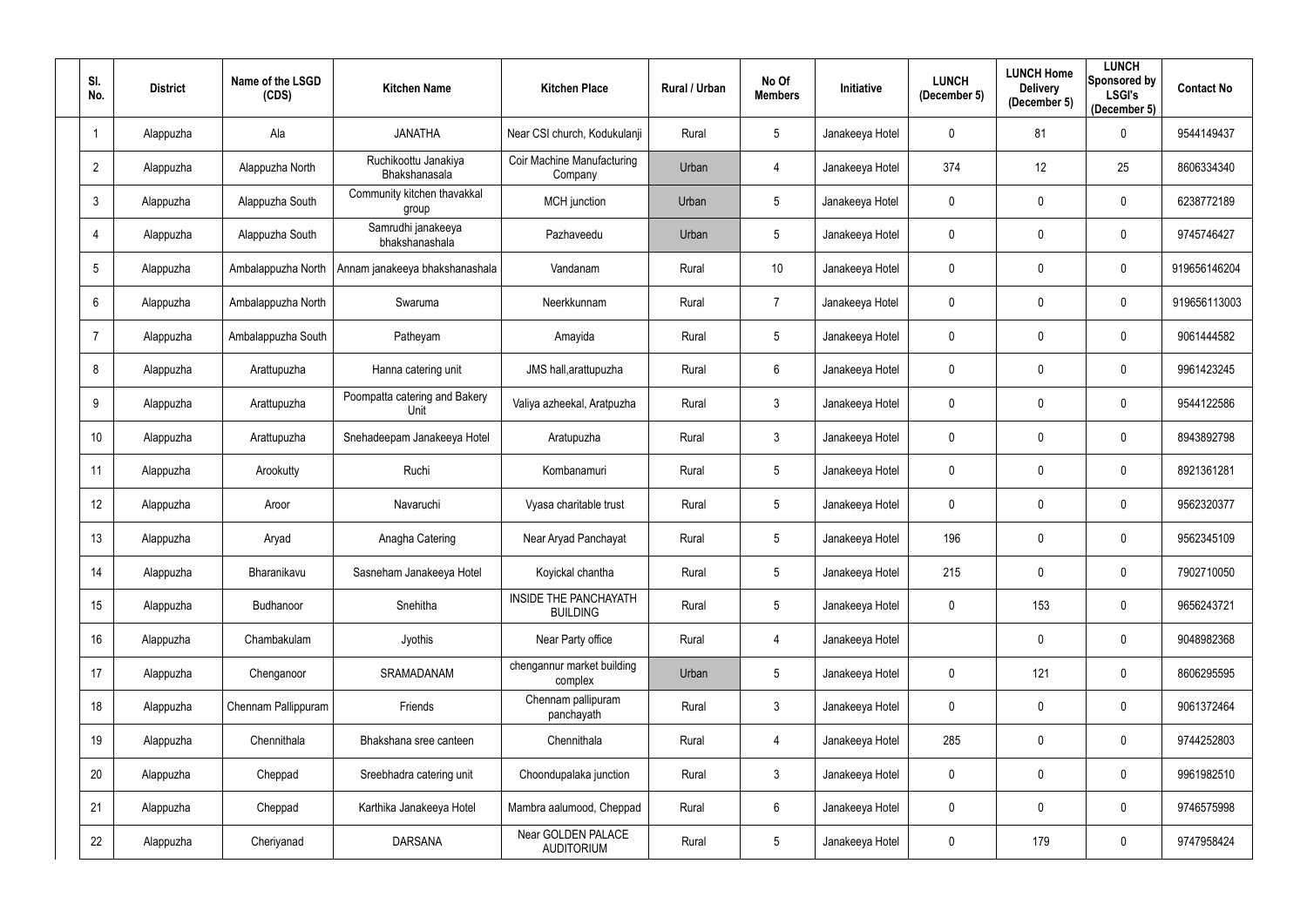|    | SI.<br>No. | <b>District</b> | Name of the LSGD<br>(CDS)     | <b>Kitchen Name</b>                     | <b>Kitchen Place</b>               | Rural / Urban | No Of<br><b>Members</b> | <b>Initiative</b> | <b>LUNCH</b><br>(December 5) | <b>LUNCH Home</b><br><b>Delivery</b><br>(December 5) | <b>LUNCH</b><br>Sponsored by<br><b>LSGI's</b><br>(December 5) | <b>Contact No</b> |
|----|------------|-----------------|-------------------------------|-----------------------------------------|------------------------------------|---------------|-------------------------|-------------------|------------------------------|------------------------------------------------------|---------------------------------------------------------------|-------------------|
|    | 23         | Alappuzha       | Cherthala Municipality        | Santwanam                               | Ward 10                            | Urban         | $5\phantom{.0}$         | Janakeeya Hotel   | 389                          | $\mathbf 0$                                          | $\mathbf 0$                                                   | 8848178001        |
|    | 24         | Alappuzha       | <b>Cherthala Municipality</b> | <b>NULM</b> canteen                     | Cherthala Municipality             | Urban         | 5                       | Janakeeya Hotel   | 185                          | $\mathbf 0$                                          | $\mathbf 0$                                                   | 6282870356        |
|    | 25         | Alappuzha       | Cherthala South               | Kashinandana                            | Cherthala S                        | Rural         | 10 <sup>°</sup>         | Janakeeya Hotel   | 68                           | $\mathbf{0}$                                         | $\mathbf 0$                                                   | 9745940057        |
|    | 26         | Alappuzha       | Cheruthana                    | Sreedurga janakeeya hotel               | Near govt HSS aayaparambu          | Rural         | 4                       | Janakeeya Hotel   | 225                          | $\mathbf 0$                                          | $\mathbf 0$                                                   | 9961178936        |
|    | 27         | Alappuzha       | Chettikulangara               | SREE VINAYAKA JANAKEEYA<br><b>HOTEL</b> | <b>KARIPUZHA</b>                   | Rural         | 3                       | Janakeeya Hotel   | 235                          | $\mathbf 0$                                          | $\mathbf 0$                                                   | 9656810109        |
|    | 28         | Alappuzha       | Chingoli                      | souhridam unit                          | karthikappally I p school          | Rural         | $\mathfrak{Z}$          | Janakeeya Hotel   | $\mathbf 0$                  | $\mathbf 0$                                          | $\mathbf 0$                                                   | 7559808470        |
|    | 29         | Alappuzha       | Chunakkara                    | Vanitha Canteen                         | Chunakkara                         | Rural         | $\mathfrak{Z}$          | Janakeeya Hotel   | 100                          | $\mathbf 0$                                          | $\mathbf 0$                                                   | 9400509985        |
|    | 30         | Alappuzha       | Devikulangara                 | Thripthi                                | Buds school, devikulangara         | Rural         | 4                       | Janakeeya Hotel   | 0                            | $\mathbf 0$                                          | $\mathbf 0$                                                   | 9746712528        |
|    | 31         | Alappuzha       | Edathua                       | Theertham                               | Edathua market                     | Rural         | $\mathfrak{Z}$          | Janakeeya Hotel   | 91                           | $\mathbf 0$                                          | $\mathbf 0$                                                   | 9544351169        |
|    | 32         | Alappuzha       | Ezhupunna                     | Neethipeedam                            | Eramalloor                         | Rural         | 8                       | Janakeeya Hotel   | $\mathbf 0$                  | $\mathbf 0$                                          | $\mathbf 0$                                                   | 9946790986        |
|    | 33         | Alappuzha       | Harippad                      | Swad                                    | A private Hotel's Kitchen          | Urban         | 4                       | Janakeeya Hotel   | 67                           | $\mathbf 0$                                          | $\mathbf 0$                                                   | 9562373933        |
|    | 34         | Alappuzha       | Kadakkarappally               | Soorya                                  | Kandamangalam temple<br>auditorium | Rural         | $5\phantom{.0}$         | Janakeeya Hotel   | 0                            | $\mathbf 0$                                          | $\mathbf 0$                                                   | 9895266763        |
|    | 35         | Alappuzha       | Kainakary                     | Sivakashi                               | Near Panchayath                    | Rural         | $5\phantom{.0}$         | Janakeeya Hotel   | 155                          | $\mathbf 0$                                          | $\mathbf 0$                                                   | 8111821552        |
|    | 36         | Alappuzha       | Kandalloor                    | Annapoorna Hotel                        | Near Velanchira junction           | Rural         | 4                       | Janakeeya Hotel   | $\mathbf 0$                  | $\mathbf 0$                                          | $\mathbf 0$                                                   | -9747600181       |
|    | 37         | Alappuzha       | Kanjikuzhy                    | Santhwanam                              | Opposite NSS college               | Rural         | 5                       | Janakeeya Hotel   | 398                          | $\mathbf 0$                                          | $\overline{0}$                                                | 9605307328        |
|    | 38         | Alappuzha       | Karthikappally                | Ruchi                                   | Community hall                     | Rural         | $6\,$                   | Janakeeya Hotel   | 535                          | $\mathbf 0$                                          | $\mathbf 0$                                                   | 9747607478        |
|    | 39         | Alappuzha       | Karuvatta                     | Karunya janakeeya hotel                 | Near Aashramam junction            | Rural         | 6                       | Janakeeya Hotel   | 0                            | $\mathbf 0$                                          | $\mathbf 0$                                                   | 916282508791      |
|    | 40         | Alappuzha       | Kavalam                       | Koottukari Janakeeya Hotel              | <b>Near Permanent Outlet</b>       | Rural         | $5\phantom{.0}$         | Janakeeya Hotel   | $\mathbf 0$                  | $\mathbf 0$                                          | $\mathbf 0$                                                   | 9744173219        |
|    | 41         | Alappuzha       | Kayamkulam West               | palazhy catering unit                   | Kallummood junction                | Urban         | $5\phantom{.0}$         | Janakeeya Hotel   | $\mathbf 0$                  | $\mathbf 0$                                          | $\overline{0}$                                                | 9388819110        |
|    | 42         | Alappuzha       | Kodamthurath                  | <b>MATRUSAKTHI</b>                      | KUTHIYATHODE                       | Rural         | $5\phantom{.0}$         | Janakeeya Hotel   | 0                            | $\mathbf 0$                                          | $\overline{0}$                                                | 8281687439        |
| 87 | 43         | Alappuzha       | Krishnapuram                  | Kanivu catering unit                    | Near SCB, kappil                   | Rural         | 4                       | Janakeeya Hotel   | $\pmb{0}$                    | $\pmb{0}$                                            | $\mathbf 0$                                                   | 9544047480        |
|    | 44         | Alappuzha       | Kumarapuram                   | Mahadeva jankeeya hotel                 | Near kavarattu temple              | Rural         | 3                       | Janakeeya Hotel   | $\pmb{0}$                    | $\mathbf 0$                                          | $\mathbf 0$                                                   | 918606736168      |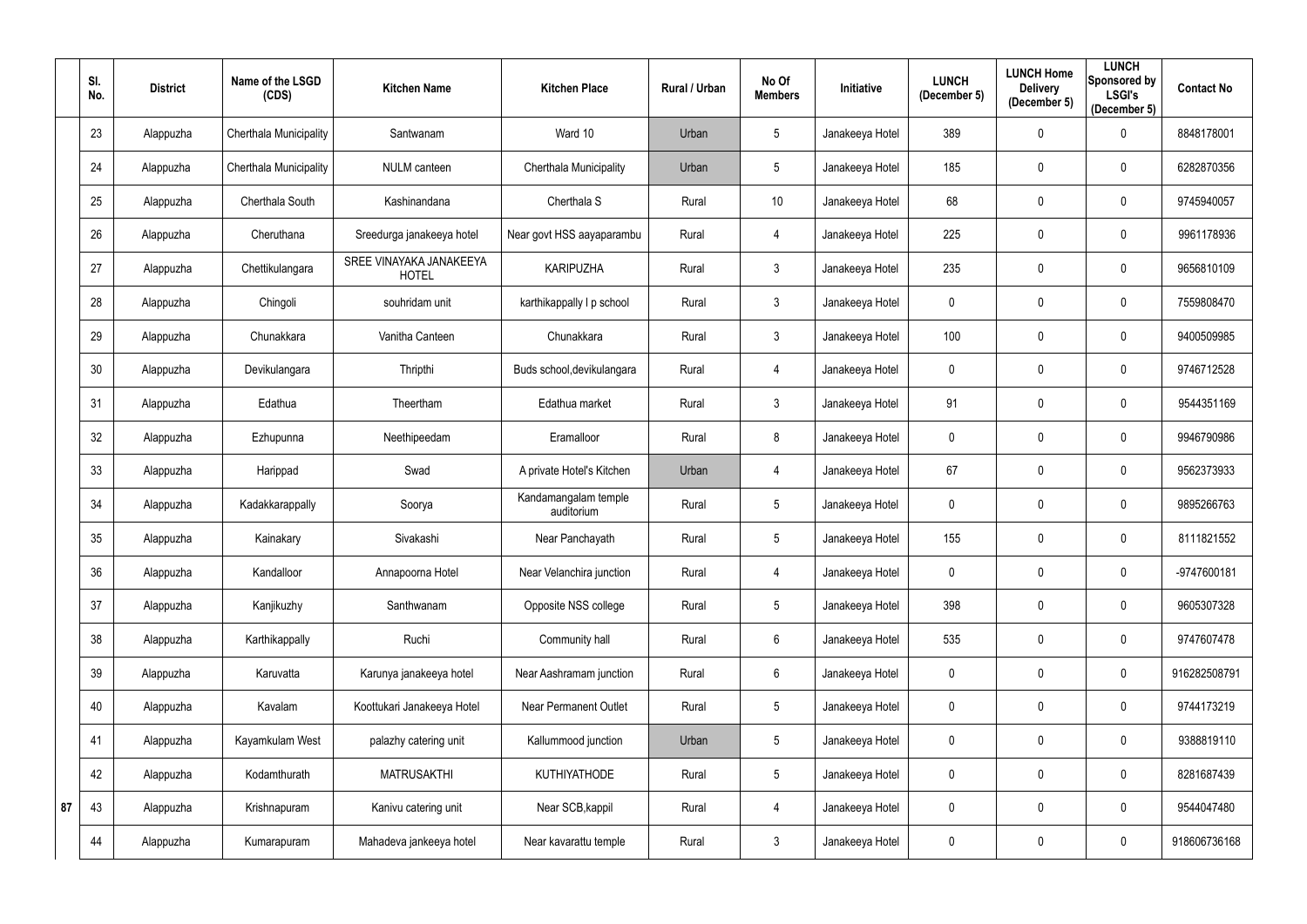| SI.<br>No. | <b>District</b> | Name of the LSGD<br>(CDS)   | <b>Kitchen Name</b>                | <b>Kitchen Place</b>                        | Rural / Urban | No Of<br><b>Members</b> | Initiative      | <b>LUNCH</b><br>(December 5) | <b>LUNCH Home</b><br><b>Delivery</b><br>(December 5) | <b>LUNCH</b><br><b>Sponsored by</b><br><b>LSGI's</b><br>(December 5) | <b>Contact No</b> |
|------------|-----------------|-----------------------------|------------------------------------|---------------------------------------------|---------------|-------------------------|-----------------|------------------------------|------------------------------------------------------|----------------------------------------------------------------------|-------------------|
| 45         | Alappuzha       | Kumarapuram                 | Navodhaya janakeeya hotel          | Kumarapuram                                 | Rural         | $\mathbf{3}$            | Janakeeya Hotel | 0                            | $\boldsymbol{0}$                                     | 0                                                                    | 9037499871        |
| 46         | Alappuzha       | Kuthiyathode                | Ruchi Janakeeya Hotel              | Near kuthiyathode panchayath<br>office      | Rural         | 5                       | Janakeeya Hotel | 0                            | $\mathbf 0$                                          | 0                                                                    | 9249269374        |
| 47         | Alappuzha       | Mannanchery                 | Snehitha                           | Panchayat building                          | Rural         | 4                       | Janakeeya Hotel | 43                           | 46                                                   | $\mathbf 0$                                                          | 9544461740        |
| 48         | Alappuzha       | Mannar                      | Snehadhara                         | Kunnathur devasom                           | Rural         | 5                       | Janakeeya Hotel | 183                          | $\mathbf 0$                                          | $\mathbf 0$                                                          | 9567853570        |
| 49         | Alappuzha       | Mararikulam South           | Snehasparsham                      | Kattoor                                     | Rural         | 4                       | Janakeeya Hotel | 0                            | 10                                                   | $\mathbf 0$                                                          | 9747881642        |
| 50         | Alappuzha       | Mavelikara<br>Municipality  | Ruchi janakeeya hotel              | Municipality building                       | Urban         | 10 <sup>°</sup>         | Janakeeya Hotel | 0                            | $\mathbf 0$                                          | 0                                                                    | 8289996136        |
| 51         | Alappuzha       | Mavelikkara<br>Thamarakulam | <b>Thripthi Catering</b>           | Thamarakulam                                | Rural         | 5                       | Janakeeya Hotel | 132                          | $\mathbf 0$                                          | $\mathbf 0$                                                          | 8281558036        |
| 52         | Alappuzha       | Mavelikkara<br>Thekkekara   | Bhai catering                      | Pallarimangalam                             | Rural         | 5                       | Janakeeya Hotel | 174                          | $\mathbf 0$                                          | $\mathbf 0$                                                          | 9539851155        |
| 53         | Alappuzha       | Muhamma                     | <b>SNV Catering</b>                | Near Community Health<br>Centre             | Rural         | 5                       | Janakeeya Hotel | 170                          | $\mathbf 0$                                          | $\mathbf 0$                                                          | 9605388763        |
| 54         | Alappuzha       | Mulakkuzha                  | Snehathanal                        | Mulakkuzha                                  | Rural         | 5                       | Janakeeya Hotel | 0                            | 25                                                   | $\mathbf 0$                                                          | 9037085079        |
| 55         | Alappuzha       | Muttar                      | Ruchi Catering Unit                | Panchayat Building                          | Rural         |                         | Janakeeya Hotel | 0                            | $\mathbf 0$                                          | 0                                                                    | 9072276826        |
| 56         | Alappuzha       | Nedumudy                    | Oruma                              | Champakulam                                 | Rural         | 5                       | Janakeeya Hotel | 105                          | $\mathbf 0$                                          | $\mathbf 0$                                                          | 9188536147        |
| 57         | Alappuzha       | Neelamperoor                | Amrutha Janakeeya<br>Bhakshanasala | Panchayat Building                          | Rural         | 3                       | Janakeeya Hotel | 0                            | $\mathbf 0$                                          | 0                                                                    | 9656167060        |
| 58         | Alappuzha       | Nooranad                    | Amma Canteen                       | Inside market place, Noornad                | Rural         | 5                       | Janakeeya Hotel | 204                          | $\mathbf 0$                                          | $\mathbf 0$                                                          | 7034377340        |
| 59         | Alappuzha       | Palamel                     | Arogya Canteen                     | Panchayat office compound                   | Rural         | 4                       | Janakeeya Hotel | 305                          | $\mathbf 0$                                          | $\mathbf 0$                                                          | 9497107651        |
| 60         | Alappuzha       | Pallippad                   | Annapoorneswari catering unit      | Irattakulangara junction                    | Rural         | $5\phantom{.0}$         | Janakeeya Hotel | 584                          | $\pmb{0}$                                            | $\mathbf 0$                                                          | 9562318624        |
| 61         | Alappuzha       | Panavally                   | Harikrishnan                       | near nalpatheneswaram<br>temple             | Rural         |                         | Janakeeya Hotel | 0                            | $\pmb{0}$                                            | $\mathbf 0$                                                          | 9961774363        |
| 62         | Alappuzha       | Pandanad                    | Sreebhadra                         | Muthavazhi                                  | Rural         | 5                       | Janakeeya Hotel | 0                            | $\pmb{0}$                                            | $\mathbf 0$                                                          | 9947120239        |
| 63         | Alappuzha       | Pathiyoor                   | Dakshina catering unit             | Mahalekshmi auditorium,<br>kareelakulangara | Rural         | 5                       | Janakeeya Hotel | 0                            | $\mathbf 0$                                          | $\mathbf 0$                                                          | 9048200655        |
| 64         | Alappuzha       | Pattanakkad                 | Aparna                             | Opposite of pattanakkad<br>gramapanchayath  | Rural         | $5\phantom{.0}$         | Janakeeya Hotel | 0                            | $\pmb{0}$                                            | $\mathbf 0$                                                          | 9037450634        |
| 65         | Alappuzha       | Perumbalam                  | Amritham                           | Near by govt hospital                       | Rural         | 4                       | Janakeeya Hotel | 0                            | $\pmb{0}$                                            | $\mathbf 0$                                                          | 8592809257        |
| 66         | Alappuzha       | Pulincunnu                  | Nanma Janakeeya Hotel              | Near Krishi Bhavan                          | Rural         | $5\phantom{.0}$         | Janakeeya Hotel | 0                            | $\boldsymbol{0}$                                     | $\boldsymbol{0}$                                                     | 9544752465        |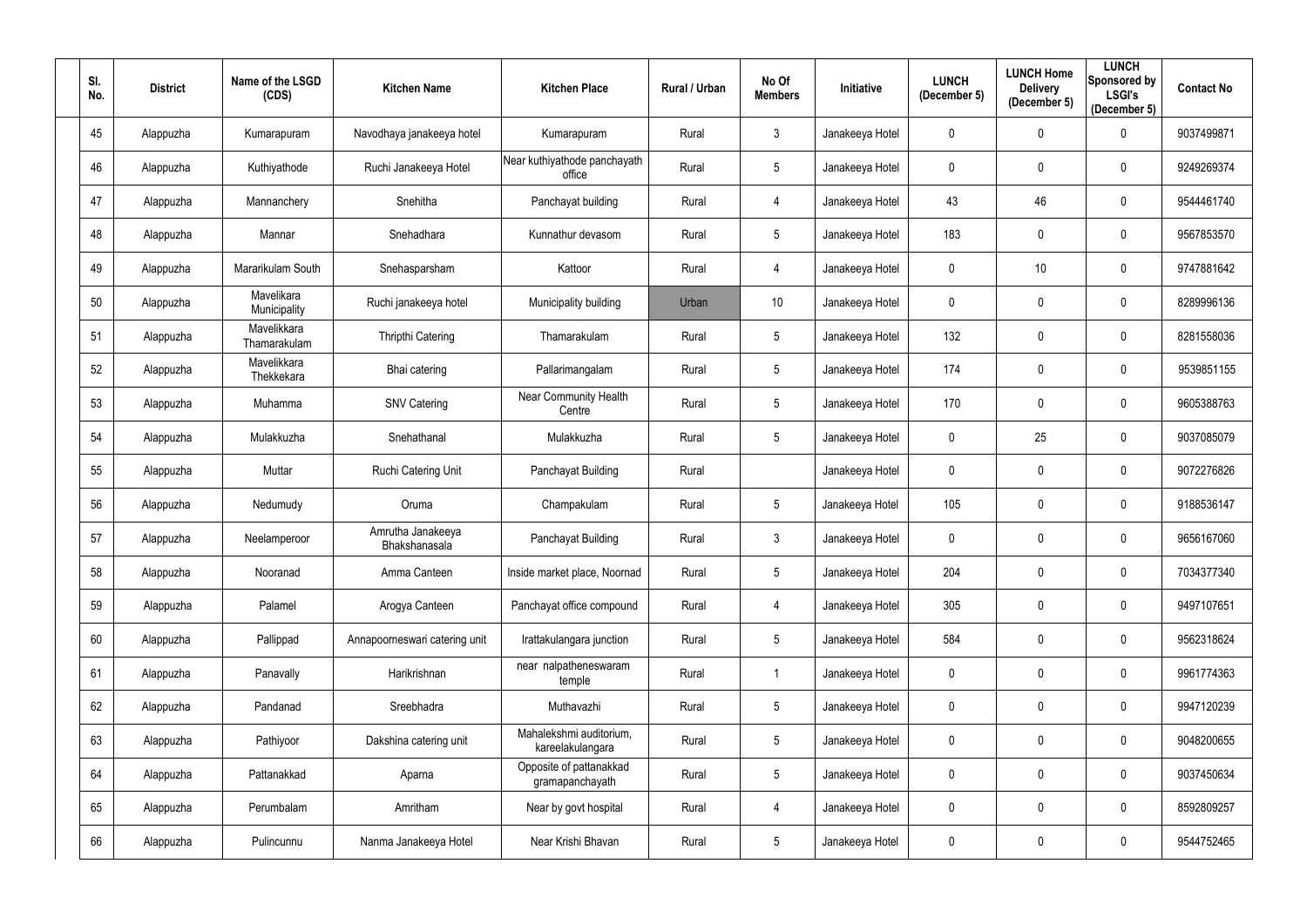|    | SI.<br>No.     | <b>District</b> | Name of the LSGD<br>(CDS) | <b>Kitchen Name</b>         | <b>Kitchen Place</b>                                        | <b>Rural / Urban</b> | No Of<br><b>Members</b> | Initiative      | <b>LUNCH</b><br>(December 5) | <b>LUNCH Home</b><br><b>Delivery</b><br>(December 5) | <b>LUNCH</b><br>Sponsored by<br><b>LSGI's</b><br>(December 5) | <b>Contact No</b> |
|----|----------------|-----------------|---------------------------|-----------------------------|-------------------------------------------------------------|----------------------|-------------------------|-----------------|------------------------------|------------------------------------------------------|---------------------------------------------------------------|-------------------|
|    | 67             | Alappuzha       | Puliyoor                  | <b>UPPUM MULAKUM</b>        | <b>INSIDE PANCHAYATH</b><br><b>COMPOUND</b>                 | Rural                | $5\,$                   | Janakeeya Hotel | $\mathbf 0$                  | 136                                                  | $\mathbf 0$                                                   | 6238836314        |
|    | 68             | Alappuzha       | Punnapra North            | Annapoorneshwary            | Janajagrithi                                                | Rural                | 4                       | Janakeeya Hotel | $\mathbf 0$                  | $\mathbf{0}$                                         | $\mathbf 0$                                                   | 8129450136        |
|    | 69             | Alappuzha       | Punnapra South            | Thripthy janakeeya hotel    | Punnapra south                                              | Rural                | 9                       | Janakeeya Hotel | $\mathbf 0$                  | $\mathbf 0$                                          | $\pmb{0}$                                                     | 9846179646        |
|    | 70             | Alappuzha       | Purakad                   | Pulari                      | Purakkad gp                                                 | Rural                | $\overline{5}$          | Janakeeya Hotel | $\mathbf 0$                  | $\mathbf 0$                                          | $\mathbf 0$                                                   | 7034494313        |
|    | 71             | Alappuzha       | Purakad                   | Thiruvonam catering service | Thottappally                                                | Rural                | 4                       | Janakeeya Hotel | $\mathbf 0$                  | $\mathbf{0}$                                         | $\pmb{0}$                                                     |                   |
|    | 72             | Alappuzha       | Ramankary                 | Kudumbashree Vanitha Hotel  | Ramankary Town, Opposite<br>Judicial First Class Magistrate | Rural                | 4                       | Janakeeya Hotel | 0                            | $\mathbf 0$                                          | $\mathbf 0$                                                   | 8281314746        |
|    | 73             | Alappuzha       | Thaicattussery            | Unarv                       | Thyakattusheri junction                                     | Rural                | 4                       | Janakeeya Hotel | $\mathbf 0$                  | $\mathbf 0$                                          | $\mathbf 0$                                                   | 9605897567        |
|    | 74             | Alappuzha       | Thakazhy                  | Thripthi Thakazhy           | <b>GBHSS Thakazhy</b>                                       | Rural                | $6\,$                   | Janakeeya Hotel | 104                          | $\mathbf 0$                                          | $\mathbf 0$                                                   | 9747405368        |
|    | 75             | Alappuzha       | Thalavady                 | Sakthi                      | Panayanbnoorkavu Temple<br>Auditorium                       | Rural                | $\overline{5}$          | Janakeeya Hotel | 100                          | $\mathbf 0$                                          | $\pmb{0}$                                                     |                   |
|    | 76             | Alappuzha       | Thannermukkom             | Patheyam                    | Panchayath office                                           | Rural                | 4                       | Janakeeya Hotel | 137                          | $\mathbf 0$                                          | $\pmb{0}$                                                     | 9633933288        |
|    | 77             | Alappuzha       | Thazhakkara               | Akshaya catering            | Building at glassfactory<br>junction                        | Rural                | $\overline{5}$          | Janakeeya Hotel | 108                          | $\mathbf 0$                                          | $\mathbf 0$                                                   | 9847177930        |
|    | 78             | Alappuzha       | Thiruvanvandoor           | <b>SREE KRISHNA</b>         | Near pravinkoodu junction,                                  | Rural                | $5\,$                   | Janakeeya Hotel | $\mathbf 0$                  | 108                                                  | $\mathbf 0$                                                   | 9446627175        |
|    | 79             | Alappuzha       | Thrikkunnappuzha          | Akshara janakeeya hotel     | KV jetty road                                               | Rural                | $5\phantom{.0}$         | Janakeeya Hotel | 257                          | $\mathbf 0$                                          | $\mathbf 0$                                                   | 918891921223      |
|    | 80             | Alappuzha       | Thuravoor                 | RUCHI JANAKEEYA HOTEL       | Near alakkaparambu                                          | Rural                | $5\,$                   | Janakeeya Hotel | $\mathbf 0$                  | $\mathbf 0$                                          | $\mathbf 0$                                                   | 8157934346        |
|    | 81             | Alappuzha       | Vallikunnam               | Samthripthi                 | Padayanivattom temple<br>Auditorium                         | Rural                | 4                       | Janakeeya Hotel | 74                           | $\mathbf 0$                                          | $\mathbf 0$                                                   | 8078962129        |
|    | 82             | Alappuzha       | Vayalar                   | Five star                   | Near Nagamkulangara Market                                  | Rural                | $\sqrt{5}$              | Janakeeya Hotel | 0                            | $\mathbf 0$                                          | $\mathbf 0$                                                   | 8606081847        |
|    | 83             | Alappuzha       | Veeyapuram                | Karuthal                    | Payippad LPS                                                | Rural                | $5\,$                   | Janakeeya Hotel | 620                          | $\mathbf 0$                                          | $\mathbf 0$                                                   | 8606846513        |
|    | 84             | Alappuzha       | Veliyanad                 | Manus Janakeeya Hotel       | Kurishmoodu, Near Veliyanadu<br>Grama Panchayat             | Rural                | $\mathfrak{Z}$          | Janakeeya Hotel | 0                            | $\mathbf 0$                                          | $\mathbf 0$                                                   | 8086782924        |
|    | 85             | Alappuzha       | Venmoney                  | Annapoorna                  | Poyka                                                       | Rural                | $\overline{5}$          | Janakeeya Hotel | 0                            | 159                                                  | $\pmb{0}$                                                     |                   |
| 87 |                |                 |                           |                             |                                                             |                      | 403                     |                 | 6914                         | 1030                                                 | 25                                                            |                   |
|    |                | Ernakulam       | Aikkaranad                | Subiksha Janakeeya Hotel    | Kolancherry                                                 | Rural                | $\overline{4}$          | Janakeeya Hotel | 308                          | $\mathbf 0$                                          | $\mathbf 0$                                                   | 9496215730        |
|    | $\overline{2}$ | Ernakulam       | Alengade                  | Thanima foods               | Koduvazhanga                                                | Rural                | $\mathfrak{Z}$          | Janakeeya Hotel | 20                           | $\boldsymbol{0}$                                     | $\mathbf 0$                                                   | 9349013322        |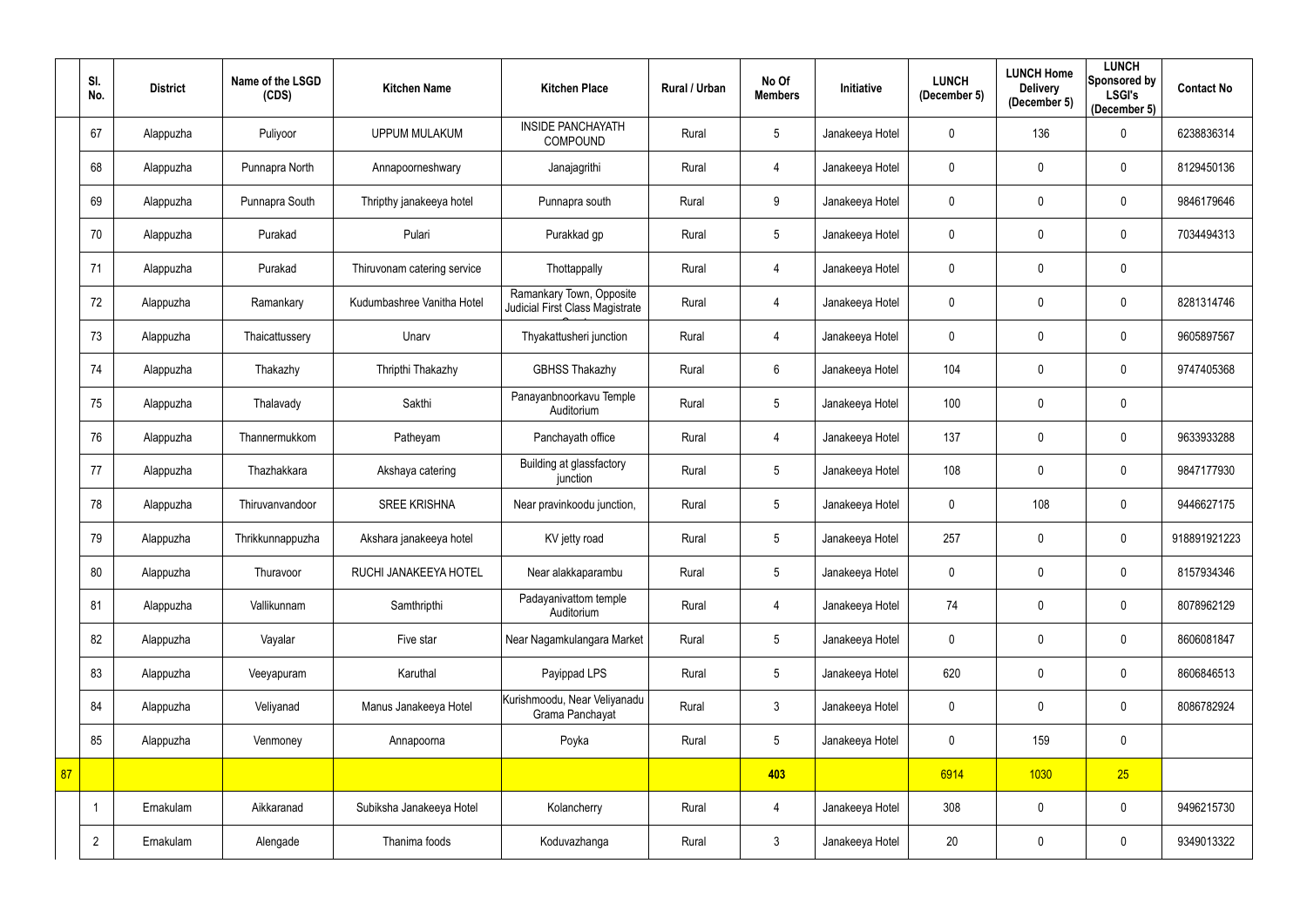| SI.<br>No.   | <b>District</b> | Name of the LSGD<br>(CDS) | <b>Kitchen Name</b>              | <b>Kitchen Place</b>         | <b>Rural / Urban</b> | No Of<br><b>Members</b> | Initiative      | <b>LUNCH</b><br>(December 5) | <b>LUNCH Home</b><br><b>Delivery</b><br>(December 5) | <b>LUNCH</b><br>Sponsored by<br><b>LSGI's</b><br>(December 5) | <b>Contact No</b> |
|--------------|-----------------|---------------------------|----------------------------------|------------------------------|----------------------|-------------------------|-----------------|------------------------------|------------------------------------------------------|---------------------------------------------------------------|-------------------|
| $\mathbf{3}$ | Ernakulam       | Alengade                  | Mr.Bakers                        | Malikam peedika              | Rural                | $\mathfrak{Z}$          | Janakeeya Hotel | 18                           | $\pmb{0}$                                            | $\mathbf 0$                                                   | 9633887779        |
|              | Ernakulam       | Alengade                  | Kasthurba kitchen                | Neerikkode                   | Rural                | $\mathfrak{Z}$          | Janakeeya Hotel | 0                            | $\mathbf 0$                                          | $\mathbf 0$                                                   | 9526260253        |
| 5            | Ernakulam       | Aluva                     | Ruchi Janakeeya hotel            | Aluva                        | Urban                | 4                       | Janakeeya Hotel | $\mathbf 0$                  | $\pmb{0}$                                            | $\mathbf 0$                                                   |                   |
| 6            | Ernakulam       | Amballoor                 | Dhanshree catering               | St.ignatius schools Amballur | Rural                | $5\phantom{.0}$         | Janakeeya Hotel | 0                            | $\mathbf 0$                                          | $\mathbf 0$                                                   | 8330081552        |
|              | Ernakulam       | Angamaly                  | Cafe Shree Canteen               | <b>Municipality Canteen</b>  | Urban                | $5\phantom{.0}$         | Janakeeya Hotel | 0                            | $\mathbf 0$                                          | $\mathbf 0$                                                   | 9656927253        |
| 8            | Ernakulam       | Angamaly                  | <b>JANAKEEYA HOTEL</b>           | <b>TB Junction</b>           | Urban                | $\mathfrak{Z}$          | Janakeeya Hotel | 0                            | $\mathbf 0$                                          | $\mathbf 0$                                                   | 9447924974        |
| 9            | Ernakulam       | Arakuzha                  | Ruchi Janakeeya hotel, Arakkuzha | Pandappilly                  | Rural                | $5\overline{)}$         | Janakeeya Hotel | 0                            | $\mathbf 0$                                          | $\mathbf 0$                                                   | 9744864225        |
| 10           | Ernakulam       | Assamannoor               | New Life kudumbasree Hotel       | Cherukunnam                  | Rural                | $\mathfrak{Z}$          | Janakeeya Hotel | $\mathbf 0$                  | $\mathbf 0$                                          | $\mathbf 0$                                                   | 9656729450        |
| 11           | Ernakulam       | Avoly                     | Janakeeya Hotel, Avoli           | Hostel Junction, Avoli       | Rural                | $\mathfrak{Z}$          | Janakeeya Hotel | 0                            | $\mathbf 0$                                          | $\mathbf 0$                                                   | 9847983621        |
| 12           | Ernakulam       | Ayavana                   | Keralasree Janakeeya Hotel       | Ayavana                      | Rural                | $5\phantom{.0}$         | Janakeeya Hotel | $\mathbf 0$                  | $\mathbf 0$                                          | $\mathbf 0$                                                   | 9744607799        |
| 13           | Ernakulam       | Ayyampuzha                | Five Star Hotel and Catering     | Panchayat Junction           | Rural                | 4                       | Janakeeya Hotel | 0                            | $\mathbf 0$                                          | $\mathbf 0$                                                   | 9744836324        |
| 14           | Ernakulam       | Ayyampuzha                | Sneha janakeeya hotel            | ayyampuzha junction          | Rural                | 4                       | Janakeeya hotel | $\mathbf 0$                  | $\mathbf 0$                                          | $\overline{0}$                                                | 8590753551        |
| 15           | Ernakulam       | Chendamangalam            | Anugraha Kudumbashree hotel      | Vadakkumpuram                | Rural                | $5\phantom{.0}$         | Janakeeya Hotel | 0                            | $\mathbf 0$                                          | 0                                                             | 9061419729        |
| 16           | Ernakulam       | Chengamanade              | Mythri janakeeya hotel           | Purayar                      | Rural                | $5\overline{)}$         | Janakeeya Hotel | $\mathbf 0$                  | $\mathbf 0$                                          | $\mathbf 0$                                                   | 9496172362        |
| 17           | Ernakulam       | Cheranalloor              | Chaithanya                       | <b>Community Hall</b>        | Rural                | $6\phantom{.}$          | Janakeeya Hotel | 0                            | $\pmb{0}$                                            | $\overline{0}$                                                | 9995156639        |
| 18           | Ernakulam       | Cheranalloor              | Adukkala                         | Chittoor                     | Rural                | $5\phantom{.0}$         | Janakeeya Hotel | $\mathbf 0$                  | $\boldsymbol{0}$                                     | $\mathbf 0$                                                   | 808922128         |
| 19           | Ernakulam       | Chittattukara             | Swadh Janakeeya Hotel            | chittattukara jn.            | Rural                | $\mathfrak{Z}$          | Janakeeya Hotel | $\mathbf 0$                  | $\pmb{0}$                                            | $\mathbf 0$                                                   |                   |
| 20           | Ernakulam       | Choornikkara              | Metro hotel                      | Ambattukavu                  | Rural                | $\mathfrak{Z}$          | Janakeeya Hotel | $\mathbf 0$                  | $\pmb{0}$                                            | $\overline{0}$                                                | 9605319455        |
| 21           | Ernakulam       | Chottanikkara             | Ahalya Cafe                      | Kottayatthupara              | Rural                | $6\phantom{.}$          | Janakeeya Hotel | 0                            | $\pmb{0}$                                            | $\mathbf 0$                                                   | 9567512337        |
| 22           | Ernakulam       | Edakkattuvayal            | Santhwanam                       | Arakunnam                    | Rural                | $\mathfrak{Z}$          | Janakeeya Hotel | 0                            | $\pmb{0}$                                            | $\mathbf 0$                                                   | 9447047980        |
| 23           | Ernakulam       | Edathala                  | Souhridam Kudumbashree canteen   | Edathala                     | Rural                | $\mathfrak{Z}$          | Janakeeya Hotel | 153                          | $\pmb{0}$                                            | $\overline{0}$                                                | 9745769363        |
| 24           | Ernakulam       | Edathala                  | Veetiloru oonne                  | Manalimukke                  | Rural                | 3 <sup>1</sup>          | Janakeeya Hotel | 0                            | $\pmb{0}$                                            | $\overline{0}$                                                | 9745769363        |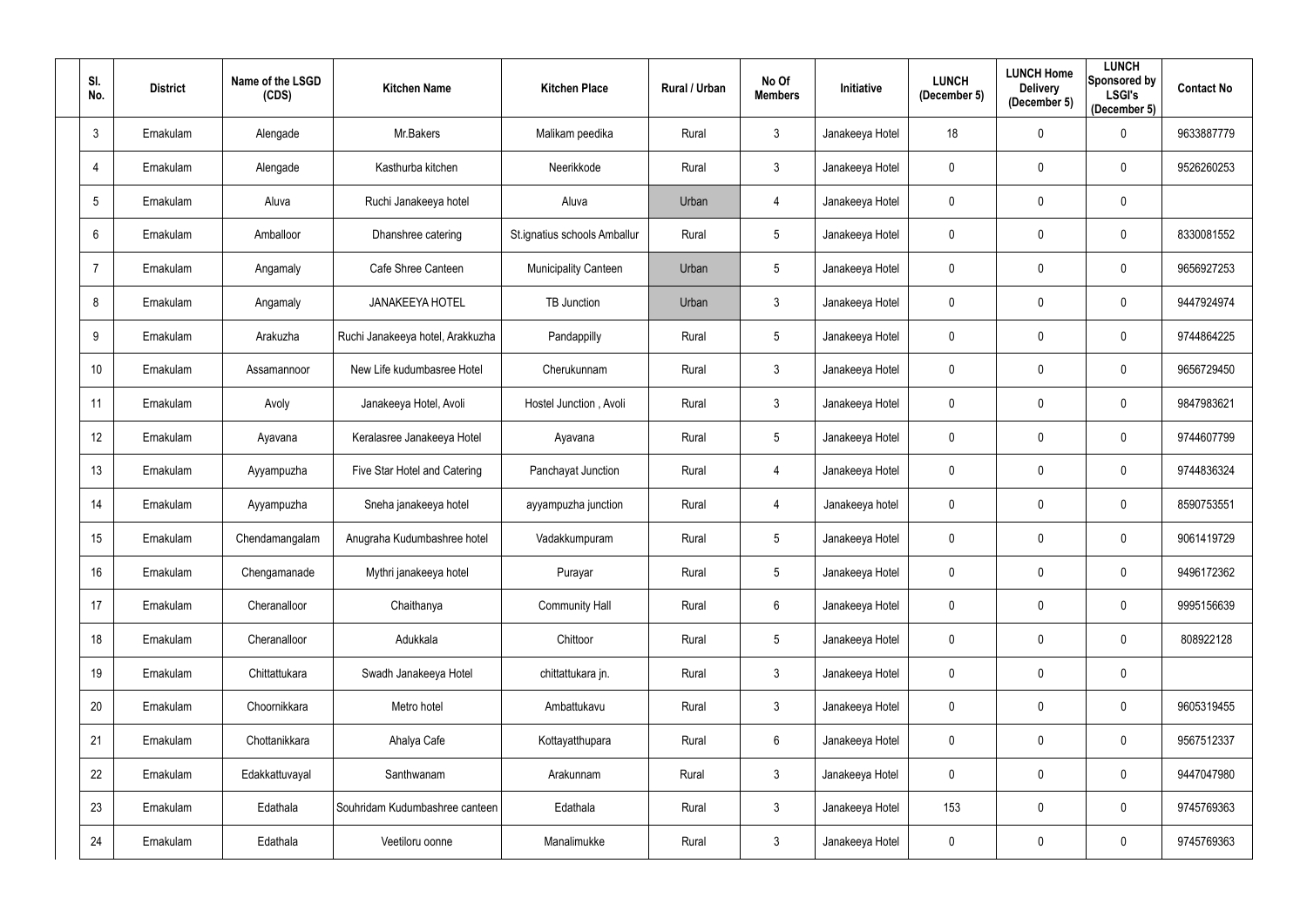| SI.<br>No.      | <b>District</b> | Name of the LSGD<br>(CDS) | <b>Kitchen Name</b>                   | <b>Kitchen Place</b>                      | Rural / Urban | No Of<br><b>Members</b> | Initiative      | <b>LUNCH</b><br>(December 5) | <b>LUNCH Home</b><br><b>Delivery</b><br>(December 5) | <b>LUNCH</b><br><b>Sponsored by</b><br><b>LSGI's</b><br>(December 5) | <b>Contact No</b> |
|-----------------|-----------------|---------------------------|---------------------------------------|-------------------------------------------|---------------|-------------------------|-----------------|------------------------------|------------------------------------------------------|----------------------------------------------------------------------|-------------------|
| 25              | Ernakulam       | Edavanakkad               | Royal Hotel                           | Edavanakad                                | Rural         | 3                       | Janakeeya Hotel | 0                            | $\mathbf 0$                                          | 0                                                                    | 7902933414        |
| 26              | Ernakulam       | Elanji                    | janakiya hotel elanji                 | elanji punjayathu junction                | Rural         | 5                       | Janakeeya Hotel | 0                            | $\mathbf 0$                                          | 0                                                                    | 9947990787        |
| 27              | Ernakulam       | Eloor                     | Nalanandhana janakeeya hotel          | Eloor                                     | Urban         | 4                       | Janakeeya Hotel | 0                            | $\mathbf 0$                                          | $\mathbf 0$                                                          | 9562885391        |
| 28              | Ernakulam       | Ezhikkara                 | Sree Rajarajeswari Janakeeya<br>Hotel | Ezhikkara                                 | Rural         | 5                       | Janakeeya Hotel | 0                            | $\mathbf 0$                                          | $\mathbf 0$                                                          | 8921579011        |
| 29              | Ernakulam       | Kadungalloor              | Snehitha janakeeya hotel              | Kadungalloor                              | Rural         | $\mathfrak{Z}$          | Janakeeya Hotel | 0                            | $\mathbf 0$                                          | $\mathbf 0$                                                          | 9567418674        |
| 30 <sup>°</sup> | Ernakulam       | Kalady                    | Jyothi Vanitha Canteen                | Kalady                                    | Rural         | 5 <sup>5</sup>          | Janakeeya Hotel | 0                            | $\mathbf 0$                                          | $\mathbf 0$                                                          | 9544624439        |
| 31              | Ernakulam       | <b>Kalamassery East</b>   | Nanma janakeeya hotel                 | HMT, kalammassery                         | Urban         | 3 <sup>1</sup>          | Janakeeya Hotel | 251                          | $\mathbf 0$                                          | $\mathbf 0$                                                          | 9895535089        |
| 32              | Ernakulam       | Kalamassery east          | thanima Janakeeya hotel               | kangarappadi                              | urban         | $\mathfrak{Z}$          | Janakeeya hotel | 0                            | $\pmb{0}$                                            | $\mathbf 0$                                                          | 9745481742        |
| 33              | Ernakulam       | <b>Kalamassery West</b>   | Pulari janakeeya hotel                | Kunamthai                                 | Urban         | 3 <sup>1</sup>          | Janakeeya Hotel | 0                            | $\mathbf 0$                                          | $\mathbf 0$                                                          | 7736594305        |
| 34              | Ernakulam       | <b>Kalamassery West</b>   | Kismath janakeeya hotel               | Vattekkunnam                              | Urban         | $\mathbf{3}$            | Janakeeya Hotel | $\mathbf 0$                  | $\mathbf 0$                                          | $\mathbf 0$                                                          | 8075879290        |
| 35              | Ernakulam       | Kalloorkkad               | Puthuma Janakeeya Hotel               | Kallorkkad                                | Rural         | 3 <sup>1</sup>          | Janakeeya Hotel | 0                            | $\mathbf 0$                                          | $\mathbf 0$                                                          | 7558091353        |
| 36              | Ernakulam       | Kanjoor                   | Ammachiyude Adukkala                  | Parappuram                                | Rural         | $\mathfrak{Z}$          | Janakeeya Hotel | 0                            | $\mathbf 0$                                          | $\mathbf 0$                                                          | 6238583699        |
| 37              | Ernakulam       | Karukutti                 | Anugraha Janakeeya Hotel              | Pallissery                                | Rural         | 5                       | Janakeeya Hotel | 0                            | $\mathbf 0$                                          | 0                                                                    | 9846161486        |
| 38              | Ernakulam       | Karumalloor               | Koottayma janakeeya hotel             | Kariyachira                               | Rural         | 4                       | Janakeeya Hotel | $\mathbf{0}$                 | $\mathbf 0$                                          | $\mathbf 0$                                                          | 9746484979        |
| 39              | Ernakulam       | Kavalangad                | Five star Janakeeya Hotel             | Nellimattom                               | Rural         | $5\phantom{.0}$         | Janakeeya Hotel | 0                            | $\mathbf 0$                                          | $\mathbf 0$                                                          | 9744705648        |
| 40              | Ernakulam       | Keerampara                | Abhaya Janakeeya Hotel                | Punnekkad                                 | Rural         | $\overline{4}$          | Janakeeya hotel | $\mathbf{0}$                 | $\pmb{0}$                                            | $\mathbf 0$                                                          | 8301059431        |
| 41              | Ernakulam       | Keezhmad                  | Sadyalayam janakeeya hotel            | Keezhmad                                  | Rural         | $5\phantom{.0}$         | Janakeeya Hotel | $\mathbf 0$                  | $\pmb{0}$                                            | $\mathbf 0$                                                          | 9846027221        |
| 42              | Ernakulam       | Kochi East                | ANNAPOORNA JANAKEEYA<br><b>HOTEL</b>  | ALINCHUVADU                               | Urban         | $5\phantom{.0}$         | Janakeeya Hotel | 0                            | $\pmb{0}$                                            | $\mathbf 0$                                                          | 9567529849        |
| 43              | Ernakulam       | Kochi East                | YUMMEES KITCHEN                       | VADUTHALA                                 | Urban         | $5\phantom{.0}$         | Janakeeya Hotel | 88                           | 14                                                   | $\bf{0}$                                                             |                   |
| 44              | Ernakulam       | Kochi East                | <b>ORUMA KITCHEN</b>                  | <b>PACHALAM</b>                           | Urban         | $\mathfrak{Z}$          | Janakeeya Hotel | 345                          | 74                                                   | $\overline{0}$                                                       | 9744763589        |
| 45              | Ernakulam       | Kochi East                | <b>PONPULARI</b>                      | <b>KEERHI NAGAR,</b><br><b>ELAMAKKARA</b> | Urban         | $\mathbf{3}$            | Janakeeya Hotel | $\mathbf{0}$                 | $\pmb{0}$                                            | $\mathbf 0$                                                          | 8289818357        |
| 46              | Ernakulam       | Kochi East                | <b>RUCHI CATERING</b>                 | PUNNACKAL                                 | Urban         | 5 <sup>5</sup>          | Janakeeya Hotel | 0                            | $\boldsymbol{0}$                                     | $\overline{0}$                                                       | 9947080022        |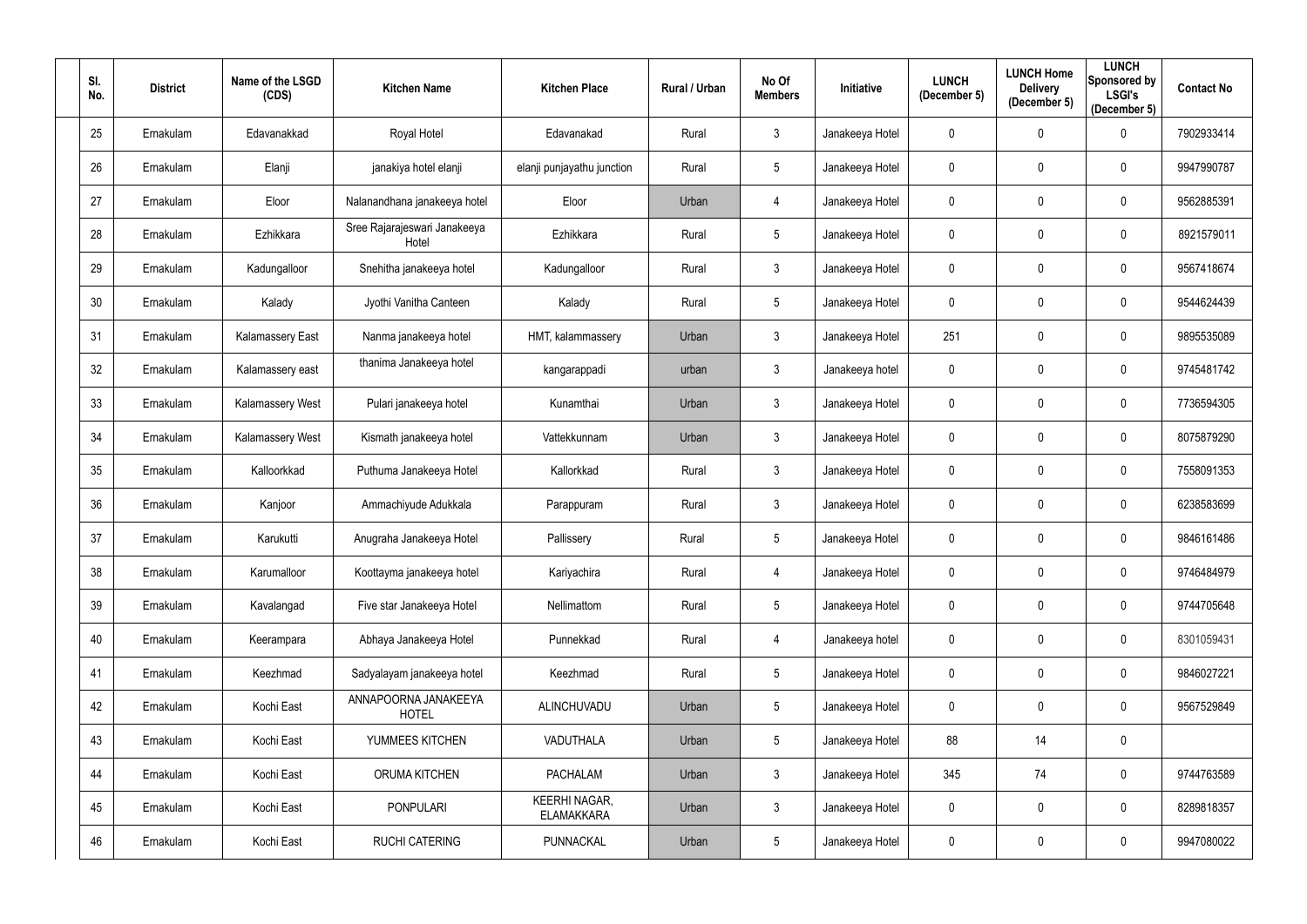|     | SI.<br>No. | <b>District</b> | Name of the LSGD<br>(CDS) | <b>Kitchen Name</b>                  | <b>Kitchen Place</b>      | Rural / Urban | No Of<br><b>Members</b> | Initiative      | <b>LUNCH</b><br>(December 5) | <b>LUNCH Home</b><br><b>Delivery</b><br>(December 5) | <b>LUNCH</b><br>Sponsored by<br><b>LSGI's</b><br>(December 5) | <b>Contact No</b> |
|-----|------------|-----------------|---------------------------|--------------------------------------|---------------------------|---------------|-------------------------|-----------------|------------------------------|------------------------------------------------------|---------------------------------------------------------------|-------------------|
|     | 47         | Ernakulam       | kochi east                | samrudhi@kochi                       | ernakulam north           | urban         | 14                      | Janakeeya hotel | 1106                         | 1096                                                 | $\mathbf 0$                                                   | 9048609615        |
|     | 48         | Ernakulam       | Kochi South               | <b>AMMAS KITCHEN</b>                 | <b>THEVARA</b>            | Urban         | 4                       | Janakeeya Hotel | 812                          | $\mathbf 0$                                          | $\mathbf 0$                                                   | 7994618127        |
|     | 49         | Ernakulam       | Kochi South               | NEW AKSHAYA HOTEL                    | <b>PONNURUNNI</b>         | Urban         | $5\phantom{.0}$         | Janakeeya Hotel | 0                            | $\mathbf 0$                                          | $\overline{0}$                                                | 9895292721        |
|     | 50         | Ernakulam       | Kochi South               | <b>FRIENDS</b>                       | <b>MINI PARK</b>          | Urban         | $5\phantom{.0}$         | Janakeeya Hotel | 0                            | $\mathbf 0$                                          | $\mathbf 0$                                                   | 9048207287        |
|     | 51         | Ernakulam       | Kochi West                | PUTHUMA KUDUMBASHREE<br><b>HOTEL</b> | PALLURUTHY NADA           | Urban         | $5\phantom{.0}$         | Janakeeya Hotel | 0                            | $\mathbf 0$                                          | $\mathbf 0$                                                   | 9947611626        |
|     | 52         | Ernakulam       | Kochi West                | NAMMUDE ADUKKALA                     | <b>ERAVELI COLONY</b>     | Urban         | $5\phantom{.0}$         | Janakeeya Hotel | 0                            | $\mathbf 0$                                          | $\boldsymbol{0}$                                              | 9746033279        |
|     | 53         | Ernakulam       | Kochi West                | Ushas Kudumbashree Hotel             | <b>FORT KOCHI</b>         | Urban         | 4                       | Janakeeya Hotel | 0                            | $\mathbf 0$                                          | $\overline{0}$                                                | 7510713668        |
|     | 54         | Ernakulam       | Koothattukulam            | Niravu Janakeeya Hotel               |                           | Urban         |                         | Janakeeya Hotel | 0                            | $\mathbf 0$                                          | $\overline{0}$                                                |                   |
|     | 55         | Ernakulam       | Koovappady                | Kaipunyam Janakeeya hotel            | Koovappady                | Rural         | $5\phantom{.0}$         | Janakeeya Hotel | 0                            | $\mathbf 0$                                          | $\overline{0}$                                                |                   |
|     | 56         | Ernakulam       | Kothamangalam             | Thanima catering unit                | Kothamangalam             | Urban         | $\mathbf{3}$            | Janakeeya Hotel | $\mathbf 0$                  | $\mathbf 0$                                          | $\boldsymbol{0}$                                              | 9846664377        |
| 113 | 57         | Ernakulam       | kothamangalam             | P.K janakeeya hotel                  | kothamangalam             | Urban         | $6\phantom{.}$          | Janakeeya Hotel | 0                            | $\mathbf 0$                                          | $\mathbf 0$                                                   | 8156869114        |
|     | 58         | Ernakulam       | Kottapady                 | Janakeeya Hotel                      | Kottappady junction       | Rural         | $\mathfrak{Z}$          | Janakeeya Hotel | 0                            | $\mathbf 0$                                          | $\overline{0}$                                                | 9497406993        |
|     | 59         | Ernakulam       | Kottuvally                | subhiksha vanitha canteen            | kottuvally                | Rural         | $5\phantom{.0}$         | Janakeeya Hotel | 0                            | $\mathbf 0$                                          | $\mathbf 0$                                                   | 8590034196        |
|     | 60         | Ernakulam       | kumbalangi                | st.antoneys kudumbashree             | old post office           | Rural         | $\mathfrak{Z}$          | Janakeeya Hotel | $\mathbf 0$                  | $\mathbf 0$                                          | $\mathbf 0$                                                   | 8138860764        |
|     | 61         | Ernakulam       | Kumblam                   | JANAKEEYA HOTEL, KUMBALAM            | <b>KUMBALAM</b>           | rural         | $5\phantom{.0}$         | Janakeeya Hotel | $\mathbf 0$                  | $\pmb{0}$                                            | $\overline{0}$                                                | 9746652714        |
|     | 62         | Ernakulam       | kunnathunadu              | thripthy janakeeya hotel             | pallikkara                | Rural         | $6\,$                   | Janakeeya Hotel | 0                            | $\mathbf 0$                                          | $\mathbf 0$                                                   | 9744561425        |
|     | 63         | Ernakulam       | Kunnukara                 | Greenchilly cafe                     | Kunnukara                 | Rural         | $\mathfrak{Z}$          | Janakeeya Hotel | 0                            | $\mathbf 0$                                          | $\mathbf 0$                                                   | 9496852989        |
|     | 64         | Ernakulam       | Kunnukara                 | Thanima canteen                      | North aduvassery          | Rural         | $5\phantom{.0}$         | Janakeeya Hotel | $\mathbf 0$                  | $\mathbf 0$                                          | $\overline{0}$                                                | 9744200583        |
|     | 65         | Ernakulam       | Kuttampuzha               | Nila kudumbashree janakiya hotel     | Mini stadium, vadattupara | Rural         | $6\phantom{.}6$         | Janakeeya Hotel | 55                           | $\mathbf 0$                                          | $\overline{0}$                                                | 9496754018        |
|     | 66         | Ernakulam       | Kuzhippilly               | Janakeeya hotel                      | Kuzhupilli                | Rural         | $\mathbf 0$             | Janakeeya Hotel | 0                            | $\mathbf 0$                                          | $\mathbf 0$                                                   | 9847371780        |
|     | 67         | Ernakulam       | Malayattoor               | Whats app Janakeeya Hotel            | Thottuva                  | Rural         | $\mathfrak{Z}$          | Janakeeya Hotel | $\pmb{0}$                    | $\pmb{0}$                                            | $\mathbf 0$                                                   | 9497796828        |
|     | 68         | Ernakulam       | Malayattoor               | Natturuchi Janakeeya Hotel           | Ettakkadavu               | Rural         | $\mathfrak{Z}$          | Janakeeya Hotel | 0                            | $\mathbf 0$                                          | $\overline{0}$                                                | 9745470234        |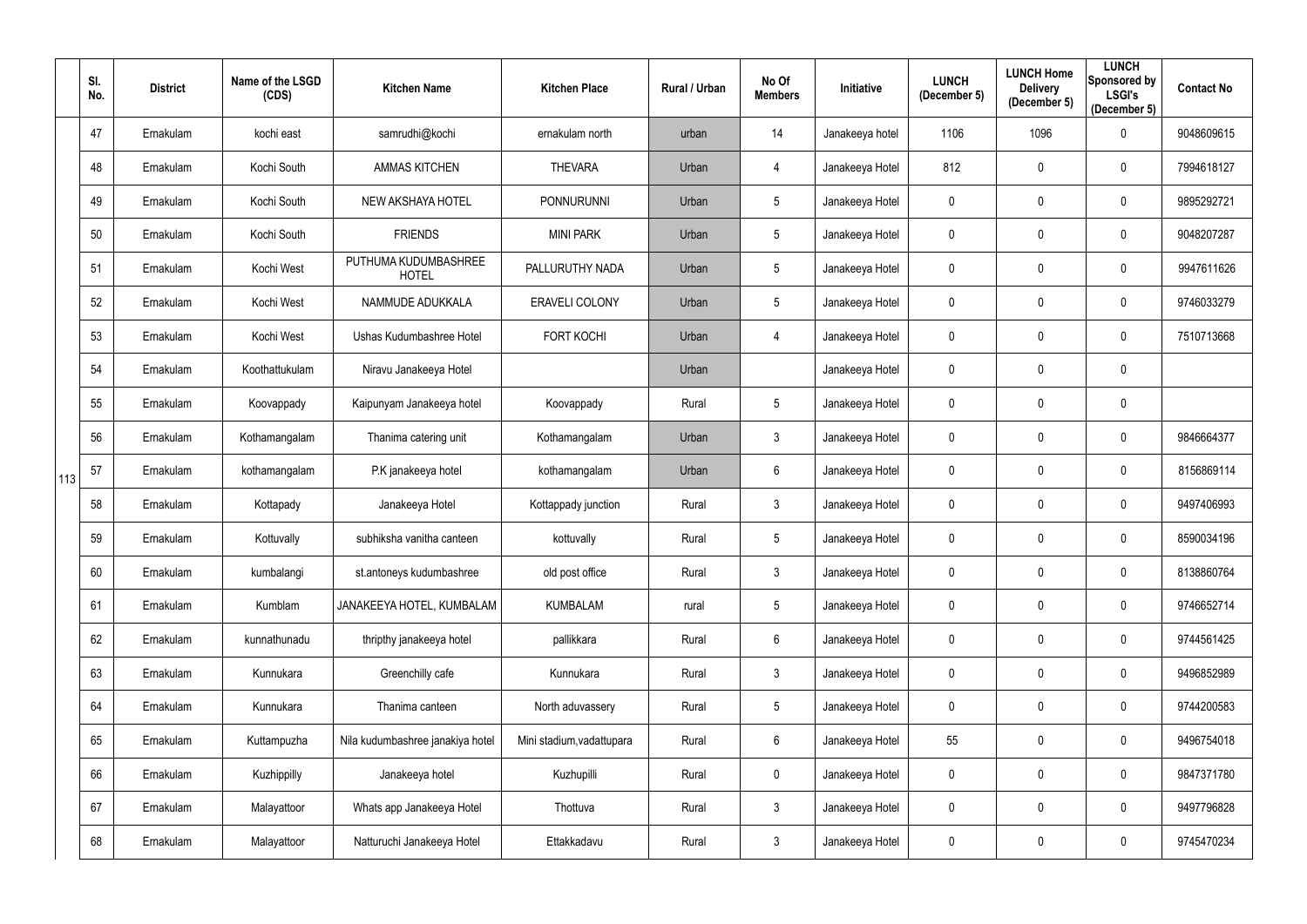| SI.<br>No. | <b>District</b> | Name of the LSGD<br>(CDS) | <b>Kitchen Name</b>            | <b>Kitchen Place</b>                    | <b>Rural / Urban</b> | No Of<br><b>Members</b> | Initiative      | <b>LUNCH</b><br>(December 5) | <b>LUNCH Home</b><br><b>Delivery</b><br>(December 5) | <b>LUNCH</b><br>Sponsored by<br><b>LSGI's</b><br>(December 5) | <b>Contact No</b> |
|------------|-----------------|---------------------------|--------------------------------|-----------------------------------------|----------------------|-------------------------|-----------------|------------------------------|------------------------------------------------------|---------------------------------------------------------------|-------------------|
| 69         | Ernakulam       | Maneed                    | Coral Island                   | Maneed                                  | Rural                | 4                       | Janakeeya Hotel | 0                            | $\mathbf 0$                                          | $\mathbf 0$                                                   | 7012652495        |
| 70         | Ernakulam       | Manjalloor                | Thanima Kudumbashree hotel     | Vazhakkulam                             | Rural                | 5                       | Janakeeya Hotel | 0                            | $\mathbf 0$                                          | $\mathbf 0$                                                   | 9526215854        |
| 71         | Ernakulam       | Manjapra                  | Sara's Kitchen                 | Puthenpalli                             | Rural                | $\mathbf{3}$            | Janakeeya Hotel | $\mathbf 0$                  | $\mathbf 0$                                          | $\mathbf 0$                                                   | 8547392730        |
| 72         | Ernakulam       | Maradu                    | <b>VANITHA HOTEL</b>           | <b>KUNDANNOR JN</b>                     | Urban                | 4                       | Janakeeya Hotel | 0                            | $\boldsymbol{0}$                                     | $\mathbf 0$                                                   |                   |
| 73         | Ernakulam       | Marady                    | Janakeeya Hotel Marady         | Unnakkuppa                              | Rural                | 4                       | Janakeeya Hotel | 0                            | $\boldsymbol{0}$                                     | $\mathbf 0$                                                   | 9947943177        |
| 74         | Ernakulam       | Mazhuvannoor              | Sruthi Janakeeya Hotel         | Valayanchirangara                       | Rural                | $\mathbf{3}$            | Janakeeya Hotel | 0                            | $\mathbf 0$                                          | $\mathbf 0$                                                   | 9747924485        |
| 75         | Ernakulam       | Mookkannoor               | Mamma's Kitchen                | Mookkannoor                             | Rural                | $\mathbf{3}$            | Janakeeya Hotel | 0                            | $\mathbf 0$                                          | $\mathbf 0$                                                   | 8593835285        |
| 76         | Ernakulam       | Mudakkuzha                | janakeeya hotel                | mudakkuzha                              | Rural                | $\mathbf{3}$            | Janakeeya hotel | 0                            | $\boldsymbol{0}$                                     | $\mathbf 0$                                                   | 9496431218        |
| 77         | Ernakulam       | Mulavukad                 | Kudumbashree Veetile bakshanam | Mulavukad                               | Rural                | 5                       | Janakeeya Hotel | 140                          | $\boldsymbol{0}$                                     | $\mathbf 0$                                                   | 9061339557        |
| 78         | Ernakulam       | Muvattupuzha              | Oottupura                      | Muvattupuzha                            | Urban                | $\mathfrak{S}$          | Janakeeya Hotel | $\mathbf 0$                  | $\boldsymbol{0}$                                     | $\mathbf 0$                                                   | 7736573412        |
| 79         | Ernakulam       | Nayarambalam              | Four star cafe                 | Nayarambalam                            | Rural                | $\mathbf{3}$            | Janakeeya Hotel | 0                            | $\mathbf 0$                                          | $\mathbf 0$                                                   | 8075349161        |
| 80         | Ernakulam       | Nedumbassery              | thani nadan                    | athani                                  | rural                | 5                       | Janakeeya Hotel | 0                            | $\boldsymbol{0}$                                     | $\mathbf 0$                                                   | 9961277604        |
| 81         | Ernakulam       | Nellikuzhy                | Janakeeya Hotel                | Nellikkuzhi                             | Rural                | 3                       | Janakeeya Hotel | 145                          | $\mathbf 0$                                          | 0                                                             | 9744641099        |
| 82         | Ernakulam       | Njarakkal                 | Kripa Catering Unit            | Njarakkal                               | Rural                | $\mathfrak{S}$          | Janakeeya Hotel | $\mathbf 0$                  | $\mathbf 0$                                          | $\mathbf 0$                                                   | 9567534006        |
| 83         | Ernakulam       | Okkal                     | Manna Janakeeya Hotel          | Edavoor                                 | Rural                | $\overline{4}$          | Janakeeya Hotel | $\mathbf 0$                  | $\pmb{0}$                                            | $\overline{0}$                                                | 8086822888        |
| 84         | Ernakulam       | Paingottoor               | Janakeeya hotel                | Paingottoor                             | Rural                | $\overline{7}$          | Janakeeya Hotel | 50                           | $\pmb{0}$                                            | $\mathbf 0$                                                   | 9656855730        |
| 85         | Ernakulam       | Pallarimangalam           | Janakeeya Hotel                | Janakeeya Hotel, Koovalloor             | Rural                | 4                       | Janakeeya Hotel | 78                           | $\pmb{0}$                                            | $\mathbf 0$                                                   | 7025992310        |
| 86         | Ernakulam       | Pallipuram                | Kadumanga Food court           | Pothen valav                            | Rural                | 5                       | Janakeeya Hotel | $\mathbf 0$                  | $\pmb{0}$                                            | $\mathbf 0$                                                   | 9747525176        |
| 87         | Ernakulam       | Pambakkuda                | viswastha catering unit        | pambakkuda block punjayathu<br>building | Rural                | 4                       | Janakeeya Hotel | 0                            | $\boldsymbol{0}$                                     | $\mathbf 0$                                                   | 7510382367        |
| 88         | Ernakulam       | Parakkadave               | Thejus catering unit           | Moozhikkulam                            | Rural                | 10                      | Janakeeya Hotel | $\mathbf 0$                  | $\pmb{0}$                                            | $\overline{0}$                                                | 9847936303        |
| 89         | Ernakulam       | Paravoor                  | sreevikneswara                 | Govt.boys' HSS, N.Paravur               | Urban                | 4                       | Janakeeya Hotel | 0                            | $\pmb{0}$                                            | $\overline{0}$                                                | 9567581698        |
| 90         | Ernakulam       | Payipra                   | Nanma janakeeya hotel          | Pezhakkappilly                          | Rural                | $\mathfrak{S}$          | Janakeeya Hotel | 0                            | $\boldsymbol{0}$                                     | $\overline{0}$                                                | 9567747725        |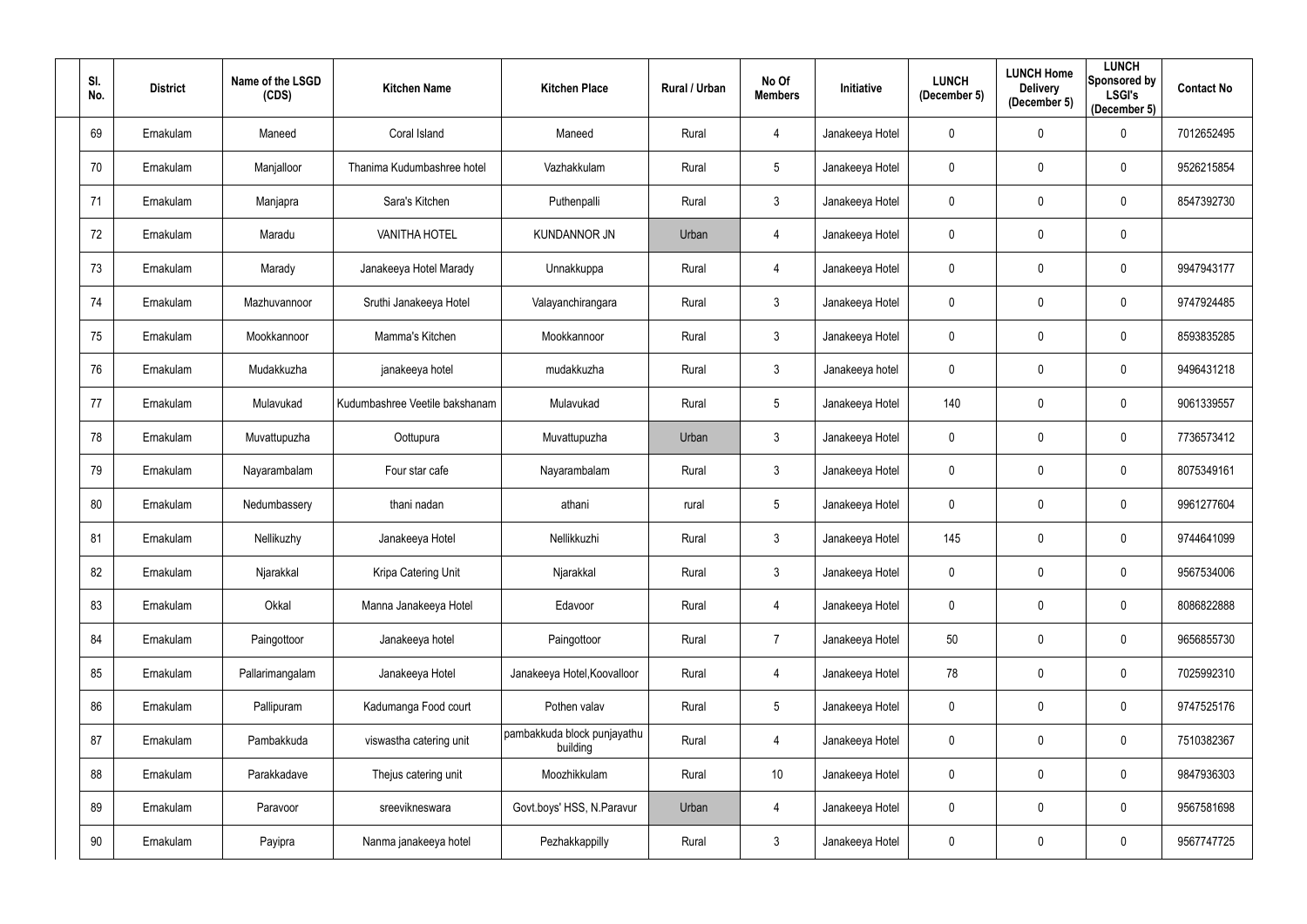| SI.<br>No. | <b>District</b> | Name of the LSGD<br>(CDS) | <b>Kitchen Name</b>                                      | <b>Kitchen Place</b>                        | Rural / Urban | No Of<br><b>Members</b> | Initiative      | <b>LUNCH</b><br>(December 5) | <b>LUNCH Home</b><br><b>Delivery</b><br>(December 5) | <b>LUNCH</b><br>Sponsored by<br><b>LSGI's</b><br>(December 5) | <b>Contact No</b> |
|------------|-----------------|---------------------------|----------------------------------------------------------|---------------------------------------------|---------------|-------------------------|-----------------|------------------------------|------------------------------------------------------|---------------------------------------------------------------|-------------------|
| 91         | Ernakulam       | Perumbavoor               | Janakeeya Hotel                                          | Kanjirakkad, Pallippadi                     | Urban         | $\mathfrak{Z}$          | Janakeeya Hotel | $\pmb{0}$                    | $\pmb{0}$                                            | $\overline{0}$                                                |                   |
| 92         | Ernakulam       | Perumbavoor               | Swath kudumbashree canteen                               | Perumbavoor                                 | Urban         | $\mathfrak{Z}$          | Janakeeya Hotel | 90                           | $\mathbf 0$                                          | $\overline{0}$                                                | 8156881057        |
| 93         | Ernakulam       | Perumbavoor               | <b>JANAKEEYA HOTEL MINI CIVIL</b><br>STATION PERUMBAVOOR | Perumbavoor                                 | Urban         | $\mathbf{3}$            | Janakeeya Hotel | $\mathbf 0$                  | $\mathbf 0$                                          | $\overline{0}$                                                | 9847008734        |
| 94         | Ernakulam       | Pindimana                 | Janakeeya hotel                                          | Muthamkuzhi                                 | Rural         | 4                       | Janakeeya Hotel | 0                            | $\overline{0}$                                       | $\overline{0}$                                                | 9656297799        |
| 95         | Ernakulam       | Piravam                   | sneha canteen                                            | municipality building base floor<br>piravom | Urban         | 4                       | Janakeeya Hotel | $\mathbf 0$                  | $\mathbf 0$                                          | $\overline{0}$                                                | 9605594018        |
| 96         | Ernakulam       | poothrukka                | Grandma Janakeeya hotel                                  | choondi                                     | Rural         | $\mathfrak{Z}$          | Janakeeya hotel | 0                            | $\mathbf 0$                                          | $\overline{0}$                                                | 9400550287        |
| 97         | Ernakulam       | Pothanikkad               | Taj hotel                                                | Pothanikkad                                 | Rural         | $\mathfrak{Z}$          | Janakeeya Hotel | $\mathbf 0$                  | $\mathbf 0$                                          | $\overline{0}$                                                | 8943961843        |
| 98         | Ernakulam       | Puthanvelikkara           | Panjami cafe kudumbashree                                | Near panjayath office                       | Rural         | 5                       | Janakeeya Hotel | $\mathbf 0$                  | $\overline{0}$                                       | $\overline{0}$                                                | 9645530669        |
| 99         | Ernakulam       | Ramamangalam              | cafe kudumbashree                                        | ramamngalam                                 | Rural         | 4                       | Janakeeya Hotel | $\mathbf 0$                  | $\mathbf 0$                                          | $\mathbf 0$                                                   | 9961344346        |
| 100        | Ernakulam       | Rayamangalam              | Arya canteen                                             | Kuruppampady                                | Rural         | $\mathfrak{Z}$          | Janakeeya Hotel | $\mathbf 0$                  | $\mathbf 0$                                          | $\overline{0}$                                                | 9072147163        |
| 101        | Ernakulam       | Thirumarady               | janakiya hotel thirumarady                               | edappara jn.                                | Rural         | $\mathfrak{Z}$          | Janakeeya Hote5 | $\mathbf 0$                  | $\mathbf 0$                                          | $\overline{0}$                                                | 7594811868        |
| 102        | Ernakulam       | Thiruvaniyoor             | Thanima                                                  | Thiruvaniyoor                               | Rural         | 5                       | Janakeeya Hotel | 0                            | $\mathbf 0$                                          | $\overline{0}$                                                | 9061239698        |
| 103        | Ernakulam       | Thrikkakkara East         | Thanima Janakeeya Hotel                                  | Kakkanad                                    | Urban         | 8                       | Janakeeya Hotel |                              | $\Omega$                                             | $\mathbf 0$                                                   | 9207134763        |
| 104        | Ernakulam       | Thrikkakkara west         | Janakeeya Hotel                                          | Chembumukku                                 | Urban         | $5\phantom{.0}$         | Janakeeya Hotel | 0                            | $\pmb{0}$                                            | $\mathbf 0$                                                   | 9496530576        |
| 105        | Ernakulam       | Thuravoor                 | E Grill                                                  | Yudapuram                                   | Rural         | 4                       | Janakeeya Hotel | $\mathbf 0$                  | $\mathbf 0$                                          | $\mathbf 0$                                                   | 9526845935        |
| 106        | Ernakulam       | Tripunithura              | Janakeeya Hotel Tripunithura                             | Eroor                                       | Urban         | $\mathfrak{Z}$          | Janakeeya Hotel | 0                            | $\overline{0}$                                       | $\mathbf 0$                                                   | 8089117821        |
| 107        | Ernakulam       | Vadakkekkara              | vadakkekkara kudumbasree<br>janakeeya hotel              | Madaplathuruth                              | Rural         | 4                       | Janakeeya Hotel | 0                            | $\mathbf 0$                                          | $\mathbf 0$                                                   | 8301806778        |
| 108        | Ernakulam       | Vadavukode<br>Puthancruz  | Janakeeya Hotel                                          | Vadavukod                                   | Rural         | 4                       | Janakeeya Hotel | $\mathbf 0$                  | $\mathbf 0$                                          | $\mathbf 0$                                                   |                   |
| 109        | Ernakulam       | Valakom                   | Ruchi kudumbashree catering                              | Valakom                                     | Rural         | $5\phantom{.0}$         | Janakeeya Hotel | $\pmb{0}$                    | $\mathbf 0$                                          | $\mathbf 0$                                                   |                   |
| 110        | Ernakulam       | Varapuzha                 | <b>DURGA ACTIVITY</b>                                    | CHETTIBHAGAM                                | Rural         | 8                       | Janakeeya Hotel | 0                            | $\mathbf 0$                                          | $\mathbf 0$                                                   | 9496160074        |
| 111        | Ernakulam       | Vazhakulam                | Three Star Hotel                                         | Marampally                                  | Rural         | $\mathfrak{Z}$          | Janakeeya Hotel | 0                            | $\mathbf 0$                                          | $\mathbf 0$                                                   | 8547309874        |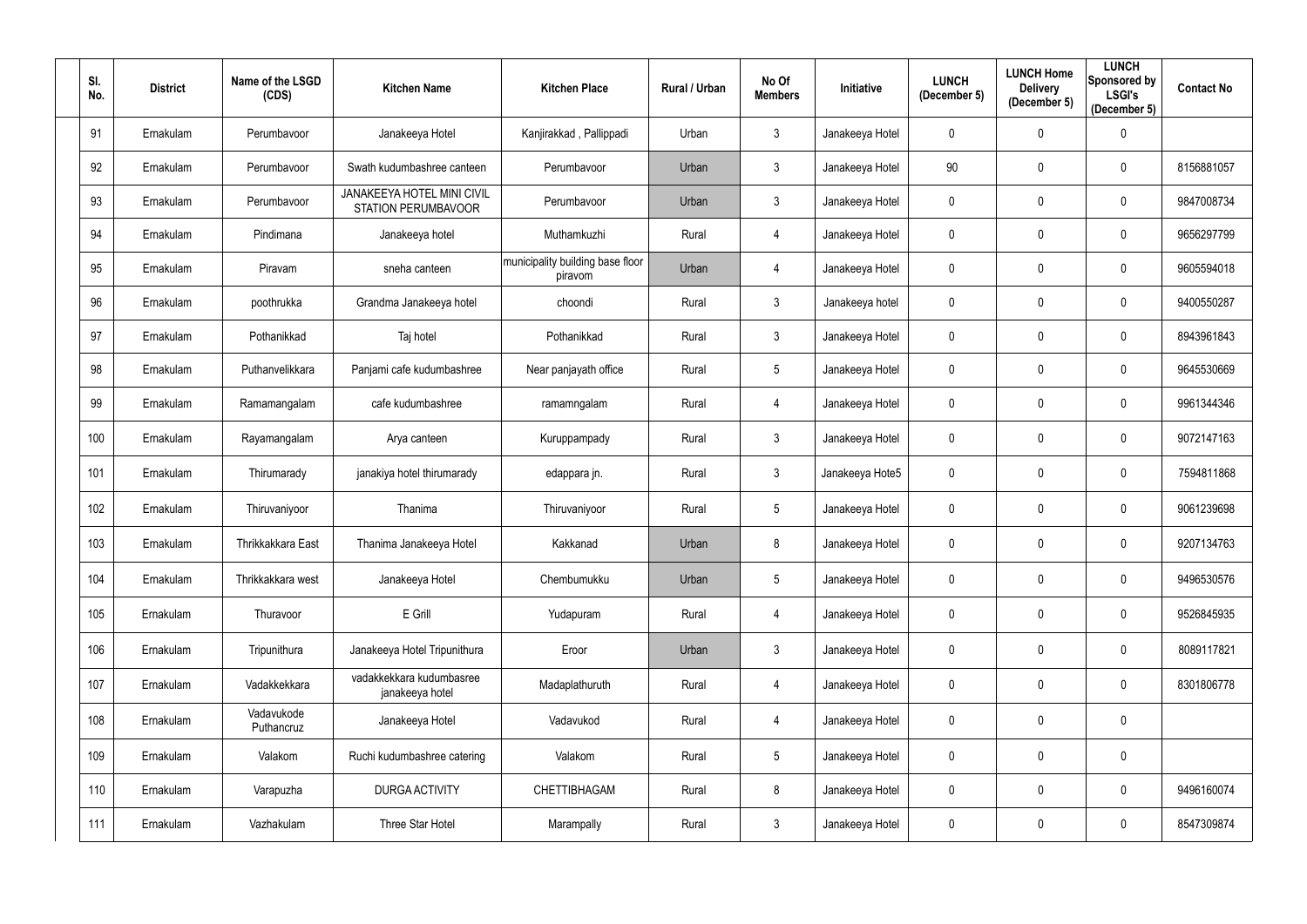|     | SI.<br>No.      | <b>District</b> | Name of the LSGD<br>(CDS) | <b>Kitchen Name</b>          | <b>Kitchen Place</b>                              | Rural / Urban | No Of<br><b>Members</b> | <b>Initiative</b> | <b>LUNCH</b><br>(December 5) | <b>LUNCH Home</b><br><b>Delivery</b><br>(December 5) | <b>LUNCH</b><br>Sponsored by<br><b>LSGI's</b><br>(December 5) | <b>Contact No</b> |
|-----|-----------------|-----------------|---------------------------|------------------------------|---------------------------------------------------|---------------|-------------------------|-------------------|------------------------------|------------------------------------------------------|---------------------------------------------------------------|-------------------|
|     | 112             | Ernakulam       | Vengola                   | Janakeeya Hotel              | Pathipalam                                        | Rural         | $5\phantom{.0}$         | Janakeeya Hotel   | $\mathbf 0$                  | $\mathbf 0$                                          | $\mathbf 0$                                                   | 8113030921        |
|     | 113             | Ernakulam       | Vengoor                   | <b>JANAKEEYA HOTEL</b>       | Choorathod                                        | Rural         | 4                       | Janakeeya Hotel   | $\mathbf 0$                  | $\mathbf 0$                                          | $\mathbf 0$                                                   | 6238320991        |
| 113 |                 |                 |                           |                              |                                                   |               | 449                     |                   | 3659                         | 1184                                                 | $\overline{0}$                                                |                   |
|     | -1              | Idukki          | Adimaly                   | Friends Janakeeya Hotel      | Adimaly                                           | Rural         | 4                       | Janakeeya Hotel   | $\mathbf 0$                  | $\mathbf 0$                                          | $\mathbf 0$                                                   | 9961635779        |
|     | $\overline{2}$  | Idukki          | Alackode                  | Five Star Canteen            | Elamdesham Block<br>Panchayath Building, Alakode  | Rural         | 5                       | Janakeeya Hotel   | 0                            | $\mathbf 0$                                          | $\mathbf 0$                                                   | 9961482164        |
|     | 3               | Idukki          | Arakkulam                 | Sabhalyam                    | Moolamattom                                       | Rural         | 4                       | Janakeeya Hotel   | $\mathbf 0$                  | $\mathbf 0$                                          | $\mathbf 0$                                                   | 8848124921        |
|     | 4               | Idukki          | Ayyappancovil             | Maria Janakeeya Hotel        | Parappu                                           | Rural         | $\mathfrak{Z}$          | Janakeeya Hotel   | $\mathbf 0$                  | $\mathbf 0$                                          | $\mathbf 0$                                                   | 9544622096        |
|     | 5               | Idukki          | Bysonvalley               | Famous Janakiya Hotel        | Pottankad                                         | Rural         | 4                       | Janakeeya Hotel   | 59                           | $\mathbf 0$                                          | $\mathbf 0$                                                   | 9744566398        |
|     | 6               | Idukki          | Chakkupallam              | Vanithasree Janakeeya Hotel  | Anakkara                                          | Rural         | $\mathbf{3}$            | Janakeeya Hotel   | 0                            | $\mathbf 0$                                          | $\mathbf 0$                                                   | 8075143547        |
|     | 7               | Idukki          | Devikulam                 | Kudumbashree Janakeeya Hotel | Echo point                                        | Rural         | $\mathfrak{Z}$          | Janakeeya Hotel   | 82                           | $\mathbf 0$                                          | $\mathbf 0$                                                   | 8281640208        |
|     | 8               | Idukki          | Edavetty                  | Kudumbashree Janakeeya Hotel | Edavetty                                          | Rural         | $\mathfrak{Z}$          | Janakeeya Hotel   | $\mathbf 0$                  | $\mathbf 0$                                          | $\mathbf 0$                                                   | 6238694173        |
|     | 9               | Idukki          | Erattayar                 | Vanitha Janakeeya Hotel      | Erattayar                                         | Rural         | 4                       | Janakeeya Hotel   | 0                            | $\mathbf 0$                                          | $\mathbf 0$                                                   | 9188166929        |
|     | 10 <sup>°</sup> | Idukki          | Kamakshi                  | Kripa Catering               | Thankamani                                        | Rural         | $5\phantom{.0}$         | Janakeeya Hotel   | 0                            | $\mathbf 0$                                          | $\mathbf 0$                                                   | 9544021398        |
|     | 11              | Idukki          | Kanchiyar                 | Swadh Janakeeya Hotel        | Kanchiyar                                         | Rural         | $5\phantom{.0}$         | Janakeeya Hotel   | 68                           | $\mathbf 0$                                          | $\mathbf 0$                                                   | 8606856496        |
|     | 12              | ldukki          | Kanjikkuzhi               | Samarppanam                  | Kanjikkuzhi                                       | Rural         | 4                       | Janakeeya Hotel   | $\mathbf 0$                  | $\mathbf 0$                                          | $\overline{0}$                                                | 9447169262        |
|     | 13              | Idukki          | Kanthaloor                | Morningstar Janakeeya Hotel  | Sahayagiri complex, near<br>Kanthalloor Bus stand | Rural         | 4                       | Janakeeya Hotel   | 110                          | $\mathbf 0$                                          | $\mathbf 0$                                                   | 9447941632        |
|     | 14              | Idukki          | Karimannoor               | Rujiya Catering Unit         | Karimannoor                                       | Rural         | $\sqrt{5}$              | Janakeeya Hotel   | $\mathbf 0$                  | $\pmb{0}$                                            | $\mathbf 0$                                                   | 9497454952        |
|     | 15              | Idukki          | Karunapuram               | Karuna Hotel                 | Panchayathu complex                               | Rural         | 4                       | Janakeeya Hotel   | $\mathbf 0$                  | $\mathbf 0$                                          | $\mathbf 0$                                                   | 9961152820        |
|     | 16              | Idukki          | Kattappana                | Karunya Janakeeya Hotel      | Kattappana                                        | Urban         | $5\phantom{.0}$         | Janakeeya Hotel   | 320                          | $\mathbf 0$                                          | $\overline{0}$                                                | 9497684477        |
|     | 17              | Idukki          | Kodikkulam                | Kulirma Janakiya Hotel       | Kodikkulam                                        | Rural         | $6\,$                   | Janakeeya Hotel   | $\mathbf 0$                  | $\mathbf 0$                                          | $\mathbf 0$                                                   | 9605111852        |
|     | 18              | Idukki          | Kokkayar                  | Sevana Janakeeya hotel       | 35th Mile                                         | Rural         | $\mathbf{3}$            | Janakeeya Hotel   | $\boldsymbol{0}$             | $\pmb{0}$                                            | $\overline{0}$                                                | 9562067674        |
|     | 19              | Idukki          | Konnathadi                | Friends Janakeeya Hotel      | Panickankudi                                      | Rural         | $6\phantom{.}$          | Janakeeya Hotel   | $\mathbf 0$                  | $\pmb{0}$                                            | $\overline{0}$                                                | 9544048878        |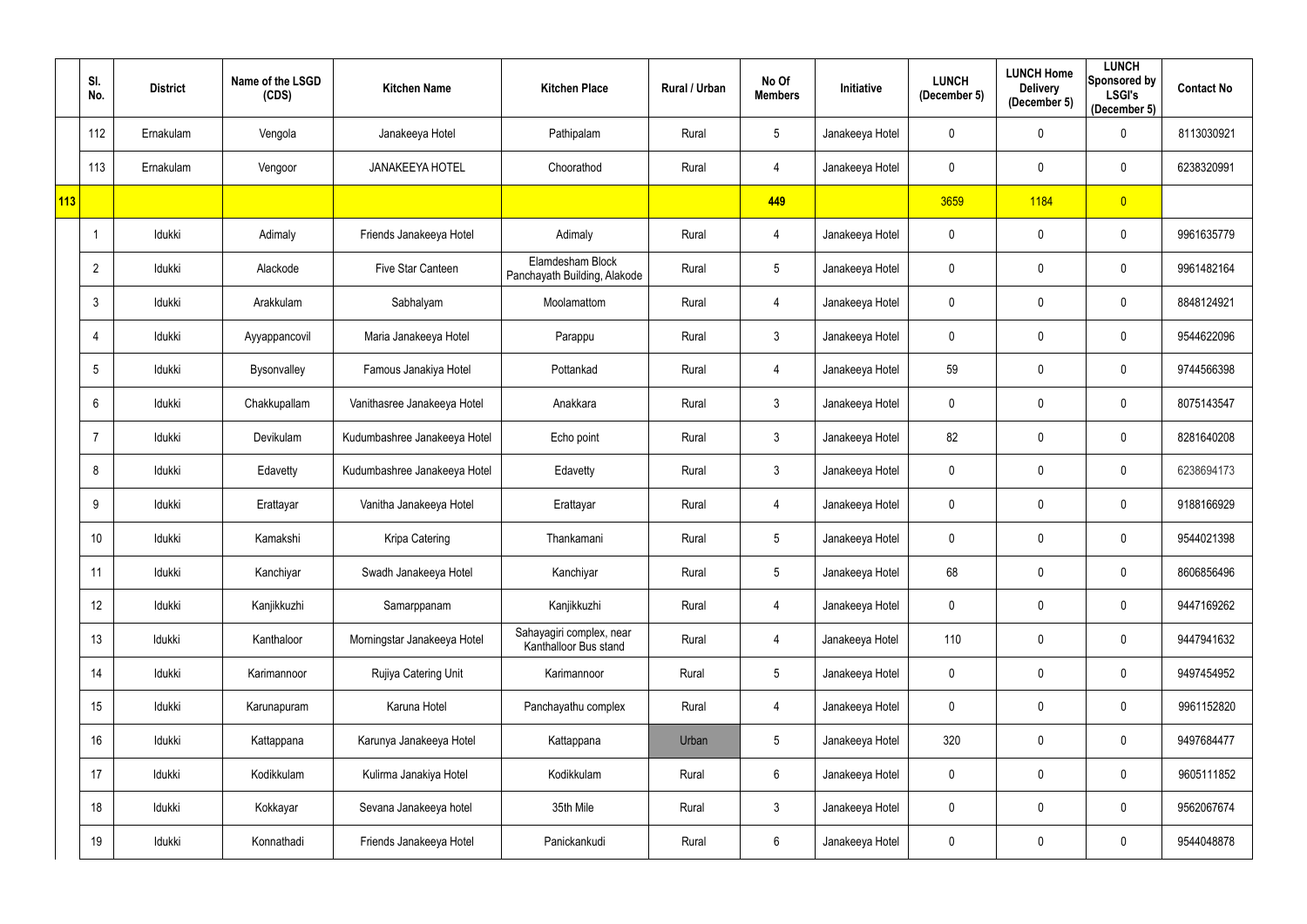|    | SI.<br>No. | <b>District</b> | Name of the LSGD<br>(CDS) | <b>Kitchen Name</b>                   | <b>Kitchen Place</b>          | Rural / Urban | No Of<br><b>Members</b> | Initiative      | <b>LUNCH</b><br>(December 5) | <b>LUNCH Home</b><br><b>Delivery</b><br>(December 5) | <b>LUNCH</b><br>Sponsored by<br><b>LSGI's</b><br>(December 5) | <b>Contact No</b> |
|----|------------|-----------------|---------------------------|---------------------------------------|-------------------------------|---------------|-------------------------|-----------------|------------------------------|------------------------------------------------------|---------------------------------------------------------------|-------------------|
|    | 20         | Idukki          | Konnathadi                | Janapriya Janakeeya Hotel             | Konnathadi                    | Rural         | $\mathfrak{Z}$          | Janakeeya Hotel | 0                            | $\mathbf 0$                                          | $\mathbf 0$                                                   | 9895147074        |
|    | 21         | Idukki          | Kumaramangalam            | Kumaramangalam Janakeeya<br>Hotel     | Kumaramangalam                | Rural         | 4                       | Janakeeya Hotel | 0                            | $\mathbf 0$                                          | $\mathbf 0$                                                   | 9745633509        |
|    | 22         | Idukki          | Kumili                    | Ruchi Hotel                           | Kumili                        | Rural         | 4                       | Janakeeya Hotel | 83                           | $\pmb{0}$                                            | $\mathbf 0$                                                   | 9447980637        |
|    | 23         | Idukki          | Manakkadu                 | Vanitha Hotel                         | Chittoor                      | Rural         | $\mathfrak{Z}$          | Janakeeya Hotel | 0                            | $\mathbf 0$                                          | $\mathbf 0$                                                   | 8330097933        |
|    | 24         | Idukki          | Mankulam                  | Jeevanam Catering Janakeeya<br>Hotel  | Panchayathu Building          | Rural         | 4                       | Janakeeya Hotel | 0                            | $\mathbf 0$                                          | $\overline{0}$                                                | 9495060505        |
| 49 | 25         | Idukki          | Marayoor                  | Malabar food court Janakeeya<br>Hotel | Marayoor Near IDCB bank       | Rural         | 4                       | Janakeeya Hotel | 151                          | $\overline{0}$                                       | $\boldsymbol{0}$                                              | 9446925610        |
|    | 26         | Idukki          | Mariyapuram               | Anaswara Hotel & Catering             | Idukki                        | Rural         | 4                       | Janakeeya Hotel | 0                            | $\mathbf{0}$                                         | $\mathbf 0$                                                   | 9526329438        |
|    | 27         | Idukki          | Munnar                    | Annapoorna catering                   | Lorry stand, old munnar       | Rural         | $5\phantom{.0}$         | Janakeeya Hotel | 160                          | $\overline{0}$                                       | $\mathbf 0$                                                   | 8281009478        |
|    | 28         | Idukki          | Muttom                    | Nila Janakeeya Hotel                  | Muttom                        | Rural         | $\mathbf{3}$            | Janakeeya hotel | 0                            | $\mathbf 0$                                          | $\mathbf 0$                                                   | 9961104818        |
|    | 29         | Idukki          | Nedumkandam               | Annus catering                        | Nedumkandam<br>Kizhakkekavala | Rural         | 4                       | Janakeeya Hotel | $\mathbf 0$                  | $\mathbf 0$                                          | $\mathbf 0$                                                   | 9747458576        |
|    | 30         | Idukki          | Pallivasal                | <b>Blessing Janakeeya Hotel</b>       | Pallivasal                    | Rural         | 4                       | Janakeeya Hotel | 0                            | $\mathbf 0$                                          | $\mathbf 0$                                                   | 9947981574        |
|    | 31         | Idukki          | Pampadumpara              | Thripthy Janakeeya Hotel              | Pampadumpara                  | Rural         | $\mathfrak{Z}$          | Janakeeya Hotel | 0                            | $\mathbf 0$                                          | $\mathbf 0$                                                   | 9207150558        |
|    | 32         | Idukki          | Peermedu                  | Thripthy Janakeeya Hotel              | Peermedu                      | Rural         | $\mathbf{3}$            | Janakeeya Hotel | 0                            | $\mathbf 0$                                          | $\mathbf 0$                                                   | 9633311267        |
|    | 33         | Idukki          | Peruvanthanam             | Janakeeya Hotel                       | Peruvanthanam                 | Rural         | $5\phantom{.0}$         | Janakeeya Hotel | 0                            | $\mathbf 0$                                          | $\mathbf 0$                                                   | 9562274720        |
|    | 34         | Idukki          | Purappuzha                | Ammas Janakeeya Hotel                 | Purappuzha                    | Rural         | $\mathfrak{Z}$          | Janakeeya Hotel | 15                           | $\mathbf 0$                                          | $\mathbf 0$                                                   | 9744954032        |
|    | 35         | Idukki          | Rajakkadu                 | Janakeeya Hotel                       | Rajakkadu Town                | Rural         | $\mathfrak{Z}$          | Janakeeya Hotel | $\mathbf 0$                  | $\mathbf 0$                                          | $\overline{0}$                                                | 9446766999        |
|    | 36         | Idukki          | Rajakumari                | Aiswarya Vanitha Restaurent           | Rajakumari South              | Rural         | 4                       | Janakeeya Hotel | 0                            | $\mathbf 0$                                          | $\mathbf 0$                                                   | 9526570410        |
|    | 37         | Idukki          | Santhanpara               | Janakeeya Hotel                       | Santhanpara                   | Rural         | 4                       | Janakeeya Hotel | 150                          | $\mathbf 0$                                          | $\mathbf 0$                                                   | 9526174553        |
|    | 38         | Idukki          | Senapathy                 | Ammoose Hotel                         | Mangathotty                   | Rural         | $\mathfrak{Z}$          | Janakeeya Hotel | $\mathbf 0$                  | $\mathbf 0$                                          | $\mathbf 0$                                                   | 9539396626        |
|    | 39         | Idukki          | Udumbannoor               | Kudumbashree Janakeeya Hotel          | Udumbannor                    | Rural         | $\mathfrak{Z}$          | Janakeeya Hotel | 125                          | $\mathbf 0$                                          | $\mathbf 0$                                                   | 9633678438        |
|    | 40         | Idukki          | Upputhara                 | Samarppitha Janakeeya hotel           | Upputhara                     | Rural         | $\overline{5}$          | Janakeeya Hotel | $\boldsymbol{0}$             | $\mathbf 0$                                          | $\mathbf 0$                                                   | 9526590710        |
|    | 41         | Idukki          | Vandanmedu                | Dharshana Janakeeya Hotel             | Vandanmedu                    | Rural         | 4                       | Janakeeya Hotel | 0                            | $\pmb{0}$                                            | $\overline{0}$                                                | 9744038737        |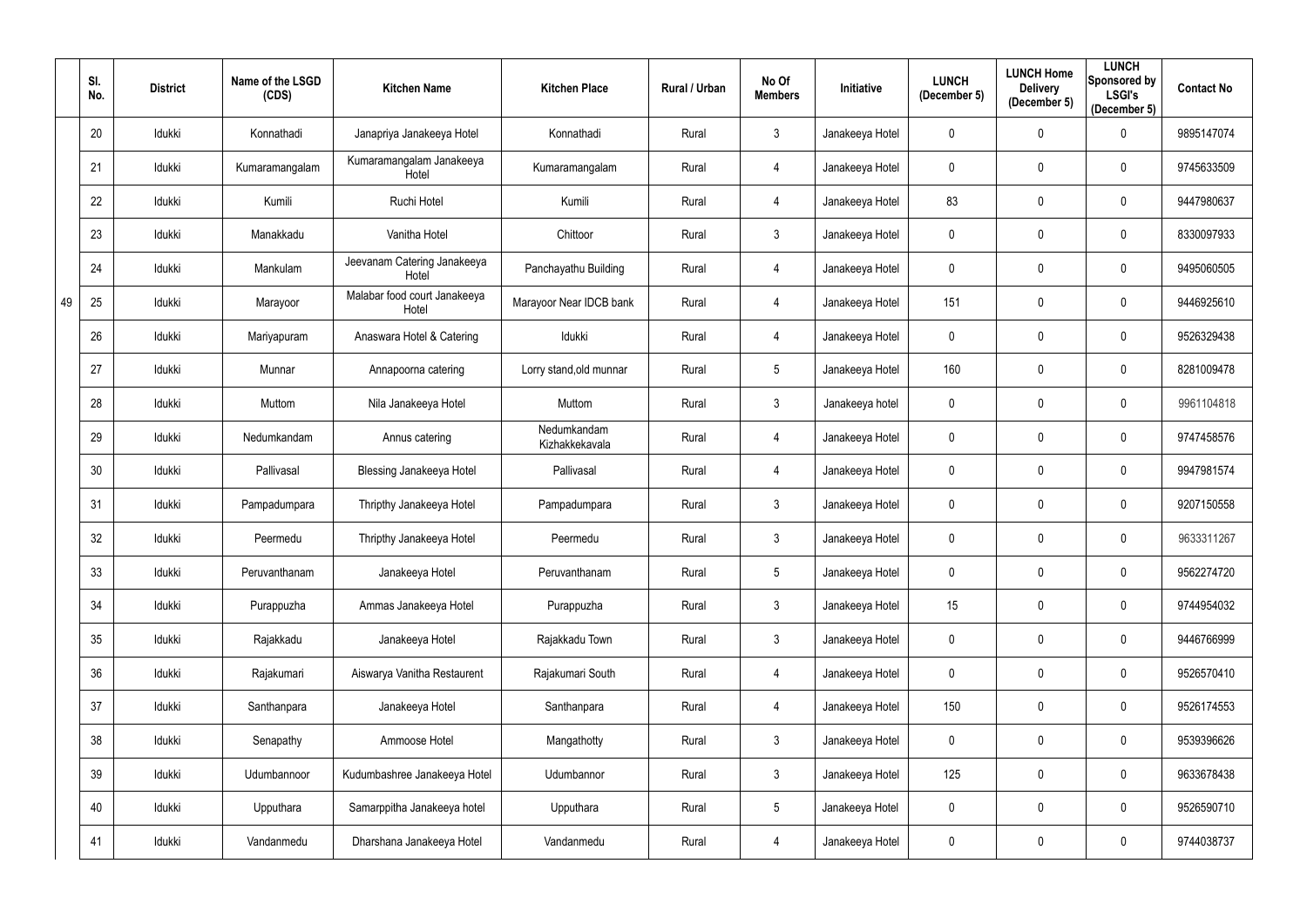|    | SI.<br>No.      | <b>District</b> | Name of the LSGD<br>(CDS)   | <b>Kitchen Name</b>                                | <b>Kitchen Place</b>                           | Rural / Urban | No Of<br><b>Members</b> | <b>Initiative</b> | <b>LUNCH</b><br>(December 5) | <b>LUNCH Home</b><br><b>Delivery</b><br>(December 5) | <b>LUNCH</b><br>Sponsored by<br><b>LSGI's</b><br>(December 5) | <b>Contact No</b> |
|----|-----------------|-----------------|-----------------------------|----------------------------------------------------|------------------------------------------------|---------------|-------------------------|-------------------|------------------------------|------------------------------------------------------|---------------------------------------------------------------|-------------------|
|    | 42              | Idukki          | Vandiperiyar                | Vandiperiyar Janakeeya Hotel                       | Vandiperiyar                                   | Rural         | $5\phantom{.0}$         | Janakeeya Hotel   | 186                          | $\mathbf 0$                                          | $\mathbf 0$                                                   | 8086863254        |
|    | 43              | Idukki          | Vannappuram                 | Souhrudham Janakeeya Hotel                         | Vannappuram                                    | Rural         | $5\phantom{.0}$         | Janakeeya Hotel   | 0                            | $\mathbf{0}$                                         | $\mathbf 0$                                                   | 8113054492        |
|    | 44              | Idukki          | Vathikudy                   | Karthika                                           | Thopramkudi                                    | Rural         | 4                       | Janakeeya Hotel   | 0                            | $\mathbf{0}$                                         | $\mathbf 0$                                                   | 9947636989        |
|    | 45              | Idukki          | Vathikudy                   | Mahima                                             | Murickassery                                   | Rural         | $\mathfrak{Z}$          | Janakeeya Hotel   | 0                            | $\mathbf 0$                                          | $\mathbf 0$                                                   | 8289945652        |
|    | 46              | Idukki          | Vattavada                   | Vattavada Kudumbashree<br>Janakeeya Hotel          | Keekkara, Kovilur                              | Rural         | 4                       | Janakeeya Hotel   | 167                          | $\mathbf{0}$                                         | $\mathbf 0$                                                   | 9497790469        |
|    | 47              | Idukki          | Vazhathoppu                 | Grahalakshmi Hotel & Catering                      | Cheruthoni                                     | Rural         | 4                       | Janakeeya Hotel   | $\mathbf 0$                  | $\mathbf{0}$                                         | $\mathbf 0$                                                   | 9496178884        |
|    | 48              | Idukki          | Vellathooval                | Flowers Janakeeya Hotel                            | Vellathooval                                   | Rural         | 4                       | Janakeeya Hotel   | 0                            | $\mathbf{0}$                                         | $\mathbf 0$                                                   | 9961419892        |
|    | 49              | Idukki          | Velliyamattam               | Padhayam Kudumbashree<br>Janakeeya Hotel           | Velliyamattam                                  | Rural         | 4                       | Janakeeya Hotel   | 0                            | $\mathbf{0}$                                         | $\mathbf 0$                                                   | 7902854627        |
| 49 |                 |                 |                             |                                                    |                                                |               | <b>195</b>              |                   | 1676                         | $\overline{\mathbf{0}}$                              | $\overline{\mathbf{0}}$                                       |                   |
|    |                 | Kannur          | Maloor                      | Maloor Janakeeya Hotel                             | Thrikandaripoyil, PO-<br>Thrikandaripoyil      | Rural         | $\mathfrak{Z}$          | Janakeeya Hotel   | $\mathbf 0$                  | $\mathbf{0}$                                         | $\mathbf 0$                                                   | 9656132294        |
|    | $\overline{2}$  | Kannur          | Kolachery                   | Janakeeya Hotel                                    | Kolachery Paramba, PO-<br>Kolacheri            | Rural         | $5\phantom{.0}$         | Janakeeya Hotel   | 0                            | $\mathbf{0}$                                         | $\mathbf 0$                                                   | 9895324699        |
|    | 3               | Kannur          | Pinarayi                    | Janakeeya hotel, Pinarayi                          | Pinarayi                                       | Rural         | $6\phantom{.}$          | Janakeeya Hotel   | 0                            | $\mathbf{0}$                                         | $\mathbf 0$                                                   | 9447215211        |
|    |                 | Kannur          | Muzhakunnu                  | Thripthy Janakeeya Hotel                           | Kakkayangad, Muzhakkunnu                       | Rural         | $5\phantom{.0}$         | Janakeeya Hotel   | 0                            | $\mathbf 0$                                          | $\mathbf 0$                                                   | 9526047538        |
|    | 5               | Kannur          | Chapparappadavu             | Kudumbasree janakeeya hotel                        | Near village office,<br>Chapparappadav         | Rural         | $\mathfrak{Z}$          | Janakeeya Hotel   | $\mathbf 0$                  | $\mathbf 0$                                          | $\mathbf 0$                                                   | 9605413324        |
|    | 6               | Kannur          | Iritty                      | Roopasree Kudumbashree hotel                       | Koolichembra                                   | Urban         | 8                       | Janakeeya Hotel   | $\mathbf 0$                  | $\mathbf{0}$                                         | $\overline{0}$                                                | 8589921533        |
|    |                 | Kannur          | Dharmadam                   | Dharmadam Janakeeya hotel                          | Near Andalloor kav.<br>Dharmadam               | Rural         | $\mathfrak{Z}$          | Janakeeya Hotel   | $\mathbf 0$                  | $\mathbf 0$                                          | $\mathbf 0$                                                   | 9526975778        |
|    | 8               | Kannur          | Peralassery                 | Janakeeya Hotel                                    | Peralassery Town, PO -<br>Mundallur            | Rural         | $9\,$                   | Janakeeya Hotel   | $\mathbf 0$                  | $\mathbf 0$                                          | $\mathbf 0$                                                   | 70256213909       |
|    | 9               | Kannur          | Kadannappalli<br>Panappuzha | Kudumbasree janakeeya hotel                        | Chanthappura                                   | Rural         | 4                       | Janakeeya Hotel   | $\mathbf 0$                  | $\mathbf 0$                                          | $\mathbf 0$                                                   | 9961089935        |
|    | 10 <sup>°</sup> | Kannur          | Anthur                      | Janakeeya hotel                                    | Dharmasala                                     | Urban         | $5\phantom{.0}$         | Janakeeya Hotel   | $\mathbf 0$                  | $\mathbf{0}$                                         | $\overline{0}$                                                | 9544138650        |
|    | 11              | Kannur          | Cheruthazham                | Janakeeya Hotel (Thripthi<br>Kudumbashree Canteen) | Pilathara                                      | Rural         | $\mathfrak{Z}$          | Janakeeya Hotel   | $\mathbf 0$                  | $\mathbf 0$                                          | $\overline{0}$                                                | 9947540361        |
|    | 12              | Kannur          | Peravoor                    | Kudumbashree Janakeeya Hotel                       | Peravoor Bus stand, Peravoor<br>P <sub>O</sub> | Rural         | $\mathbf{3}$            | Janakeeya Hotel   | $\mathbf 0$                  | $\pmb{0}$                                            | $\mathbf 0$                                                   | 9947567857        |
|    | 13              | Kannur          | Kalliassery                 | Janakeeya Hotel                                    | Irinav Road, Payyattam, PO-<br>Irinav          | Rural         | 4                       | Janakeeya Hotel   | 194                          | $\mathbf 0$                                          | $\mathbf 0$                                                   | 8848330570        |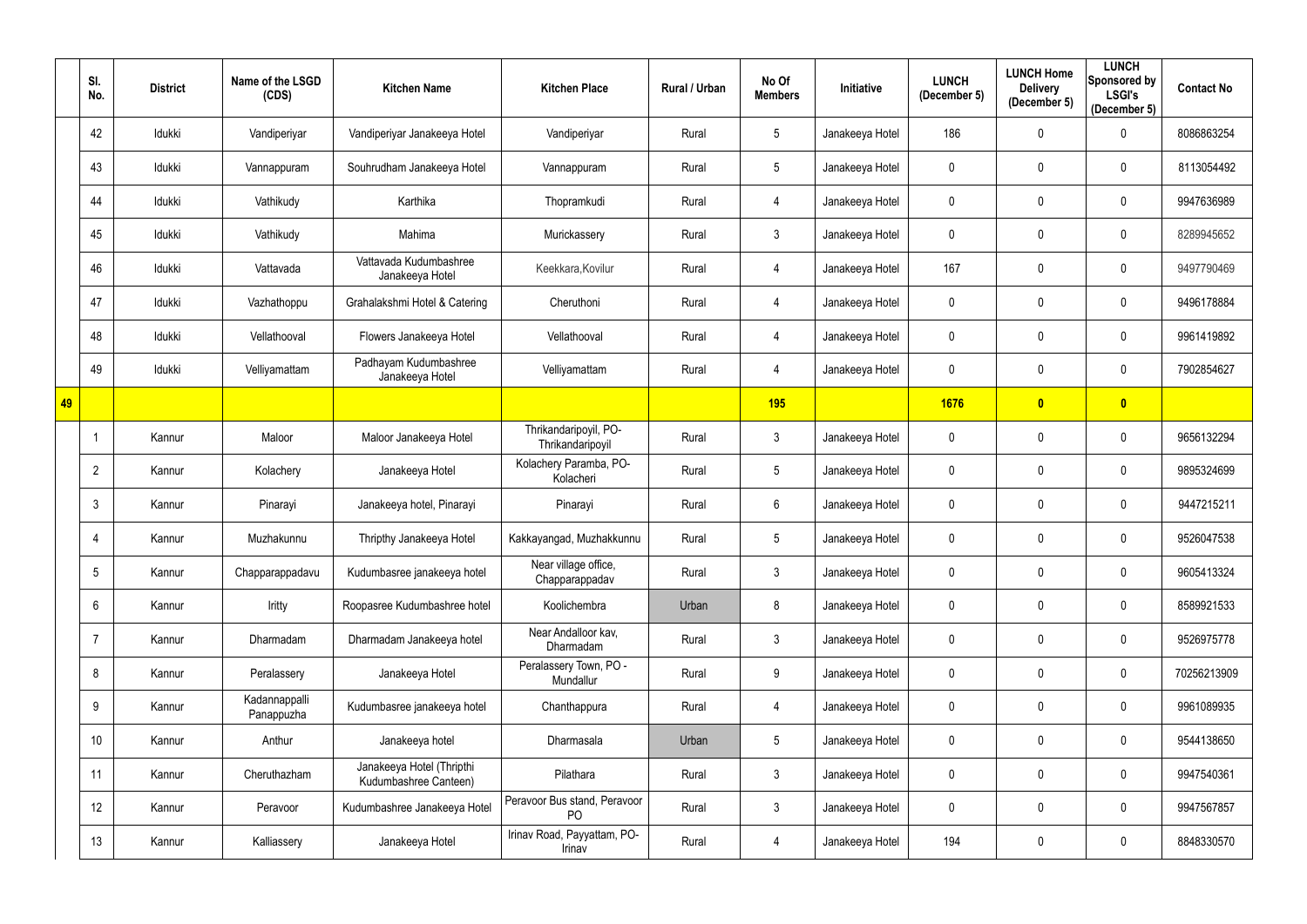| SI.<br>No. | <b>District</b> | Name of the LSGD<br>(CDS) | <b>Kitchen Name</b> | <b>Kitchen Place</b>                          | Rural / Urban | No Of<br><b>Members</b> | Initiative      | <b>LUNCH</b><br>(December 5) | <b>LUNCH Home</b><br><b>Delivery</b><br>(December 5) | <b>LUNCH</b><br>Sponsored by<br><b>LSGI's</b><br>(December 5) | <b>Contact No</b> |
|------------|-----------------|---------------------------|---------------------|-----------------------------------------------|---------------|-------------------------|-----------------|------------------------------|------------------------------------------------------|---------------------------------------------------------------|-------------------|
| 14         | Kannur          | Panniyannur               | Janakeeya Hotel     | Panoor Block office compound                  | Rural         | 6                       | Janakeeya Hotel | 0                            | $\mathbf 0$                                          | $\mathbf 0$                                                   | 9447449875        |
| 15         | Kannur          | Kannapuram                | Janakeeya Hotel     | Chynaclay road, Kannapuram                    | Rural         | 5 <sub>5</sub>          | Janakeeya Hotel | 0                            | $\mathbf 0$                                          | $\mathbf 0$                                                   | 8089127045        |
| 16         | Kannur          | Sreekandapuram            | Janakeeya Hotel     | Sreekandapuram, near bus<br>stand             | Urban         | $5\phantom{.0}$         | Janakeeya Hotel | 0                            | $\pmb{0}$                                            | $\mathbf 0$                                                   | 7591948757        |
| 17         | Kannur          | Thalasseri                | Janakeeya Hotel     | New bus stand, Thalasseri                     | Urban         | $6\phantom{.0}$         | Janakeeya Hotel | 0                            | $\mathbf 0$                                          | $\mathbf 0$                                                   | 9446263864        |
| 18         | Kannur          | Chokli                    | Janakeeya Hotel     | Olavilam, Chokli                              | Rural         | 5                       | Janakeeya Hotel | 0                            | $\mathbf 0$                                          | $\mathbf 0$                                                   | 9846892821        |
| 19         | Kannur          | Udayagiri                 | Janakeeya Hotel     | Karthikapuram                                 | Rural         | 4                       | Janakeeya Hotel | 0                            | $\mathbf 0$                                          | $\boldsymbol{0}$                                              | 9562375342        |
| 20         | Kannur          | Karivellur Peralam        | Janakeeya Hotel     | Panchayah building,<br>Onakkunnu              | Rural         | 4                       | Janakeeya Hotel | 0                            | $\mathbf{0}$                                         | $\mathbf 0$                                                   | 7025519714        |
| 21         | Kannur          | Muzhappilangad            | Janakeeya Hotel     | Near FCI godown,<br>Muzhappilangad            | Rural         | 5                       | Janakeeya Hotel | 0                            | $\mathbf 0$                                          | $\mathbf 0$                                                   | 7306005267        |
| 22         | Kannur          | Narath                    | Janakeeya Hotel     | Janakeeya Hotel, Kambil,<br>Narath            | Rural         | $\overline{7}$          | Janakeeya Hotel | 0                            | $\mathbf 0$                                          | $\mathbf 0$                                                   | 9747441162        |
| 23         | Kannur          | Payyannur                 | Janakeeya Hotel     | Municipality compoud,<br>Payyannur            | Urban         | $\mathfrak{Z}$          | Janakeeya Hotel | $\mathbf 0$                  | $\mathbf 0$                                          | $\mathbf 0$                                                   | 9526620805        |
| 24         | Kannur          | Kangol Alappadamba        | Janakeeya Hotel     | Mathil, Near Kangol<br>Alappadamba Panchayath | Rural         | 4                       | Janakeeya Hotel | 0                            | $\pmb{0}$                                            | $\mathbf 0$                                                   | 9495296142        |
| 25         | Kannur          | Naduvil                   | Janakeeya Hotel     | Panchayath compound,<br>Naduvil town          | Rural         | 4                       | Janakeeya Hotel | 0                            | $\mathbf 0$                                          | $\mathbf 0$                                                   | 7902902490        |
| 26         | Kannur          | Koothuparamba             | Janakeeya Hotel     | Manghad Vayal, Near HSS<br>Koothuparamba, PO- | Urban         | 8                       | Janakeeya Hotel | 0                            | $\mathbf 0$                                          | $\mathbf 0$                                                   | 9645608253        |
| 27         | Kannur          | Kuttiatoor                | Janakeeya Hotel     | Near Panchayath office,<br>Chattukappara      | Rural         | $5\phantom{.0}$         | Janakeeya Hotel | 0                            | $\mathbf 0$                                          | $\mathbf 0$                                                   | 9544644195        |
| 28         | Kannur          | Kathirur                  | Janakeeya Hotel     | Panchayath office building,<br>Kathirur       | Rural         | 5                       | Janakeeya Hotel | $\mathbf 0$                  | $\pmb{0}$                                            | $\mathbf 0$                                                   | 8129404833        |
| 29         | Kannur          | Panoor                    | Janakeeya Hotel     | Elangode, Panoor                              | Urban         | 5                       | Janakeeya Hotel | $\mathbf 0$                  | $\pmb{0}$                                            | $\bf{0}$                                                      | 9605852157        |
| 30         | Kannur          | Chirakkal                 | Janakeeya Hotel     | Chirakkal weavers,<br>Puthiyatheru            | Rural         | $5\phantom{.0}$         | Janakeeya Hotel | 0                            | $\pmb{0}$                                            | $\mathbf 0$                                                   | 9895854873        |
| 31         | Kannur          | Eranjoli                  | Janakeeya Hotel     | Near Thalassery RTO office,<br>Chungam        | Rural         | $5\phantom{.0}$         | Janakeeya Hotel | $\mathbf 0$                  | $\mathbf 0$                                          | $\overline{0}$                                                | 9656368808        |
| 32         | Kannur          | Payam                     | Janakeeya Hotel     | Near Panchayath office,<br>Madathil           | Rural         | 4                       | Janakeeya Hotel | $\mathbf 0$                  | $\pmb{0}$                                            | $\mathbf 0$                                                   | 9496554678        |
| 33         | Kannur          | Eramam Kuttoor            | Janakeeya Hotel     | Mathamangalam, Near CDS<br>office             | Rural         | 4                       | Janakeeya Hotel | $\mathbf 0$                  | $\pmb{0}$                                            | $\mathbf 0$                                                   | 9562473576        |
| 34         | Kannur          | Ramanthally               | Janakeeya hotel     | Ramanthally                                   | Rural         | 4                       | Janakeeya Hotel | 0                            | $\pmb{0}$                                            | $\overline{0}$                                                | 9496705429        |
| 35         | Kannur          | Thripangottur             | Janakeeya Hotel     | Kallikkandy, Thripangottur                    | Rural         | $\mathfrak{Z}$          | Janakeeya Hotel | 0                            | $\boldsymbol{0}$                                     | $\overline{0}$                                                | 9495191659        |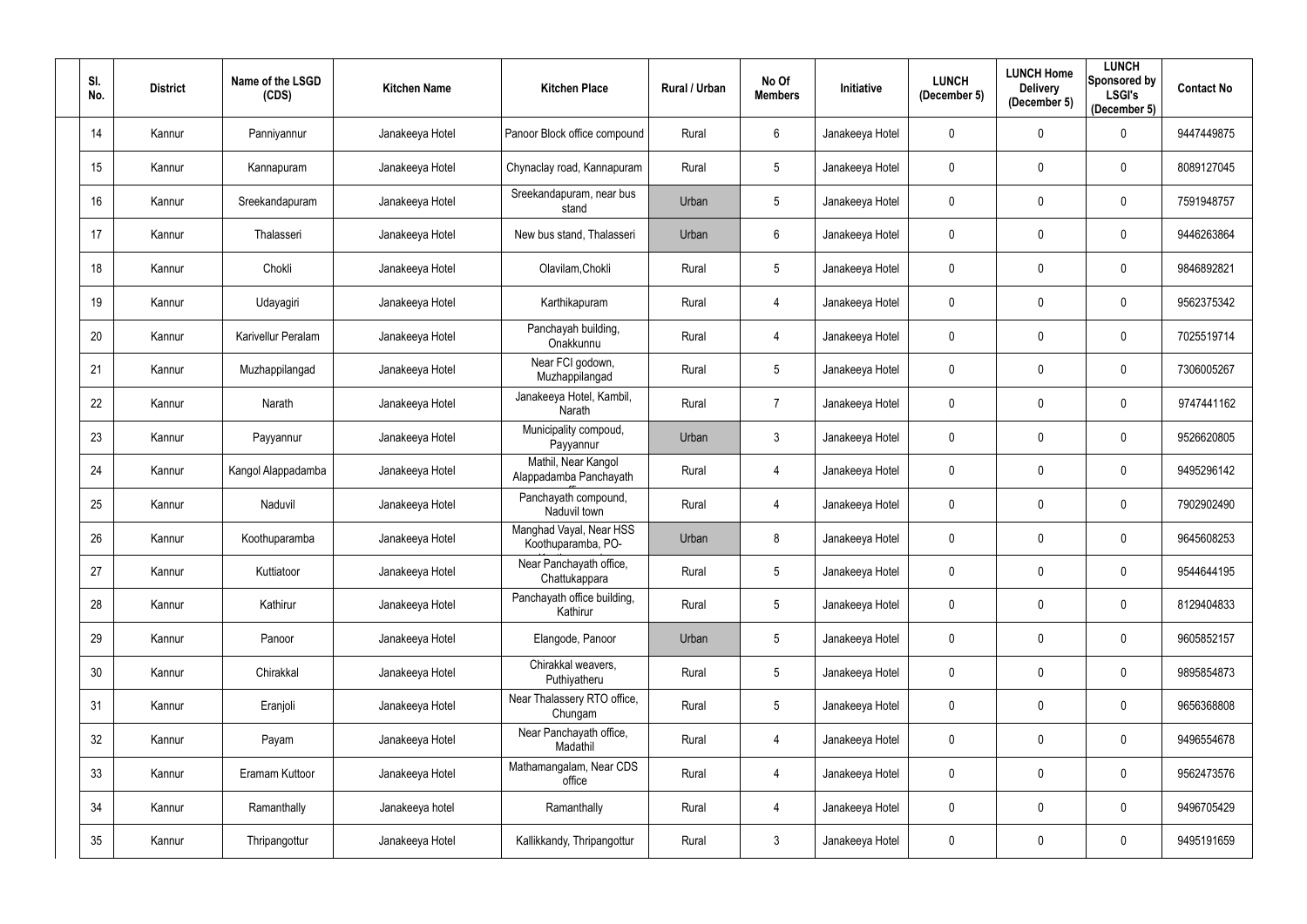|    | SI.<br>No. | <b>District</b> | Name of the LSGD<br>(CDS) | <b>Kitchen Name</b> | <b>Kitchen Place</b>                                             | Rural / Urban | No Of<br><b>Members</b> | Initiative      | <b>LUNCH</b><br>(December 5) | <b>LUNCH Home</b><br><b>Delivery</b><br>(December 5) | <b>LUNCH</b><br>Sponsored by<br><b>LSGI's</b><br>(December 5) | <b>Contact No</b> |
|----|------------|-----------------|---------------------------|---------------------|------------------------------------------------------------------|---------------|-------------------------|-----------------|------------------------------|------------------------------------------------------|---------------------------------------------------------------|-------------------|
|    | 36         | Kannur          | Madayi                    | Janakeeya Hotel     | Eripuram, Near Vrindhavan<br>Residency, PO Pazhayangadi          | Rural         | 3                       | Janakeeya Hotel | 0                            | $\Omega$                                             | $\mathbf 0$                                                   | 7561006271        |
|    | 37         | Kannur          | Kelakam                   | Janakeeya Hotel     | Kelakam PO                                                       | Rural         | $\mathbf{3}$            | Janakeeya Hotel | 0                            | $\mathbf{0}$                                         | $\mathbf 0$                                                   | 8113866296        |
|    | 38         | Kannur          | Kurumathoor               | Janakeeya Hotel     | Near GVHSS, Kurumathoor                                          | Rural         | $\mathfrak{Z}$          | Janakeeya Hotel | $\mathbf 0$                  | $\mathbf{0}$                                         | $\mathbf 0$                                                   | 9633816470        |
|    | 39         | Kannur          | Peringome Vayakkara       | Janakeeya Hotel     | Peringome, Near Police station                                   | Rural         | $5\phantom{.0}$         | Janakeeya Hotel | 0                            | $\mathbf{0}$                                         | $\mathbf 0$                                                   | 9961413726        |
|    | 40         | Kannur          | Munderi                   | Janakeeya Hotel     | Kanjirode Karakkadu, Munderi                                     | Rural         | 4                       | Janakeeya Hotel | 0                            | $\mathbf 0$                                          | $\mathbf 0$                                                   | 8547609196        |
|    | 41         | Kannur          | Anjarakandy               | Janakeeya Hotel     | Panayatham Paramba,<br>Anjarankandy                              | Rural         | 4                       | Janakeeya Hotel | 0                            | $\theta$                                             | $\mathbf{0}$                                                  | 9496900755        |
| 87 | 42         | Kannur          | Ayyankkunnu               | Janakeeya Hotel     | Ayyankunnu Panchayth<br>Anghadikkadavu                           | Rural         | 4                       | Janakeeya Hotel | 0                            | $\mathbf 0$                                          | $\mathbf 0$                                                   | 9946734976        |
|    | 43         | Kannur          | Padiyoor                  | Janakeeya Hotel     | Padiyoor PO                                                      | Rural         | 4                       | Janakeeya Hotel | 0                            | $\theta$                                             | $\mathbf 0$                                                   | 9539028498        |
|    | 44         | Kannur          | Ezhome                    | Janakeeya Hotel     | Pazhayangadi bus stand,<br>Ezhom                                 | Rural         | $5\phantom{.0}$         | Janakeeya Hotel | 124                          | $\mathbf 0$                                          | $\mathbf 0$                                                   | 8086910862        |
|    | 45         | Kannur          | Koodali                   | Janakeeya Hotel     | Near Koodali Panchayath<br>Office, Kololam, PO -                 | Rural         | 4                       | Janakeeya Hotel | 0                            | $\mathbf 0$                                          | $\mathbf 0$                                                   | 9526524230        |
|    | 46         | Kannur          | Pappinisseri              | Janakeeya Hotel     | Edavannoor<br>Near EMS Smaraka Govt.<br>Higher secondary school, | Rural         | 4                       | Janakeeya Hotel | 0                            | $\mathbf 0$                                          | $\mathbf 0$                                                   | 9605727307        |
|    | 47         | Kannur          | Mattannur                 | Janakeeya Hotel     | Near Municipality office,<br>Mattannur                           | Urban         | 5                       | Janakeeya Hotel | 0                            | $\mathbf 0$                                          | $\mathbf 0$                                                   | 7510706897        |
|    | 48         | Kannur          | Chenghalayi               | Janakeeya Hotel     | Valakai, Chenghalayi                                             | Rural         | 3 <sup>7</sup>          | Janakeeya Hotel | $\mathbf 0$                  | $\mathbf 0$                                          | $\mathbf 0$                                                   | 8547696233        |
|    | 49         | Kannur          | Pattiam                   | Janakeeya Hotel     | Cheruvancheri PO,<br>Cheruvancheri                               | Rural         | 4                       | Janakeeya Hotel | $\mathbf 0$                  | $\pmb{0}$                                            | $\mathbf 0$                                                   | 7025025275        |
|    | 50         | Kannur          | Thaliparamba              | Janakeeya Hotel     | Municipality compoud,<br>Thaliparamba                            | Urban         | 4                       | Janakeeya Hotel | $\mathbf 0$                  | $\mathbf 0$                                          | $\mathbf 0$                                                   | 8547849019        |
|    | 51         | Kannur          | Payyavoor                 | Janakeeya Hotel     | Payyavoor - PO, Payyavoor                                        | Rural         | $5\,$                   | Janakeeya Hotel | $\mathbf 0$                  | $\pmb{0}$                                            | $\mathbf 0$                                                   | 9495311608        |
|    | 52         | Kannur          | Kottiyoor                 | Janakeeya Hotel     | Neendunokki, Kottiyoor - PO                                      | Rural         | $5\phantom{.0}$         | Janakeeya Hotel | 0                            | $\mathbf 0$                                          | $\mathbf 0$                                                   | 6282565854        |
|    | 53         | Kannur          | Kunnothparamba            | Janakeeya Hotel     | Kunnothparamba PO,<br>Kunnothparamba                             | Rural         | $\mathfrak{Z}$          | Janakeeya Hotel | $\mathbf 0$                  | $\mathbf 0$                                          | $\mathbf 0$                                                   | 8156840487        |
|    | 54         | Kannur          | Pariyaram                 | Janakeeya Hotel     | Near Panchayath Office,<br>Chithappile poyil, Pariyaram          | Rural         | 4                       | Janakeeya Hotel | $\mathbf 0$                  | $\mathbf 0$                                          | $\overline{0}$                                                | 9744385083        |
|    | 55         | Kannur          | Kunjimangalam             | Janakeeya Hotel     | Old Post office building,<br>Andamkovil, Kunjimangalam           | Rural         | 4                       | Janakeeya Hotel | $\mathbf 0$                  | $\mathbf 0$                                          | $\mathbf 0$                                                   | 9526981326        |
|    | 56         | Kannur          | Thillenkeri               | Janakeeya Hotel     | Thekkam poyil, Near Uliyil<br>Town                               | Rural         | $\mathfrak{Z}$          | Janakeeya Hotel | 0                            | $\boldsymbol{0}$                                     | $\mathbf 0$                                                   | 9745059451        |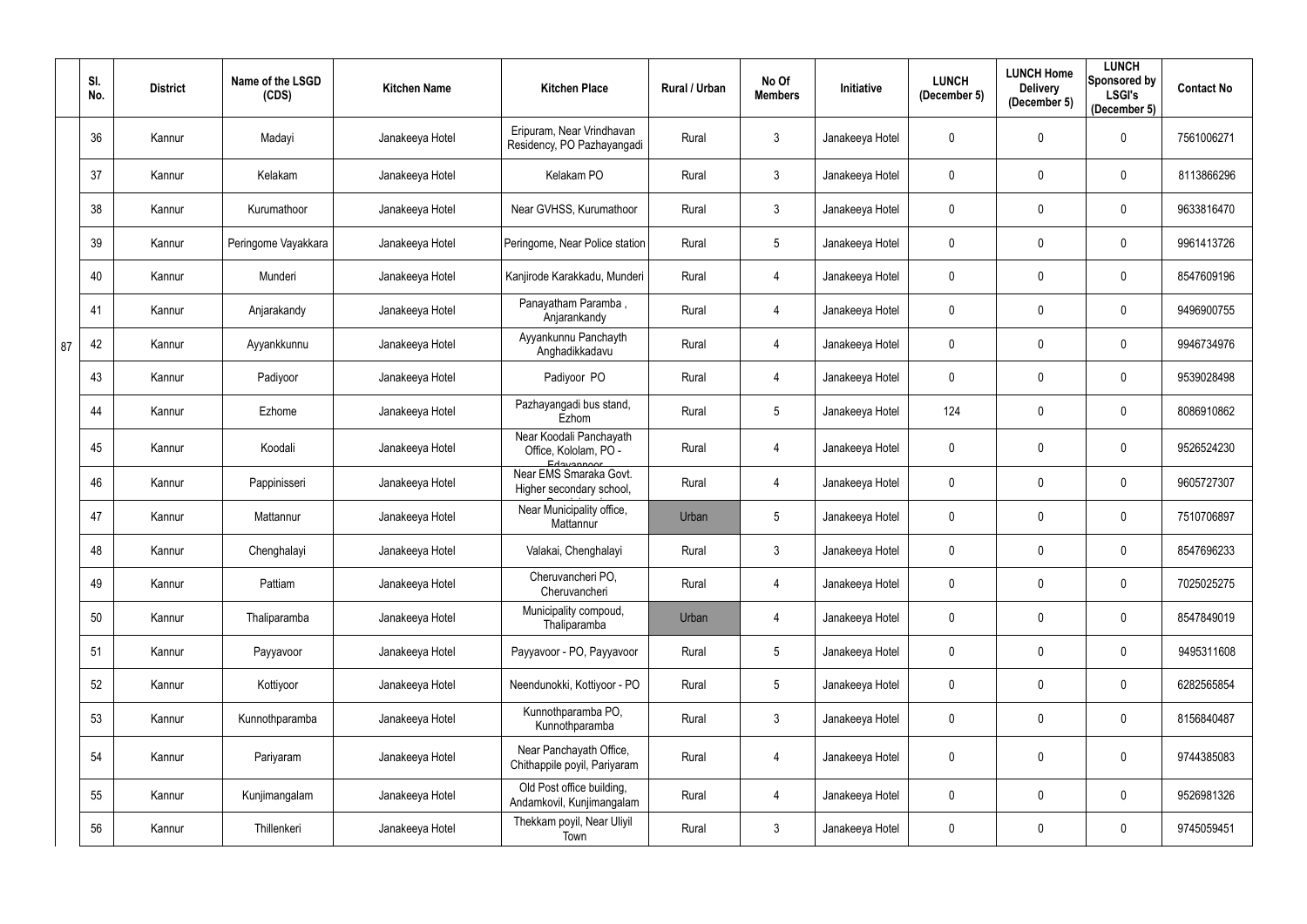| SI.<br>No. | <b>District</b> | Name of the LSGD<br>(CDS) | <b>Kitchen Name</b>                          | <b>Kitchen Place</b>                          | <b>Rural / Urban</b> | No Of<br><b>Members</b> | Initiative      | <b>LUNCH</b><br>(December 5) | <b>LUNCH Home</b><br><b>Delivery</b><br>(December 5) | <b>LUNCH</b><br>Sponsored by<br><b>LSGI's</b><br>(December 5) | <b>Contact No</b> |
|------------|-----------------|---------------------------|----------------------------------------------|-----------------------------------------------|----------------------|-------------------------|-----------------|------------------------------|------------------------------------------------------|---------------------------------------------------------------|-------------------|
| 57         | Kannur          | Chittariparamba           | Janakeeya Hotel                              | Poovathinkeezhil, PO-<br>Chittariparamba      | Rural                | 6                       | Janakeeya Hotel | 0                            | $\mathbf 0$                                          | $\mathbf 0$                                                   | 8943506825        |
| 58         | Kannur          | Mayyil                    | Janakeeya Hotel                              | Near Mayyil Panchayath office,<br>Mayyil      | Rural                | 4                       | Janakeeya Hotel | 0                            | $\mathbf 0$                                          | $\mathbf 0$                                                   | 9526072638        |
| 59         | Kannur          | Cherukunnu                | Janakeeya Hotel                              | Pallichal, PO - Cherukunnu,<br>Pin -670301    | Rural                | 4                       | Janakeeya Hotel | 0                            | $\pmb{0}$                                            | $\mathbf 0$                                                   | 8547361298        |
| 60         | Kannur          | Aaralam                   | Janakeeya Hotel                              | Athikkal, PO - Keezhpally                     | Rural                | 5                       | Janakeeya Hotel | 0                            | $\mathbf 0$                                          | $\mathbf 0$                                                   | 9961285762        |
| 61         | Kannur          | Alakkode                  | Janakeeya Hotel                              | Therthally, Therthally PO,<br>Alakkode        | Rural                | $5\phantom{.0}$         | Janakeeya Hotel | 0                            | $\mathbf 0$                                          | $\boldsymbol{0}$                                              | 8547045070        |
| 62         | Kannur          | Malappattam               | Janakeeya Hotel                              | Near Malappattam<br>panchayath, Malappattam   | Rural                | $\mathfrak{Z}$          | Janakeeya Hotel | 0                            | $\mathbf 0$                                          | $\boldsymbol{0}$                                              | 9400571842        |
| 63         | Kannur          | Kanichar                  | Janakeeya Hotel                              | Kanichar PO, Kanichar                         | Rural                | $\mathfrak{Z}$          | Janakeeya Hotel | 0                            | $\mathbf 0$                                          | $\mathbf 0$                                                   | 9526167667        |
| 64         | Kannur          | Mokeri                    | Kudumbashree Janakeeya Hotel,<br>Mokeri      | Vallangad, Mokeri                             | Rural                | 5                       | Janakeeya Hotel | 0                            | $\mathbf 0$                                          | $\mathbf 0$                                                   | 9947037223        |
| 65         | Kannur          | Anjarakandy 2             | Kudumbashree Janakeeya Hotel,<br>Anjarakandy | Kavinmoola, Anjarakandy                       | Rural                | $5\phantom{.0}$         | Janakeeya Hotel | 0                            | $\mathbf 0$                                          | $\mathbf 0$                                                   | 9446657510        |
| 66         | Kannur          | Newmahi                   | Kudumbashree Janakeeya Hotel                 | Newmahi bridge, Newmahi                       | Rural                | $\mathfrak{Z}$          | Janakeeya Hotel | $\mathbf 0$                  | $\mathbf 0$                                          | $\mathbf 0$                                                   | 9946056862        |
| 67         | Kannur          | Keezhallur                | Janakeeya Hotel                              | Kummanam, Elambara                            | Rural                | $\mathfrak{Z}$          | Janakeeya Hotel | 0                            | $\pmb{0}$                                            | $\mathbf 0$                                                   | 9947648580        |
| 68         | Kannur          | Chembilode                | Janakeeya hotel                              | Chakkarakal bus stand,<br>mowanchery          | Rural                | 5                       | Janakeeya Hotel | 0                            | $\mathbf 0$                                          | $\mathbf 0$                                                   | 9847951631        |
| 69         | Kannur          | vengad                    | Janakeeya hotel                              | mambaram                                      | Rural                | 6                       | Janakeeya Hotel | 0                            | $\mathbf 0$                                          | 0                                                             | 7902970902        |
| 70         | Kannur          | Azhikode                  | Janakeeya hotel                              | vankulathvayayal                              | Rural                | 4                       | Janakeeya Hotel | 0                            | $\mathbf 0$                                          | $\mathbf 0$                                                   | 9895910633        |
| 71         | Kannur          | Kolayad                   | Janakeeya hotel                              | kolayad                                       | rural                | $\mathfrak{Z}$          | janakeeya hotel | 0                            | $\pmb{0}$                                            | $\overline{0}$                                                | 8592065431        |
| 72         | Kannur          | valapattanam              | janakeeya hotel                              | mill road, valapattanam                       | rural                | $\mathfrak{Z}$          | janakeeya hotel | $\mathbf 0$                  | $\mathbf 0$                                          | $\mathbf 0$                                                   | 9061345312        |
| 73         | Kannur          | Anthur 2                  | annapoorna janakeeya hotel                   | paliyath valapp, po morazha                   | urban                | $\mathfrak{Z}$          | janakeeya hotel | 0                            | $\pmb{0}$                                            | $\overline{0}$                                                | 9526183004        |
| 74         | Kannur          | payyannur 2               | janakeeya hotel                              | kaniyeri, po vellur                           | urban                | $\mathfrak{Z}$          | janakeeya hotel | $\mathbf 0$                  | $\mathbf 0$                                          | $\overline{0}$                                                | 8301817232        |
| 75         | Kannur          | cherupuzha                | janakeeya hotel                              | near panjayath office,<br>cherupuzha, 670511  | rural                | 4                       | janakeeya hotel | 108                          | $\pmb{0}$                                            | $\overline{0}$                                                | 8547114024        |
| 76         | Kannur          | Eruvessy                  | Janakeeya hotel                              | Panchayath office road,<br>Chemberi           | Rural                | 4                       | Janakeeya hotel | 0                            | $\mathbf 0$                                          | $\mathbf 0$                                                   | 9544893463        |
| 77         | Kannur          | Pattuvam                  | Janakeeya Hotel                              | Near Pattuvam panchayath<br>office, Pattuvam  | Rural                | $5\phantom{.0}$         | Janakeeya hotel | 0                            | $\pmb{0}$                                            | $\mathbf 0$                                                   | 9539731430        |
| 78         | Kannur          | Mangattidom               | Janakeeya Hotel                              | Kaitheri idam, Nirmalagiri PO,<br>Mangattidom | Rural                | $\overline{7}$          | Janakeeya hotel | 0                            | $\pmb{0}$                                            | $\overline{0}$                                                | 9207253934        |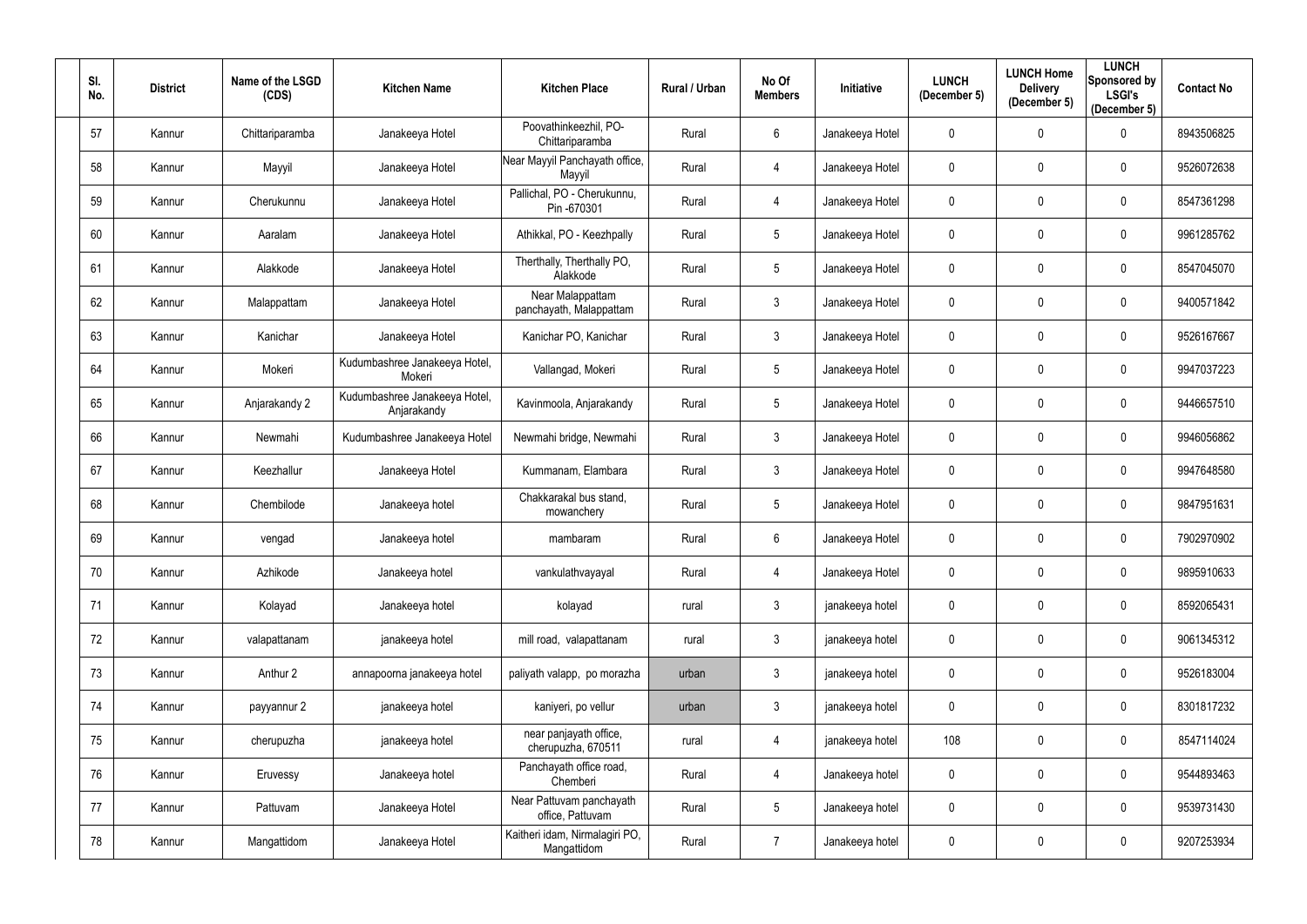| SI.<br>No.      | <b>District</b> | Name of the LSGD<br>(CDS) | <b>Kitchen Name</b>             | <b>Kitchen Place</b>                                        | Rural / Urban | No Of<br><b>Members</b> | <b>Initiative</b> | <b>LUNCH</b><br>(December 5) | <b>LUNCH Home</b><br><b>Delivery</b><br>(December 5) | <b>LUNCH</b><br>Sponsored by<br><b>LSGI's</b><br>(December 5) | <b>Contact No</b> |
|-----------------|-----------------|---------------------------|---------------------------------|-------------------------------------------------------------|---------------|-------------------------|-------------------|------------------------------|------------------------------------------------------|---------------------------------------------------------------|-------------------|
| 79              | Kannur          | Panoor                    | Janakeeya Hotel                 | Thundayi peedika, Pukkom,<br>Panoor PO                      | Urban         | $5\phantom{.0}$         | Janakeeya hotel   | $\mathbf 0$                  | $\mathbf 0$                                          | $\mathbf 0$                                                   | 9605852157        |
| 80              | Kannur          | Kottayam                  | Janakeeya hotel                 | Kottayam malabar, Kottayam<br>panchayath building, Kottayam | Rural         | 5                       | Janakeeya hotel   | $\mathbf 0$                  | $\mathbf{0}$                                         | $\mathbf 0$                                                   | 9656672187        |
| 81              | Kannur          | Ulikkal                   | Janakeeya hotel                 | Vattiyam thodu (po) Mattara,<br><b>Ulikkal, 670705</b>      | Rural         | $5\phantom{.0}$         | Janakeeya hotel   | $\mathbf 0$                  | $\mathbf{0}$                                         | $\mathbf 0$                                                   | 8086777517        |
| 82              | Kannur          | Kadambur                  | Janakeeya hotel                 | Kadachira, Kadambur                                         | Rural         | $5\phantom{.0}$         | Janakeeya hotel   | $\mathbf 0$                  | $\mathbf 0$                                          | $\mathbf 0$                                                   | 9847178332        |
| 83              | Kannur          | Irikkoor                  | Janakeeya hotel                 | Peruvalathuparambu, PO -<br>Irikkoor                        | Rural         | $\overline{4}$          | Janakeeya hotel   | $\mathbf 0$                  | $\mathbf{0}$                                         | $\mathbf 0$                                                   | 9746864255        |
| 84              | Kannur          | Mattool                   | Janakeeya hotel                 | Mattool central, Mattool                                    | Rural         | $5\phantom{.0}$         | Janakeeya hotel   | $\mathbf 0$                  | $\mathbf 0$                                          | $\mathbf 0$                                                   | 9895321842        |
| 85              | Kannur          | Thalasseri -2             | Janakeeya hotel                 | Thalayi harbour, Thalasseri                                 | Urban         | $5\phantom{.0}$         | Janakeeya hotel   | 254                          | $\mathbf 0$                                          | $\mathbf 0$                                                   | 9605745402        |
| 86              | Kannur          | Kannur                    | Janakeeya hotel                 | Pallipoyil division, Kannur<br>corporation                  | Urban         | $\mathbf{3}$            | Janakeeya hotel   | $\pmb{0}$                    | $\mathbf 0$                                          | $\mathbf 0$                                                   | 9745243643        |
| 87              | Kannur          | Ulikkal                   | Janakeeya hotel                 | Manikkadavu PO,<br>Manikkadadavu - 670705                   | Rural         | $5\phantom{.0}$         | Janakeeya hotel   | $\mathbf 0$                  | $\mathbf 0$                                          | $\mathbf 0$                                                   | 8547972988        |
| 88              | Kannur          | payam                     | Janakeeya hotel                 | vallithod, Kiliyanthara po<br>670706                        | Rural         | 5                       | Janakeeya Hotel   | $\mathbf 0$                  | $\mathbf 0$                                          | $\mathbf 0$                                                   | 8848760234        |
|                 |                 |                           |                                 |                                                             |               | 390                     |                   | 680                          | 0                                                    | $\mathbf 0$                                                   |                   |
|                 | kasaragod       | kayyur cheemeni           | janakeeya hotel cheemeni        | cheemeni                                                    | Rural         | 4                       | janakeeya hotel   | $\mathbf 0$                  |                                                      |                                                               |                   |
| $\overline{2}$  | Kasaragod       | Pilicode                  | Janakeeya Hotel, Pilicode       | Kalikkadavu                                                 | Rural         | 4                       | Janakeeya Hotel   | $\mathbf 0$                  | $\mathbf{0}$                                         | $\mathbf 0$                                                   | 9944087661        |
| $\mathfrak{Z}$  | Kasaragod       | Kodom belur               | janakeeya hotel kalichanadukkam | Kalichanadukkam                                             | Rural         | $\overline{4}$          | Janakeeya Hotel   | $\pmb{0}$                    | $\mathbf 0$                                          | $\mathbf 0$                                                   | 9562820280        |
| $\overline{4}$  | Kasaragod       | Chemnad                   | Oruma janakeeya hotel           | Koliyadkam                                                  | Rural         | $5\phantom{.0}$         | Janakeeya Hotel   | $\pmb{0}$                    | $\mathbf 0$                                          | $\overline{0}$                                                | 9567660603        |
| $5\overline{)}$ | Kasaragod       | Trikarpur                 | Janakeeya Hotel                 | Trikaripur                                                  | Rural         | $5\phantom{.0}$         | Janakeeya Hotel   | $\mathbf 0$                  | $\pmb{0}$                                            | $\mathbf 0$                                                   | 8086392698        |
| $6\phantom{.}6$ | Kasaragod       | Panathady                 | janakeeya hotel panthoor        | Panathoor                                                   | Rural         | $\overline{4}$          | Janakeeya Hotel   | $\pmb{0}$                    | $\mathbf 0$                                          | $\mathbf 0$                                                   | 8943109804        |
| $\overline{7}$  | Kasaragod       | West eleri                | Thripthi Janakeeya hotel        | Bheemanadi                                                  | Rural         | $\overline{4}$          | Janakeeya Hotel   | 150                          | $\boldsymbol{0}$                                     | $\mathbf 0$                                                   | 9497847040        |
| 8               | Kasaragod       | Madikai                   | Salkara Janakeeya hotel         | Madikai                                                     | Rural         | $\mathbf{3}$            | Janakeeya Hotel   | $\mathbf 0$                  | $\mathbf 0$                                          | $\overline{0}$                                                | 8281850733        |
| 9               | Kasaragod       | Valiyaparamba             | Janakeeya hotel                 | Valiyaparamba                                               | Rural         | $\mathbf{3}$            | Janakeeya Hotel   | 175                          | $\pmb{0}$                                            | $\mathbf 0$                                                   | 9745962447        |
| 10              | Kasaragod       | Ajanur                    | Janakeeya hotel                 | Vellikkoth                                                  | Rural         | $\mathbf{3}$            | Janakeeya Hotel   | $\pmb{0}$                    | $\mathbf 0$                                          | $\mathbf 0$                                                   | 7558068272        |
| 11              | Kasaragod       | Badiadka                  | Janakeeya hotel                 | Badiadka                                                    | Rural         | $\overline{4}$          | Janakeeya Hotel   | $\pmb{0}$                    | $\boldsymbol{0}$                                     | $\mathbf 0$                                                   | 9539359291        |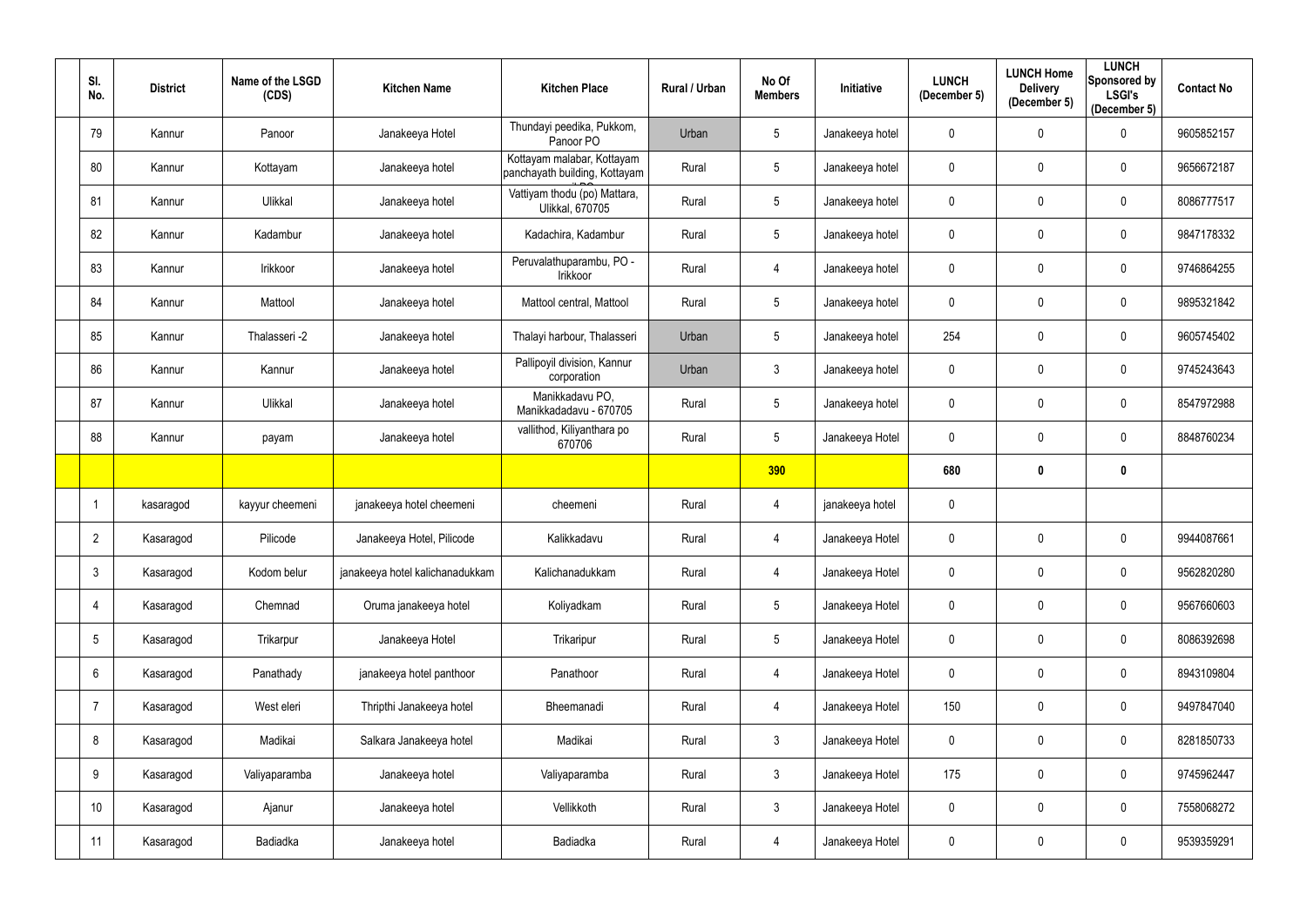| SI.<br>No. | <b>District</b> | Name of the LSGD<br>(CDS) | <b>Kitchen Name</b> | <b>Kitchen Place</b>  | Rural / Urban | No Of<br><b>Members</b> | Initiative      | <b>LUNCH</b><br>(December 5) | <b>LUNCH Home</b><br><b>Delivery</b><br>(December 5) | <b>LUNCH</b><br>Sponsored by<br><b>LSGI's</b><br>(December 5) | <b>Contact No</b> |
|------------|-----------------|---------------------------|---------------------|-----------------------|---------------|-------------------------|-----------------|------------------------------|------------------------------------------------------|---------------------------------------------------------------|-------------------|
| 12         | Kasaragod       | Kuttikkol                 | Janakeeya hotel     | Kuttikkol             | Rural         | 4                       | Janakeeya Hotel | 0                            | $\mathbf 0$                                          | $\overline{0}$                                                | 8547062480        |
| 13         | Kasaragod       | Delampadi                 | Janakeeya hotel     | Delampadi             | Rural         | 4                       | Janakeeya hotel | 0                            | $\mathbf 0$                                          | $\overline{0}$                                                | 9496702505        |
| 14         | Kasaragod       | Meenja                    | Janakeeya hotel     | Miyapadav             | Rural         | 4                       | Janakeeya Hotel | 0                            | $\mathbf 0$                                          | $\overline{0}$                                                | 9497161960        |
| 15         | Kasaragod       | Puthige                   | Janakeeya hotel     | Puthige               | Rural         | $\mathbf{3}$            | Janakeeya hotel | $\mathbf 0$                  | $\mathbf 0$                                          | $\overline{0}$                                                | 8592071686        |
| 16         | Kasaragod       | Bedaduka                  | Janakeeya hotel     | Kundamkuzhi           | Rural         | $\mathfrak{Z}$          | Janakeeya hotel | 0                            | $\mathbf 0$                                          | $\overline{0}$                                                | 8281092860        |
| 17         | Kasaragod       | muliyar                   | Janakeeya Hotel     | Bovikanam             | Rural         | 0.9                     | Janakeeya Hotel | 0                            | $\mathbf 0$                                          | $\mathbf 0$                                                   | 7034632654        |
| 18         | Kasaragod       | Pallikara                 | Janakeeya Hotel     | Pallikara             | Rural         | 4                       | Janakeeya Hotel | 0                            | $\mathbf 0$                                          | $\overline{0}$                                                | 7034016505        |
| 19         | Kasaragod       | Kinanoor karinthalam      | Janakeeya Hotel     | Parappa               | Rural         | $\sqrt{5}$              | Janakeeya hotel | 0                            | $\mathbf 0$                                          | $\overline{0}$                                                | 9526063885        |
| 20         | Kasaragod       | Nileswaram                | Janakeeya Hotel     | Nileswaram market     | Urban         | $5\phantom{.0}$         | Janakeeya hotel | 0                            | $\mathbf 0$                                          | $\overline{0}$                                                | 6235177323        |
| 21         | Kasaragod       | Kanhangad 1               | Janakeeya hotel     | Kanhangad town        | Urban         | $\overline{5}$          | Janakeeya hotel | 0                            | $\mathbf 0$                                          | $\overline{0}$                                                | 8111858204        |
| 22         | Kasaragod       | Kanhangad 1               | Janakeeya hotel     | Nr.Mini civil station | Urban         | $\mathbf{3}$            | Janakeeya hotel | $\mathbf 0$                  | 125                                                  | $\overline{0}$                                                | 9495561250        |
| 23         | Kasaragod       | Paivalige                 | Janakeeya hotel     | Paivalige             | Rural         | 4                       | Janakeeya hotel | 0                            | $\mathbf 0$                                          | $\overline{0}$                                                | 7356491447        |
| 24         | Kasaragod       | Manjeswaram               | Janakeeya Hotel     | Manjeswaram           | Rural         | $\overline{4}$          | Janakeeya Hotel | 0                            | $\mathbf 0$                                          | $\mathbf 0$                                                   | 9562867549        |
| 25         | Kasaragod       | Kanhangad 2               | Janakeeya Hotel     | Kottrachal            | Urban         | $\mathfrak{Z}$          | Janakeeya Hotel | 0                            | $\mathbf 0$                                          | $\pmb{0}$                                                     | 7025961094        |
| 26         | Kasaragod       | Cheruvathur               | Janakeeya hotel     | Kavumchira            | Rural         | $5\overline{)}$         | Janakeeya Hotel | 180                          | $\mathbf 0$                                          | $\mathbf 0$                                                   | 9562358039        |
| 27         | Kasaragod       | Padne                     | Janakeeya Hotel     | Nadakkavu             | Rural         | 3 <sup>1</sup>          | Janakeeya Hotel | 0                            | $\pmb{0}$                                            | $\mathbf 0$                                                   | 9744087661        |
| 28         | Kasaragod       | Kasaragod                 | Janakeeya Hotel     | Kasaragod             | Urban         | $\overline{4}$          | Janakeeya Hotel | $\mathbf 0$                  | $\mathbf 0$                                          | $\mathbf 0$                                                   | 9633400269        |
| 29         | Kasarkode       | Pallikkara                | Janakeeya Hotel     | Perladukkam           | Rural         | $\overline{4}$          | Janakeeya Hotel | $\pmb{0}$                    | $\boldsymbol{0}$                                     | $\mathbf 0$                                                   | 9544582935        |
| 30         | Kasargode       | Kumbala                   | Janakeeya Hotel     | Kumbala               | Rural         | $\mathfrak{Z}$          | Janakeeya Hotel | 0                            | $\mathbf 0$                                          | $\mathbf 0$                                                   | 7012142329        |
| 31         | Kasargode       | Karadka                   | Janakeeya Hotel     | Mulleria              | Rural         | $\overline{7}$          | Janakeeya Hotel | $\overline{0}$               | $\pmb{0}$                                            | $\mathbf 0$                                                   | 8281395910        |
| 32         | Kasaragode      | Vorkady                   | Janakeeya Hotel     | Vorkady               | Rural         | $\mathbf{3}$            | Janakeeya Hotel | 0                            | $\mathbf 0$                                          | $\mathbf 0$                                                   | 8547223339        |
| 33         | Kasaragode      | Balal                     | Janakeeya hotel     | Balal                 | Rural         | $\mathfrak{Z}$          | Janakeeya hotel | 0                            | $\boldsymbol{0}$                                     | $\overline{0}$                                                | 7510839676        |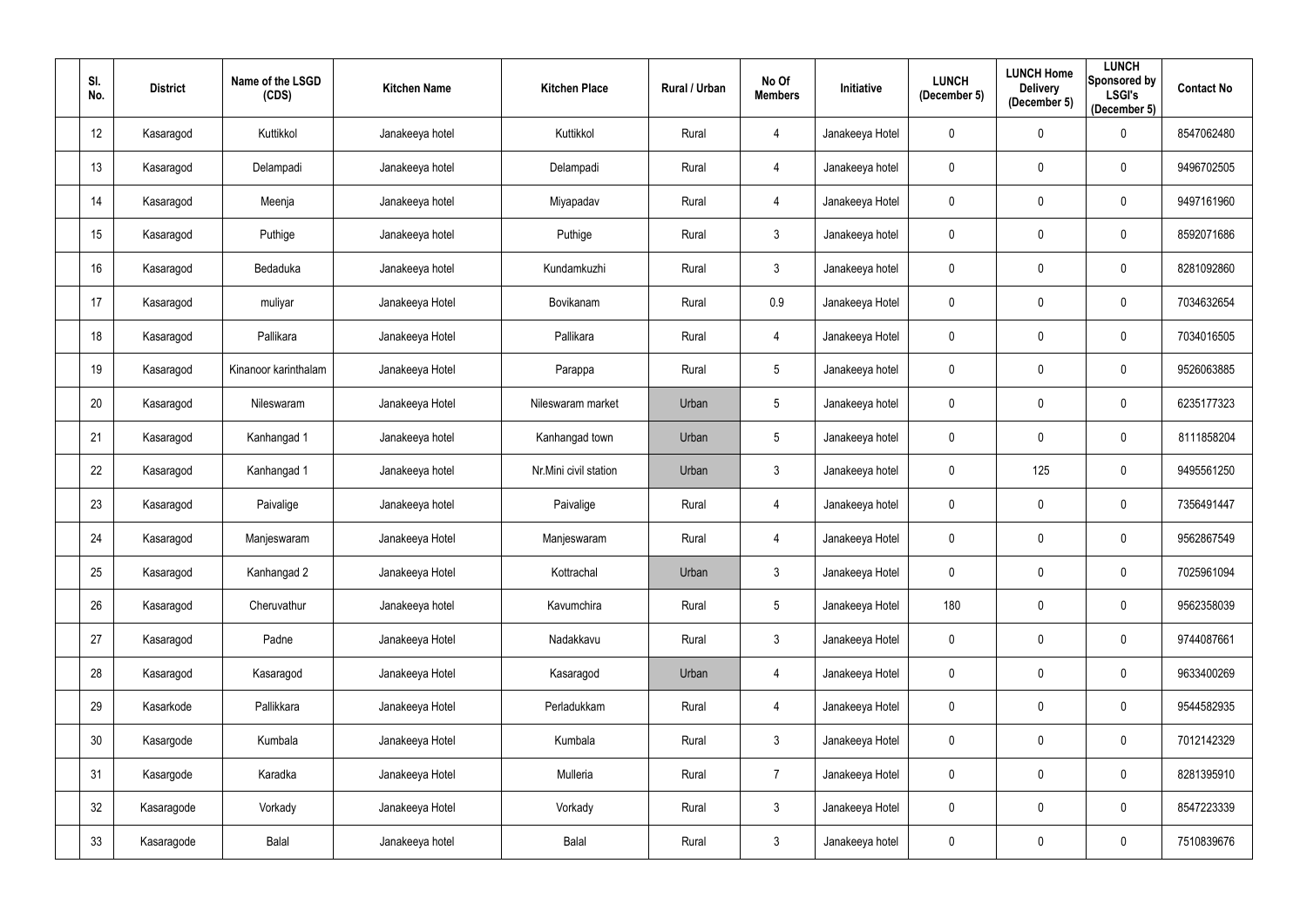|    | SI.<br>No.      | <b>District</b> | Name of the LSGD<br>(CDS) | <b>Kitchen Name</b>              | <b>Kitchen Place</b>                 | Rural / Urban | No Of<br><b>Members</b> | Initiative      | <b>LUNCH</b><br>(December 5) | <b>LUNCH Home</b><br><b>Delivery</b><br>(December 5) | <b>LUNCH</b><br>Sponsored by<br><b>LSGI's</b><br>(December 5) | <b>Contact No</b> |
|----|-----------------|-----------------|---------------------------|----------------------------------|--------------------------------------|---------------|-------------------------|-----------------|------------------------------|------------------------------------------------------|---------------------------------------------------------------|-------------------|
|    | 34              | Kasaragod       | Nileswaram                | mahima janakeeya hotel           | kanichira                            | urban         | 4                       | janakeeya hotel | $\pmb{0}$                    | $\overline{0}$                                       | $\overline{0}$                                                | 8590121681        |
|    | 35              | Kasaragode      | Kallar                    | janakeeya hotel                  | kallar                               | rural         | 4                       | janakeeya hotel | 0                            | $\mathbf 0$                                          | $\mathbf 0$                                                   | 9562820280        |
|    | 36              | Kasaragode      | Mangalpady                | janakeeya hotel                  | mangalpady                           | rural         | 4                       | janakeeya hotel | $\mathbf 0$                  | $\mathbf 0$                                          | $\overline{0}$                                                | 9633488309        |
|    | 37              | kasaragod       | Uduma                     | granma janakeeya hotel           | palakkunnu                           | Rural         | 4                       | janakeeya hotel | 0                            | $\mathbf 0$                                          | $\overline{0}$                                                | 8129957159        |
|    | 38              | Kasaragod       | pullur periya             | Salkara Janakeeya hotel          | periya                               | Rural         | $5\phantom{.0}$         | janakeeya hotel | 0                            | $\mathbf 0$                                          | $\overline{0}$                                                | 8547309266        |
|    | 39              | kasaragod       | kumbadaje                 | janakeeya hotel                  | kumbadaje                            | Rural         | $\mathfrak{Z}$          | janakeeya hotel | $\mathbf 0$                  | $\overline{0}$                                       | $\mathbf 0$                                                   | 8593848698        |
|    | 40              | Kasaragod       | Chengala                  | Janakeeya Hotel                  | Cherkkala                            | Rural         | $\mathfrak{Z}$          | Janakeeya Hotel | $\mathbf 0$                  | $\mathbf 0$                                          | $\overline{0}$                                                |                   |
|    | 41              | kasaragod       | East eleri                | janakeeya hotel                  | east eleri                           | Rural         | $\mathfrak{Z}$          | janakeeya hotel | $\mathbf 0$                  | $\mathbf 0$                                          | $\overline{0}$                                                |                   |
| 41 |                 |                 |                           |                                  |                                      |               | <b>156.9</b>            |                 | 505                          | $\boldsymbol{0}$                                     | $\mathbf{0}$                                                  |                   |
|    |                 | Kollam          | Chathannur                | Memsahib                         | Sheemaaty junction                   | Rural         | $5\phantom{.0}$         | Janakeeya Hotel | 247                          | $\overline{0}$                                       | $\overline{0}$                                                | 9446246685        |
|    | $\overline{2}$  | Kollam          | Melila                    | <b>Atham Unit</b>                | Melila                               | Rural         | $\overline{7}$          | Janakeeya Hotel | $\mathbf 0$                  | $\mathbf 0$                                          | $\overline{0}$                                                | 9961178040        |
|    | $\mathbf{3}$    | Kollam          | Kulakkada                 | Ruchi Snacks & Catering Unit     | Poovattoor                           | Rural         | 4                       | Janakeeya Hotel | $\mathbf 0$                  | $\overline{0}$                                       | $\overline{0}$                                                | 7907941183        |
|    | 4               | Kollam          | Ittiva                    | Nanma Janakeeya hotel            | Kattampally                          | Rural         | $5\phantom{.0}$         | Janakeeya Hotel | $\mathbf 0$                  | $\mathbf 0$                                          | $\mathbf 0$                                                   | 9809171887        |
|    | $5\overline{)}$ | Kollam          | Sooranad North            | Nanma catering unit              | Sooranadu higher secondary<br>school | Rural         | $5\phantom{.0}$         | Janakeeya Hotel | $\mathbf 0$                  | $\mathbf 0$                                          | $\mathbf 0$                                                   | 9846082469        |
|    | $6\phantom{.}$  | Kollam          | Clappana                  | Bismi catering                   | Palakulangara                        | Rural         | $5\phantom{.0}$         | Janakeeya Hotel | $\mathbf 0$                  | $\mathbf 0$                                          | $\overline{0}$                                                | 9847901413        |
|    | $\overline{7}$  | Kollam          | Mayyanad                  | Krishnas Janakeeya hotel         | Eravipuram                           | Rural         | $\mathfrak{Z}$          | Janakeeya Hotel | 125                          | $\mathbf 0$                                          | $\mathbf 0$                                                   | 9656477455        |
|    | 8               | Kollam          | Mayyanad                  | Souhridha Janakeeya hotel        | Pattarumukku,                        | Rural         | $9\,$                   | Janakeeya Hotel | $\mathbf 0$                  | $\pmb{0}$                                            | $\mathbf 0$                                                   | 7902645448        |
|    | 9               | Kollam          | Kulasekharapuram          | adi sakthi                       | Puthentheruvu.                       | Rural         | $5\phantom{.0}$         | Janakeeya Hotel | 156                          | $\mathbf 0$                                          | $\overline{0}$                                                | 9656890790        |
|    | 10              | Kollam          | Thekkumbhagam             | Krishna hotel                    | Nadakavu junction                    | Rural         | 4                       | Janakeeya Hotel | $\mathbf 0$                  | $\mathbf 0$                                          | $\overline{0}$                                                | 9961070031        |
|    | 11              | Kollam          | Oachira                   | Parabhramam catering             | near oachira , ITI canteen,          | Rural         | 4                       | Janakeeya Hotel | $\mathbf 0$                  | $\mathbf 0$                                          | $\mathbf 0$                                                   | 9562283927        |
|    | 12              | Kollam          | Thodiyoor                 | Samridhi activity group          | Lpschool thodiyoor                   | Rural         | $5\,$                   | Janakeeya Hotel | $\boldsymbol{0}$             | $\pmb{0}$                                            | $\mathbf 0$                                                   | 9895703572        |
|    | 13              | Kollam          | Thrikkovilvattom          | Murari catering, janakeeya hotel | Mukhathala                           | Rural         | 4                       | Janakeeya Hotel | $\mathbf 0$                  | $\pmb{0}$                                            | $\overline{0}$                                                | 9847072544        |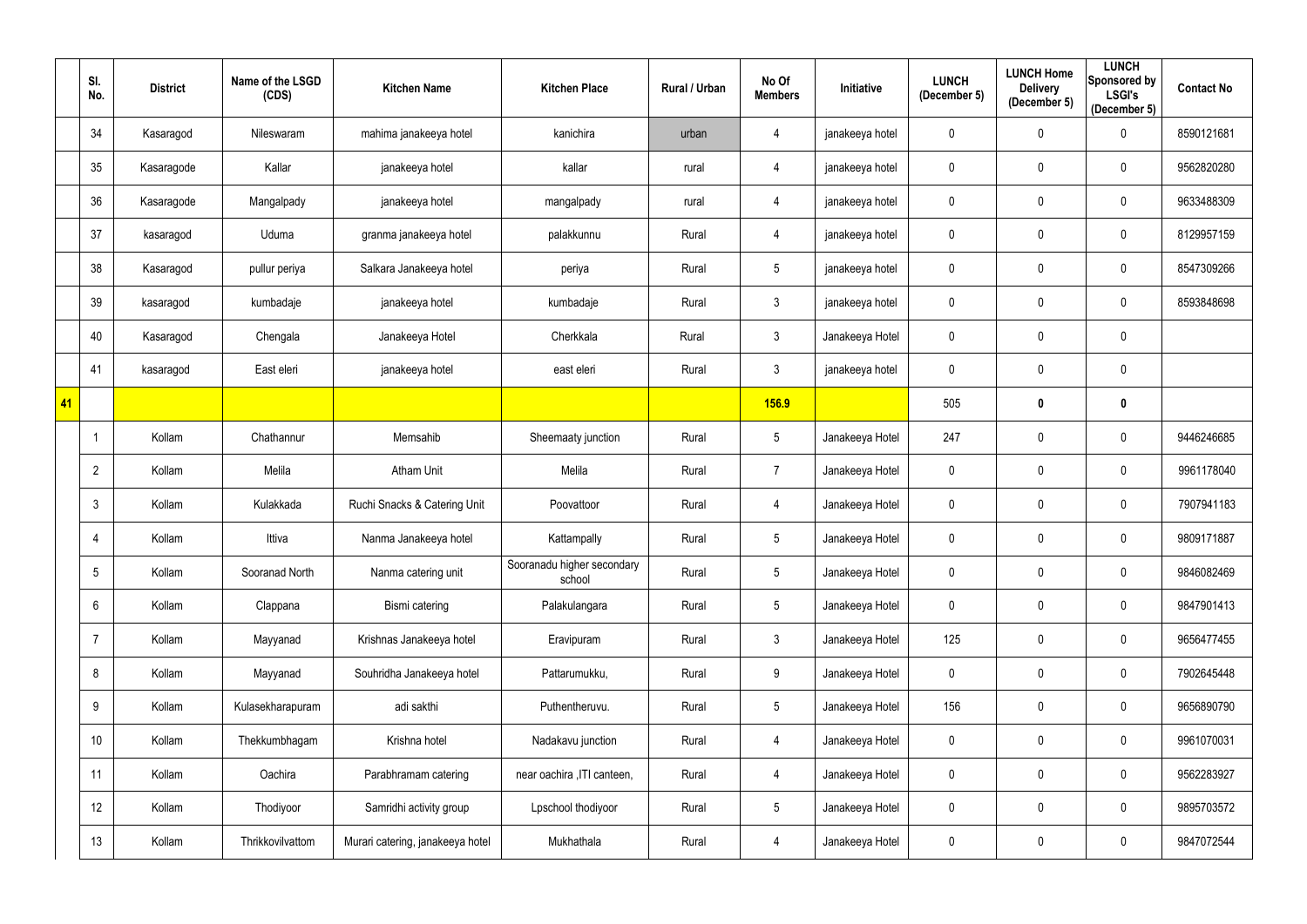| SI.<br>No. | <b>District</b> | Name of the LSGD<br>(CDS) | <b>Kitchen Name</b>      | <b>Kitchen Place</b>              | Rural / Urban | No Of<br><b>Members</b> | Initiative      | <b>LUNCH</b><br>(December 5) | <b>LUNCH Home</b><br><b>Delivery</b><br>(December 5) | <b>LUNCH</b><br>Sponsored by<br><b>LSGI's</b><br>(December 5) | <b>Contact No</b> |
|------------|-----------------|---------------------------|--------------------------|-----------------------------------|---------------|-------------------------|-----------------|------------------------------|------------------------------------------------------|---------------------------------------------------------------|-------------------|
| 14         | Kollam          | Sasthamcotta              | Sreedurgha catering      | Jemini hotel sasthamcotta         | Rural         | $\overline{7}$          | Janakeeya Hotel | 0                            | $\pmb{0}$                                            | $\mathbf 0$                                                   | 9744368496        |
| 15         | Kollam          | Kollam                    | Athulya catering         | Thirumullavaram                   | Urban         | 4                       | Janakeeya Hotel | 75                           | $\mathbf 0$                                          | $\mathbf 0$                                                   | 9048646080        |
| 16         | Kollam          | West Kallada              | Keerthi catering         | Karalimukku                       | Rural         | $5\phantom{.0}$         | Janakeeya Hotel | $\mathbf 0$                  | $\mathbf 0$                                          | $\overline{0}$                                                | 9605206907        |
| 17         | Kollam          | Thazhava                  | Pavizham                 | Karutheri junction                | Rural         | $5\phantom{.0}$         | Janakeeya Hotel | 144                          | $\mathbf 0$                                          | $\overline{0}$                                                | 8086704216        |
| 18         | Kollam          | Kollam                    | Niravu catering          | Chinnakkada                       | Urban         | $5\phantom{.0}$         | Janakeeya Hotel | 118                          | $\mathbf 0$                                          | $\overline{0}$                                                | 9633073613        |
| 19         | Kollam          | Kundara                   | Ammu Catering unit       | Mulavana LP school                | Rural         | 4                       | Janakeeya Hotel | 0                            | $\mathbf 0$                                          | $\mathbf 0$                                                   | 9633518572        |
| 20         | Kollam          | Neduvathur                | Pooja hotel              | Thevalappuram                     | Rural         | $\mathbf{3}$            | Janakeeya Hotel | $\mathbf 0$                  | $\mathbf 0$                                          | $\mathbf 0$                                                   | 9745376675        |
| 21         | Kollam          | Punalur                   | Jyothi Catering          | Punalur                           | Urban         | 4                       | Janakeeya Hotel | 180                          | $\mathbf 0$                                          | $\mathbf 0$                                                   | 9961249345        |
| 22         | Kollam          | Punalur                   | Mahima Catering          | Punalur                           | Urban         | $5\phantom{.0}$         | Janakeeya Hotel | 143                          | $\mathbf 0$                                          | $\mathbf 0$                                                   | 9496112957        |
| 23         | Kollam          | Punalur                   | Safalyam Catering        | Punalur                           | Urban         | $5\overline{)}$         | Janakeeya Hotel | 221                          | $\pmb{0}$                                            | $\mathbf 0$                                                   | 9495476197        |
| 24         | Kollam          | Thrikkaruva               | Janakeeya Bhakshanashala | Thinavila Junction Kanjaveli      | Rural         | 4                       | Janakeeya Hotel | $\mathbf 0$                  | $\mathbf 0$                                          | $\mathbf 0$                                                   | 9645069880        |
| 25         | Kollam          | Chithara                  | AKG Janakeeya Hotel      | Kizhakkumbagom                    | Rural         | 5                       | Janakeeya Hotel | 90                           | $\mathbf 0$                                          | $\mathbf 0$                                                   | 9495701987        |
| 26         | Kollam          | South Paravur             | Kshree janakeeya hotel   | Busstand , paravur                | Urban         | $5\phantom{.0}$         | Janakeeya Hotel | 120                          | $\mathbf 0$                                          | 5                                                             | 8606179380        |
| 27         | Kollam          | Mynagappally              | Anugraha hotel           | Kadappa                           | Rural         | 5                       | Janakeeya Hotel | 167                          | $\mathbf 0$                                          | $\mathbf 0$                                                   | 9995085705        |
| 28         | Kollam          | Mandrothuruthu            | Janakeeya Bhakshanashala | Thoombummukham                    | Rural         | 4                       | Janakeeya Hotel | $\mathbf 0$                  | $\pmb{0}$                                            | $\overline{0}$                                                | 9526648057        |
| 29         | Kollam          | Karungappally             | Bagya catering           | Muncipality                       | Urban         | $\overline{4}$          | Janakeeya Hotel | $\mathbf 0$                  | $\pmb{0}$                                            | $\mathbf 0$                                                   | 9947702130        |
| 30         | Kollam          | Kollam East               | Bharathlekshmi           | Vadakkevila                       | Urban         | $\mathfrak{Z}$          | Janakeeya Hotel | 0                            | $\pmb{0}$                                            | $\mathbf 0$                                                   | 9744300901        |
| 31         | Kollam          | Chavara                   | Harisree janakeya hotel  | Panchayath                        | Rural         | $\mathfrak{S}$          | Janakeeya Hotel | $\mathbf 0$                  | $\pmb{0}$                                            | $\mathbf 0$                                                   | 9995166343        |
| 32         | Kollam          | Pavithreswaram            | Kairali                  | Pavithreswaram                    | Rural         | 4                       | Janakeeya Hotel | 0                            | $\pmb{0}$                                            | $\mathbf 0$                                                   | 9605836414        |
| 33         | Kollam          | Veliyam                   | Kantharees               | Panchayathu building              | Rural         | $5\phantom{.0}$         | Janakeeya Hotel | $\mathbf 0$                  | $\pmb{0}$                                            | $\mathbf 0$                                                   | 9562111715        |
| 34         | Kollam          | Velinalloor               | Quality Janakeeya hotel  | Alummod, Velinalloor              | Rural         | 4                       | Janakeeya Hotel | $\mathbf 0$                  | $\pmb{0}$                                            | $\mathbf 0$                                                   | 9605896303        |
| 35         | Kollam          | Elamadu                   | Swaruma janakeeya hotel  | Near cooperative bank,<br>Elamadu | Rural         | $\mathfrak{Z}$          | Janakeeya Hotel | 0                            | $\boldsymbol{0}$                                     | $\overline{0}$                                                | 8129611321        |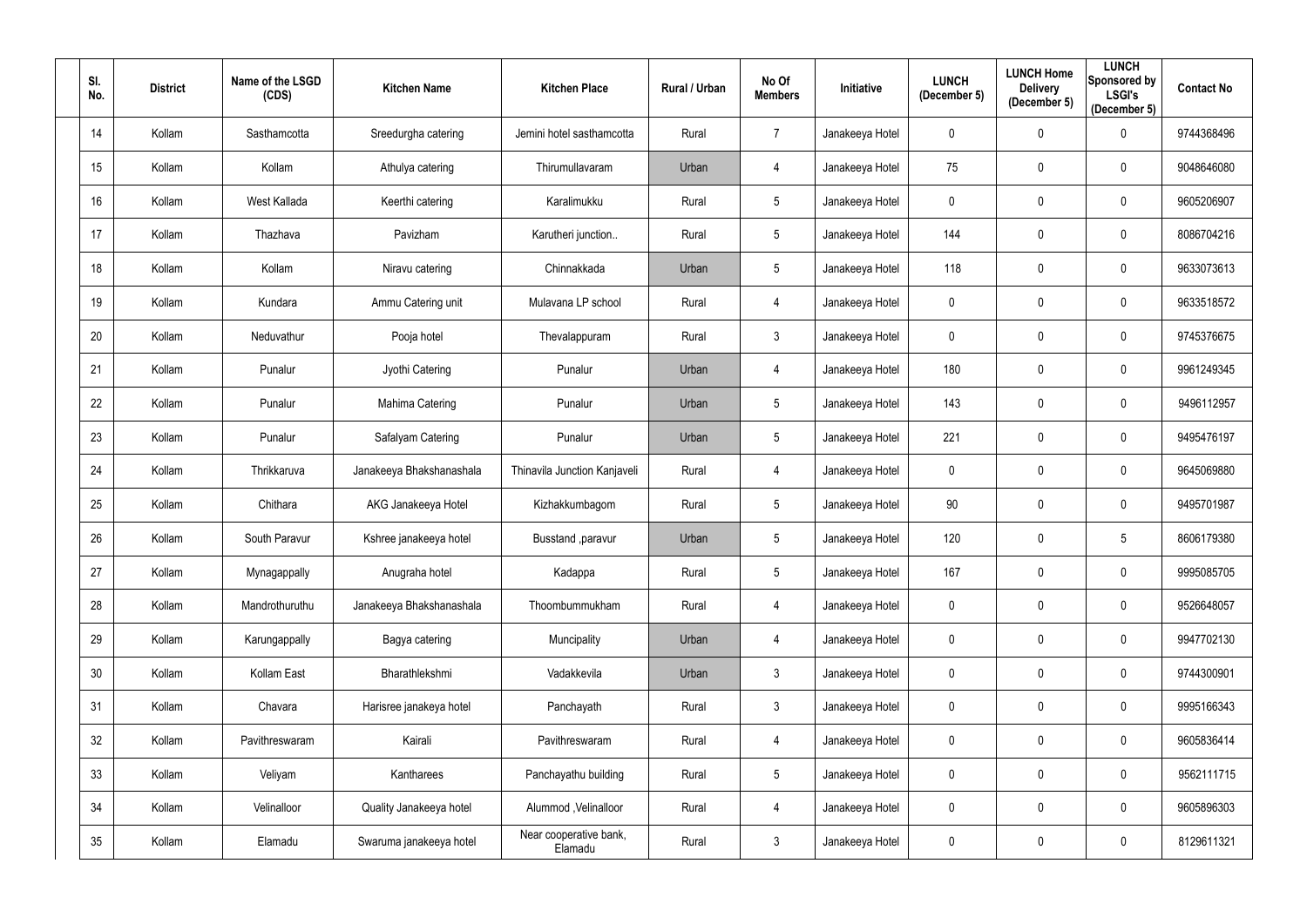|    | SI.<br>No. | <b>District</b> | Name of the LSGD<br>(CDS) | <b>Kitchen Name</b>          | <b>Kitchen Place</b>                                 | Rural / Urban | No Of<br><b>Members</b> | Initiative      | <b>LUNCH</b><br>(December 5) | <b>LUNCH Home</b><br><b>Delivery</b><br>(December 5) | <b>LUNCH</b><br>Sponsored by<br><b>LSGI's</b><br>(December 5) | <b>Contact No</b> |
|----|------------|-----------------|---------------------------|------------------------------|------------------------------------------------------|---------------|-------------------------|-----------------|------------------------------|------------------------------------------------------|---------------------------------------------------------------|-------------------|
|    | 36         | Kollam          | Kadakkal                  | Nanma janakeeya hotel        | Kadakkal                                             | Rural         | 4                       | Janakeeya Hotel | 0                            | $\overline{0}$                                       | $\mathbf 0$                                                   | 9847936390        |
|    | 37         | Kollam          | Perayam                   | Janakeeya hotel              | Onambalam                                            | Rural         | 4                       | Janakeeya Hotel | 0                            | $\mathbf 0$                                          | $\mathbf 0$                                                   | 9446855866        |
|    | 38         | Kollam          | Ezhukone                  | Ezhukone janakeeya hotel     | Near panchayathu office                              | Rural         | $5\phantom{.0}$         | Janakeeya Hotel | 0                            | $\pmb{0}$                                            | $\overline{0}$                                                | 8086757275        |
| 80 | 39         | Kollam          | Adichanalloor             | Ruchikkoottu                 | Mylakkaadu                                           | Rural         | 4                       | Janakeeya Hotel | 0                            | $\overline{0}$                                       | $\mathbf 0$                                                   | 8136954461        |
|    | 40         | Kollam          | Poruvazhi                 | Amma janakeeya hotel         | Poruvaxhy                                            | Rural         | $5\phantom{.0}$         | Janakeeya Hotel | 56                           | $\mathbf 0$                                          | $\overline{0}$                                                | 9656421272        |
|    | 41         | Kollam          | Nilamel                   | Vanitha Janakeeya Hotel      | Nilamel                                              | Rural         | 4                       | Janakeeya Hotel | 0                            | $\overline{0}$                                       | $\boldsymbol{0}$                                              | 9447407264        |
|    | 42         | Kollam          | Panmana                   | SV janakeeya hotel           | Kollaka CN junction                                  | Rural         | $\mathfrak{Z}$          | Janakeeya Hotel | 0                            | $\mathbf{0}$                                         | $\mathbf 0$                                                   | 8113020216        |
|    | 43         | Kollam          | Ummannoor                 | Thanal                       | Nellikunnam                                          | Rural         | 4                       | Janakeeya Hotel | 155                          | $\overline{0}$                                       | $\mathbf 0$                                                   | 9656194614        |
|    | 44         | Kollam          | Kulathupuzha              | Karunya Janakeeya Hotel      | Thinkal karikkam                                     | Rural         | 4                       | Janakeeya Hotel | 0                            | $\mathbf 0$                                          | $\mathbf 0$                                                   | 9048034267        |
|    | 45         | Kollam          | Kareepra                  | Kareepra janakeeya hotel     | Panchayathu office junction                          | Rural         | $5\phantom{.0}$         | Janakeeya Hotel | $\mathbf 0$                  | $\mathbf 0$                                          | $\mathbf 0$                                                   | 9656783244        |
|    | 46         | Kollam          | Piravanthur               | Thanima catering unit        | Piravanthoor                                         | Rural         | $5\phantom{.0}$         | Janakeeya Hotel | 0                            | $\mathbf 0$                                          | $\mathbf 0$                                                   | 9207907284        |
|    | 47         | Kollam          | Karavaloor                | Sreelekshmi Janakeeya Hotel  | Karavalur                                            | Rural         | $5\phantom{.0}$         | Janakeeya Hotel | 0                            | $\overline{0}$                                       | $\overline{0}$                                                | 9745719860        |
|    | 48         | Kollam          | Kunnathur                 | Sneha janakeeya hotel        | Bhoothakuzhi                                         | Rural         | $\mathbf{3}$            | Janakeeya Hotel | 160                          | $\mathbf 0$                                          | $\mathbf 0$                                                   | 9061504141        |
|    | 49         | Kollam          | Alayaman                  | Sreelakam Janakeeya Hotel    | Karukone                                             | Rural         | 4                       | Janakeeya Hotel | $\mathbf 0$                  | $\overline{0}$                                       | $\mathbf 0$                                                   | 8592858448        |
|    | 50         | Kollam          | Kottarakkara              | Ruchi                        | Kottarakkara christuraj hospital<br>hospital canteen | Urban         | $5\phantom{.0}$         | Janakeeya Hotel | $\mathbf 0$                  | $\pmb{0}$                                            | $\overline{0}$                                                | 9447997809        |
|    | 51         | Kollam          | Chirakkara                | Bhoomika Jh                  | Bhajanamadam mukku                                   | Rural         | $\overline{5}$          | Janakeeya Hotel | 0                            | $\mathbf 0$                                          | $\mathbf 0$                                                   | 9567024263        |
|    | 52         | Kollam          | Kalluvathukkal            | Deepam Jh                    | Parippally                                           | Rural         | 4                       | Janakeeya Hotel | 0                            | $\mathbf 0$                                          | $\mathbf 0$                                                   | 8593984144        |
|    | 53         | Kollam          | Chirakkara                | Niram Jh                     | Vadakkemukku ,chirakkara                             | Rural         | 4                       | Janakeeya Hotel | $\mathbf 0$                  | $\mathbf 0$                                          | $\mathbf 0$                                                   | 9847286593        |
|    | 54         | Kollam          | Velinalloor               | Mathrika janakeeya hotel     | Govt PHC canteen                                     | Rural         | 4                       | Janakeeya Hotel | $\mathbf 0$                  | $\mathbf 0$                                          | $\overline{0}$                                                | 7592859804        |
|    | 55         | Kollam          | East Kallada              | kudumbashree janakeeya hotel | marthandapuram                                       | Rural         | $\overline{5}$          | Janakeeya Hotel | 0                            | $\mathbf 0$                                          | $\mathbf 0$                                                   | 9746964557        |
|    | 56         | Kollam          | Anchal                    | Malu janakeeya hotel         | Anchal, Town ward                                    | Rural         | $\mathfrak{Z}$          | Janakeeya Hotel | $\pmb{0}$                    | $\overline{0}$                                       | $\overline{0}$                                                | 9656920091        |
|    | 57         | Kollam          | Kummil                    | Sreebhadra janakeeya hotel   | Thachonam                                            | Rural         | $\mathfrak{Z}$          | Janakeeya Hotel | 0                            | $\boldsymbol{0}$                                     | $\overline{0}$                                                | 9846327312        |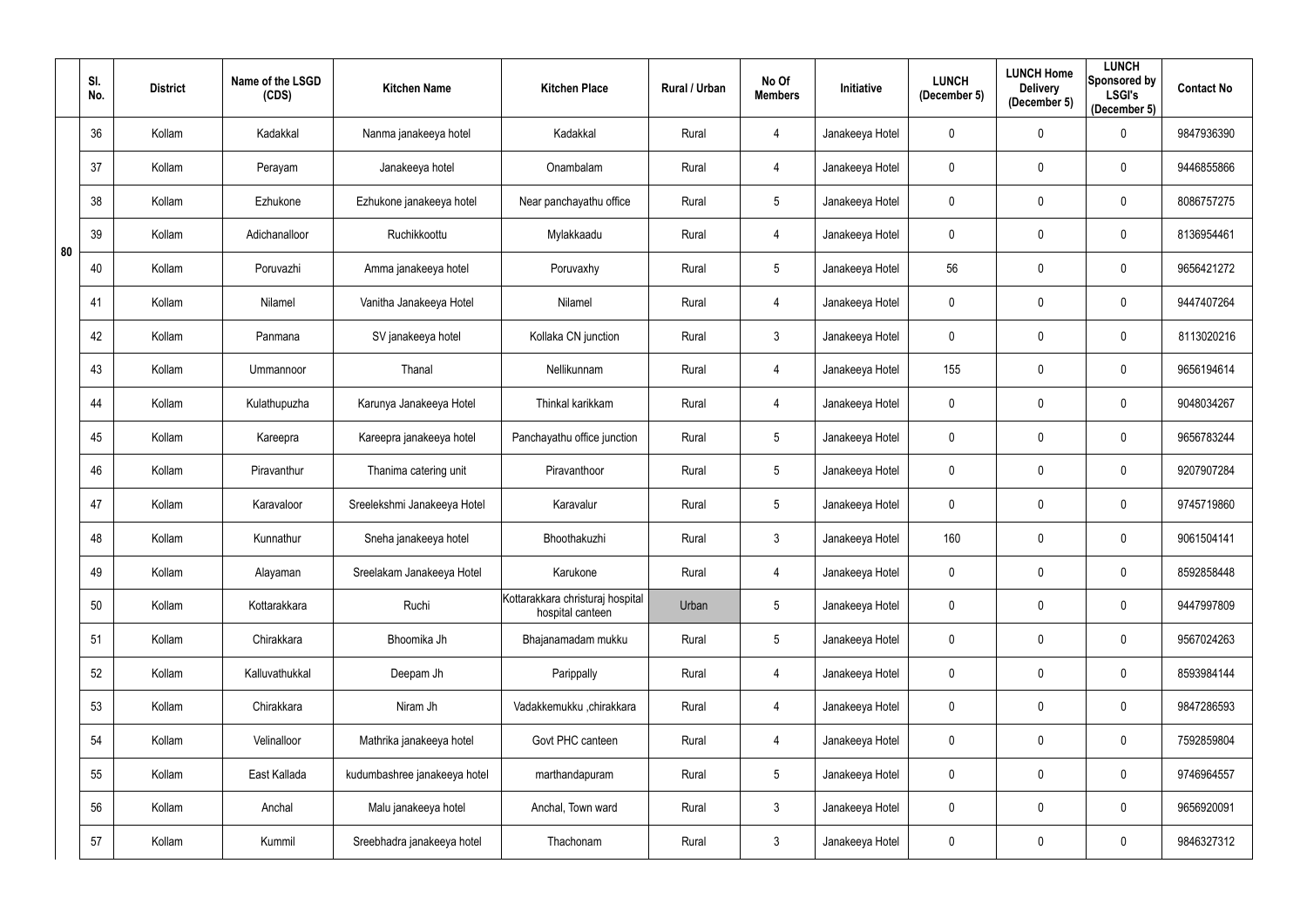| SI.<br>No. | <b>District</b> | Name of the LSGD<br>(CDS) | <b>Kitchen Name</b>                              | <b>Kitchen Place</b>                    | Rural / Urban | No Of<br><b>Members</b> | Initiative      | <b>LUNCH</b><br>(December 5) | <b>LUNCH Home</b><br><b>Delivery</b><br>(December 5) | <b>LUNCH</b><br>Sponsored by<br><b>LSGI's</b><br>(December 5) | <b>Contact No</b> |
|------------|-----------------|---------------------------|--------------------------------------------------|-----------------------------------------|---------------|-------------------------|-----------------|------------------------------|------------------------------------------------------|---------------------------------------------------------------|-------------------|
| 58         | Kollam          | Yeroor                    | Oottupura janakeeya hotel                        | yeroor                                  | Rural         | $6\phantom{.}6$         | Janakeeya Hotel | 167                          | $\mathbf 0$                                          | $\mathbf 0$                                                   | 9526031467        |
| 59         | Kollam          | Nedumpana                 | Samthripthy janakeeya hotel                      | Pallimon                                | Rural         | $\overline{4}$          | Janakeeya Hotel | 0                            | $\mathbf 0$                                          | $\mathbf 0$                                                   | 9539780119        |
| 60         | Kollam          | Kollam                    | Ishwarya janakeeya hotel                         | Near collectorate, Thevally<br>division | Urban         | $\mathfrak{Z}$          | Janakeeya Hotel | 0                            | $\mathbf{0}$                                         | $\mathbf 0$                                                   | 8848893882        |
| 61         | Kollam          | Edamulakkal               | Sahya janakeeya hotel                            | Edamulackal                             | Rural         | 4                       | Janakeeya Hotel | 0                            | $\mathbf{0}$                                         | $\mathbf 0$                                                   | 7025532998        |
| 62         | Kollam          | Mylom                     | Amrutha                                          | Inchakkadu                              | Rural         | $\overline{5}$          | Janakeeya Hotel | 0                            | $\mathbf{0}$                                         | $\overline{0}$                                                | 9539780965        |
| 63         | Kollam          | Thevalakkara              | Kerala Janakeeya Hotel                           | Thevalakkara                            | Rural         | $\mathfrak{Z}$          | Janakeeya Hotel | 0                            | $\mathbf 0$                                          | 0                                                             | 9847291089        |
| 64         | Kollam          | Thalavoor                 | Kudumbasheree Nadan<br>Bhakshanashala            | Pidavoor                                | Rural         | 4                       | Janakeeya Hotel | 0                            | $\mathbf{0}$                                         | $\mathbf 0$                                                   | 9747324839        |
| 65         | Kollam          | Vilakkudy                 | vadhanam                                         | <b>KUNNICODU</b>                        | Rural         | $\overline{5}$          | Janakeeya Hotel | 0                            | $\mathbf{0}$                                         | $\overline{0}$                                                | 9526354689        |
| 66         | Kollam          | Poothakkulam              | Avani catering                                   | Poothakkulam gp                         | Rural         | 4                       | Janakeeya Hotel | 0                            | $\mathbf 0$                                          | $\mathbf 0$                                                   | 9562782082        |
| 67         | Kollam          | Pathanapuram              | Pathanapuram Grama Panchayath<br>Janakeeya Hotel | Pathanapuram                            | Rural         | $\overline{4}$          | Janakeeya Hotel | 0                            | $\mathbf 0$                                          | $\mathbf 0$                                                   | 9061291033        |
| 68         | Kollam          | Chadayamangalam           | Real janakeeya hotel                             | Chadayamangalam                         | Rural         | $\mathfrak{Z}$          | Janakeeya Hotel | 0                            | $\mathbf 0$                                          | $\mathbf 0$                                                   | 9562123039        |
| 69         | Kollam          | Elampalloor               | Kalavara janakeeya hotel                         | Ashupathri mukku, Kundara               | Rural         | $\overline{5}$          | Janakeeya Hotel | 0                            | $\mathbf 0$                                          | $\overline{0}$                                                | 8943182967        |
| 70         | Kollam          | Kottamkara                | Ishwarya janakeeya hotel                         | Keralapuram                             | Rural         | 5                       | Janakeeya Hotel | 0                            | $\mathbf{0}$                                         | $\mathbf 0$                                                   | 9747765979        |
| 71         | Kollam          | Vettikavala               | Nanma                                            | Vettikkavala                            | Rural         | $\mathfrak{Z}$          | Janakeeya Hotel | $\mathbf 0$                  | $\mathbf 0$                                          | $\overline{0}$                                                | 9645070430        |
| 72         | Kollam          | Pooyappally               | Anaswara janakeeya hotel                         | Maruthamanpally                         | Rural         | $5\phantom{.0}$         | Janakeeya Hotel | 0                            | $\mathbf 0$                                          | $\overline{0}$                                                | 9947289476        |
| 73         | Kollam          | Thenmala                  | Nanma janakeeya hotel                            | Thennala                                | Rural         | $\overline{4}$          | Janakeeya Hotel | 0                            | $\mathbf 0$                                          | $\mathbf 0$                                                   | 9446274943        |
| 74         | Kollam          | Pattazhi                  | Suprabhatham Catering Unit                       | pattazhy                                | Rural         | 4                       | Janakeeya Hotel | 0                            | $\pmb{0}$                                            | $\mathbf 0$                                                   | 9495195796        |
| 75         | Kollam          | Neendakara                | Darshana Janakeeya Hotel                         | Puthenthura Junction                    | Rural         | $\mathfrak{Z}$          | Janakeeya Hotel | 0                            | $\mathbf 0$                                          | $\mathbf 0$                                                   | 9633106463        |
| 76         | Kollam          | Panayam                   | snehadeepam activity group                       | Thanikkamukku                           | Rural         | $\overline{4}$          | Janakeeya Hotel | 0                            | $\mathbf 0$                                          | $\overline{0}$                                                | 8606117577        |
| 77         | Kollam          | Clappana                  | Vijayasree                                       | Near alumpeedika junction               | Rural         | $\overline{5}$          | Janakeeya Hotel | 0                            | $\mathbf 0$                                          | $\mathbf 0$                                                   | 9567797660        |
| 78         | Kollam          | Sooranad South            | Akshaya janakeeya hotel                          | Patharam                                | Rural         | $\overline{4}$          | Janakeeya Hotel | 0                            | $\pmb{0}$                                            | $\mathbf 0$                                                   | 9746919825        |
| 79         | Kollam          | Edamulakkal               | Deepam janakeeya hotel                           | Edamulackal                             | Rural         | $\mathfrak{Z}$          | Janakeeya Hotel | 0                            | $\mathbf 0$                                          | $\overline{0}$                                                | 9400684494        |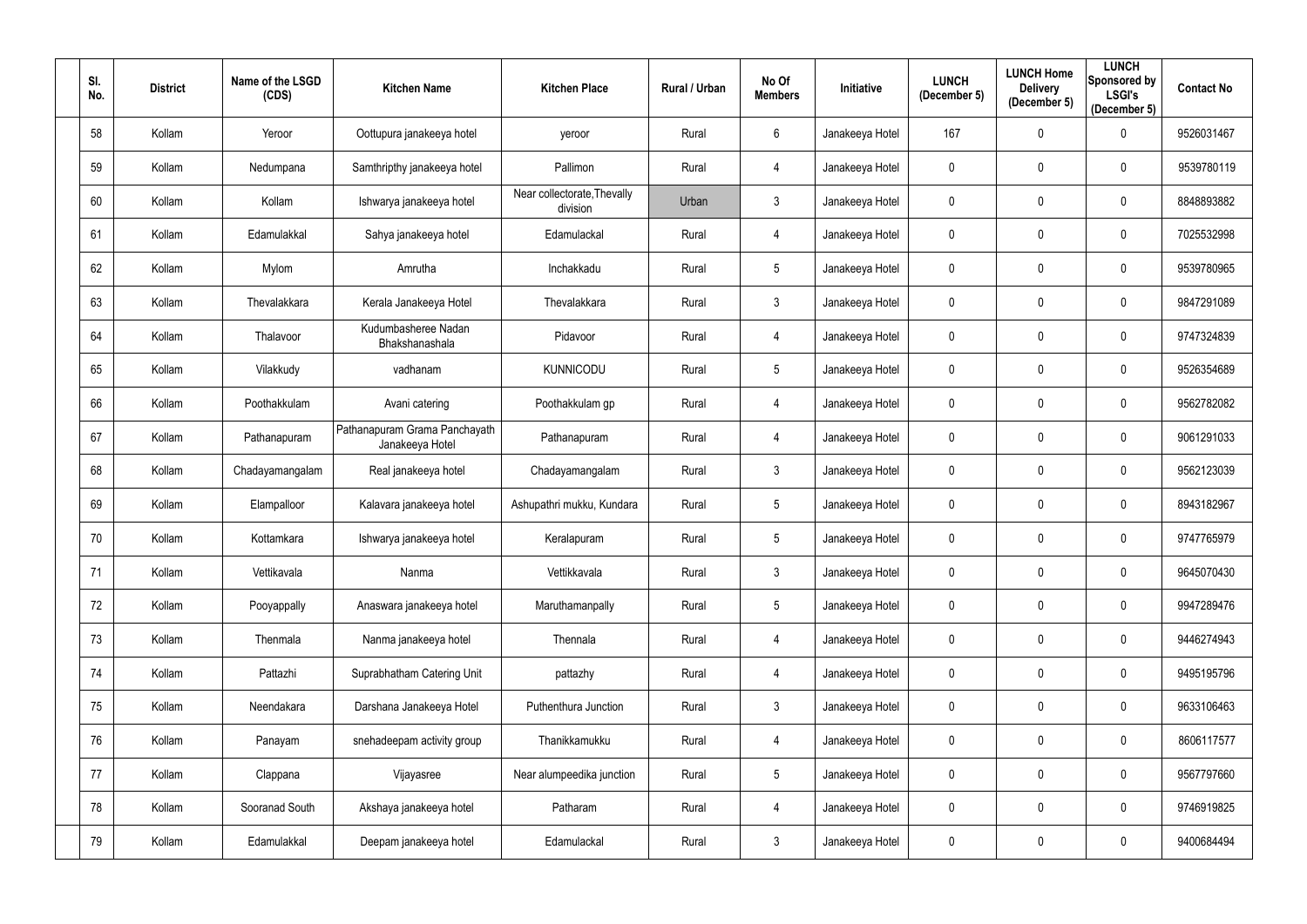|    | SI.<br>No.     | <b>District</b> | Name of the LSGD<br>(CDS) | <b>Kitchen Name</b>                | <b>Kitchen Place</b>                   | Rural / Urban | No Of<br><b>Members</b> | Initiative      | <b>LUNCH</b><br>(December 5) | <b>LUNCH Home</b><br><b>Delivery</b><br>(December 5) | <b>LUNCH</b><br>Sponsored by<br><b>LSGI's</b><br>(December 5) | <b>Contact No</b> |
|----|----------------|-----------------|---------------------------|------------------------------------|----------------------------------------|---------------|-------------------------|-----------------|------------------------------|------------------------------------------------------|---------------------------------------------------------------|-------------------|
|    | 80             | Kollam          | Aryankavu                 | Sevana janakeeya hotel             | Kazhuthurutty                          | Rural         | $\mathfrak{Z}$          | Janakeeya Hotel | 160                          | $\mathbf 0$                                          | $\pmb{0}$                                                     | 8921381398        |
|    | 81             | Kollam          | Pattazhi Vadakkekara      | Annapoorna                         | Kaduvathode                            | Rural         | 4                       | Janakeeya Hotel | $\mathbf 0$                  | $\mathbf 0$                                          | $\pmb{0}$                                                     | 7561013776        |
|    | 82             | Kollam          | Kulasekharapuram          | Vinayaka                           | Puthiykavu                             | Rural         | 4                       | Janakeeya Hotel | 161                          | $\mathbf 0$                                          | $\pmb{0}$                                                     | 9947499053        |
| 82 |                |                 |                           |                                    |                                        |               | 354                     |                 | 2645                         | $\overline{\mathbf{0}}$                              | 5 <sub>5</sub>                                                |                   |
|    |                | Kottayam        | Akalakkunnam              | Navaruchi                          | Chengalam                              | Rural         | $\overline{5}$          | Janakeeya Hotel | $\mathbf 0$                  | $\mathbf{0}$                                         | $\mathbf 0$                                                   | 9188362235        |
|    | $\overline{2}$ | Kottayam        | Arpookkara                | Niravu                             | <b>Medical College</b>                 | Rural         | 8                       | Janakeeya Hotel | 220                          | $\mathbf 0$                                          | $\mathbf 0$                                                   | 9744719092        |
|    | 3              | Kottayam        | Arpookkara                | Ruchi Janakeeya Hotel              | Kaippuzha mutt                         | Rural         | 4                       | Janakeeya Hotel | 200                          | $\mathbf 0$                                          | $\mathbf 0$                                                   | 9847147156        |
|    | 4              | Kottayam        | Athirampuzha              | Hannas                             | Mannanam                               | Rural         | 4                       | Janakeeya Hotel | $\mathbf 0$                  | $\mathbf 0$                                          | $\mathbf 0$                                                   | 9496136682        |
|    | 5              | Kottayam        | Ayarkunnam                | Panchami Unit                      | Near PHC Ayarkunnam                    | Rural         | $\overline{5}$          | Janakeeya Hotel | $\mathbf 0$                  | $\mathbf 0$                                          | $\pmb{0}$                                                     | 9744560994        |
|    | $6\phantom{1}$ | Kottayam        | Aymanam                   | Bisiya                             | Aymanam panchayath hall                | Rural         | $\mathfrak{Z}$          | Janakeeya Hotel | $\mathbf 0$                  | $\mathbf 0$                                          | $\mathbf 0$                                                   | 9544560606        |
|    | $\overline{7}$ | Kottayam        | Bharananganam             | Kudumbshree nadan<br>bhakshanasala | Bharananganam                          | Rural         | $\mathfrak{Z}$          | Janakeeya Hotel | $\mathbf 0$                  | $\mathbf 0$                                          | $\mathbf 0$                                                   | 8113827680        |
|    | 8              | Kottayam        | Changanassery             | Janakeeya Hotel                    | Near Railway station                   | Urban         | $\mathfrak{Z}$          | Janakeeya Hotel | $\mathbf 0$                  | $\mathbf 0$                                          | $\mathbf 0$                                                   | 7560866821        |
|    | 9              | Kottayam        | Chemp                     | Thanima                            | Chemp                                  | Rural         | 4                       | Janakeeya Hotel | $\mathbf 0$                  | $\mathbf{0}$                                         | $\mathbf 0$                                                   | 9809940907        |
|    | 10             | Kottayam        | Chirakkadav               | <b>Udaya Catering Unit</b>         | Mahatma Gandhi Town Hall,<br>Ponkunnam | Rural         | $5\,$                   | Janakeeya Hotel | $\mathbf 0$                  | $\mathbf 0$                                          | $\mathbf 0$                                                   | 6282479410        |
|    | 11             | Kottayam        | Chirakkadav               | Sargam                             | Thekkethu Kavala                       | Rural         | $\mathfrak{Z}$          | Janakeeya Hotel | $\mathbf 0$                  | $\mathbf 0$                                          | $\mathbf 0$                                                   | 9656087110        |
|    | 12             | Kottayam        | Elikulam                  | Janakeeya Hotel Elikkulam          | Manchakuzhy                            | Rural         | $\mathfrak{Z}$          | Janakeeya Hotel | 0                            | $\pmb{0}$                                            | $\mathbf 0$                                                   | 9074768314        |
|    | 13             | Kottayam        | Ettumanoor                | Gramashree cafe kudumbasree        | Nandanam auditorium,<br>Ettumanoor     | Urban         | $5\,$                   | Janakeeya Hotel | 0                            | $\mathbf 0$                                          | $\mathbf 0$                                                   | 9847334071        |
|    | 14             | Kottayam        | Kadanad                   | Thanal catering                    | Kadanad                                | Rural         | $5\,$                   | Janakeeya Hotel | $\pmb{0}$                    | $\mathbf 0$                                          | $\mathbf 0$                                                   | 9048099040        |
|    | 15             | Kottayam        | Kadaplamattam             | Salt &pepper                       | Near Kadaplamattom CDS                 | Rural         | $\overline{4}$          | Janakeeya Hotel | 0                            | $\mathbf 0$                                          | $\mathbf 0$                                                   | 9645400860        |
|    | 16             | Kottayam        | Kadaplamattam             | Kadaplamattam Janakeeya Hotel      | Vayala                                 | Rural         | $\overline{4}$          | Janakeeya Hotel | 0                            | $\mathbf 0$                                          | $\mathbf 0$                                                   | 9446804954        |
|    | 17             | Kottayam        | Kaduthuruthy              | Janakeeya Hotel                    | Panchayath premise                     | Rural         | $6\phantom{.}$          | Janakeeya Hotel | 0                            | $\mathbf 0$                                          | $\mathbf 0$                                                   | 9847166464        |
|    | 18             | Kottayam        | Kallara                   | Vasuki Janakeeya hotel             | Kallara                                | Rural         | $\mathfrak{Z}$          | Janakeeya Hotel | 60                           | $\boldsymbol{0}$                                     | 0                                                             | 9846103478        |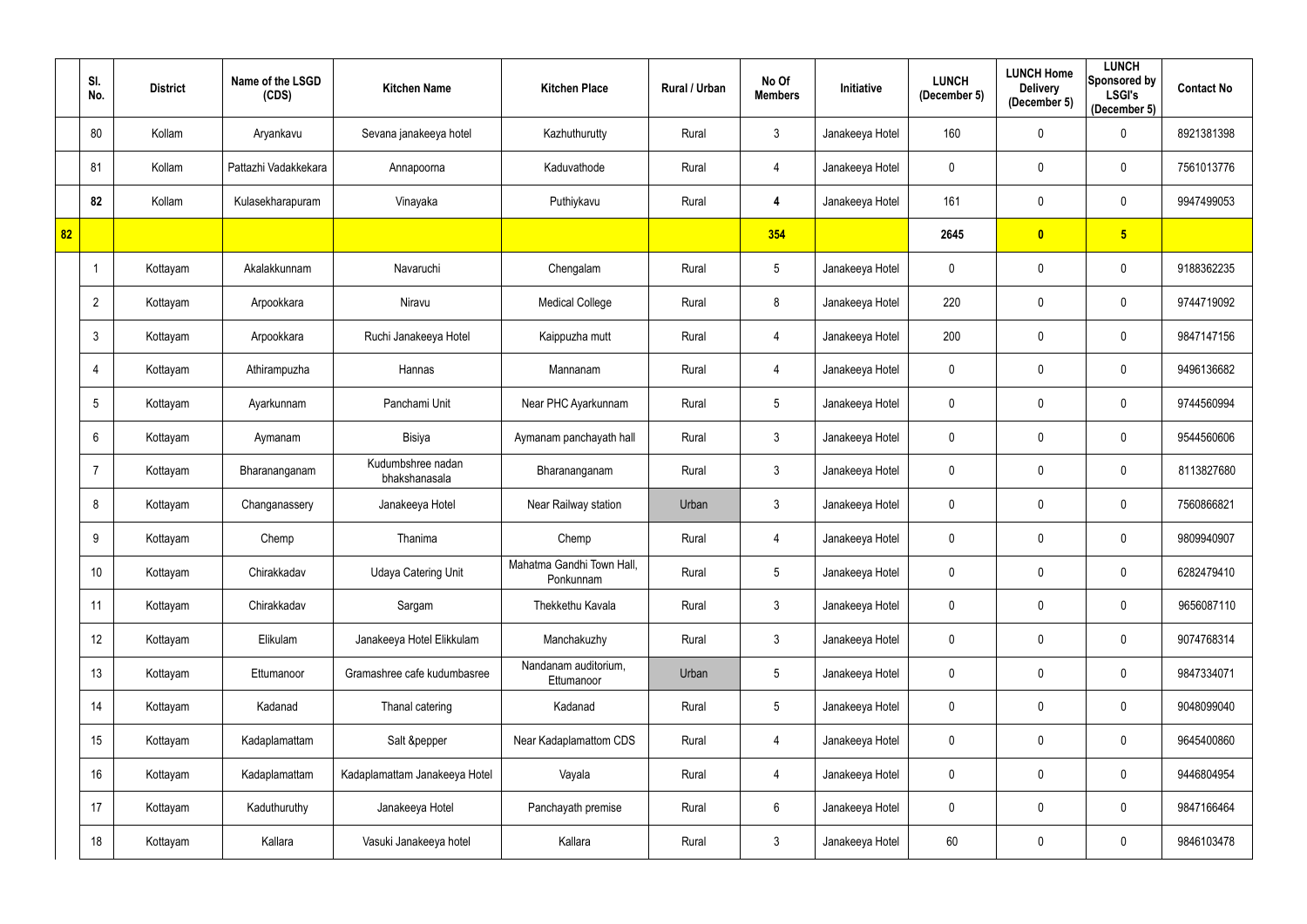| SI.<br>No. | <b>District</b> | Name of the LSGD<br>(CDS) | <b>Kitchen Name</b>             | <b>Kitchen Place</b>           | Rural / Urban | No Of<br><b>Members</b> | Initiative      | <b>LUNCH</b><br>(December 5) | <b>LUNCH Home</b><br><b>Delivery</b><br>(December 5) | <b>LUNCH</b><br>Sponsored by<br><b>LSGI's</b><br>(December 5) | <b>Contact No</b> |
|------------|-----------------|---------------------------|---------------------------------|--------------------------------|---------------|-------------------------|-----------------|------------------------------|------------------------------------------------------|---------------------------------------------------------------|-------------------|
| 19         | Kottayam        | Kanakkari                 | Jesus                           | Pattithanam                    | Rural         | $5\phantom{.0}$         | Janakeeya Hotel | 0                            | $\overline{0}$                                       | $\mathbf 0$                                                   | 9447192439        |
| 20         | Kottayam        | Kangazha                  | Sulabha                         | Pathanadu                      | Rural         | $5\phantom{.0}$         | Janakeeya Hotel | 82                           | $\mathbf 0$                                          | $\mathbf 0$                                                   | 9847438293        |
| 21         | Kottayam        | Kanjirapally              | Vanitha canteen                 | Panchayath premise             | Rural         | $\mathfrak{Z}$          | Janakeeya Hotel | $\mathbf 0$                  | $\pmb{0}$                                            | $\overline{0}$                                                | 9605391868        |
| 22         | Kottayam        | Karoor                    | Unarvu janakeeya hotel          | Valavoor                       | Rural         | $5\phantom{.0}$         | Janakeeya Hotel | 0                            | $\overline{0}$                                       | $\mathbf 0$                                                   | 8304903250        |
| 23         | Kottayam        | Karukachal                | <b>Sukrutham Catering Unit</b>  | Karukachal                     | Rural         | $5\phantom{.0}$         | Janakeeya Hotel | 0                            | $\mathbf 0$                                          | $\overline{0}$                                                | 9847766843        |
| 24         | Kottayam        | Kidangoor                 | Janakeeya hotel                 | Kidangoor Panchayath           | Rural         | $\mathfrak{Z}$          | Janakeeya Hotel | 0                            | $\overline{0}$                                       | $\boldsymbol{0}$                                              | 9048080292        |
| 25         | Kottayam        | Kooroppada                | Achus Janakeeya Hotel           | Panchayath                     | Rural         | $\mathfrak{Z}$          | Janakeeya Hotel | 0                            | $\mathbf 0$                                          | $\overline{0}$                                                | 9778121989        |
| 26         | Kottayam        | Koottickal                | Janakeeya hotel                 | Koottickal                     | Rural         | $\overline{5}$          | Janakeeya Hotel | 0                            | $\overline{0}$                                       | $\overline{0}$                                                | 9645219929        |
| 27         | Kottayam        | Koruthodu                 | Koruthodu Janakeeya Hotel       | Koruthodu                      | Rural         | 6                       | Janakeeya Hotel | 0                            | $\mathbf 0$                                          | $\overline{0}$                                                | 7510770418        |
| 28         | Kottayam        | KottayamNorth             | Alfa Canteen                    | Municipality Kottayam          | Urban         | $5\phantom{.0}$         | Janakeeya Hotel | $\mathbf 0$                  | $\mathbf 0$                                          | $\overline{0}$                                                | 9846571923        |
| 29         | Kottayam        | KottayamNorth             | Kerala cafe janakeeya hotel     | Choottuveli                    | Urban         | $\mathbf{3}$            | Janakeeya Hotel | 0                            | $\mathbf 0$                                          | $\overline{0}$                                                | 8129337294        |
| 30         | Kottayam        | KottayamNorth             | Maria Janakeeya Hotel           | Chungam                        | Urban         | $5\phantom{.0}$         | Janakeeya Hotel | 0                            | $\overline{0}$                                       | $\overline{0}$                                                | 9744843928        |
| 31         | Kottayam        | KottayamNorth             | Ambady Janakeeya Hotel          | Karapuzha                      | Urban         | 4                       | Janakeeya Hotel | 0                            | $\mathbf 0$                                          | $\mathbf 0$                                                   | 9496374594        |
| 32         | Kottayam        | Kozhuvanal                | Rohini Janakeeya Hotel          | Vakkappulam                    | Rural         | $\mathfrak{Z}$          | Janakeeya Hotel | $\mathbf 0$                  | $\mathbf 0$                                          | $\bf{0}$                                                      | 9400216885        |
| 33         | Kottayam        | Kuravilangadu             | kudumbashree janakeeya hotel    | kuravilangady by pass junction | Rural         | $5\phantom{.0}$         | Janakeeya Hotel | $\mathbf 0$                  | $\pmb{0}$                                            | $\overline{0}$                                                | 7559022364        |
| 34         | Kottayam        | Kurichi                   | Swad Catering                   | Cheruvelippadi                 | Rural         | 4                       | Janakeeya Hotel | 0                            | $\mathbf 0$                                          | $\overline{0}$                                                | 9847891917        |
| 35         | Kottayam        | Madappally                | SR catering                     | Mammoodu                       | Rural         | $\mathfrak{Z}$          | Janakeeya Hotel | 0                            | $\mathbf 0$                                          | $\mathbf 0$                                                   | 9747702203        |
| 36         | Kottayam        | Manimala                  | Vanitha canteen                 | Manimala                       | Rural         | $\mathfrak{Z}$          | Janakeeya Hotel | $\mathbf 0$                  | $\mathbf 0$                                          | $\mathbf 0$                                                   | 9946318069        |
| 37         | Kottayam        | Manjoor                   | Oruma catering unit             | Kuruppanthara                  | Rural         | $5\phantom{.0}$         | Janakeeya Hotel | 0                            | $\pmb{0}$                                            | $\overline{0}$                                                | 9349189590        |
| 38         | Kottayam        | Manjoor                   | Deepam                          | Manjoor                        | Rural         | $\overline{5}$          | Janakeeya Hotel | 0                            | $\mathbf 0$                                          | $\mathbf 0$                                                   | 8547676135        |
| 39         | Kottayam        | Marangattupilly           | Marangattupilly Janakeeya Hotel | Marangattupilly                | Rural         | 4                       | Janakeeya Hotel | $\pmb{0}$                    | $\overline{0}$                                       | $\overline{0}$                                                | 9544416772        |
| 40<br>R∩   | Kottayam        | Maravanthuruth            | Changathi                       | Maravanthuruth                 | Rural         | 4                       | Janakeeya Hotel | 0                            | $\mathbf 0$                                          | $\overline{0}$                                                | 9744598169        |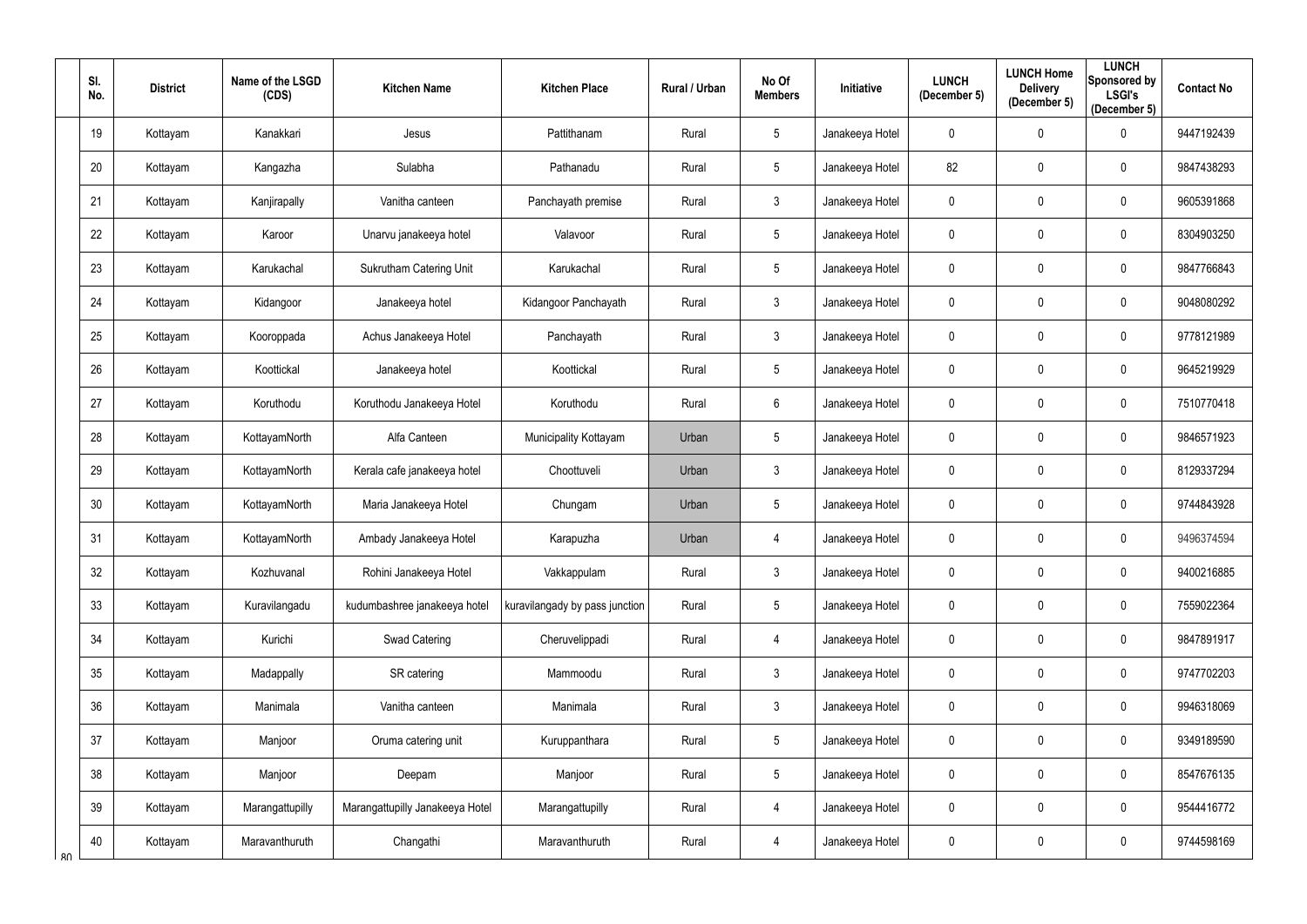|                         | SI.<br>No. | <b>District</b> | Name of the LSGD<br>(CDS) | <b>Kitchen Name</b>          | <b>Kitchen Place</b>     | Rural / Urban | No Of<br><b>Members</b> | Initiative      | <b>LUNCH</b><br>(December 5) | <b>LUNCH Home</b><br><b>Delivery</b><br>(December 5) | <b>LUNCH</b><br>Sponsored by<br><b>LSGI's</b><br>(December 5) | <b>Contact No</b> |
|-------------------------|------------|-----------------|---------------------------|------------------------------|--------------------------|---------------|-------------------------|-----------------|------------------------------|------------------------------------------------------|---------------------------------------------------------------|-------------------|
| $\overline{\mathsf{v}}$ | 41         | Kottayam        | Meenachil                 | Akshaya Janakeeya hotel      | Idamattam                | Rural         | 4                       | Janakeeya Hotel | 0                            | $\overline{0}$                                       | $\mathbf 0$                                                   | 9747190979        |
|                         | 42         | Kottayam        | Meenachil                 | Archana janakeeya Hotel      | Paika                    | Rural         | $5\phantom{.0}$         | Janakeeya Hotel | 0                            | $\mathbf 0$                                          | $\mathbf 0$                                                   | 9048759539        |
|                         | 43         | Kottayam        | Meenadom                  | <b>Nainus</b>                | Meenadom                 | Rural         | $\mathfrak{Z}$          | Janakeeya Hotel | $\mathbf 0$                  | $\pmb{0}$                                            | $\overline{0}$                                                | 9539752801        |
|                         | 44         | Kottayam        | Melukavu                  | Seenayi Cafe centre          | Melukavumattam           | Rural         | $5\phantom{.0}$         | Janakeeya Hotel | 0                            | $\overline{0}$                                       | $\mathbf 0$                                                   | 9744546703        |
|                         | 45         | Kottayam        | Moonnilav                 | Aiswarya                     | Moonnilav                | Rural         | $\mathfrak{Z}$          | Janakeeya Hotel | 0                            | $\mathbf 0$                                          | $\overline{0}$                                                | 8281227689        |
|                         | 46         | Kottayam        | Mulakkulam                | Janakeeya Hotel              | Moorkkattilpadi          | Rural         | 4                       | Janakeeya Hotel | 0                            | $\overline{0}$                                       | $\boldsymbol{0}$                                              | 9747856382        |
|                         | 47         | Kottayam        | Mundakkayam               | Janakeeya Hotel Mundakkayam  | Mundakkayam              | Rural         | $6\phantom{.}$          | Janakeeya Hotel | 0                            | $\mathbf 0$                                          | $\mathbf 0$                                                   | 9495314979        |
|                         | 48         | Kottayam        | Nedumkunnam               | Nanma Kudumbashree Unit      | Nedumkunnam              | Rural         | $\overline{5}$          | Janakeeya Hotel | 0                            | $\overline{0}$                                       | $\overline{0}$                                                | 7306791612        |
|                         | 49         | Kottayam        | Neendoor                  | Gruhasree ME Unit            | Panchayath               | Rural         | $\mathfrak{Z}$          | Janakeeya Hotel | 0                            | $\mathbf 0$                                          | $\overline{0}$                                                | 9847756958        |
|                         | 50         | Kottayam        | Njeezhoor                 | Annapoorna Janakeeya Hotel   | Panchayath               | Rural         | 4                       | Janakeeya Hotel | 40                           | $\mathbf 0$                                          | $\overline{0}$                                                | 9745246839        |
|                         | 51         | Kottayam        | Pala                      | Harithasree catering         | Chethimattam             | Urban         | $5\phantom{.0}$         | Janakeeya Hotel | 0                            | $\mathbf 0$                                          | $\overline{0}$                                                | 9895154240        |
|                         | 52         | Kottayam        | Pampady                   | Thrupthi                     | Pampady Town             | Rural         | $5\phantom{.0}$         | Janakeeya Hotel | 0                            | $\mathbf 0$                                          | $\overline{0}$                                                | 9633013622        |
|                         | 53         | Kottayam        | Panachikkadu              | Ruchi Canteen                | Paruthumpara             | Rural         | $5\phantom{.0}$         | Janakeeya Hotel | 0                            | $\mathbf 0$                                          | $\mathbf 0$                                                   | 9656411494        |
|                         | 54         | Kottayam        | Parathodu                 | Janakeeya Hotel Parathodu    | Panchayath               | Rural         | 4                       | Janakeeya Hotel | $\pmb{0}$                    | $\mathbf 0$                                          | $\bf{0}$                                                      | 7907455541        |
|                         | 55         | Kottayam        | Paippadu                  | Thejus                       | Paippadu                 | Rural         | $5\phantom{.0}$         | Janakeeya Hotel | $\mathbf 0$                  | $\mathbf 0$                                          | $\overline{0}$                                                | 7034621426        |
|                         | 56         | Kottayam        | Poonjar                   | Haritham                     | Poonjar                  | Rural         | $\overline{5}$          | Janakeeya Hotel | $\boldsymbol{0}$             | $\mathbf 0$                                          | $\overline{0}$                                                | 9495235348        |
|                         | 57         | Kottayam        | Ramapuram                 | Ruchi                        | Ramapuram                | Rural         | 4                       | Janakeeya Hotel | 0                            | $\mathbf 0$                                          | $\mathbf 0$                                                   | 9495107277        |
|                         | 58         | Kottayam        | T.V.Puram                 | Vijaya Janakeeya Hotel       | TV Puram                 | Rural         | $\mathfrak{Z}$          | Janakeeya Hotel | $\mathbf 0$                  | $\mathbf 0$                                          | $\mathbf 0$                                                   | 9847614136        |
|                         | 59         | Kottayam        | Teekkoy                   | Kairali                      | Vagamattom, Kallambhagam | Rural         | $\mathbf{3}$            | Janakeeya Hotel | $\mathbf 0$                  | $\mathbf 0$                                          | $\overline{0}$                                                | 7025702768        |
|                         | 60         | Kottayam        | Thalanad                  | Nanma                        | Muttambhagam Kavala      | Rural         | $\mathfrak{Z}$          | Janakeeya Hotel | $\pmb{0}$                    | $\mathbf 0$                                          | $\mathbf 0$                                                   | 9961289547        |
|                         | 61         | Kottayam        | Thalappalam               | Ameya                        | Thalappalam              | Rural         | 4                       | Janakeeya Hotel | 93                           | $\mathbf 0$                                          | $\mathbf 0$                                                   | 7025932626        |
|                         | 62         | Kottayam        | Thalayolaparambu          | kudumbashree janakeeya hotel | Thalayolaparambu         | Rural         | $\mathfrak{Z}$          | Janakeeya Hotel | 41                           | $\overline{0}$                                       | $\mathbf 0$                                                   | 7994830570        |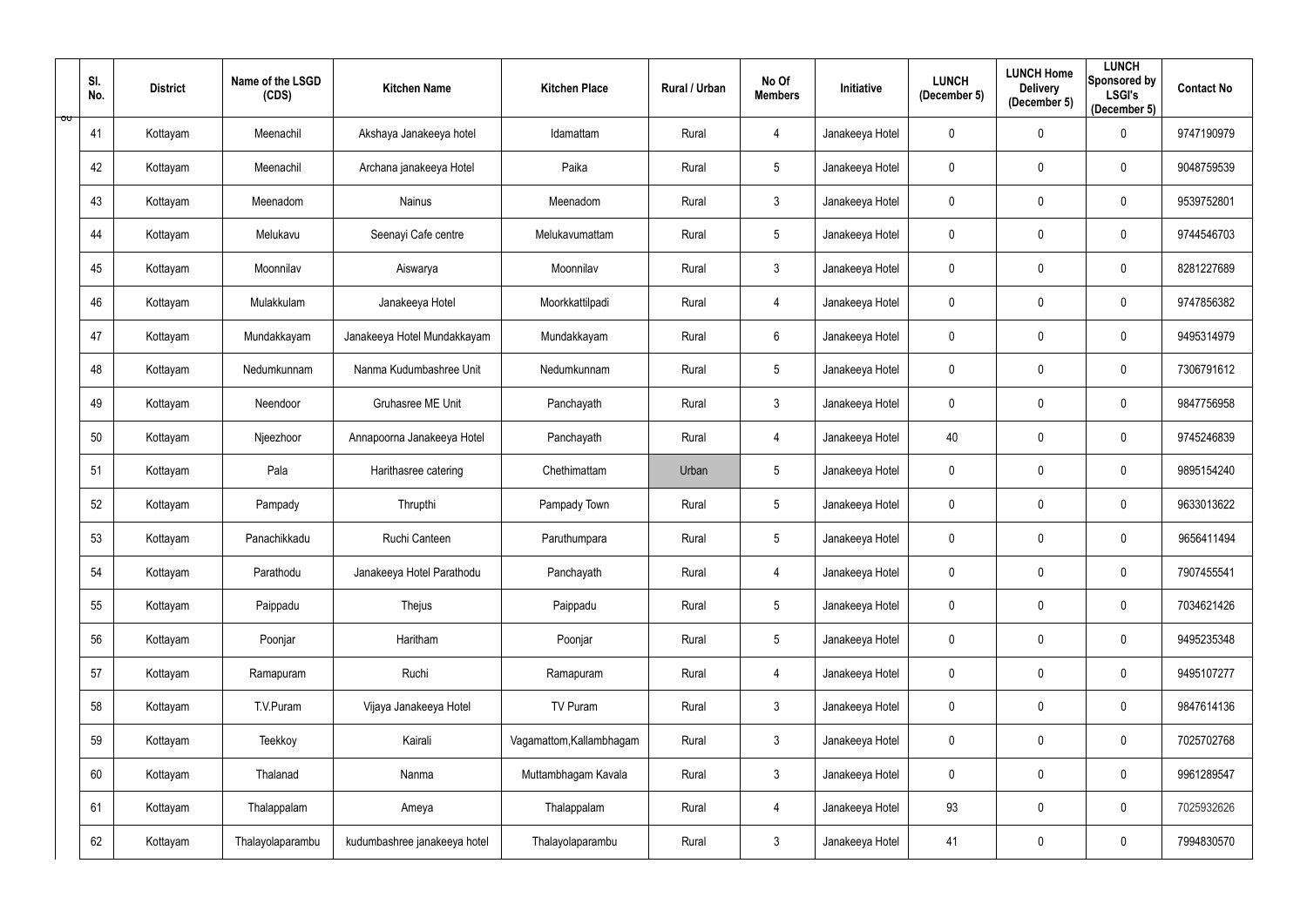|    | SI.<br>No.     | <b>District</b> | Name of the LSGD<br>(CDS) | <b>Kitchen Name</b>                                      | <b>Kitchen Place</b>                        | Rural / Urban | No Of<br><b>Members</b> | Initiative      | <b>LUNCH</b><br>(December 5) | <b>LUNCH Home</b><br><b>Delivery</b><br>(December 5) | <b>LUNCH</b><br>Sponsored by<br><b>LSGI's</b><br>(December 5) | <b>Contact No</b> |
|----|----------------|-----------------|---------------------------|----------------------------------------------------------|---------------------------------------------|---------------|-------------------------|-----------------|------------------------------|------------------------------------------------------|---------------------------------------------------------------|-------------------|
|    | 63             | Kottayam        | Thidanadu                 | Janani                                                   | Chemmlamattam                               | Rural         | $6\phantom{.}6$         | Janakeeya Hotel | 106                          | $\mathbf 0$                                          | 0\$                                                           | 9562695545        |
|    | 64             | Kottayam        | Thidanadu                 | Krishna                                                  | Near Panchayath                             | Rural         | 4                       | Janakeeya Hotel | 0                            | $\mathbf{0}$                                         | $\mathbf 0$                                                   | 9605565960        |
|    | 65             | Kottayam        | Thiruvarppu               | Sreeparvathy food products                               | Illickal                                    | Rural         | $\mathfrak{Z}$          | Janakeeya Hotel | 0                            | $\mathbf{0}$                                         | $\overline{0}$                                                | 9747289846        |
|    | 66             | Kottayam        | Thrikkodithanam           | Swanthanam                                               | Thrikkodithanam                             | Rural         | $\overline{5}$          | Janakeeya Hotel | 0                            | $\mathbf{0}$                                         | $\overline{0}$                                                | 7902729237        |
|    | 67             | Kottayam        | Udayanapuram              | Uppum Mulakum                                            | Nerekadavu                                  | Rural         | $\mathfrak{Z}$          | Janakeeya Hotel | 0                            | $\mathbf{0}$                                         | $\overline{0}$                                                | 8111850728        |
|    | 68             | Kottayam        | Udayanapuram              | Aiswarya Activity Group                                  | Vaikom Block Panchayath                     | Rural         | $5\phantom{.0}$         | Janakeeya Hotel | 0                            | $\mathbf{0}$                                         | $\mathbf 0$                                                   | 9847437286        |
|    | 69             | Kottayam        | Uzhavoor                  | Uzhavoor Janakeeya Hotel                                 | Uzhavoor Town                               | Rural         | 8                       | Janakeeya Hotel | 102                          | 82                                                   | 15                                                            | 9746074266        |
|    | 70             | Kottayam        | Vaikom                    | <b>Chanees Eats</b>                                      | Chalapparambu                               | Urban         | $\overline{4}$          | Janakeeya Hotel | 0                            | $\pmb{0}$                                            | $\overline{0}$                                                | 9446467389        |
|    | 71             | Kottayam        | Vakathanam                | Padheyam                                                 | Njaliakuzhi                                 | Rural         | $6\phantom{.}6$         | Janakeeya Hotel | 0                            | $\mathbf 0$                                          | $\mathbf 0$                                                   | 9495010073        |
|    | 72             | Kottayam        | Vazhappally               | Udayam                                                   | Vazhappally                                 | Rural         | 4                       | Janakeeya Hotel | 0                            | $\mathbf{0}$                                         | $\overline{0}$                                                | 9562267564        |
|    | 73             | Kottayam        | Vazhoor                   | Kudumbashree Canteen Unit At<br>Vazhoor Grama Panchayath | Vazhoor Grama Panchayath<br><b>Building</b> | Rural         | $5\phantom{.0}$         | Janakeeya Hotel | 0                            | $\mathbf{0}$                                         | $\overline{0}$                                                | 9544717796        |
|    | 74             | Kottayam        | Vazhoor                   | New India                                                | Nedumavu                                    | Rural         | $\mathfrak{Z}$          | Janakeeya Hotel | 0                            | $\mathbf{0}$                                         | $\mathbf 0$                                                   | 9744581242        |
|    | 75             | Kottayam        | Vechoor                   | Treeland Annapoorna                                      | <b>Bund Road</b>                            | Rural         | $\mathbf{3}$            | Janakeeya Hotel | 0                            | $\mathbf{0}$                                         | $\mathbf 0$                                                   | 8606814487        |
|    | 76             | Kottayam        | Veliyannoor               | Thanima foods                                            | Veliyannoor                                 | Rural         | $\mathfrak{Z}$          | Janakeeya Hotel | 0                            | $\mathbf 0$                                          | $\overline{0}$                                                | 9744392147        |
|    | 77             | Kottayam        | Vellavoor                 | Uppum Mulakum Janakeeya Hotel                            | Panchayath premise                          | Rural         | $5\overline{)}$         | Janakeeya Hotel | 0                            | $\mathbf{0}$                                         | $\overline{0}$                                                | 9188317288        |
|    | 78             | Kottayam        | Velloor                   | Puzhayoram catering                                      | Near Velloor cds office                     | Rural         | 4                       | Janakeeya Hotel | 30 <sub>2</sub>              | $\mathbf 0$                                          | $\mathbf 0$                                                   | 9895522286        |
|    | 79             | Kottayam        | Vijayapuram               | Niravu                                                   | Iranjal                                     | Rural         | $\mathfrak{Z}$          | Janakeeya Hotel | 0                            | $\mathbf 0$                                          | $\overline{0}$                                                | 9495245895        |
|    | 80             | Kottayam        | Vijayapuram               | Renown Janakeeya Hotel                                   | Vadavathoor                                 | Rural         | $\overline{5}$          | Janakeeya Hotel | $\mathbf 0$                  | $\pmb{0}$                                            | $\mathbf 0$                                                   | 8606536302        |
| 80 |                |                 |                           |                                                          |                                             |               | 336                     |                 | 974                          | 82                                                   | 15                                                            |                   |
|    | $\overline{1}$ | Kozhikode       | Balussery                 | Unarvu Janakeeya Hotel                                   | Balussery                                   | Rural         | $\sqrt{5}$              | Janakeeya Hotel | 0                            | $\mathbf 0$                                          | $\overline{0}$                                                | 95440 03929       |
|    | $\overline{2}$ | Kozhikode       | Panangad                  | Kairali Janakeeya Hotel                                  | Balussery mukku at KK<br>hospital           | Rural         | $\mathbf{3}$            | Janakeeya Hotel | 0                            | $\mathbf 0$                                          | $\mathbf 0$                                                   | 97450 85782       |
|    | $\mathbf{3}$   | Kozhikode       | Koorachundu               | Koorachundu Janakeeya hotel                              | Koorachundu                                 | Rural         | $\overline{4}$          | Janakeeya Hotel | 0                            | $\mathbf 0$                                          | $\overline{0}$                                                | 94967 07886       |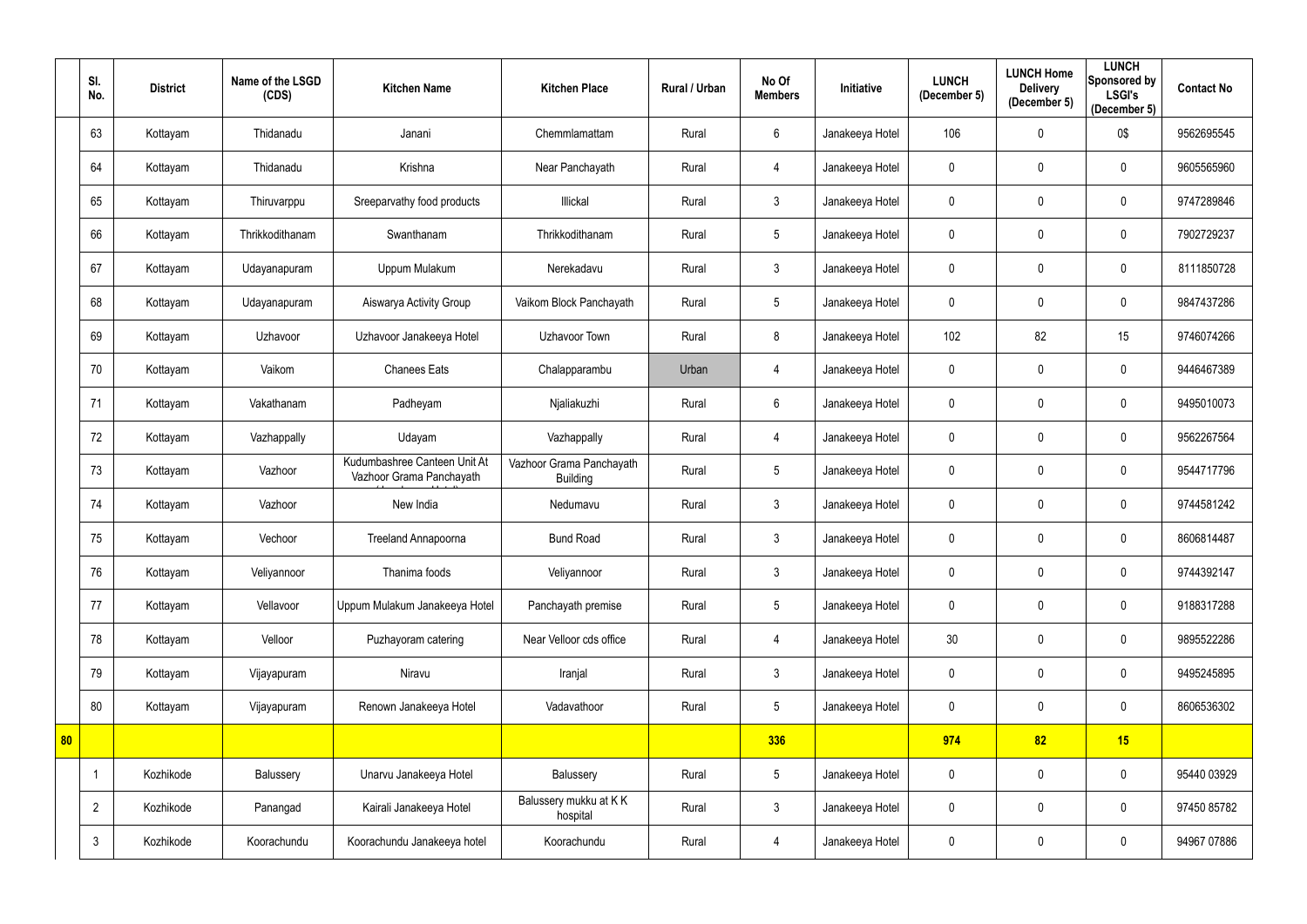| SI.<br>No.     | <b>District</b> | Name of the LSGD<br>(CDS) | <b>Kitchen Name</b>            | <b>Kitchen Place</b>                  | <b>Rural / Urban</b> | No Of<br><b>Members</b> | Initiative      | <b>LUNCH</b><br>(December 5) | <b>LUNCH Home</b><br><b>Delivery</b><br>(December 5) | <b>LUNCH</b><br>Sponsored by<br><b>LSGI's</b><br>(December 5) | <b>Contact No</b> |
|----------------|-----------------|---------------------------|--------------------------------|---------------------------------------|----------------------|-------------------------|-----------------|------------------------------|------------------------------------------------------|---------------------------------------------------------------|-------------------|
| $\overline{4}$ | Kozhikode       | Koorachundu               | Koottayma Janakeeya Hotel      | Kallanode                             | Rural                | 5                       | Janakeeya Hotel | 0                            | $\mathbf 0$                                          | $\mathbf 0$                                                   | 94967 26850       |
| 5              | Kozhikode       | Kottur                    | Sneha Janakeeya Hotel          | Kottur                                | Rural                | 5                       | Janakeeya Hotel | 0                            | $\mathbf 0$                                          | 0                                                             | 97456 72101       |
| 6              | Kozhikode       | Naduvannur                | Naduvannur Janakeeya Hotel     | Naduvannur                            | Rural                | $\overline{7}$          | Janakeeya Hotel | 0                            | $\mathbf 0$                                          | $\mathbf 0$                                                   | 8592-031802       |
| -7             | Kozhikode       | Naduvannur                | Kudumbashree Janakeeya Hotel   | Anjolimukku                           | Rural                | $\mathfrak{Z}$          | Janakeeya Hotel | 0                            | $\mathbf 0$                                          | $\mathbf 0$                                                   | 9995947043        |
| 8              | Kozhikode       | Ulliyeri                  | Ulliyeri Janakeeya Hotel       | Ulliyeri                              | Rural                | 4                       | Janakeeya Hotel | 192                          | $\mathbf 0$                                          | $\mathbf 0$                                                   | 89434 06681       |
| 9              | Kozhikode       | Unnikulam                 | Swad Janakeeya Hotel           | Ekarool Kaappil Road                  | Rural                | $\mathfrak{Z}$          | Janakeeya Hotel | 526                          | $\mathbf 0$                                          | $\mathbf 0$                                                   | 85475 75474       |
| 10             | Kozhikode       | Unnikulam                 | Chaithanya Janakeeya Hotel     | Opposite unnikulam<br>gramapanchayath | Rural                | $\mathfrak{Z}$          | Janakeeya Hotel | 584                          | $\mathbf 0$                                          | $\mathbf 0$                                                   | 87141 31460       |
| 11             | Kozhikode       | Nanminda                  | Akshaya vanitha hotel          | Nanminda panchayath building          | Rural                | $\mathfrak{Z}$          | Janakeeya Hotel | 0                            | $\boldsymbol{0}$                                     | $\mathbf 0$                                                   | 9961184212        |
| 12             | Kozhikode       | Thalakkulathur            | Thalakkulathur Janakeeya Hotel | Parambath                             | Rural                | 4                       | Janakeeya Hotel | 0                            | $\mathbf 0$                                          | $\mathbf 0$                                                   | 7593067511        |
| 13             | Kozhikode       | Kakkodi                   | Kakkodi Janakeeya Hotel        | Kakkodi Bazar                         | Rural                | $\overline{7}$          | Janakeeya Hotel | 0                            | $\mathbf 0$                                          | $\mathbf 0$                                                   | 8943123615        |
| 14             | Kozhikode       | Chelannur                 | Oottupura Janakeeya Hotel      | Ambalathukulangara                    | Rural                | $\overline{7}$          | Janakeeya Hotel | 0                            | $\mathbf 0$                                          | $\mathbf 0$                                                   | 9846010528        |
| 15             | Kozhikode       | Narikkuni                 | Amma Janakeeya Hotel           | Narikkuni                             | Rural                | $\mathfrak{Z}$          | Janakeeya Hotel | 0                            | $\mathbf 0$                                          | $\mathbf 0$                                                   | 9645606562        |
| 16             | Kozhikode       | Kakkoor                   | Janakeeya Hotel Kakkoor        | Kakkoor                               | Rural                | 5                       | Janakeeya Hotel | 0                            | $\mathbf 0$                                          | 0                                                             | 8592050112        |
| 17             | Kozhikode       | Koduvally                 | Sadhya Janakeeya Hotel         | G M L P School, Koduvally             | Urban                | 5                       | Janakeeya Hotel | 0                            | $\mathbf 0$                                          | $\mathbf 0$                                                   | 8593898831        |
| 18             | Kozhikode       | Koduvally                 | KKN Janakeeya Hotel Koduvally  | Nellamkandi                           | Urban                | $\mathbf{3}$            | Janakeeya Hotel | 62                           | $\mathbf 0$                                          | $\mathbf 0$                                                   | 9847650894        |
| 19             | Kozhikode       | Koduvally                 | Swad Janakeeya Hotel           | Manipuram                             | Urban                | 5                       | Janakeeya Hotel | $\mathbf 0$                  | $\boldsymbol{0}$                                     | $\mathbf 0$                                                   | 9946991995        |
| 20             | Kozhikode       | Madavoor                  | Madavoor Janakeeya Hotel       | Near madavoor panchayath              | Rural                | 5                       | Janakeeya Hotel | 0                            | $\pmb{0}$                                            | $\mathbf 0$                                                   | 8547590842        |
| 21             | Kozhikode       | Omasseri                  | Annapoornna Janakeeya Hotel    | Omasseri                              | Rural                | 4                       | Janakeeya Hotel | $\mathbf 0$                  | $\pmb{0}$                                            | $\bf{0}$                                                      | 9605102599        |
| 22             | Kozhikode       | Puthuppadi                | Ruchi Janakeeya Hotel          | Puthupadi                             | Rural                | 5                       | Janakeeya Hotel | 0                            | $\mathbf 0$                                          | $\mathbf 0$                                                   | 7909113114        |
| 23             | Kozhikode       | Kizhakkoth                | Swad Janakeeya Hotel           | Mariveettilthazham                    | Rural                | 4                       | Janakeeya Hotel | $\mathbf 0$                  | $\boldsymbol{0}$                                     | $\mathbf{0}$                                                  | 9847086665        |
| 24             | Kozhikode       | Thamarassery              | Pavithram Janakeeya hotel      | Thamarassery old stand                | Rural                | $6\phantom{.}$          | Janakeeya Hotel | 0                            | $\boldsymbol{0}$                                     | $\bf{0}$                                                      | 9048389661        |
| 25             | Kozhikode       | Kodenchery                | Kairali Janakeeya Hotel        | Kodenchery                            | Rural                | 4                       | Janakeeya Hotel | 0                            | $\boldsymbol{0}$                                     | $\mathbf 0$                                                   | 9446037829        |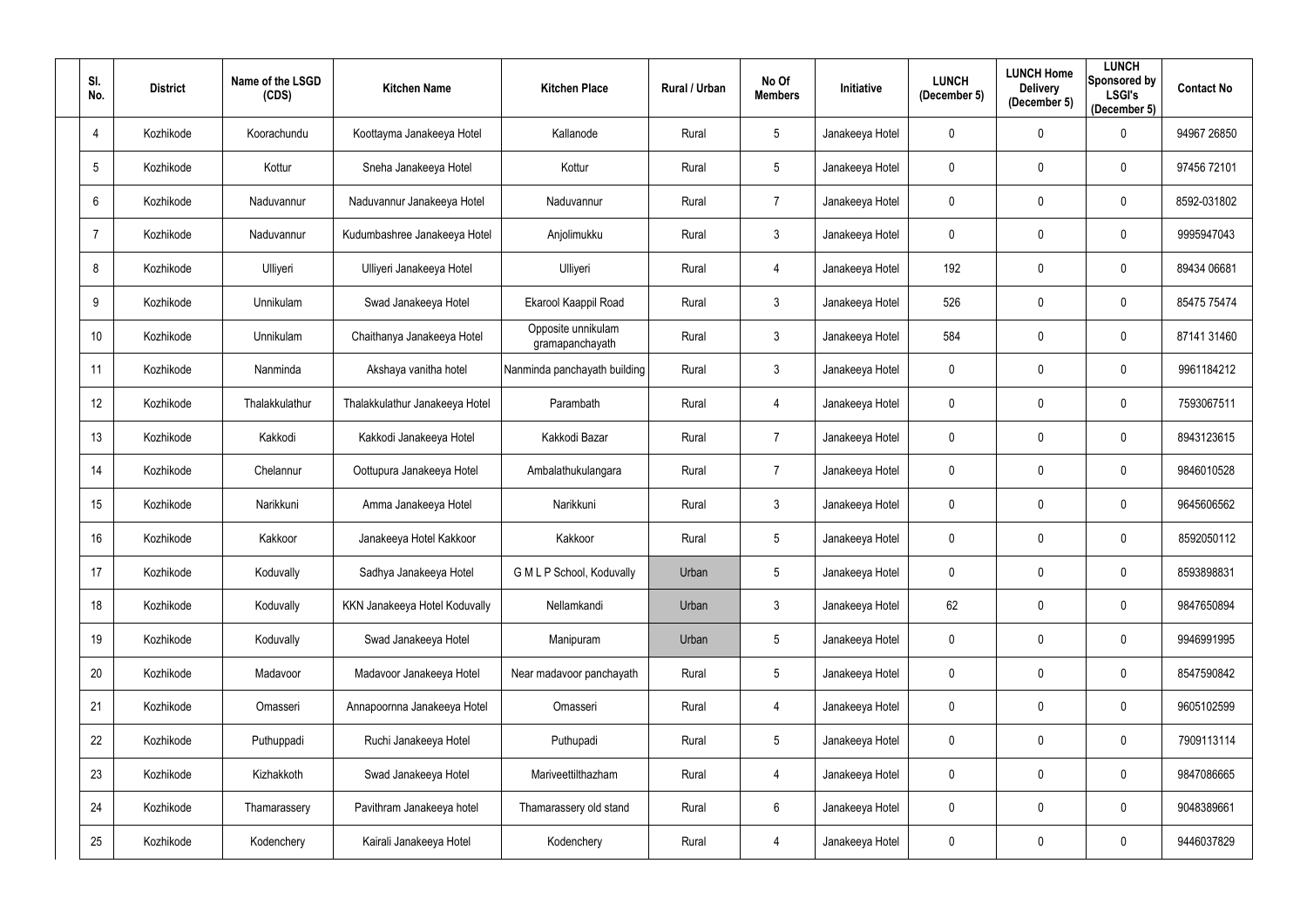| SI.<br>No. | <b>District</b> | Name of the LSGD<br>(CDS) | <b>Kitchen Name</b>                      | <b>Kitchen Place</b>                        | Rural / Urban | No Of<br><b>Members</b> | Initiative      | <b>LUNCH</b><br>(December 5) | <b>LUNCH Home</b><br><b>Delivery</b><br>(December 5) | <b>LUNCH</b><br><b>Sponsored by</b><br><b>LSGI's</b><br>(December 5) | <b>Contact No</b> |
|------------|-----------------|---------------------------|------------------------------------------|---------------------------------------------|---------------|-------------------------|-----------------|------------------------------|------------------------------------------------------|----------------------------------------------------------------------|-------------------|
| 26         | Kozhikode       | Koodaranji                | Ruchikkoot Janakeeya Hotel               | Koodaranji                                  | Rural         | 6                       | Janakeeya Hotel | 0                            | $\mathbf 0$                                          | 0                                                                    | 9496439278        |
| 27         | Kozhikode       | Thiruvambadi              | Pulari Janakeeya Hotel                   | Thondimmal                                  | Rural         | $5\overline{)}$         | Janakeeya Hotel | 0                            | $\mathbf 0$                                          | 0                                                                    | 7034264232        |
| 28         | Kozhikode       | Kattippara                | Ruchi Janakeeya Hotel                    | Chamal                                      | Rural         | 6                       | Janakeeya Hotel | 0                            | $\mathbf 0$                                          | $\mathbf 0$                                                          | 7591974045        |
| 29         | Kozhikode       | <b>Koyilandy North</b>    | Naveena canteen                          | Near new bus stand                          | Urban         | 7                       | Janakeeya Hotel | 0                            | $\mathbf 0$                                          | $\mathbf 0$                                                          | 9544185262        |
| 30         | Kozhikode       | Koyilandy North           | Koyilandi Nagarasabha Janakeeya<br>Hotel | Near Kollamchira                            | Urban         | 10 <sup>°</sup>         | Janakeeya Hotel | 0                            | $\mathbf 0$                                          | $\mathbf 0$                                                          | 8943191728        |
| 31         | Kozhikode       | Koyilandi South           | Snehadeepam Janakeeya Hotel              | Muthambi                                    | Urban         | 6                       | Janakeeya Hotel | 0                            | $\mathbf 0$                                          | 0                                                                    | 9188198658        |
| 32         | Kozhikode       | Chengottukavu             | Amma Janakeeya Hotel                     | Edakkulam                                   | Rural         | $5\overline{)}$         | Janakeeya Hotel | 0                            | $\mathbf 0$                                          | $\mathbf 0$                                                          | 9048235785        |
| 33         | Kozhikode       | Atholi                    | Atholi Janakeeya Hotel                   | Kodassery                                   | Rural         | 4                       | Janakeeya Hotel | 0                            | $\mathbf 0$                                          | $\mathbf 0$                                                          | 9072499251        |
| 34         | Kozhikode       | Moodadi                   | Ruchi Janakeeya Hotel                    | Moodadi                                     | Rural         | $5\overline{)}$         | Janakeeya Hotel | 0                            | $\mathbf 0$                                          | $\mathbf 0$                                                          | 8281226403        |
| 35         | Kozhikode       | Chemancheri               | Annapoornna Janakeeya Hotel              | Pookkad                                     | Rural         | 5                       | Janakeeya Hotel | 0                            | $\mathbf 0$                                          | $\mathbf 0$                                                          | 9048235785        |
| 36         | Kozhikode       | Arikkulam                 | Thanima Janakeeya Hotel                  | Kurudimukku                                 | Rural         | 4                       | Janakeeya Hotel | 0                            | $\mathbf 0$                                          | $\mathbf 0$                                                          | 9645137125        |
| 37         | Kozhikode       | Arikkulam                 | Ruchiyidam Janakeeya Hotel               | Arikkulam                                   | Rural         | 4                       | Janakeeya Hotel | 0                            | $\mathbf 0$                                          | $\mathbf 0$                                                          | 9048410803        |
| 38         | Kozhikode       | Kozhikode Central.        | Ruchikkoott                              | <b>District Veterinary Hospital</b>         | Urban         | 3                       | Janakeeya Hotel | 0                            | $\mathbf 0$                                          | 0                                                                    | 7025774213        |
| 39         | Kozhikode       | Kozhikode Central         | Sneha Ruchikkoott                        | Mankavu                                     | Urban         | 4                       | Janakeeya Hotel | 0                            | $\mathbf 0$                                          | $\mathbf 0$                                                          | 8921995031        |
| 40         | Kozhikode       | Kozhikode Central         | Tripthi Janakeeya Hotel                  | Near AMLP School,<br>Moozhikkal             | Urban         | 3 <sup>1</sup>          | Janakeeya Hotel | $\mathbf 0$                  | $\mathbf 0$                                          | $\overline{0}$                                                       | 8129200288        |
| 41         | Kozhikode       | Kozhikode Central         | New Ganesh                               | Kovoor, near library                        | Urban         | $5\phantom{.0}$         | Janakeeya Hotel | 765                          | 105                                                  | $\mathbf 0$                                                          | 9349123701        |
| 42         | Kozhikode       | Kozhikode Central         | Ruchippura Janakeeya Hotel               | Near Focus mall, New bus<br>stand Kozhikode | Urban         | $\mathfrak{Z}$          | Janakeeya Hotel | 0                            | $\pmb{0}$                                            | $\mathbf 0$                                                          | 9605602806        |
| 43         | Kozhikode       | Kozhikode Central         | Souparnika Janakeeya Hotel               | Medical college near chest<br>hospital      | Urban         | $6\overline{6}$         | Janakeeya Hotel | 498                          | $\pmb{0}$                                            | $\mathbf 0$                                                          | 8281709784        |
| 44         | Kozhikode       | Kozhikode North           | Udayam kudumbasree canteen               | Thadambattuthazham                          | Urban         | $5\phantom{.0}$         | Janakeeya Hotel | 0                            | $\boldsymbol{0}$                                     | $\mathbf 0$                                                          | 7736850096        |
| 45         | Kozhikode       | Kozhikode North           | Ruchi                                    | Elathoor, Chettikulam                       | Urban         | 4                       | Janakeeya Hotel | 0                            | $\mathbf 0$                                          | $\overline{0}$                                                       | 9947743713        |
| 46         | Kozhikode       | Kozhikode North           | Tasty Janakeeya Hotel                    | Butt road                                   | Urban         | $5\phantom{.0}$         | Janakeeya Hotel | 0                            | $\pmb{0}$                                            | $\overline{0}$                                                       | 9074462795        |
| 47         | Kozhikode       | Kozhikode North           | Oruma                                    | Eranjikkal                                  | Urban         | 4                       | Janakeeya Hotel | 302                          | 16                                                   | $\pmb{0}$                                                            |                   |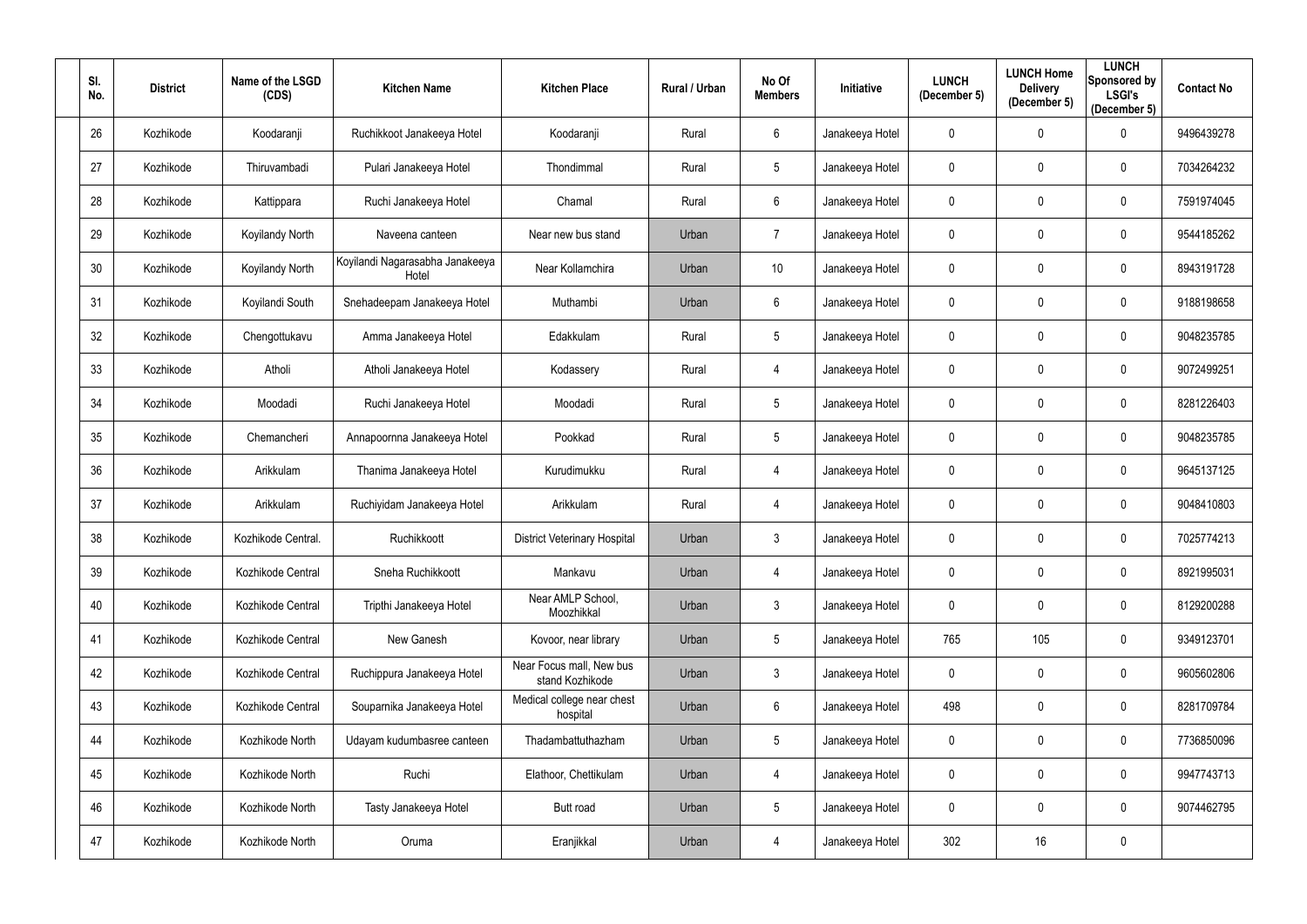|     | SI.<br>No. | <b>District</b> | Name of the LSGD<br>(CDS) | <b>Kitchen Name</b>                       | <b>Kitchen Place</b>               | <b>Rural / Urban</b> | No Of<br><b>Members</b> | Initiative      | <b>LUNCH</b><br>(December 5) | <b>LUNCH Home</b><br><b>Delivery</b><br>(December 5) | <b>LUNCH</b><br>Sponsored by<br><b>LSGI's</b><br>(December 5) | <b>Contact No</b> |
|-----|------------|-----------------|---------------------------|-------------------------------------------|------------------------------------|----------------------|-------------------------|-----------------|------------------------------|------------------------------------------------------|---------------------------------------------------------------|-------------------|
|     | 48         | Kozhikode       | Feroke                    | Ruchi vanitha mess                        | <b>Feroke Muncipality</b>          | Urban                | $\overline{7}$          | Janakeeya Hotel | $\mathbf 0$                  | $\pmb{0}$                                            | $\mathbf 0$                                                   | 9544468026        |
|     | 49         | Kozhikode       | Feroke                    | Mithra Janakeeya Hotel                    | Ambalangadi                        | Urban                | $5\phantom{.0}$         | Janakeeya Hotel | 0                            | $\mathbf 0$                                          | $\mathbf 0$                                                   | 9847657229        |
|     | 50         | Kozhikode       | Ramanattukara             | Tasty catering unit                       | Ramanattukara                      | Urban                | $6\phantom{.0}$         | Janakeeya Hotel | 250                          | $\mathbf 0$                                          | $\mathbf 0$                                                   | 9961004004        |
|     | 51         | Kozhikode       | KozhikodeSouth            | Ushass cattering                          | Meenchantha school                 | Urban                | $5\phantom{.0}$         | Janakeeya Hotel | 0                            | $\mathbf 0$                                          | $\mathbf 0$                                                   | 9645629224        |
| 104 | 52         | Kozhikode       | Kozhikode South           | Oruma                                     | Naduvattam                         | Urban                | 4                       | Janakeeya Hotel | 0                            | $\mathbf 0$                                          | $\mathbf 0$                                                   | 9747405960        |
|     | 53         | Kozhikode       | Kozhikode South           | Ruchi Janakeeya Hotel                     | Kundayithode                       | Urban                | 5 <sub>5</sub>          | Janakeeya Hotel | 0                            | $\mathbf 0$                                          | $\mathbf 0$                                                   | 9526521036        |
|     | 54         | Kozhikode       | Kozhikode South           | Five star                                 | Palayam                            | Urban                | 4                       | Janakeeya Hotel | 0                            | $\mathbf 0$                                          | $\mathbf 0$                                                   | 9744307041        |
|     | 55         | Kozhikode       | Olavanna                  | Kailamadam Janakeeya Hotel                | Pantheerankavu bypass              | Rural                | 6                       | Janakeeya Hotel | 0                            | $\mathbf 0$                                          | $\mathbf 0$                                                   | 9526123535        |
|     | 56         | Kozhikode       | Olavanna                  | Snehitha Janakeeya Hotel                  | Kunnathupalam                      | Rural                | $6\phantom{.0}$         | Janakeeya Hotel | 0                            | $\mathbf 0$                                          | $\mathbf 0$                                                   | 9072771905        |
|     | 57         | Kozhikode       | Kadalundi                 | Kadambhari Janakeeya Hotel                | Mannoor valavil                    | Rural                | 6                       | Janakeeya Hotel | $\mathbf 0$                  | $\mathbf 0$                                          | $\mathbf 0$                                                   | 9349923675        |
|     | 58         | Kozhikode       | Mukkam                    | Mukkam Friends Janakeeya hotel            | Mukkam                             | Urban                | 4                       | Janakeeya Hotel | 0                            | $\mathbf 0$                                          | $\mathbf 0$                                                   | 9497215604        |
|     | 59         | Kozhikode       | Mukkam                    | Oottupura Janakeeya Hotel                 | Manassery                          | Urban                | 4                       | Janakeeya Hotel | $\mathbf 0$                  | $\mathbf 0$                                          | $\overline{0}$                                                | 9645563417        |
|     | 60         | Kozhikode       | Chathamangalam            | Prakruthi                                 | Chathamangalam vipanana<br>kendram | Rural                | $5\phantom{.0}$         | Janakeeya Hotel | 70                           | $\mathbf 0$                                          | 0                                                             | 9745828787        |
|     | 61         | Kozhikode       | Perumanna                 | Thushara Janakeeya Hotel                  | Vallikkunnu                        | Rural                | 5                       | Janakeeya Hotel | $\mathbf 0$                  | $\mathbf 0$                                          | $\bf{0}$                                                      | 8113873612        |
|     | 62         | Kozhikode       | Kodiyathur                | Kanivu                                    | Eranjimavu                         | Rural                | 4                       | Janakeeya Hotel | 0                            | $\pmb{0}$                                            | $\bf{0}$                                                      | 9048094053        |
|     | 63         | Kozhikode       | Karassery                 | Karassery CDS Janakeeya Hotel             | Near karassery panchayath          | Rural                | 4                       | Janakeeya Hotel | $\mathbf 0$                  | $\boldsymbol{0}$                                     | $\overline{0}$                                                | 9645120636        |
|     | 64         | Kozhikode       | Kuruvattoor               | Nanma Janakeeya Hotel                     | Payambra                           | Rural                | 4                       | Janakeeya Hotel | $\mathbf 0$                  | $\pmb{0}$                                            | $\mathbf 0$                                                   | 8547413299        |
|     | 65         | Kozhikode       | Mavoor                    | Koottayma Janakeeya Hotel                 | Mavoor                             | Rural                | 4                       | Janakeeya Hotel | $\mathbf 0$                  | $\pmb{0}$                                            | $\overline{0}$                                                | 9961856227        |
|     | 66         | Kozhikode       | Peruvayal                 | Tripthi Janakeeya Hotel                   | Velliparambu                       | Rural                | 5                       | Janakeeya Hotel | 0                            | $\pmb{0}$                                            | $\bf{0}$                                                      | 6238723687        |
|     | 67         | Kozhikode       | Kunnamangalam             | Snehapuram Janakeeya Hotel                | Karanthoor                         | Rural                | $\mathfrak{Z}$          | Janakeeya Hotel | $\mathbf 0$                  | $\pmb{0}$                                            | $\mathbf 0$                                                   | 9048545152        |
|     | 68         | Kozhikode       | Kuttiadi                  | Janakeeya Hotel                           | Kuttiadi Town                      | Rural                | 9                       | Janakeeya Hotel | 0                            | $\pmb{0}$                                            | $\bf{0}$                                                      | 8606099575        |
|     | 69         | Kozhikode       | Kavilumpara               | Kavilumpara panchayath<br>Janakeeya Hotel | Thottilpalam                       | Rural                | 4                       | Janakeeya Hotel | 0                            | $\boldsymbol{0}$                                     | $\overline{0}$                                                | 8157900256        |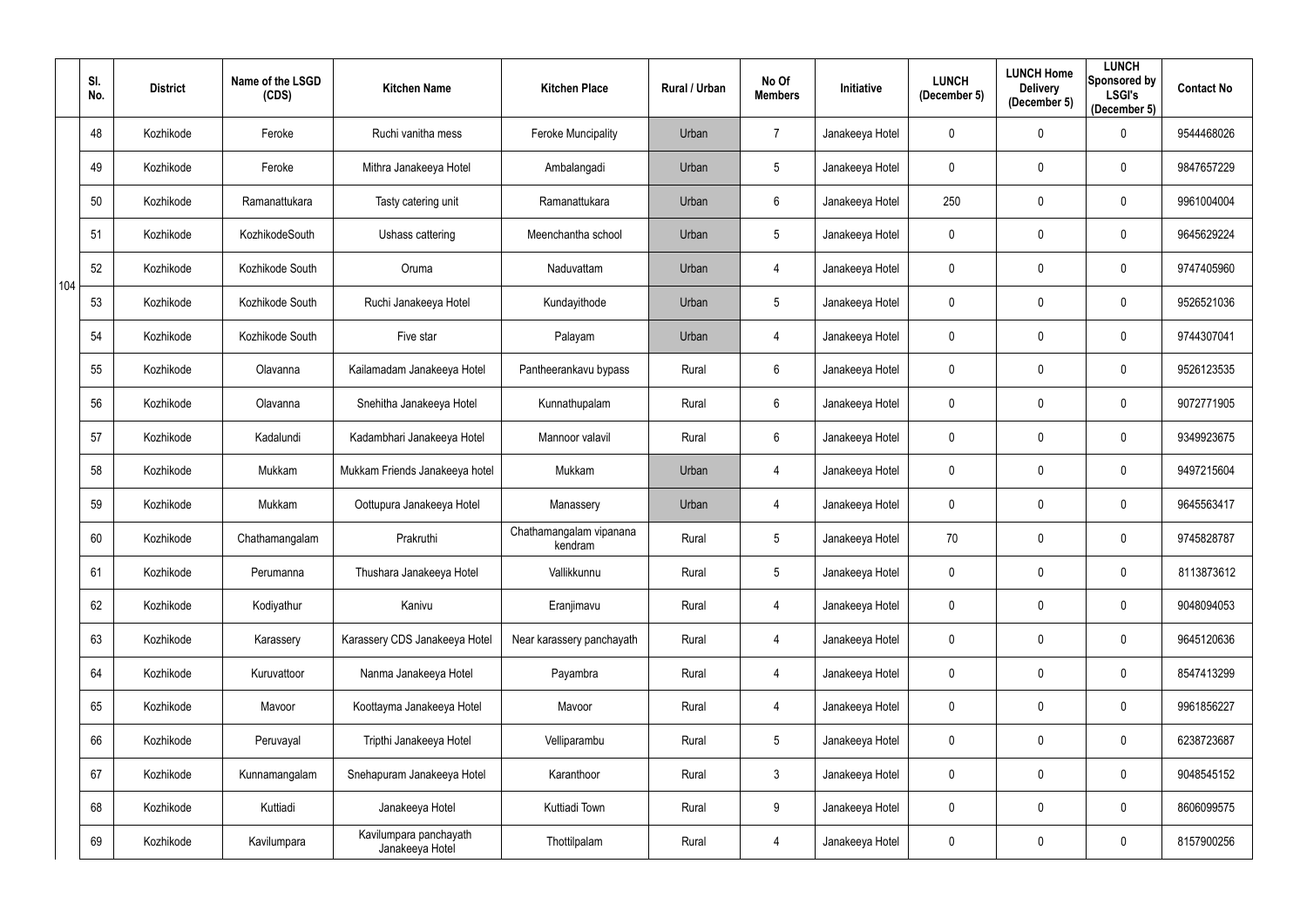| SI.<br>No.      | <b>District</b> | Name of the LSGD<br>(CDS) | <b>Kitchen Name</b>                                  | <b>Kitchen Place</b>                               | Rural / Urban | No Of<br><b>Members</b> | Initiative      | <b>LUNCH</b><br>(December 5) | <b>LUNCH Home</b><br><b>Delivery</b><br>(December 5) | <b>LUNCH</b><br><b>Sponsored by</b><br><b>LSGI's</b><br>(December 5) | <b>Contact No</b> |
|-----------------|-----------------|---------------------------|------------------------------------------------------|----------------------------------------------------|---------------|-------------------------|-----------------|------------------------------|------------------------------------------------------|----------------------------------------------------------------------|-------------------|
| 70              | Kozhikode       | Maruthonkara              | Thanima Janakeeya Hotel                              | Adukkath                                           | Rural         | 5                       | Janakeeya Hotel | 0                            | $\mathbf 0$                                          | 0                                                                    | 9846974198        |
| 71              | Kozhikode       | Velom                     | Samridhi                                             | Kallumpuram - Theekkuni                            | Rural         | 5                       | Janakeeya Hotel | 0                            | $\mathbf 0$                                          | 0                                                                    | 9846813401        |
| 72              | Kozhikode       | Kunnummal                 | Ruchi Janakeeya Hotel                                | Kakkattil                                          | Rural         | 5 <sup>5</sup>          | Janakeeya Hotel | 0                            | $\mathbf{0}$                                         | $\mathbf 0$                                                          | 9605800608        |
| 73              | Kozhikode       | Naripatta                 | Sthree sakthi Janakeeya Hotel                        | Kaiveli                                            | Rural         | 5                       | Janakeeya Hotel | 0                            | $\mathbf 0$                                          | $\mathbf 0$                                                          | 9645339232        |
| 74              | Kozhikode       | Kayakkodi                 | Samridhi Janakeeya Hotel                             | Kayakkodi                                          | Rural         | 5                       | Janakeeya Hotel | 0                            | $\mathbf 0$                                          | $\mathbf 0$                                                          | 9495587551        |
| 75              | Kozhikode       | Thurayur                  | Cds coffee house                                     | Thurayur                                           | Rural         | 5                       | Janakeeya Hotel | 0                            | $\mathbf 0$                                          | 0                                                                    | 9048028293        |
| 76              | Kozhikode       | Payyoli                   | Mithra                                               | Payyoli Municipality                               | Urban         | 5                       | Janakeeya Hotel | 0                            | $\mathbf 0$                                          | $\mathbf 0$                                                          | 8606505900        |
| 77              | Kozhikode       | Meppayur                  | Ruchi canteen                                        | Meppayur                                           | Rural         | 5                       | Janakeeya Hotel | 0                            | $\mathbf 0$                                          | $\mathbf 0$                                                          | 9447469729        |
| 78              | Kozhikode       | Thikkodi                  | Kaippunnyam Janakeeya Hotel                          | Thikkodi                                           | Rural         | 5                       | Janakeeya Hotel | 0                            | $\mathbf 0$                                          | $\mathbf 0$                                                          | 9526071250        |
| 79              | Kozhikode       | Keezhariyur               | Tripthi Janakeeya Hotel                              | Arayanattu para                                    | Rural         | 8                       | Janakeeya Hotel | 0                            | $\mathbf 0$                                          | $\mathbf 0$                                                          | 8592834034        |
| 80              | Kozhikode       | Chakkittappara            | Chakkittapara cds Hotel                              | Chakkittapara CDS                                  | Rural         | $\mathbf{3}$            | Janakeeya Hotel | 0                            | $\mathbf 0$                                          | 0                                                                    | 9526881089        |
| 81              | Kozhikode       | Cheruvannur               | Vanitha canteen                                      | near cheruvannur panchayath<br>office, Cheruvannur | Rural         | 5                       | Janakeeya Hotel | 0                            | $\mathbf 0$                                          | $\mathbf 0$                                                          | 9400676505        |
| 82              | Kozhikode       | Koothali                  | Salkara stationary cum Coffee<br>house and photostat | Near Koothali panchayath<br>office                 | Rural         | 6                       | Janakeeya Hotel | 0                            | $\mathbf 0$                                          | 0                                                                    | 9847642496        |
| 83              | Kozhikode       | Changaroth                | Changorath Janakeeya Hotel                           | Near Vadakkumbad HSS                               | Rural         | 5                       | Janakeeya Hotel | $\mathbf{0}$                 | 0                                                    | $\bf{0}$                                                             | 9747353283        |
| 84              | Kozhikode       | Perambra                  | Perambra Janakeeya Hotel                             | Perambra                                           | Rural         | 4                       | Janakeeya Hotel | $\mathbf 0$                  | $\mathbf 0$                                          | $\overline{0}$                                                       | 6238677483        |
| 85              | Kozhikode       | Kayanna                   | Kudumbashree Janakeeya Hotel<br>Kayanna              | Kayanna Bazar                                      | Rural         | $\mathfrak{Z}$          | Janakeeya Hotel | $\mathbf{0}$                 | $\pmb{0}$                                            | $\mathbf 0$                                                          | 9496130121        |
| 86              | Kozhikode       | Nochad                    | Kudumbashree Janakeeya Hotel                         | Muliyangal                                         | Rural         | 5                       | Janakeeya Hotel | 0                            | $\pmb{0}$                                            | $\bf{0}$                                                             | 7034944936        |
| 87              | Kozhikode       | Ayenchery                 | Janakeeya Hotel Ayanchery                            | Ayanchery                                          | Rural         | 4                       | Janakeeya Hotel | 0                            | $\boldsymbol{0}$                                     | $\bf{0}$                                                             | 8078369520        |
| 88              | Kozhikode       | Maniyur                   | Ruchikoott Vanitha Hotel                             | Near maniyur panchayath<br>office, Navodaya stop   | Rural         | 4                       | Janakeeya Hotel | 70                           | $\boldsymbol{0}$                                     | $\mathbf 0$                                                          | 9400097895        |
| 89              | Kozhikode       | Villiappally              | Janakeeya Hotel Villiappally                         | Keezhal Mukku                                      | Rural         | 4                       | Janakeeya Hotel | $\mathbf{0}$                 | $\pmb{0}$                                            | $\mathbf{0}$                                                         | 8086472039        |
| 90 <sup>°</sup> | Kozhikode       | Thiruvallur               | Ruchi Janakeeya Hotel                                | Thiruvallur                                        | Rural         | $5\phantom{.0}$         | Janakeeya Hotel | 0                            | $\boldsymbol{0}$                                     | $\bf{0}$                                                             | 9400723619        |
| 91              | Kozhikode       | Edachery                  | Kudumbasree cafe and helpdesk                        | Edachery                                           | Rural         | 4                       | Janakeeya Hotel | 154                          | $\boldsymbol{0}$                                     | $\mathbf 0$                                                          | 7736287974        |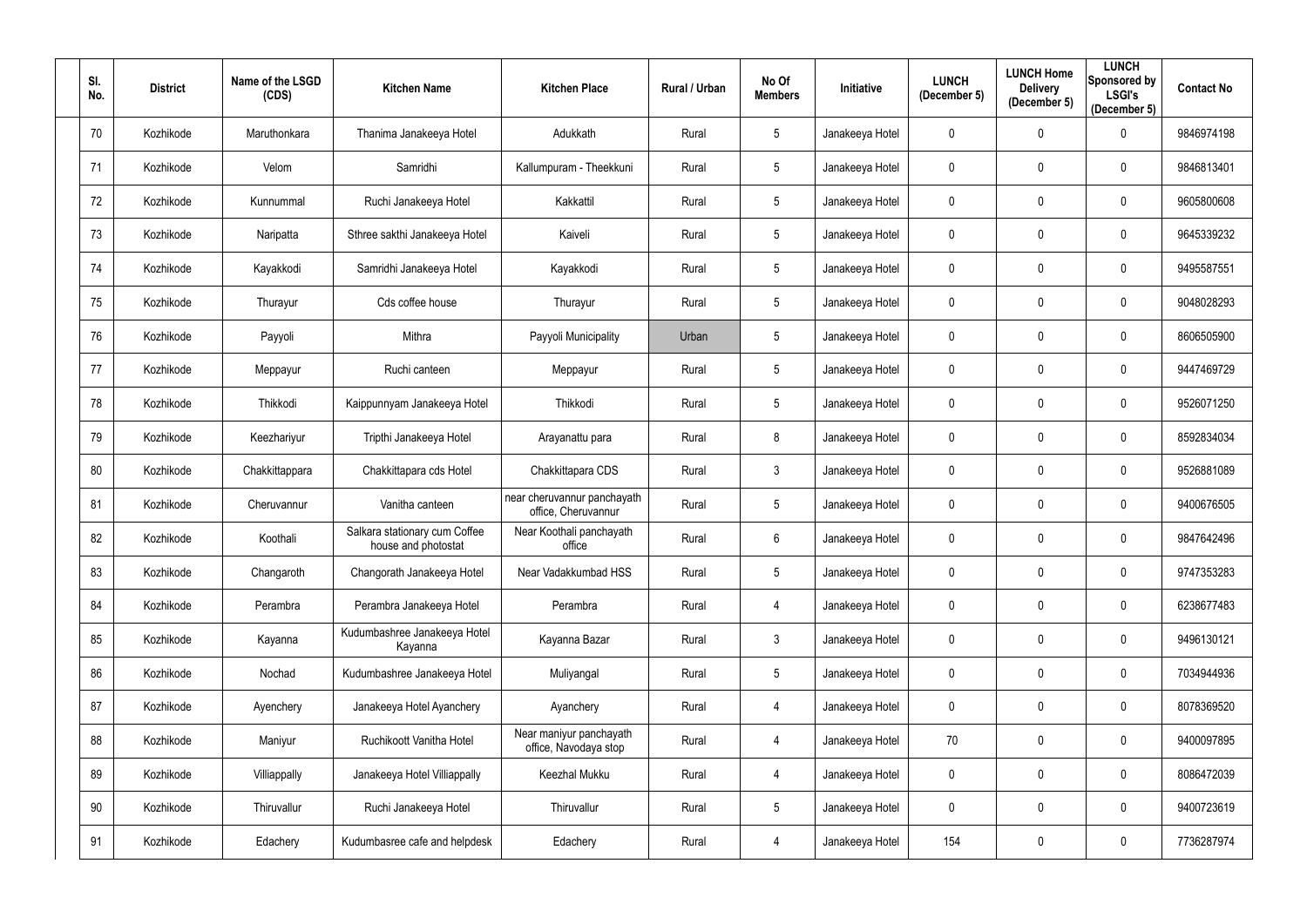|     | SI.<br>No.      | <b>District</b> | Name of the LSGD<br>(CDS) | <b>Kitchen Name</b>                      | <b>Kitchen Place</b>       | Rural / Urban | No Of<br><b>Members</b> | <b>Initiative</b> | <b>LUNCH</b><br>(December 5) | <b>LUNCH Home</b><br><b>Delivery</b><br>(December 5) | <b>LUNCH</b><br>Sponsored by<br><b>LSGI's</b><br>(December 5) | <b>Contact No</b> |
|-----|-----------------|-----------------|---------------------------|------------------------------------------|----------------------------|---------------|-------------------------|-------------------|------------------------------|------------------------------------------------------|---------------------------------------------------------------|-------------------|
|     | 92              | Kozhikode       | Nadapuram                 | Uttupura canteen and catering            | Kallachi                   | Rural         | $6\phantom{.}$          | Janakeeya Hotel   | $\mathbf 0$                  | $\mathbf 0$                                          | $\overline{0}$                                                | 9946448011        |
|     | 93              | Kozhikode       | Chekkyad                  | Ruchi vanitha hotel                      | Puliyav                    | Rural         | 4                       | Janakeeya Hotel   | 0                            | $\mathbf 0$                                          | $\mathbf 0$                                                   | 9048541152        |
|     | 94              | Kozhikode       | Valayam                   | Nanma Janakeeya Hotel                    | Valayam                    | Rural         | 5                       | Janakeeya Hotel   | 0                            | $\mathbf 0$                                          | $\overline{0}$                                                | 9207821783        |
|     | 95              | Kozhikode       | Purameri                  | Nanma Janakeeya Hotel                    | Purameri                   | Rural         | $6\phantom{.}$          | Janakeeya Hotel   | 131                          | $\mathbf 0$                                          | $\overline{0}$                                                | 9745393164        |
|     | 96              | Kozhikode       | Vanimel                   | Vanimel Janakeeya Hotel                  | Bhoomivathukkal            | Rural         | 5                       | Janakeeya Hotel   | 163                          | $\mathbf 0$                                          | $\mathbf 0$                                                   | 9048163049        |
|     | 97              | Kozhikode       | Tuneri                    | Menma Oottupura Janakeeya Hotel          | Tuneri                     | Rural         | $\mathfrak{Z}$          | Janakeeya Hotel   | 0                            | $\mathbf 0$                                          | $\mathbf 0$                                                   | 9745251928        |
|     | 98              | Kozhikode       | Onchiyam                  | Adukkala                                 | Kannookkara                | Rural         | $\mathfrak{Z}$          | Janakeeya Hotel   | 0                            | $\mathbf 0$                                          | $\mathbf 0$                                                   | 8606115054        |
|     | 99              | Kozhikode       | Chorode                   | Janani Hotel and Catering Unit           | Chorode                    | Rural         | 4                       | Janakeeya Hotel   | $\mathbf 0$                  | $\mathbf 0$                                          | $\overline{0}$                                                | 9645426343        |
|     | 100             | Kozhikode       | Eramala                   | Janakeeya Hotel - Eramala                | Orkkatteri                 | Rural         | 8                       | Janakeeya Hotel   | 0                            | $\mathbf 0$                                          | $\overline{0}$                                                | 9645239675        |
|     | 101             | Kozhikode       | Vadakara West             | Janakeeya Hotel - Vadakara west          | Vadakara                   | Urban         | $\mathfrak{Z}$          | Janakeeya Hotel   | 0                            | $\mathbf 0$                                          | $\overline{0}$                                                | 8943703596        |
|     | 102             | Kozhikode       | Vadakara West             | Chithra Janakeeya Hotel                  | Vadakara New bus stand     | Urban         | $\mathfrak{Z}$          | Janakeeya Hotel   | 348                          | $\mathbf 0$                                          | $\mathbf 0$                                                   | 9387762939        |
|     | 103             | Kozhikode       | Vadakara East             | Janakeeya Hotel Vadakara<br>Municipality | Edodi                      | Urban         | $6\phantom{.}$          | Janakeeya Hotel   | $\mathbf 0$                  | $\mathbf 0$                                          | $\overline{0}$                                                | 9207604876        |
|     | 104             | Kozhikode       | Azhiyoor                  | Janakeeya Hotel Azhiyoor                 | Chombala near Block Office | Rural         | $\mathbf{3}$            | Janakeeya Hotel   | 0                            | $\mathbf 0$                                          | $\mathbf 0$                                                   | 8086159250        |
| 104 |                 |                 |                           |                                          |                            |               | 494                     |                   | 4115                         | 121                                                  | $\bullet$                                                     |                   |
|     |                 | Malappuram      | Triprangode               | Vishista Vanitha Canteen                 | Ottumpuram                 | Rural         | $\sqrt{5}$              | Janakeeya Hotel   | $\mathbf 0$                  | $\mathbf 0$                                          | $\mathbf 0$                                                   | 9526951352        |
|     | $\overline{2}$  | Malappuram      | Kondotty-2                | Amrutham Janakeeya Hotel                 | Kondotty busstand          | Urban         | 4                       | Janakeeya Hotel   | $\mathbf 0$                  | $\mathbf 0$                                          | $\mathbf 0$                                                   | 7356582539        |
|     | $\mathfrak{Z}$  | Malappuram      | Ponmundam                 | Janakeeya hotel                          | Athanikkal                 | Rural         | 4                       | Janakeeya Hotel   | $\mathbf 0$                  | $\mathbf 0$                                          | $\mathbf 0$                                                   | 9746986753        |
|     | 4               | Malappuram      | Ponnani-1                 | Samridhi                                 | Ponnani                    | Urban         | $\sqrt{5}$              | Janakeeya Hotel   | $\mathbf 0$                  | $\mathbf 0$                                          | $\mathbf 0$                                                   | 9526810552        |
|     | $5\phantom{.0}$ | Malappuram      | Parappanangadi            | Thathoos janakeeya hotel                 | Parappanangadi             | Urban         | $\mathfrak{Z}$          | Janakeeya Hotel   | $\mathbf 0$                  | $\mathbf 0$                                          | $\overline{0}$                                                | 9048515158        |
|     | $6\phantom{.}$  | Malappuram      | Edayur                    | mathuraka vanita hotel                   | vattaparamb                | Rural         | 3 <sup>1</sup>          | Janakeeya Hotel   | $\mathbf 0$                  | $\mathbf 0$                                          | $\mathbf 0$                                                   | 9995857550        |
|     | $\overline{7}$  | Malappuram      | Kaladi                    | Thripthi Janakeeya Hotel                 | Naripparamb                | Rural         | 4                       | Janakeeya Hotel   | $\mathbf 0$                  | $\mathbf 0$                                          | $\mathbf 0$                                                   | 9048111134        |
|     | 8               | Malappuram      | Tavanur                   | Snehitha                                 | Ayankalam                  | Rural         | $\sqrt{5}$              | Janakeeya Hotel   | 0                            | $\mathbf 0$                                          | $\boldsymbol{0}$                                              | 9995887155        |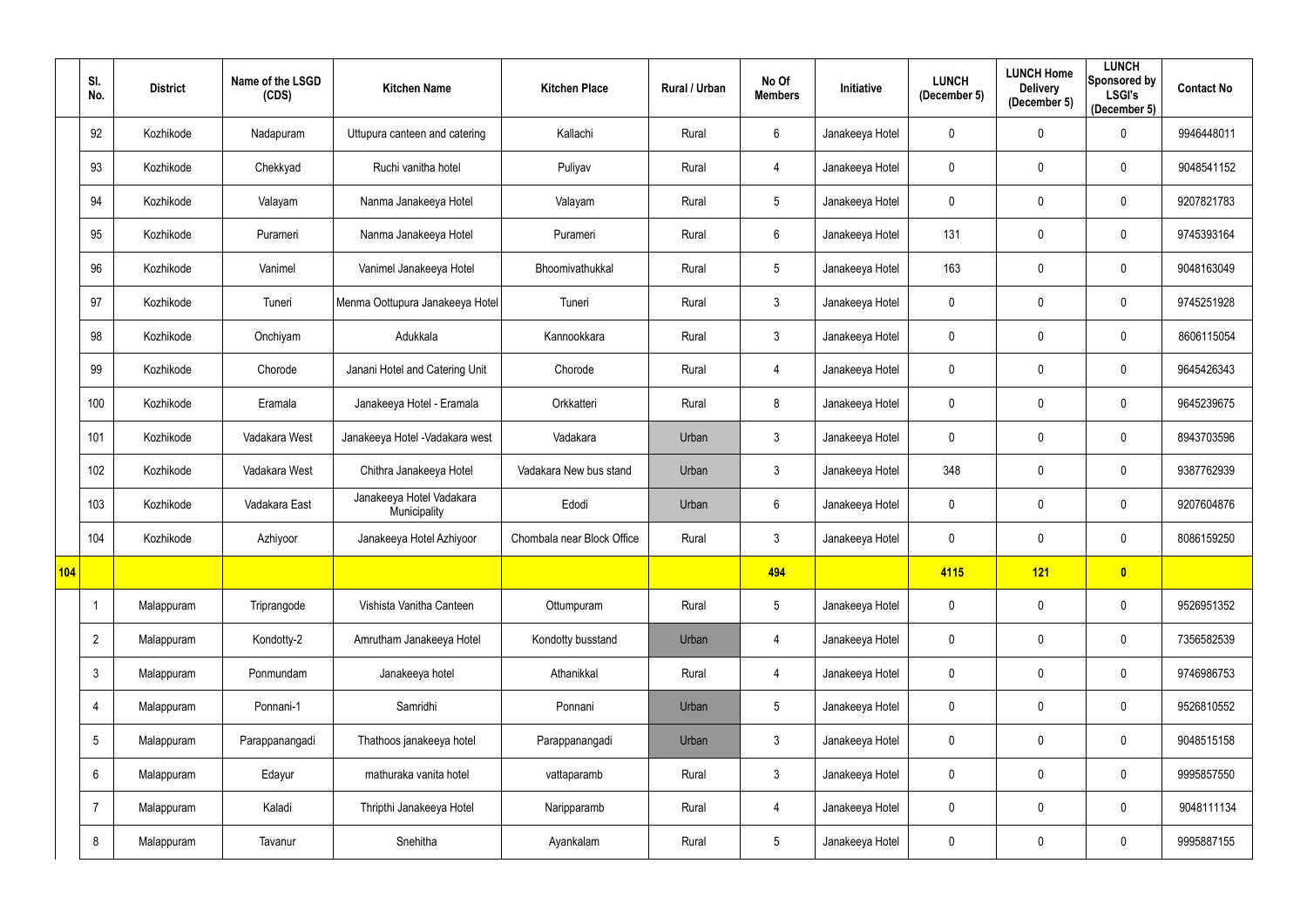| SI.<br>No. | <b>District</b> | Name of the LSGD<br>(CDS) | <b>Kitchen Name</b>         | <b>Kitchen Place</b>                     | Rural / Urban | No Of<br><b>Members</b> | Initiative      | <b>LUNCH</b><br>(December 5) | <b>LUNCH Home</b><br><b>Delivery</b><br>(December 5) | <b>LUNCH</b><br><b>Sponsored by</b><br><b>LSGI's</b><br>(December 5) | <b>Contact No</b> |
|------------|-----------------|---------------------------|-----------------------------|------------------------------------------|---------------|-------------------------|-----------------|------------------------------|------------------------------------------------------|----------------------------------------------------------------------|-------------------|
| 9          | Malappuram      | Karulai                   | Janakeeya Hotel             | Karulayi Town                            | Rural         | 4                       | Janakeeya Hotel | 0                            | $\mathbf 0$                                          | 0                                                                    | 9388070564        |
| 10         | Malappuram      | Melattur                  | Melattur Janakeeya Hotel    | Melattur                                 | Rural         | 5                       | Janakeeya Hotel | 0                            | $\mathbf 0$                                          | 0                                                                    | 9497644650        |
| 11         | Malappuram      | Vallikkunnu               | Ruchikootu                  | Anangadi                                 | Rural         | 4                       | Janakeeya Hotel | 111                          | 87                                                   | $\mathbf 0$                                                          | 9846828029        |
| 12         | Malappuram      | Parappanangadi            | Sobhika Janakeeya hotel     | Parappanangadi                           | Urban         | 5                       | Janakeeya Hotel | 0                            | $\mathbf 0$                                          | $\mathbf 0$                                                          | 9048220552        |
| 13         | Malappuram      | Vazhakkad                 | Ruchi hotel vazhakkad       | Gup school vazhakkad                     | Rural         | 5 <sup>5</sup>          | Janakeeya Hotel | 0                            | $\mathbf 0$                                          | $\boldsymbol{0}$                                                     | 9656316072        |
| 14         | Malappuram      | Amarambalam               | Janakeeya Hotel             | Opposite Federal Bank<br>Pookkottumpadam | Rural         | $\overline{4}$          | Janakeeya Hotel | 0                            | $\mathbf 0$                                          | $\mathbf 0$                                                          | 8157060589        |
| 15         | Malappuram      | Marakkara                 | Famous Hotel                | marakkara                                | Rural         | 3 <sup>1</sup>          | Janakeeya Hotel | 81                           | $\mathbf 0$                                          | $\mathbf 0$                                                          | 6238909658        |
| 16         | Malappuram      | Ozhur                     | Archana Vanitha Canteen     | Pulparambu                               | Rural         | $\overline{2}$          | Janakeeya Hotel | 0                            | $\mathbf 0$                                          | $\mathbf 0$                                                          | 9645906084        |
| 17         | Malappuram      | Keezhuparambu             | Sisiram hotel keezhuparambu | New bazar kuniyil                        | Rural         | 5                       | Janakeeya Hotel | 0                            | $\mathbf 0$                                          | 0                                                                    | 8086830582        |
| 18         | Malappuram      | Irimbiliyam               | nandanam vanita hotel       | kotappuram                               | Rural         | 5                       | janakeeya Hotel | 0                            | $\mathbf 0$                                          | $\mathbf 0$                                                          | 7306302029        |
| 19         | Malappuram      | Porur                     | Kudumbasree vanitha canteen | Cherukod                                 | Rural         | 4                       | Janakeeya Hotel | 0                            | $\mathbf 0$                                          | $\mathbf 0$                                                          | 9745425647        |
| 20         | Malappuram      | Tirunavaya                | Vibhava Cafesree            | Karathoor                                | Rural         | 4                       | Janakeeya Hotel | 0                            | $\mathbf 0$                                          | $\mathbf 0$                                                          | 9645414837        |
| 21         | Malappuram      | Moothedam                 | Moothedam janakeeya hotel   | Karappuram                               | Rural         | 3                       | Janakeeya Hotel | 0                            | $\mathbf 0$                                          | $\mathbf 0$                                                          | 9447630154        |
| 22         | Malappuram      | Vazhayur                  | Three Star Janakeeya Hotel  | Karad                                    | Rural         | $\overline{4}$          | Janakeeya Hotel | $\mathbf{0}$                 | $\mathbf 0$                                          | $\bf{0}$                                                             | 9744305921        |
| 23         | Malappuram      | urngattiri                | Oottupura                   | Therattummal                             | Rural         | $5\phantom{.0}$         | Janakeeya Hotel | 0                            | $\pmb{0}$                                            | $\bf{0}$                                                             | 9562851125        |
| 24         | Malappuram      | Maranchery                | Janakeeya Hotel maranchey   | Panambad                                 | Rural         | 5                       | Janakeeya Hotel | 28                           | 63                                                   | $\mathbf 0$                                                          | 9048081621        |
| 25         | Malappuram      | Athavanad                 | Janakeeya Bhakshanasala     | Vettichira                               | Rural         | $5\phantom{.0}$         | Janakeeya Hotel | $\mathbf 0$                  | $\pmb{0}$                                            | $\mathbf 0$                                                          | 9495291580        |
| 26         | Malappuram      | Pothukal                  | Vanitha Canteen             | Nettikulam                               | Rural         | $6\overline{6}$         | Janakeeya Hotel | 0                            | $\pmb{0}$                                            | $\mathbf 0$                                                          | 9048501397        |
| 27         | Malappuram      | Mampad                    | Bismi Cafe                  | Mampad                                   | Rural         | $\mathfrak{Z}$          | Janakeeya Hotel | 0                            | $\pmb{0}$                                            | $\bf{0}$                                                             | 9961170251        |
| 28         | Malappuram      | Marakkara                 | Ruchikoottu                 | <b>AC Nirappu</b>                        | Rural         | 5                       | Janakeeya Hotel | 0                            | $\pmb{0}$                                            | $\overline{0}$                                                       | 9745625415        |
| 29         | Malappuram      | Alipparambu               | Oottupura                   | Alipparambu                              | Rural         | $5\phantom{.0}$         | Janakeeya Hotel | 128                          | $\pmb{0}$                                            | $\mathbf 0$                                                          | 9847690941        |
| 30         | Malappuram      | Valanchery                | Janakkeeya Hotel            | Valanchery                               | Urban         | $5\phantom{.0}$         | Janakeeya Hotel | 0                            | $\pmb{0}$                                            | $\overline{0}$                                                       | 8593812408        |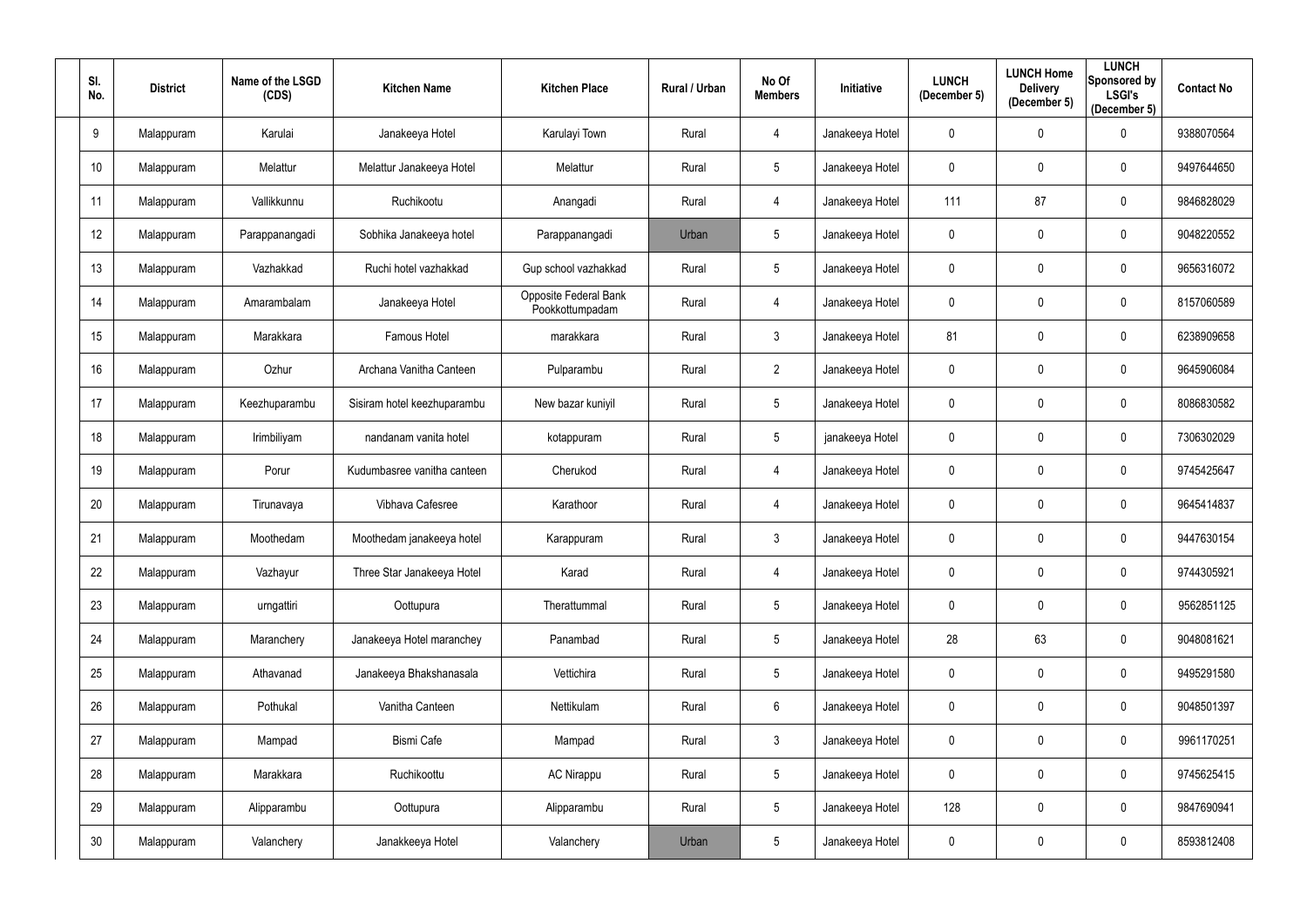| SI.<br>No. | <b>District</b> | Name of the LSGD<br>(CDS) | <b>Kitchen Name</b>                               | <b>Kitchen Place</b>   | <b>Rural / Urban</b> | No Of<br><b>Members</b> | Initiative      | <b>LUNCH</b><br>(December 5) | <b>LUNCH Home</b><br><b>Delivery</b><br>(December 5) | <b>LUNCH</b><br>Sponsored by<br><b>LSGI's</b><br>(December 5) | <b>Contact No</b> |
|------------|-----------------|---------------------------|---------------------------------------------------|------------------------|----------------------|-------------------------|-----------------|------------------------------|------------------------------------------------------|---------------------------------------------------------------|-------------------|
| 31         | Malappuram      | Chaliyar                  | Chaliyar Janakeeya Hotel                          | Akambaadam             | Rural                | $\mathfrak{Z}$          | Janakeeya Hotel | 0                            | $\mathbf 0$                                          | $\mathbf 0$                                                   | 9605274841        |
| 32         | Malappuram      | Kalikavu                  | Friends Janakeeya Hotel                           | Kalikavu               | Rural                | 4                       | Janakeeya Hotel | 0                            | $\mathbf 0$                                          | $\mathbf 0$                                                   | 9745751684        |
| 33         | Malappuram      | Angadipuram               | Janakeeya Hotel                                   | Angadipuram            | Rural                | 4                       | Janakeeya Hotel | $\mathbf 0$                  | $\mathbf 0$                                          | $\mathbf 0$                                                   | 7902314724        |
| 34         | Malappuram      | Puzhakkattri              | Jasmin                                            | Puzhakkattiri          | Rural                | 5                       | Janakeeya Hotel | 0                            | $\boldsymbol{0}$                                     | $\mathbf 0$                                                   | 9495497872        |
| 35         | Malappuram      | Nannamukku                | Tanima                                            | Nannamukku             | Rural                | 5                       | Janakeeya Hotel | 148                          | 99                                                   | $\mathbf 0$                                                   | 8943417885        |
| 36         | Malappuram      | Moorkkanad                | Oruma Janakeeya Hotel                             | Moorkkanad             | Rural                | 5                       | Janakeeya Hotel | 0                            | $\mathbf 0$                                          | $\mathbf 0$                                                   | 9605728248        |
| 37         | Malappuram      | Edavanna                  | Souhrtham Janakeeya Hotel                         | Edavanna               | Rural                | 5                       | Janakeeya Hotel | 58                           | 72                                                   | $\mathbf 0$                                                   | 9746986110        |
| 38         | Malappuram      | Tirur                     | Ruchi Janakeeya Hotel                             | Tirur                  | Urban                | 4                       | Janakeeya Hotel | $\mathbf 0$                  | $\boldsymbol{0}$                                     | $\mathbf 0$                                                   | 9895409528        |
| 39         | Malappuram      | Tirur                     | Amrutham Janakeeya Hotel                          | Tirur                  | Urban                | 4                       | Janakeeya Hotel | 263                          | 22                                                   | $\mathbf 0$                                                   | 9745074259        |
| 40         | Malappuram      | Edappal                   | Daya Cafesree                                     | Edappal                | Rural                | 5                       | Janakeeya Hotel | $\mathbf 0$                  | $\pmb{0}$                                            | $\mathbf 0$                                                   | 9895439056        |
| 41         | Malappuram      | Koottilangadi             | Janakeeya Hotel                                   | Koottilangadi          | Rural                |                         | Janakeeya Hotel | 0                            | $\mathbf 0$                                          | $\mathbf 0$                                                   | 9539471939        |
| 42         | Malappuram      | Vattamkulam               | Vibhava Janakeeya Hotel                           | Edappal                | Rural                | 4                       | Janakeeya Hotel | 0                            | $\boldsymbol{0}$                                     | $\mathbf 0$                                                   | 9744844512        |
| 43         | Malappuram      | Nilambur                  | Annapporna Janakeeya Hotel                        | Nilambur               | Urban                | 8                       | Janakeeya Hotel | 0                            | $\mathbf 0$                                          | $\mathbf 0$                                                   | 8547795364        |
| 44         | Malappuram      | Puzhakkattri              | PT Group                                          | Ramapuram              | Rural                | 4                       | Janakeeya Hotel | 0                            | $\mathbf 0$                                          | $\mathbf 0$                                                   | 9745108676        |
| 45         | Malappuram      | Vazhikkadavu              | Vanitha Janakeeya Hotel                           | Manimooli              | Rural                | 4                       | Janakeeya Hotel | $\mathbf 0$                  | $\pmb{0}$                                            | $\overline{0}$                                                | 8943046755        |
| 46         | Malappuram      | Chungathara               | Chungathara Annapoorna Vanitha<br>Janakeeya Hotel | Chalikkulam            | Rural                | $\mathfrak{Z}$          | Janakeeya Hotel | $\mathbf 0$                  | $\pmb{0}$                                            | $\mathbf 0$                                                   | 9745674102        |
| 47         | Malappuram      | Vallikunnu                | Punathil Janakeeya Hotel                          | Vallikunnu             | Rural                | 4                       | Janakeeya Hotel | 0                            | $\pmb{0}$                                            | $\mathbf 0$                                                   | 9946051042        |
| 48         | Malappuram      | Tirurangadi               | Nirmalyam Janakeeya Hotel                         | Chanthappadi           | Urban                | 5                       | Janakeeya Hotel | $\mathbf 0$                  | $\pmb{0}$                                            | $\mathbf 0$                                                   | 9895168511        |
| 49         | Malappuram      | Purathur                  | Purathur Janakeeya Hotel                          | Kavilakkad             | Rural                | $\mathbf{3}$            | Janakeeya Hotel | 0                            | $\mathbf 0$                                          | $\mathbf 0$                                                   | 9645170119        |
| 50         | Malappuram      | Kuruva                    | Swad                                              | Ambalaparamb           | Rural                | 4                       | Janakeeya Hotel | 21                           | 36                                                   | $\mathbf 0$                                                   | 9495993543        |
| 51         | Malappuram      | Perumanna Klari           | Perumanna Klari Janakeeya Hotel                   | Near Panjayathu office | Rural                | $\mathfrak{S}$          | Janakeeya Hotel | 0                            | $\pmb{0}$                                            | $\overline{0}$                                                | 7306197556        |
| 52         | Malappuram      | Kuttippuram               | Janakeeya Hotel Kuttippurram                      | Kuttipuram             | Rural                | $5\phantom{.0}$         | Janakeeya Hotel | 0                            | $\boldsymbol{0}$                                     | $\mathbf 0$                                                   | 8921459017        |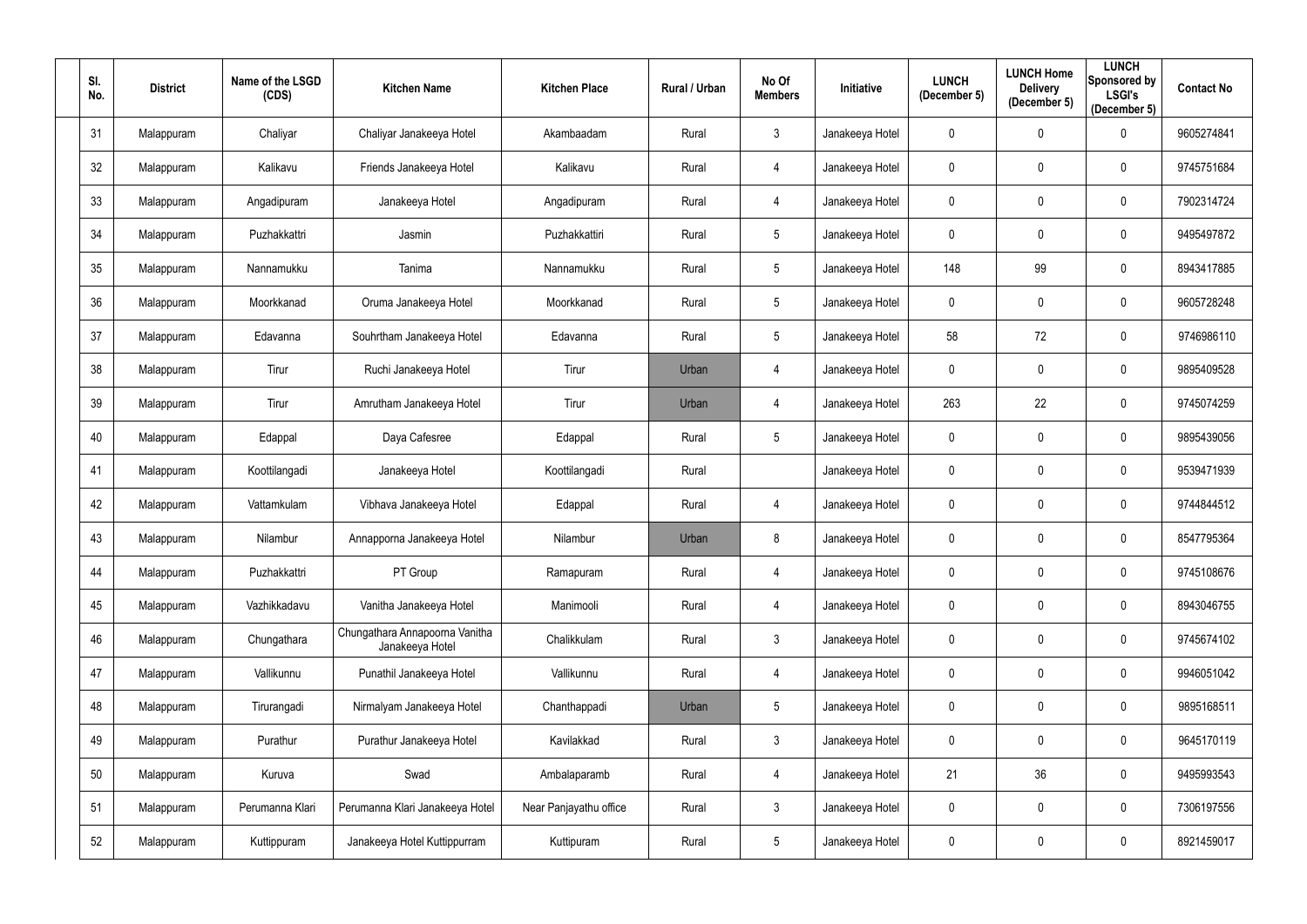|     | SI.<br>No. | <b>District</b> | Name of the LSGD<br>(CDS) | <b>Kitchen Name</b>          | <b>Kitchen Place</b> | Rural / Urban | No Of<br><b>Members</b> | Initiative      | <b>LUNCH</b><br>(December 5) | <b>LUNCH Home</b><br><b>Delivery</b><br>(December 5) | <b>LUNCH</b><br>Sponsored by<br><b>LSGI's</b><br>(December 5) | <b>Contact No</b> |
|-----|------------|-----------------|---------------------------|------------------------------|----------------------|---------------|-------------------------|-----------------|------------------------------|------------------------------------------------------|---------------------------------------------------------------|-------------------|
|     | 53         | Malappuram      | Niramaruthur              | Annapporna Janakeeya Hotel   | Mangad               | Rural         | $\mathfrak{Z}$          | Janakeeya Hotel | 0                            | $\overline{0}$                                       | $\mathbf 0$                                                   | 9746334349        |
|     | 54         | Malappuram      | Veliyancode               | Cafe Kudumbashree            | Eramangalam          | Rural         | $\mathfrak{Z}$          | Janakeeya Hotel | 0                            | $\mathbf 0$                                          | $\mathbf 0$                                                   | 9567575145        |
|     | 55         | Malappuram      | Pulilkal                  | Ruchi Koottu Janakeeya Hotel | Pulikkal             | Rural         | 4                       | Janakeeya Hotel | 0                            | $\pmb{0}$                                            | $\mathbf 0$                                                   | 9947039208        |
|     | 56         | Malappuram      | Karuvarakund              | Janakeeya Hotel              | Karuvarakund         | Rural         | 4                       | Janakeeya Hotel | 0                            | $\overline{0}$                                       | $\mathbf 0$                                                   | 9562233316        |
|     | 57         | Malappuram      | Thuvvur                   | Janakeeya Hotel              | Thuvvur              | Rural         | $5\phantom{.0}$         | Janakeeya Hotel | 0                            | $\mathbf 0$                                          | $\overline{0}$                                                | 8075365565        |
|     | 58         | Malappuram      | Kottakkal                 | Kottakkal Janakeeya Hotel    | Kottakkal            | Urban         | $\mathfrak{Z}$          | Janakeeya Hotel | 0                            | $\overline{0}$                                       | $\boldsymbol{0}$                                              | 9946216609        |
|     | 59         | Malappuram      | Kuzhimanna                | Mythri Janakkeeya Hotel      | Cheruparamb          | Rural         | 4                       | Janakeeya Hotel | 111                          | 76                                                   | $\mathbf 0$                                                   | 9961738543        |
|     | 60         | Malappuram      | Talakkad                  | Talakkad Janakeeya Hotel     | <b>BP</b> Angadi     | Rural         | 4                       | Janakeeya Hotel | 0                            | $\overline{0}$                                       | $\mathbf 0$                                                   | 9447824517        |
| 122 | 61         | Malappuram      | Areecode                  | Haritha sree Janakeeya Hotel | Pookottuchola        | Rural         | 4                       | Janakeeya Hotel | 0                            | $\mathbf 0$                                          | $\mathbf 0$                                                   | 7025072558        |
|     | 62         | Malappuram      | Cherukkavu                | Kitchen Hut Janakeeya Hotel  | Chevayoor            | Rural         | 4                       | Janakeeya Hoel  | 40                           | 133                                                  | $\mathbf 0$                                                   | 9895195887        |
|     | 63         | Malappuram      | Thiruvali                 | Janakeeya hotel              | Thiruvali            | Rural         | $5\phantom{.0}$         | Janakeeya Hotal | 0                            | $\pmb{0}$                                            | $\mathbf 0$                                                   | 9746385945        |
|     | 64         | Malappuram      | Alamcode                  | Janakeeya hotel              | Alamcode             | Rural         | $5\phantom{.0}$         | Janakeeya Hotal | 0                            | $\overline{0}$                                       | $\mathbf 0$                                                   | 8129368109        |
|     | 65         | Malappuram      | Manjeri 1                 | Cafe Janakeeya hotel         | Manjeri              | Urban         | $6\phantom{.}$          | Janakeeya Hotal | 0                            | 0                                                    | $\mathbf 0$                                                   | 7336671011        |
|     | 66         | Malappuram      | kalpakanchery             | Janakeeya HOTEL              | Kalpakanchery        | Rural         | 4                       | Janakeeya Hotel | 0                            | $\overline{0}$                                       | $\mathbf 0$                                                   | 9048929947        |
|     | 67         | Malappuram      | Kodur                     | Janakeeya hotel              | vadakkemanna         | Rural         | $\mathbf{3}$            | Janakeeya hotel | $\mathbf 0$                  | $\pmb{0}$                                            | $\overline{0}$                                                | 9605430938        |
|     | 68         | Malappuram      | Anakayam                  | janakeeya hotel              | Anakayam             | Rural         | $5\phantom{.0}$         | Janakeeya hotel | $\pmb{0}$                    | $\mathbf 0$                                          | $\mathbf 0$                                                   | 7025840671        |
|     | 69         | Malappuram      | Malappuram                | Janakeeya Hotel              | Malappuram           | Urban         | $\mathbf{3}$            | Janakeeya Hotal | $\pmb{0}$                    | $\mathbf 0$                                          | $\mathbf 0$                                                   | 8281125864        |
|     | 70         | Malappuram      | Tanur                     | Azhimukham Janakeeya hotel   | tanur                | Urban         | $\mathbf{3}$            | Janakeeya Hotel | $\mathbf 0$                  | $\mathbf 0$                                          | $\mathbf 0$                                                   | 7594914843        |
|     | 71         | Malappuram      | Elamkulam                 | Janapriya                    | Kunnakav             | Rural         | 4                       | Janakeeya Hotel | 63                           | $\mathbf 0$                                          | $\overline{0}$                                                | 9496725446        |
|     | 72         | Malappuram      | Wandoor                   | Janakeeya Hotel              | wandoor              | Rural         | 4                       | Janakeeya Hotel | 135                          | $\mathbf 0$                                          | $\mathbf 0$                                                   | 8086064498        |
|     | 73         | Malappuram      | Perinthalmanna            | samrthi janakeeya hotei      | Perinthalmanna       | Urban         | $5\phantom{.0}$         | Janakeeya hotel | $\pmb{0}$                    | $\mathbf 0$                                          | $\mathbf 0$                                                   | 7994259773        |
|     | 74         | Malappuram      | Munniyur                  | Oottupura                    | Munniyur             | Rural         | $5\phantom{.0}$         | Janakeeya Hotel | $\pmb{0}$                    | $\overline{0}$                                       | $\mathbf 0$                                                   |                   |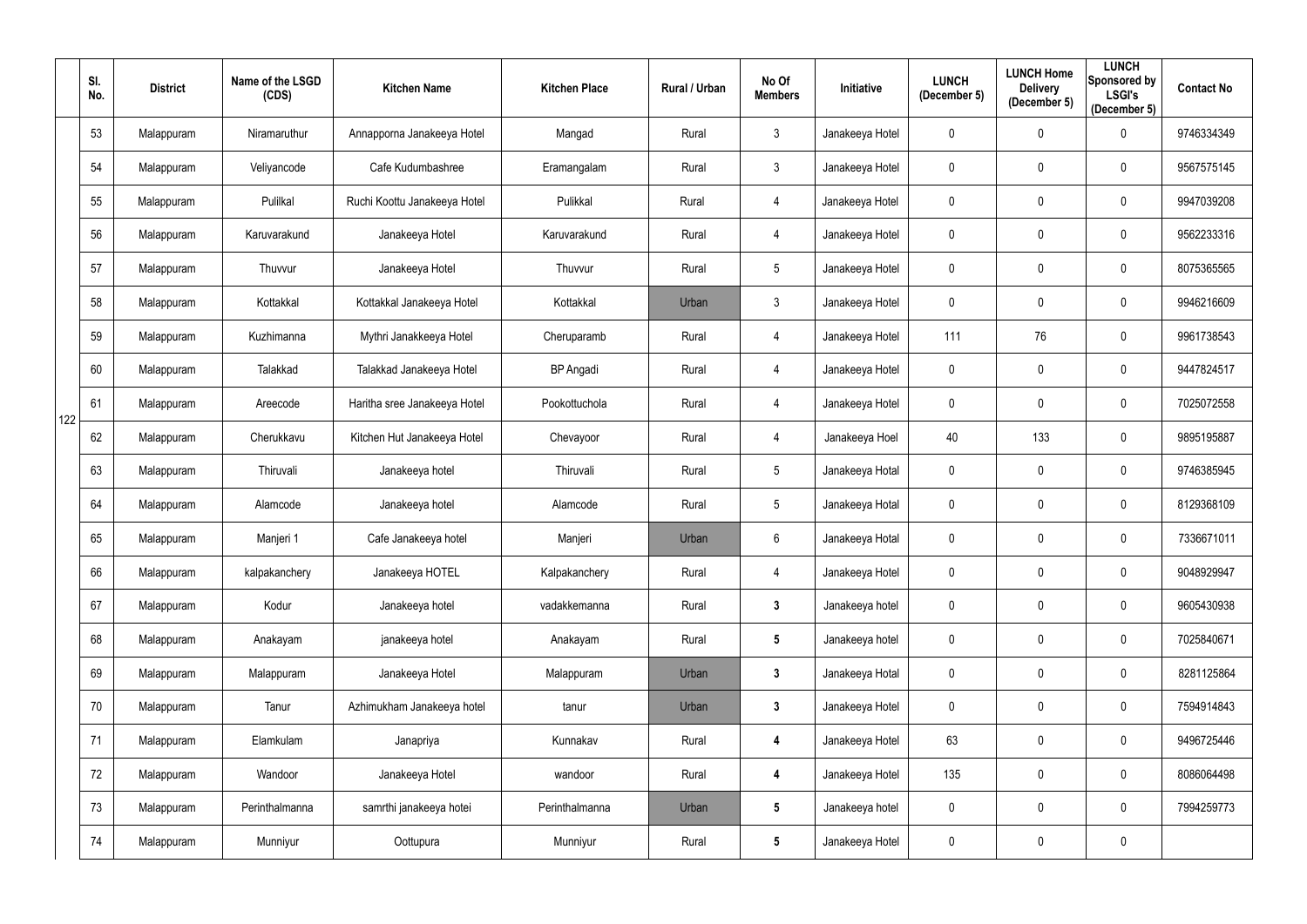| SI.<br>No.      | <b>District</b> | Name of the LSGD<br>(CDS) | <b>Kitchen Name</b>        | <b>Kitchen Place</b> | <b>Rural / Urban</b> | No Of<br><b>Members</b> | Initiative      | <b>LUNCH</b><br>(December 5) | <b>LUNCH Home</b><br><b>Delivery</b><br>(December 5) | <b>LUNCH</b><br>Sponsored by<br><b>LSGI's</b><br>(December 5) | <b>Contact No</b> |
|-----------------|-----------------|---------------------------|----------------------------|----------------------|----------------------|-------------------------|-----------------|------------------------------|------------------------------------------------------|---------------------------------------------------------------|-------------------|
| 75              | Malappuram      | AR Nagar                  | Aiswarya                   | AR Nagar             | Rural                | $\mathbf{3}$            | Janakeeya Hotel | 94                           | $\mathbf 0$                                          | $\overline{0}$                                                |                   |
| 76              | Malappuram      | Thenjippalam              | Nanma                      | Thenjippalam         | Rural                |                         | Janakeeya Hotel | 0                            | $\mathbf 0$                                          | $\overline{0}$                                                |                   |
| 77              | Malappuram      | Peruvallur                | Anugraha                   | Super bazar          | Rural                | $5\phantom{.0}$         | Jankeeya Hotel  | 0                            | $\mathbf 0$                                          | $\overline{0}$                                                | 9747037665        |
| 78              | Malappuram      | Muthuvallur               | Nanma janakeeya hotel      | Muthuparambu         | Rural                | $\mathbf{3}$            | Janakeeya hotel | 358                          | $\overline{0}$                                       | $\overline{0}$                                                | 9744406501        |
| 79              | Malappuram      | mankada                   | janakeeya hatel            | Aryiranazhipadi      | Rural                | $\mathbf{3}$            | janakeeya hotel | 217                          | 179                                                  | $\overline{0}$                                                | 9539855520        |
| 80              | Malappuram      | Vengara                   | Ponnoos hotel              | Vengara              | Rural                | 4                       | Janakeeya hotel | 0                            | $\overline{0}$                                       | $\overline{0}$                                                | 9947424618        |
| 81              | Malappuram      | Pulpatta                  | Santhwanam Janakeeya hotel | Padikkal parambil    | Rural                | $5\phantom{.0}$         | Janakeeya hotel | 335                          | 267                                                  | $\overline{0}$                                                | 9526367569        |
| 82              | Malappuram      | Keezhattur                | Keezhattur Janakeeya hotel | Keezhattur           | Rural                | 4                       | Janakeeya hotel | 0                            | $\overline{0}$                                       | $\overline{0}$                                                | 9539209640        |
| 83              | Malappuram      | Cherumundam               | Nanma janakeeya hotel      | Manchingapara        | Rural                | 4                       | Janakeeya hotel | 0                            | $\mathbf 0$                                          | $\overline{0}$                                                | 9496048689        |
| 84              | Malappuram      | Chelambre                 | Soorya Janakeeya hotel     | Pulluparamb          | Rural                | $\mathbf{3}$            | Janakeeya hotel | $\mathbf 0$                  | $\overline{0}$                                       | $\overline{0}$                                                | 7994179285        |
| 85              | Malappuram      | Ponmala                   | Janakeeya hotel            | Chappangadi          | Rural                | 4                       | Janakeeya hotel | 198                          | $\mathbf 0$                                          | $\overline{0}$                                                | 9605811748        |
| 86              | Malappuram      | Thennala                  | <b>Bismi Hotel</b>         | Pookkiparamb         | Rural                | 4                       | Jankeeya Hotel  | 190                          | $\overline{0}$                                       | $\mathbf 0$                                                   | 9995757092        |
| 87              | Malappuram      | Tanalur                   | Janakeeya Hotel            | Tanalur              | Rural                |                         | Jankeeya Hotel  | 268                          | $\mathbf 0$                                          | 0                                                             |                   |
| 88              | Malappuram      | Parappur                  | Janakeeya Hotel            | chullipparambu       | Rural                | $5\phantom{.0}$         | Janakeeya Hotel | $\mathbf 0$                  | $\mathbf 0$                                          | $\overline{0}$                                                | 9961091317        |
| 89              | Malappuram      | Edarikkode                | Janakeeya Hotel            | Edarikkod            | Rural                | 3 <sup>1</sup>          | Janakeeya Hotel | 0                            | $\mathbf 0$                                          | $\overline{0}$                                                | 8089003770        |
| 90 <sup>°</sup> | Malappuram      | Oorakam                   | Ammoos                     | Panchayath padi      | Rural                | 3 <sup>1</sup>          | Janakeeya Hotel | $\mathbf 0$                  | $\mathbf 0$                                          | $\mathbf 0$                                                   | 9526449294        |
| 91              | Malappuram      | Nannambra                 | Veeturuchi                 | Kundoor Athani       | Rural                | 4                       | Janakeeya Hotel | 0                            | $\mathbf 0$                                          | $\mathbf 0$                                                   | 9400618659        |
| 92              | Malappuram      | Pandikkad                 | Janakeeya Hotel            | Pandikkad            | Rural                | 4                       | Janakeeya Hotel | $\mathbf 0$                  | $\pmb{0}$                                            | $\mathbf 0$                                                   |                   |
| 93              | Malappuram      | Chokkad                   | Natturuchi                 | Chokkad              | Rural                |                         | Janakeeya Hotel | $\mathbf 0$                  | $\mathbf 0$                                          | $\overline{0}$                                                |                   |
| 94              | Malappuram      | Cheekode                  | Cheekode Janakeeya Hotel   | Cheekode             | Rural                |                         | Janakeeya Hotel | 90                           | 70                                                   | $\overline{0}$                                                |                   |
| 95              | Malappuram      | Makkarapparamb            | Subiksha                   | Makkarapparamb       | Rural                | $3\phantom{a}$          | Janakeeya Hotel | $\mathbf 0$                  | $\mathbf 0$                                          | $\mathbf 0$                                                   | 8089003770        |
| 96              | Malappuram      | Ponnani-1                 | Devi Janakeeya Hotel       | Ponnani              | Urban                | $5\phantom{.0}$         | Janakeeya Hotel | 0                            | $\overline{0}$                                       | $\bf{0}$                                                      | 9961919097        |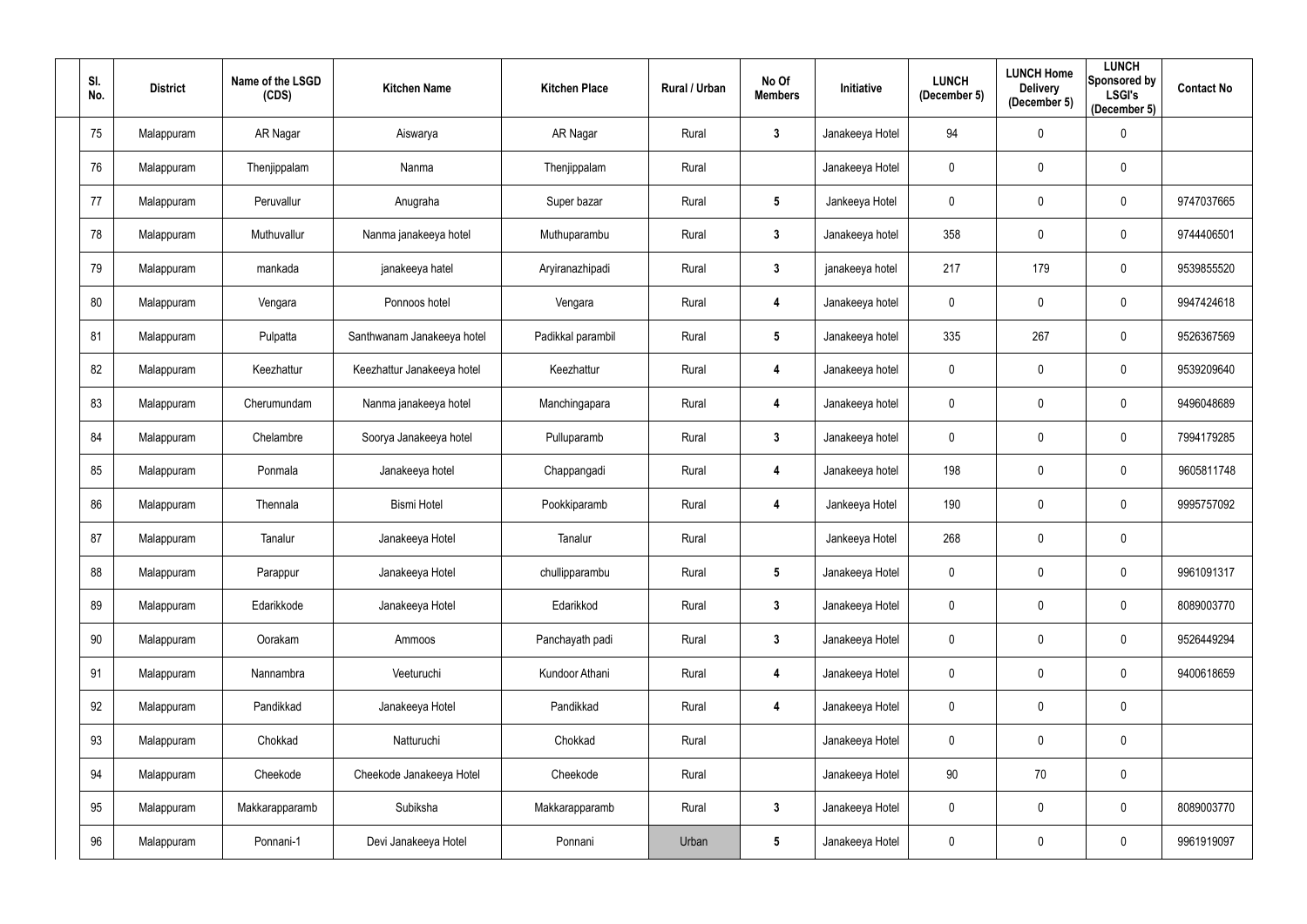| SI.<br>No. | <b>District</b> | Name of the LSGD<br>(CDS) | <b>Kitchen Name</b>      | <b>Kitchen Place</b> | Rural / Urban | No Of<br><b>Members</b> | Initiative      | <b>LUNCH</b><br>(December 5) | <b>LUNCH Home</b><br><b>Delivery</b><br>(December 5) | <b>LUNCH</b><br><b>Sponsored by</b><br><b>LSGI's</b><br>(December 5) | <b>Contact No</b> |
|------------|-----------------|---------------------------|--------------------------|----------------------|---------------|-------------------------|-----------------|------------------------------|------------------------------------------------------|----------------------------------------------------------------------|-------------------|
| 97         | malappuram      | mangalam                  | Soubagya                 | mangalam             | Rural         | $5\phantom{.0}$         | janakeeya hotel | 0                            | $\pmb{0}$                                            | $\mathbf 0$                                                          |                   |
| 98         | Malappuram      | Trikkalangode             | janakeeya hotel          | karakkunnu           | Rural         | 6                       | Janakeeya Hotel | 0                            | $\pmb{0}$                                            | $\mathbf 0$                                                          |                   |
| 99         | Malppuram       | Morayoor                  | Janakeeya hotel          | Valanchery           | Rural         | $3\phantom{a}$          | Janakeeya hotel | 70                           | $\pmb{0}$                                            | $\mathbf 0$                                                          |                   |
| 100        | Malappuram      | Perumbadapp               | Janakeeya hotel          | Perumbadapp          | Rural         | 4                       | Janakeeya hotel | 0                            | $\pmb{0}$                                            | $\mathbf 0$                                                          |                   |
| 101        | Malappuram      | Tirur                     | Samruthi Janakeeya Hotel | Vettom               | <b>RURAL</b>  |                         | Janakeeya hotel | 61                           | 129                                                  | $\mathbf 0$                                                          |                   |
| 102        | Malappuram      | Kondotty                  | Janakeeya hotel          | vazhakad             | <b>RURAL</b>  |                         | janakeeya hotel | 219                          | 248                                                  | $\mathbf 0$                                                          |                   |
| 103        | Malappuram      | Perinthalmanna            | Janakeeya hotel          | pulamanthole         | <b>RURAL</b>  | 4                       | Janakeeya hotel | 0                            | $\pmb{0}$                                            | $\mathbf 0$                                                          |                   |
| 104        | Malappuram      | Tanur                     | Jankeeya hotel           | Valavannur           | <b>RURAL</b>  |                         | Janakeeya hotel | 0                            | $\pmb{0}$                                            | $\mathbf 0$                                                          |                   |
| 105        | Malappuram      | kottakkal                 | Janakeeya hotel          | kotakkal             | <b>URBAN</b>  |                         | Janakeeya hotel | 0                            | $\pmb{0}$                                            | $\mathbf 0$                                                          |                   |
| 106        | Malappuram      | Vettom                    | Thripthi Janakeeya Hotel | vettom               | <b>RURAL</b>  |                         | Janakeeya hotel | 0                            | $\pmb{0}$                                            | $\mathbf 0$                                                          |                   |
| 107        | Malappuram      | Nilambur                  | Janakeeya hotel          | nilambur             | <b>URBAN</b>  |                         | Janakeeya hotel | 0                            | $\pmb{0}$                                            | $\mathbf 0$                                                          |                   |
| 108        | Malappuram      | Nilambur                  | Janakeeya hotel          | nilambur             | <b>URBAN</b>  |                         | Janakeeya hotel | 0                            | $\pmb{0}$                                            | $\mathbf 0$                                                          |                   |
| 109        | Malappuram      | Vallikkunn                | Rasakkut                 |                      | Rural         |                         | janakeeyahotel  | 0                            | $\pmb{0}$                                            | $\mathbf 0$                                                          |                   |
| 110        | Malappuram      | kuruva                    | Ruchi                    |                      | Rural         | $5\phantom{.0}$         | Janakeeyahotel  | 0                            | $\pmb{0}$                                            | $\mathbf 0$                                                          | 9745414800        |
| 111        | Malappuram      | Kannamangalam             |                          |                      | Rural         |                         | Janakeeya Hotel | 0                            | $\pmb{0}$                                            | $\mathbf 0$                                                          |                   |
| 112        | Malappuram      | Othungal                  | janakeeya hotel          | Othukkungal          | Rural         | $5\overline{)}$         | Janakeeya Hotel | $\mathbf{0}$                 | $\pmb{0}$                                            | $\mathbf 0$                                                          | 9656716066        |
| 113        | Malappuram      | Pookkottur                | janakeeya hotel          | valluvambram         | Rural         | $\overline{\mathbf{4}}$ | Janakeeya Hotel | 0                            | $\pmb{0}$                                            | $\mathbf 0$                                                          | 9447334084        |
| 114        | Malappuram      | Edakkara                  | Edakkara janakeeya hotel |                      | Rural         |                         | janakeeya hotel | 0                            | $\pmb{0}$                                            | $\overline{0}$                                                       |                   |
| 115        | Malappuram      | porur                     | Thanima Janakeeya Hotel  |                      | Rural         |                         | janakeeya hotel | 78                           | $\pmb{0}$                                            | $\mathbf 0$                                                          |                   |
| 116        | Malappuram      | pulikkal                  | Janakeeya Hotel          | pulikkal             | Rural         |                         | Janakeeya Hotel | 0                            | $\pmb{0}$                                            | $\mathbf 0$                                                          |                   |
| 117        | malappuram      | thanur                    | amma janakeeyahottel     |                      | Rural         | $5\phantom{.0}$         | janakeeyahottel | 499                          | $\boldsymbol{0}$                                     | $\mathbf 0$                                                          |                   |
| 118        | malappuram      | pallikkal                 | padheyam janakeeyahottel |                      | Rural         | $5\phantom{.0}$         | janakeeyahotel  | 0                            | $\pmb{0}$                                            | $\boldsymbol{0}$                                                     |                   |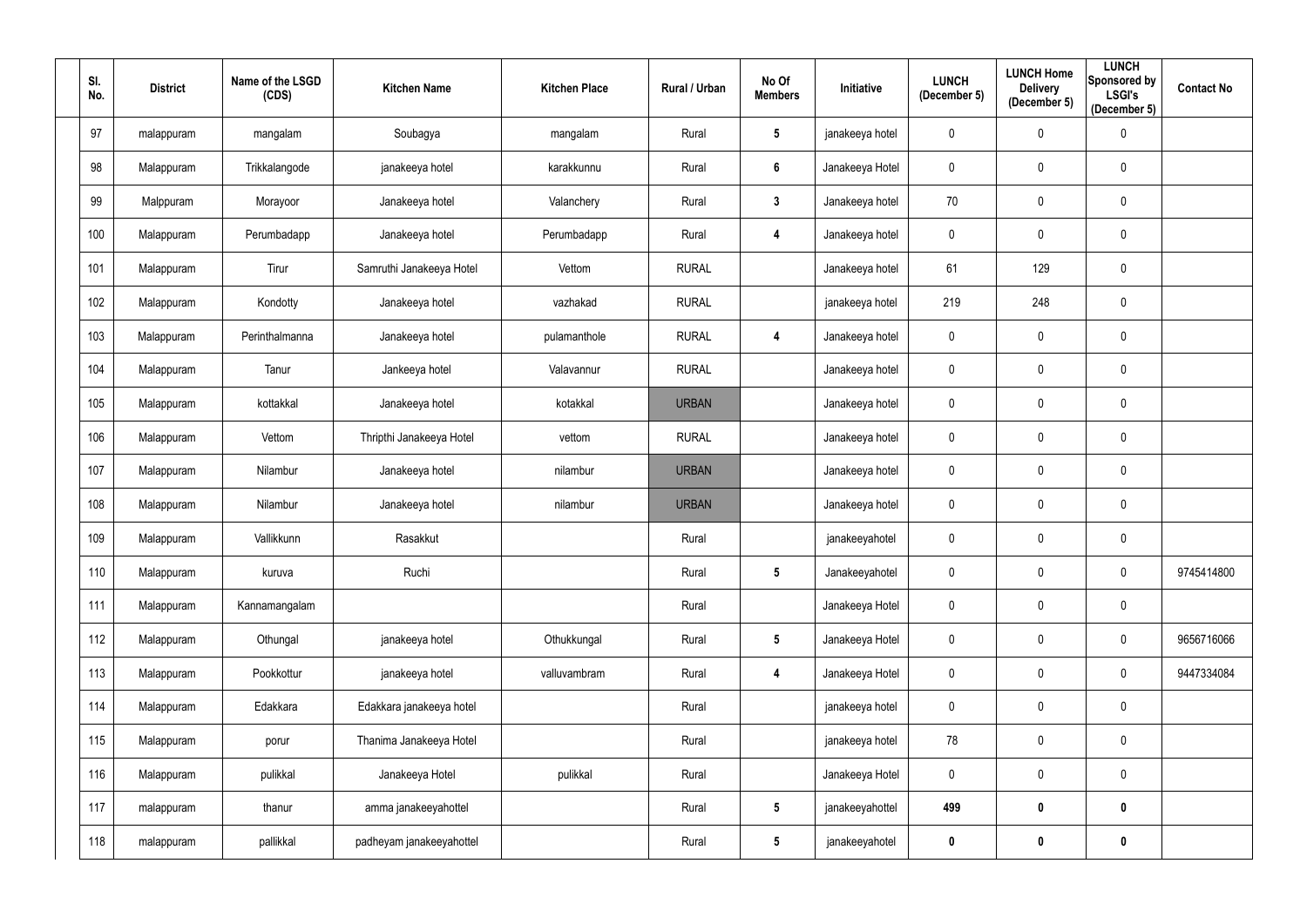|     | SI.<br>No.   | <b>District</b> | Name of the LSGD<br>(CDS) | <b>Kitchen Name</b>             | <b>Kitchen Place</b>                      | Rural / Urban | No Of<br><b>Members</b> | Initiative      | <b>LUNCH</b><br>(December 5) | <b>LUNCH Home</b><br><b>Delivery</b><br>(December 5) | <b>LUNCH</b><br><b>Sponsored by</b><br><b>LSGI's</b><br>(December 5) | <b>Contact No</b> |
|-----|--------------|-----------------|---------------------------|---------------------------------|-------------------------------------------|---------------|-------------------------|-----------------|------------------------------|------------------------------------------------------|----------------------------------------------------------------------|-------------------|
|     | 119          | Malappuram      | chelembra                 | janakeeyahotel2                 |                                           | Rural         |                         | janakeeyahotel  | 0                            | $\pmb{0}$                                            | 0                                                                    |                   |
|     | 120          | Malappuram      | Purathur                  | Safa Janakeeya Hotel            | Paravanna                                 | Rural         | $5\phantom{.0}$         | Janakeeya Hotel | 143                          | 37                                                   | 0                                                                    |                   |
|     | 121          | malappuram      | vazhayur                  | puthuma janakeeyahotel          |                                           | Rural         |                         | janakeeyahotel  | 0                            | $\boldsymbol{0}$                                     | 0                                                                    |                   |
|     | 122          | malappuram      | mangalam                  | janakeeyahotel2                 |                                           | Rural         |                         | janakeeyahotel  | 0                            | $\boldsymbol{0}$                                     | 0                                                                    |                   |
| 122 |              |                 |                           |                                 |                                           |               |                         |                 | 4007                         | <b>1518</b>                                          | $\bullet$                                                            |                   |
|     |              | Palakkad        | Elapully                  | Nakshathra Vanitha canteen      | Canteen                                   | Rural         | 4                       | Janakeeya Hotel | 0                            | $\boldsymbol{0}$                                     | $\mathbf 0$                                                          | 8547384972        |
|     | $\mathbf{2}$ | Palakkad        | Nalleppilly               | Vanitha Canteen                 | Canteen                                   | Rural         | 4                       | Janakeeya Hotel | 0                            | $\mathbf 0$                                          | $\mathbf 0$                                                          | 9656232569        |
|     | 3            | Palakkad        | Chittur                   | Thanal vanitha Canteen          | Thathamangalam, Mettuvalavu               | Urban         | $\mathfrak{Z}$          | Janakeeya Hotel | 250                          | $\boldsymbol{0}$                                     | $\mathbf 0$                                                          | 9447105400        |
|     | 4            | Palakkad        | chittur                   | urapp janakeeya hotel           | Anicode junction                          | urban         | 5                       | Janakeeya hotel | 0                            | $\mathbf 0$                                          | $\mathbf 0$                                                          | 9349930549        |
|     | 5            | Palakkad        | polpully                  | subiksha janakeeya hotel        | kallootiyal                               | Rural         | 5                       | Janakeeya hotel | $\mathbf 0$                  | $\boldsymbol{0}$                                     | $\mathbf 0$                                                          | 9495197498        |
|     | 6            | Palakkad        | Eruthenpathy              | Nila janakeeya hotel            | Mooniilmada muniyappan<br>kshethram near  | Rural         | $5\phantom{.0}$         | Janakeeya hotel | 0                            | $\mathbf 0$                                          | $\mathbf 0$                                                          | 9037290925        |
|     |              | Palakkad        | Perumatty                 | Nanam Janakeeya hotel           | kannimari                                 | Rural         | $\mathbf{3}$            | Janakeeya hotel | 0                            | $\boldsymbol{0}$                                     | $\mathbf 0$                                                          | 9605529657        |
|     | 8            | Palakkad        | Vadakarapathy             | soubhagya janakeeya hotel       | vadakarapathy panchayath                  | Rural         | $5\phantom{.0}$         | Janakeeya hotel | 40                           | $\mathbf 0$                                          | $\mathbf 0$                                                          | 9633578756        |
|     | 9            | Palakkad        | Kozhinjampara             | Sreesakthi Janakeeya hotel      | Kozhinjampara<br>gramapanchayth, near bus | Rural         | $5\phantom{.0}$         | Janakeeya hotel | 0                            | $\mathbf 0$                                          | $\mathbf 0$                                                          | 9847121105        |
|     | 10           | Palakkad        | Vadakkenchery             | Oottupura Vanitha Canteen       | Panchayath building,<br>Vadakkenchery     | Rural         | 4                       | Janakeeya Hotel | 0                            | $\mathbf 0$                                          | $\mathbf 0$                                                          | 9656360141        |
|     | 11           | Palakkad        | PKD North                 | Cafesree                        | opp. ksrtc bus stand,<br>Manjakulam road  | Urban         | $5\phantom{.0}$         | Janakeeya Hotel | $\mathbf 0$                  | $\boldsymbol{0}$                                     | $\mathbf 0$                                                          | 9037332005        |
|     | 12           | Palakkad        | Ongallur                  | Amma canteen                    | Ongallur vipanana kendram                 | Rural         | 4                       | Janakeeya Hotel | 0                            | $\mathbf 0$                                          | $\mathbf 0$                                                          | 7560924507        |
|     | 13           | Palakkad        | Muthuthala                | Sreelakshmi vanitha canteen     | Muthuthala panchayath                     | Rural         | 4                       | Janakeeya Hotel | 0                            | $\pmb{0}$                                            | $\mathbf 0$                                                          | 7558865485        |
|     | 14           | Palakkad        | Koppam                    | Natturuchi kudumbashree cafe    | Near koppam village                       | Rural         | 5                       | Janakeeya Hotel | 0                            | $\boldsymbol{0}$                                     | $\mathbf 0$                                                          | 8075779172        |
|     | 15           | Palakkad        | Paruthur                  | Mamatty vanitha canteen         | Near panchayath                           | Rural         | $5\phantom{.0}$         | Janakeeya Hotel | $\mathbf 0$                  | $\boldsymbol{0}$                                     | $\mathbf 0$                                                          | 9544847874        |
|     | 16           | Palakkad        | Vilayur                   | Souhritha caffesree (Ruchipura) | Near Vilayur Panchayath                   | Rural         | $6\phantom{.}$          | Janakeeya Hotel | 0                            | $\pmb{0}$                                            | $\mathbf 0$                                                          | 9747342046        |
|     | 17           | palakkad        | Kulukkallur               | Snehitha Janakeeya hotel        | Kulukkallur panchayath                    | Rural         | $5\phantom{.0}$         | Janakeeya hotel | 0                            | $\boldsymbol{0}$                                     | $\pmb{0}$                                                            | 9746701454        |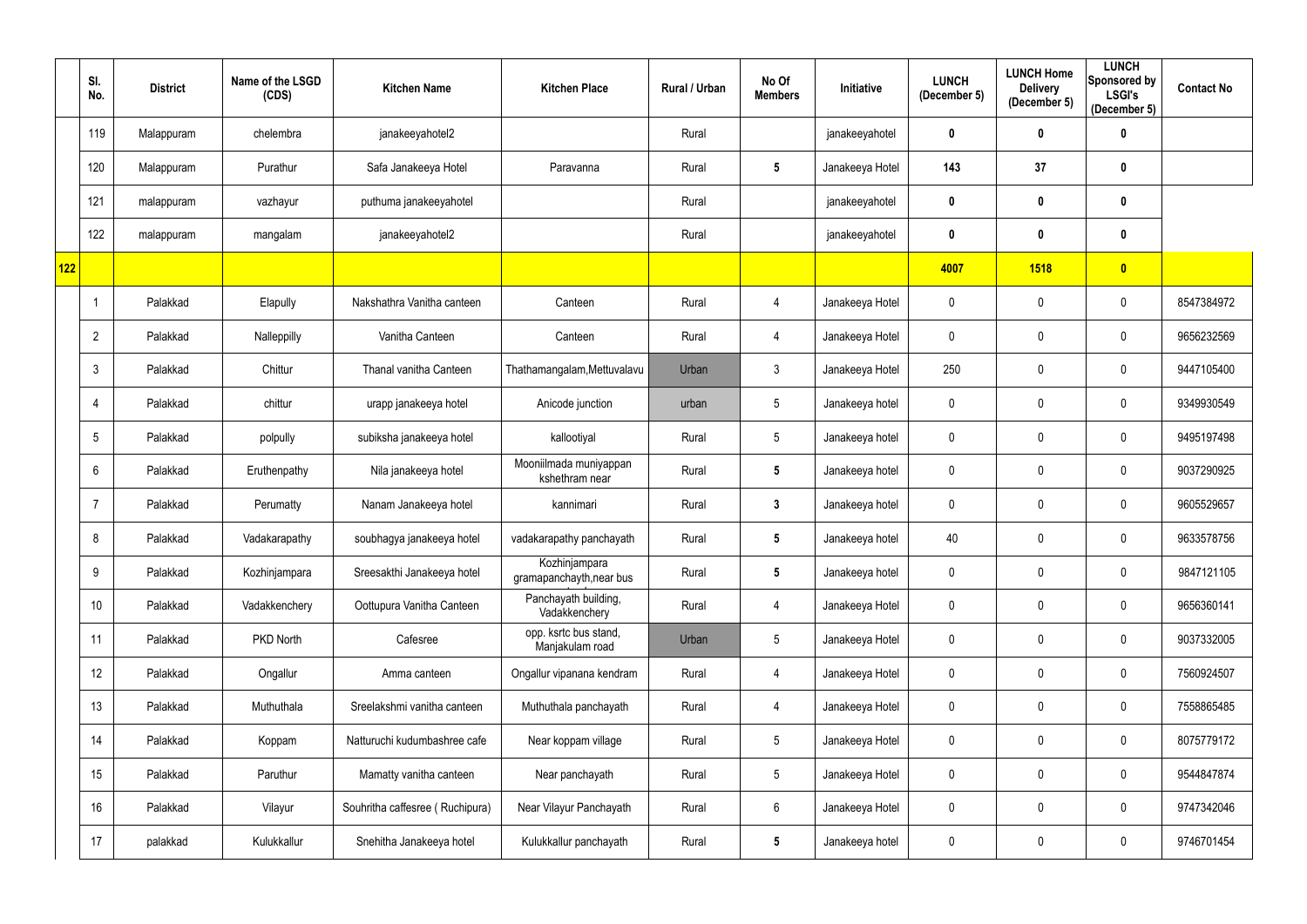| SI.<br>No. | <b>District</b> | Name of the LSGD<br>(CDS) | <b>Kitchen Name</b>                      | <b>Kitchen Place</b>                      | <b>Rural / Urban</b> | No Of<br><b>Members</b> | Initiative       | <b>LUNCH</b><br>(December 5) | <b>LUNCH Home</b><br><b>Delivery</b><br>(December 5) | <b>LUNCH</b><br>Sponsored by<br><b>LSGI's</b><br>(December 5) | <b>Contact No</b> |
|------------|-----------------|---------------------------|------------------------------------------|-------------------------------------------|----------------------|-------------------------|------------------|------------------------------|------------------------------------------------------|---------------------------------------------------------------|-------------------|
| 18         | Palakkad        | Pattambi                  | Janakeeya hotel                          | near Govt samskritha college,<br>Pattambi | Urban                | 4                       | Janakeeya hotel  | 0                            | $\mathbf 0$                                          | $\mathbf 0$                                                   | 9562043428        |
| 19         | Palakkad        | Erimayur                  | Thanima Vanitha Canteen                  | Panchayath building, Erimayur             | Rural                | $5\overline{)}$         | Janakeeya Hotel  | 0                            | $\mathbf 0$                                          | $\mathbf 0$                                                   | 9746440633        |
| 20         | Palakkad        | Kizhekkencheri            | Vanitha Canteen                          | Panchayath Building,<br>Kizhakkenchery    | Rural                | 4                       | Janakeeya Hotel  | $\mathbf 0$                  | $\mathbf 0$                                          | $\mathbf 0$                                                   | 9747923418        |
| 21         | Palakkad        | Peringottukkurrissi       | Aiswarya Vanitha canteen                 | Panchayth building                        | Rural                | $\mathfrak{Z}$          | Janakeeya Hotel  | 0                            | $\mathbf 0$                                          | $\mathbf 0$                                                   | 9048665884        |
| 22         | Palakkad        | Mundoor                   | Bharath vanitha canteen                  | Panchayath building                       | Rural                | $\mathfrak{Z}$          | Janakeeya Hotel  | 0                            | $\mathbf 0$                                          | $\mathbf 0$                                                   | 8592830607        |
| 23         | Palakkad        | Kodumbu                   | kripa                                    | kodumb panchayath                         | Rural                | 4                       | Janakeeya Hotel  | 66                           | $\mathbf 0$                                          | $\mathbf 0$                                                   | 9048682860        |
| 24         | Palakkad        | Thirumittakode            | Thirumuttam Janakeeya Hotel              | Karukaputhur                              | Rural                | 6                       | Janakeeya Hotel  | 107                          | $\mathbf 0$                                          | $\mathbf 0$                                                   | 9072841599        |
| 25         | Palakkad        | Akathethara               | Nanma canteen                            | kalyanamandapam                           | Rural                | $\mathfrak{Z}$          | Janakeeya Hotel  | 128                          | $\mathbf 0$                                          | $\mathbf 0$                                                   | 7025563510        |
| 26         | Palakkad        | Marutharoad               | flavours cantteen                        | panchayath                                | Rural                | $5\phantom{.0}$         | Janakeeya Hotela | 84                           | $\mathbf 0$                                          | $\mathbf 0$                                                   | 9746227966        |
| 27         | Palakkad        | Trithala                  | Kairali Vanitha Hotel                    | Thirthala                                 | Rural                | 5 <sub>5</sub>          | Janakeeya Hotel  | 128                          | $\pmb{0}$                                            | $\mathbf 0$                                                   | 9048710155        |
| 28         | Palakkad        | Kongad                    | Annapoorna vanitha canteen               | Near Kongad village office                | Rural                | $5\phantom{.0}$         | Janakeeya Hotel  | 0                            | $\mathbf 0$                                          | $\mathbf 0$                                                   | 9645425774        |
| 29         | Palakkad        | Sreekrishnapuram          | Subiksha canteen                         | Near panchayath office                    | Rural                | $\mathfrak{Z}$          | Janakeeya Hotel  | 0                            | $\mathbf 0$                                          | $\mathbf 0$                                                   | 8086697226        |
| 30         | Palakkad        | Pallassana                | dhanalakshmi vanitha canteen             | pallassana panchayath<br>building         | Rural                | $5\phantom{.0}$         | Janakeeya Hotel  | 146                          | $\mathbf 0$                                          | $\mathbf 0$                                                   | 8943225892        |
| 31         | Palakkad        | Nenmmara                  | Nemmara Janakeeya hotel                  | Nemmara junction                          | Rural                | 4                       | Janakeeya hotel  | 0                            | $\mathbf 0$                                          | $\bf{0}$                                                      | 8157850935        |
| 32         | Palakkad        | Ayilur                    | Janakeeya hotel                          | Thalavettanpara, Ayilur                   | Rural                | 3 <sup>1</sup>          | Janakeeya hotel  | $\mathbf 0$                  | $\pmb{0}$                                            | $\overline{0}$                                                | 9539517856        |
| 33         | Palakkad        | Melarkode                 | Janakeeya Hotel                          | near Melarkode panchayath                 | Rural                | 4                       | Janakeeya hotel  | $\mathbf 0$                  | $\pmb{0}$                                            | $\mathbf 0$                                                   | 8606193918        |
| 34         | Palakkad        | Vandazhi                  | janakeeya hotel                          | Kaniyamangalam                            | Rural                | $\mathfrak{Z}$          | Janakeeya hotel  | 0                            | $\pmb{0}$                                            | $\overline{0}$                                                | 9645919937        |
| 35         | Palakkad        | Nelliayampathy            | Janakeeya hotel                          | near Panchayat, kaikaty                   | Rural                | 4                       | Janakeeya hotel  | 248                          | $\pmb{0}$                                            | $\bf{0}$                                                      | 9497123529        |
| 36         | Palakkad        | Elavanchery               | Snehatheeram                             | Near GUPS, Vattekkad                      | Rural                | $5\phantom{.0}$         | Janakeeya Hotel  | 0                            | $\boldsymbol{0}$                                     | $\overline{0}$                                                | 9744195274        |
| 37         | Palakkad        | Kollemkode                | Priya Vanitha Canteen                    | Block Panchayath Office,<br>Kollengode    | Rural                | 4                       | Janakeeya Hotel  | $\mathbf 0$                  | $\pmb{0}$                                            | $\mathbf 0$                                                   | 9745456764        |
| 38         | Palakkad        | Koduvayur                 | Samridhi Kudumbashree Vanitha<br>Canteen | Panchayath Building                       | Rural                | $5\phantom{.0}$         | Janakeeya Hotel  | 0                            | $\pmb{0}$                                            | $\overline{0}$                                                | 8086263595        |
| 39         | Palakkad        | Pattanchery               | Sreelakshmi vanitha canteen              | Panchayath Building                       | Rural                | 4                       | Janakeeya Hotel  | 0                            | $\boldsymbol{0}$                                     | $\overline{0}$                                                | 8086916932        |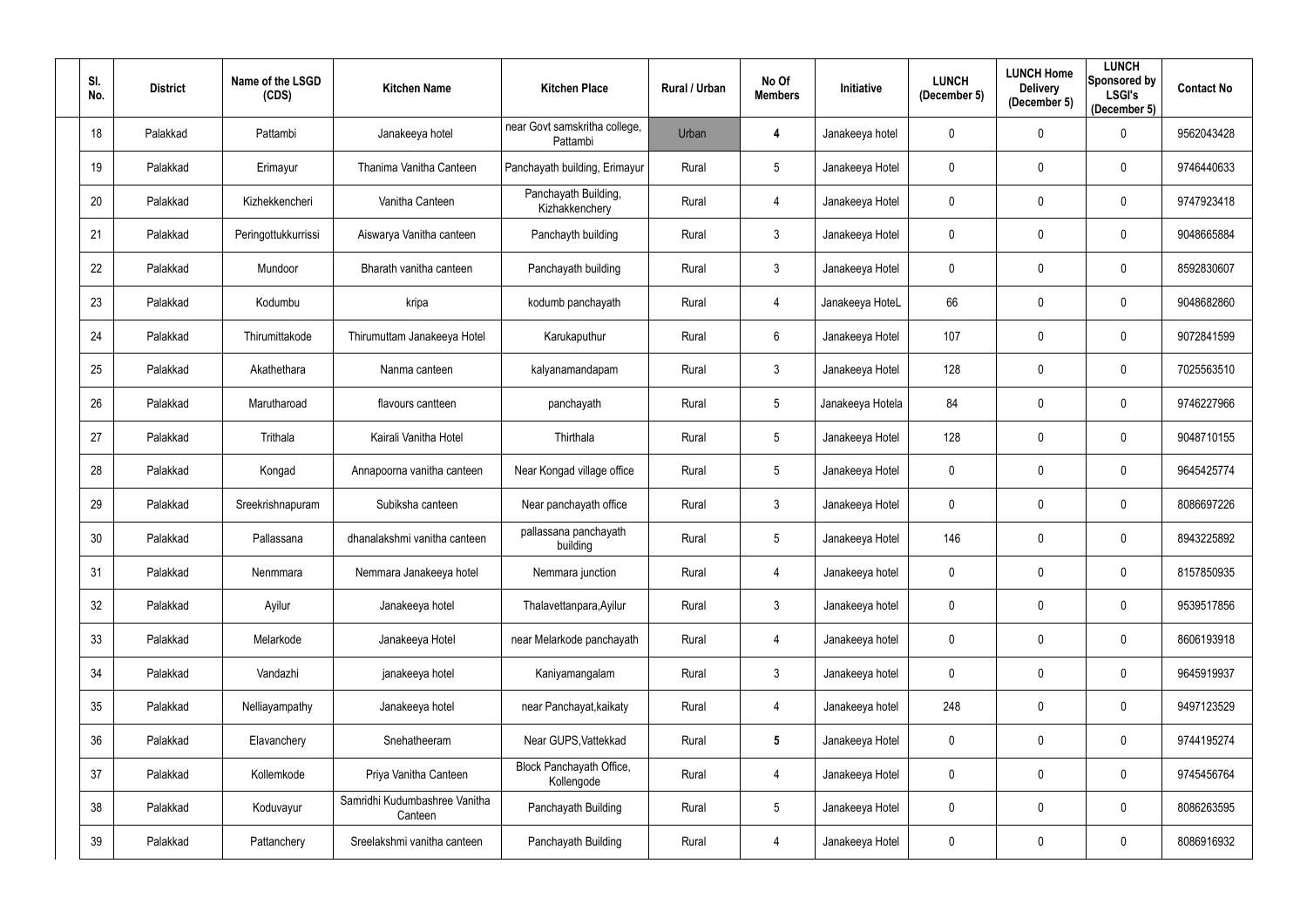|    | SI.<br>No. | <b>District</b> | Name of the LSGD<br>(CDS) | <b>Kitchen Name</b>                     | <b>Kitchen Place</b>                            | Rural / Urban | No Of<br><b>Members</b> | Initiative       | <b>LUNCH</b><br>(December 5) | <b>LUNCH Home</b><br><b>Delivery</b><br>(December 5) | <b>LUNCH</b><br>Sponsored by<br><b>LSGI's</b><br>(December 5) | <b>Contact No</b> |
|----|------------|-----------------|---------------------------|-----------------------------------------|-------------------------------------------------|---------------|-------------------------|------------------|------------------------------|------------------------------------------------------|---------------------------------------------------------------|-------------------|
|    | 40         | Palakkad        | Pudunagaram               | Janakeeya Hotel                         | Near KSEB, Pudunagaram                          | Rural         | 4                       | Janakeeya hotel  | 0                            | $\mathbf 0$                                          | $\mathbf 0$                                                   | 9497241598        |
|    | 41         | Palakkad        | Vadavanoor                | Sree Muruka Janakeeya Hotel             | Vydhyasala, Vadavanoor                          | Rural         | $5\phantom{.0}$         | Janakeeya hotel  | 0                            | $\mathbf 0$                                          | 0                                                             | 9567011729        |
|    | 42         | Palakkad        | Peruvemba                 | Samridi Janakeeya Hotel                 | Peruvemba Junction                              | Rural         | 4                       | Jankeeya hotel   | 0                            | $\pmb{0}$                                            | $\mathbf 0$                                                   | 918089611261      |
|    | 43         | Palakkad        | Muthalamada               | Janakeeya Hotel                         | Chulliyarmedu                                   | Rural         | 4                       | Jankeeya hotel   | 0                            | $\mathbf 0$                                          | $\mathbf 0$                                                   | 9633730067        |
|    | 44         | Palakkad        | Cherppalasseri            | Swad Janakiyahotel, CPY                 | Scheduled caste coperative<br>society hall, cpy | Urban         | 5                       | Janakeeya Hotel  | 0                            | $\mathbf 0$                                          | $\boldsymbol{0}$                                              | 9447746082        |
|    | 45         | Palakkad        | Vellinezhi                | Aiswarya kudumbashree                   | Adakkaputhur                                    | Rural         | $\mathfrak{Z}$          | Janakeeya Hotel  | 0                            | $\mathbf 0$                                          | $\boldsymbol{0}$                                              | 9747730588        |
|    | 46         | Palakkad        | Keralasseri               | Bhagyasree janakeeya hotel              | Near village office                             | Rural         | $\mathfrak{Z}$          | Janakeeya Hotel  | 0                            | $\mathbf{0}$                                         | $\mathbf 0$                                                   | 8606125128        |
|    | 47         | Palakkad        | Kottayi                   | Kudumbashree Vanitha canteen            | Near Kottayi Panchayath                         | Rural         | 4                       | Jankeeya hotel   | 0                            | $\mathbf 0$                                          | $\mathbf 0$                                                   | 9605699847        |
|    | 48         | Palakkad        | anakkara                  | udayasurya vanitha canteen              | kumbidi                                         | rural         | $5\phantom{.0}$         | Janakeeya Hotel  | 178                          | $\mathbf 0$                                          | $\mathbf 0$                                                   | 9895947614        |
|    | 49         | Palakkad        | kappur                    | jeevanam hotel                          | kumaranellur                                    | rural         | $6\phantom{.0}$         | Janakeeya Hotel  | 197                          | $\mathbf 0$                                          | $\boldsymbol{0}$                                              | 9605308385        |
| 96 | 50         | Palakkad        | Malampauzha               | Nandhanam canteen                       | near fantasy park                               | Rural         | $5\phantom{.0}$         | Janakeeya HotelT | 153                          | $\mathbf 0$                                          | $\mathbf 0$                                                   | 807587062         |
|    | 51         | Palakkad        | Puduppariyaram            | Anaswara Canteen                        | Panchayath                                      | Rural         | 4                       | Janakeeya Hotel  | 89                           | $\mathbf 0$                                          | $\mathbf 0$                                                   | 9526677781        |
|    | 52         | Palakkad        | kadambazhipuram           | Reshmi janakeeya hotel                  | 16 mail                                         | Rural         | 5 <sub>5</sub>          | Janakeeya Hotel  | 0                            | $\mathbf 0$                                          | $\mathbf 0$                                                   | 9048375891        |
|    | 53         | Palakkad        | Kadambazhipuram           | Ardhram Janakeeya hotel                 | Pulapatta                                       | Rural         | $\mathfrak{Z}$          | Janakeeya Hotel  | 0                            | $\mathbf 0$                                          | $\mathbf 0$                                                   | 9495775246        |
|    | 54         | Palakkad        | Kannambra                 | Sree kurumba canteen                    | kannambra                                       | Rural         | 4                       | Janakeeya Hotel  | 0                            | $\pmb{0}$                                            | $\overline{0}$                                                | 8157815819        |
|    | 55         | Palakkad        | karakkurissi              | Janakiya hotel                          | Near ammus auditorium,<br>Ayappankavu           | Rural         | $\mathfrak{Z}$          | Janakeeya Hotel  | 0                            | $\mathbf 0$                                          | $\mathbf 0$                                                   | 6238788932        |
|    | 56         | Palakkad        | Thenkara                  | Subiksham janakeeya hotel               | Ayurveda hospital compound<br>Then kara         | Rural         | 5                       | Janakeeya Hotel  | 0                            | $\pmb{0}$                                            | $\overline{0}$                                                | 9747557333        |
|    | 57         | Palakkad        | Alanallur                 | Keerthi vanitha canteen and<br>catering | Near panchayath Alanallur                       | Rural         | 5                       | Janakeeya hotel  | 0                            | $\pmb{0}$                                            | $\overline{0}$                                                | 9495447569        |
|    | 58         | Palakkad        | Pudur                     | Asil canteen                            | Pudur panchayath                                | Rural         | 4                       | Janakeeya hotel  | $\mathbf 0$                  | $\pmb{0}$                                            | $\overline{0}$                                                | 8086968050        |
|    | 59         | Palakkad        | Parali                    | Annasree Janakeeya hotel                | Near parali panchayath                          | Rural         | 4                       | Janakeeya hotel  | 0                            | $\pmb{0}$                                            | $\overline{0}$                                                | 8281829238        |
|    | 60         | Palakkad        | Mannur                    | Kudumbasree janakeeya hotel             | Mannur panchayath                               | Rural         | 5                       | Janakeeya hotel  | 0                            | $\pmb{0}$                                            | $\overline{0}$                                                | 9495771095        |
|    | 61         | Palakkad        | Kuzhalmannam              | Janasree jankeeya hotel                 | Kuzhalmannam block<br>panchayth                 | Rural         | $\mathfrak{Z}$          | Jankeeya hotel   | 0                            | $\boldsymbol{0}$                                     | $\overline{0}$                                                | 9847364980        |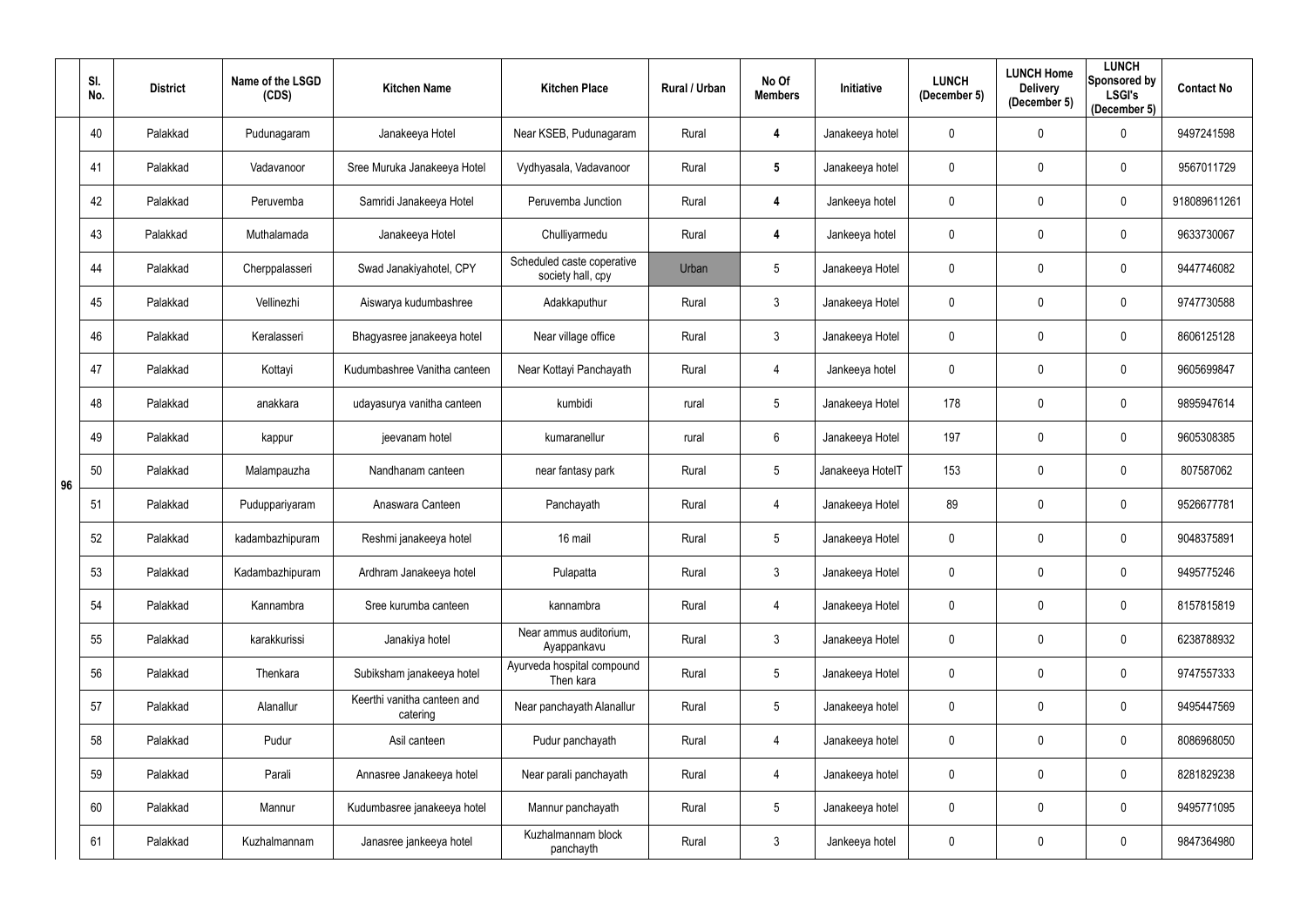| SI.<br>No. | <b>District</b> | Name of the LSGD<br>(CDS) | <b>Kitchen Name</b>                         | <b>Kitchen Place</b>                              | Rural / Urban | No Of<br><b>Members</b> | Initiative       | <b>LUNCH</b><br>(December 5) | <b>LUNCH Home</b><br><b>Delivery</b><br>(December 5) | <b>LUNCH</b><br>Sponsored by<br><b>LSGI's</b><br>(December 5) | <b>Contact No</b> |
|------------|-----------------|---------------------------|---------------------------------------------|---------------------------------------------------|---------------|-------------------------|------------------|------------------------------|------------------------------------------------------|---------------------------------------------------------------|-------------------|
| 62         | Palakkad        | Kavassery                 | samridhi Janakeeya Hotel                    | Alathur road, kavasheery                          | Rural         | 6                       | Janakeeya hotel  | 0                            | $\mathbf 0$                                          | $\mathbf 0$                                                   | 9747570761        |
| 63         | palakkad        | chalissery                | Thanal janakeeya hotel                      | chalissery panchayath building                    | Rural         | $\mathbf{3}$            | Janakeeya hotel  | 50                           | $\mathbf 0$                                          | $\mathbf 0$                                                   | 9562702284        |
| 64         | palakkad        | Kottopadam                | Iva canteen and catering janakeeya<br>hotel | <b>Block building, Near</b><br>aryambavu junction | Rural         | 4                       | Janakeeya hotel  | 86                           | $\mathbf 0$                                          | $\mathbf 0$                                                   | 9074818126        |
| 65         | palakkad        | kumaramputhur             | Ruchi cafe janakeeya hotel                  | Panchayath kumaramputhur                          | Rural         | $\mathbf{3}$            | Janakeeya hotel  | 0                            | $\mathbf 0$                                          | $\mathbf 0$                                                   | 8589968705        |
| 66         | palakkad        | Malampuzha                | Amma janakeeya hotel                        | kadukkamkunnu, Malampuzha                         | Rural         | $\mathbf{3}$            | Janakeeya hotel  | 332                          | $\mathbf 0$                                          | $\mathbf 0$                                                   | 9446521664        |
| 67         | palakkad        | Alathur                   | Rich Janakeeya hotel                        | Near bus stand, Alathur                           | Rural         | $\overline{4}$          | Janakeeya hotel  | 0                            | $\mathbf 0$                                          | $\mathbf 0$                                                   | 9947030779        |
| 68         | palakkad        | Karimpuzha                | Janakeeya hotel                             | Karimpuzha panchayath                             | Rural         | $\mathbf{3}$            | Janakeeya hotel  | $\mathbf 0$                  | $\mathbf 0$                                          | $\mathbf 0$                                                   | 9961502739        |
| 69         | Palakkad        | Thenkurissi               | Eyeshee janakeeya hotel                     | Panchayth building,<br>Thenkurissi                | Rural         | $\overline{4}$          | Jankeeya hotel   | 0                            | $\mathbf 0$                                          | $\mathbf 0$                                                   | 9995662723        |
| 70         | Palakkad        | Agali                     | Janakeeya Hotel                             | Block Panchayath building,<br>Agali               | Rural         | $5\phantom{.0}$         | Jankeeya hotel   | 0                            | $\mathbf 0$                                          | $\mathbf 0$                                                   | 9037878897        |
| 71         | Palakkad        | Sholayur                  | Powrnami janakeeya hotel                    | anakkatty bus stand                               | Rural         | 4                       | Jankeeya hotel   | 0                            | $\boldsymbol{0}$                                     | $\mathbf 0$                                                   | 9159556404        |
| 72         | Palakkad        | Puthushery                | Janakeeya hotel                             | Puthushery panchayath                             | Rural         | $5\phantom{.0}$         | Janakeeya hotel. | 154                          | $\mathbf 0$                                          | $\mathbf 0$                                                   | 9562772723        |
| 73         | Palakkad        | Karimba                   | Janakeeya hotel                             | Panchayath premise                                | Rural         | $\mathbf{3}$            | Janakeeya Hotel  | 0                            | $\mathbf 0$                                          | $\mathbf 0$                                                   | 9562163979        |
| 74<br>1 T  | Palakkad        | Nagalasseri               | Janakeeya hotel                             | near koottanad bus stand                          | Rural         | 5                       | Janakeeya hotel  | 210                          | $\Omega$                                             | 0                                                             | 8921928291        |
| 75         | Palakkad        | Mathur                    | Nila janakeeya Hotel                        | Near Panchayth, Mathur                            | Rural         | 4                       | Jankeeya hotel   | 0                            | $\mathbf 0$                                          | $\mathbf 0$                                                   | 9562356483        |
| 76         | Palakkad        | Chalavara                 | Janakeeya hotel                             | Chalavara panchayath                              | Rural         | $5\phantom{.0}$         | Janakeeya hotel  | 0                            | $\mathbf 0$                                          | $\mathbf 0$                                                   | 9544659942        |
| 77         | Palakkad        | Ananganadi                | vanitha cateen                              | near Ananganadi panchayath                        | Rural         | $\mathfrak{Z}$          | Janakeeya Hotel  | 0                            | $\mathbf 0$                                          | $\mathbf 0$                                                   | 8921410495        |
| 78         | Palakkad        | Lakkidiperur              | Janakeeya hotel                             | Lekkidi perur panchayath                          | Rural         | $5\phantom{.0}$         | Jankeeya hotel   | 0                            | $\mathbf 0$                                          | $\mathbf 0$                                                   | 6238921903        |
| 79         | Palakkad        | Nellaya                   | Janakeeya hotel                             | Nellaya panchayath                                | Rural         | $\overline{\mathbf{4}}$ | Janakeeya hotel  | 0                            | $\mathbf 0$                                          | $\mathbf 0$                                                   | 9562432883        |
| 80         | Palakkad        | Shornur                   | Oottupura Janakeeya hotel                   | near bus stand, Shoranur                          | Urban         | $5\phantom{.0}$         | Janakeeya hotel  | 0                            | $\mathbf 0$                                          | $\mathbf 0$                                                   | 9747102377        |
| 81         | Palakkad        | Shornur                   | Snehadeepam Janakeeya hotel                 | Shoranur municipality                             | Urban         | 4                       | Janakeeya hotel  | 0                            | $\boldsymbol{0}$                                     | $\mathbf 0$                                                   | 6238755729        |
| 82         | Palakkad        | Thrikkadiri               | Janakeeya hotel                             | Samskarika nilayam                                | Rural         | 4                       | Janakeeya hotel  | 0                            | $\mathbf 0$                                          | $\mathbf 0$                                                   | 9544806032        |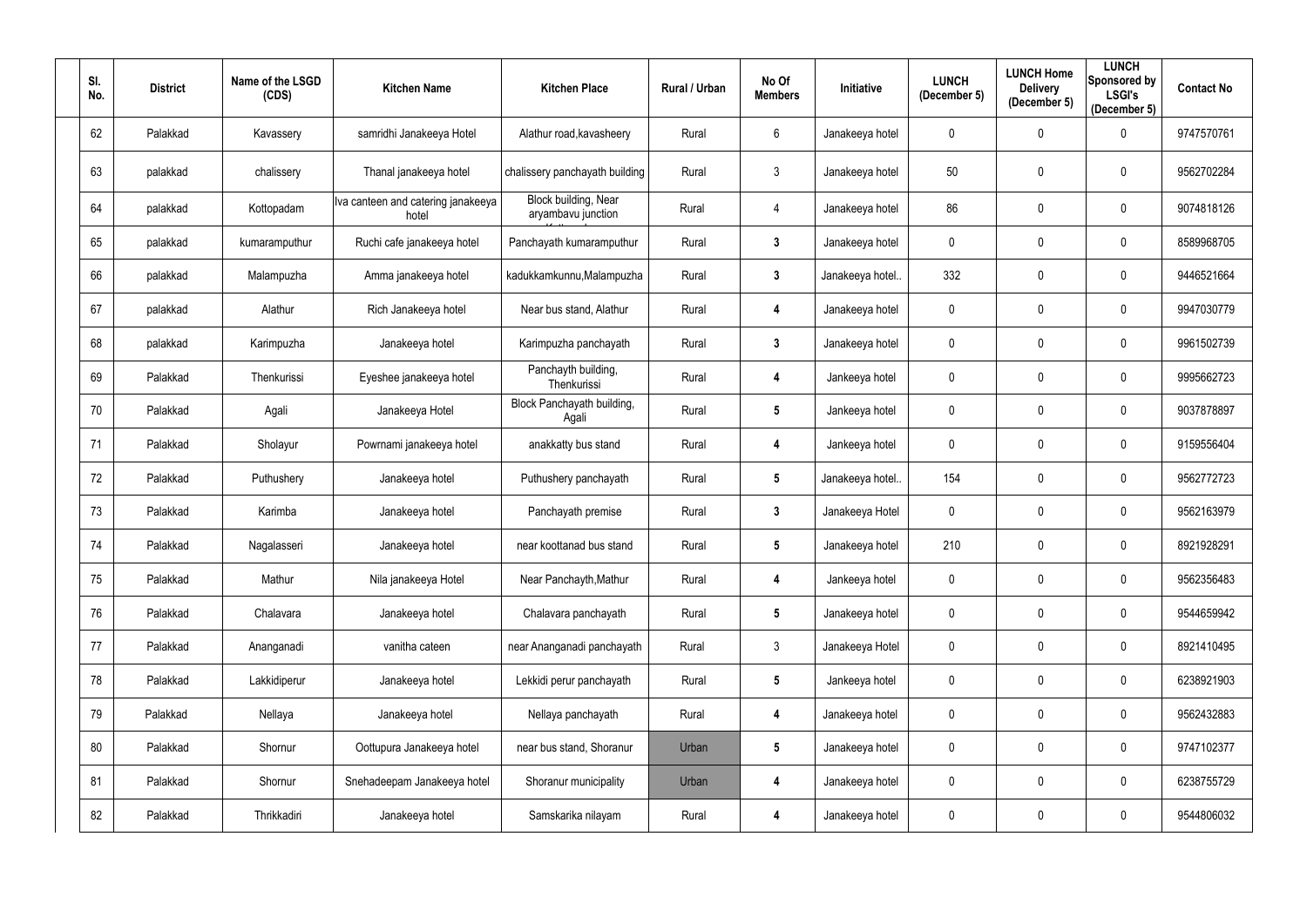|    | SI.<br>No. | <b>District</b> | Name of the LSGD<br>(CDS) | <b>Kitchen Name</b>             | <b>Kitchen Place</b>                       | Rural / Urban | No Of<br><b>Members</b> | Initiative      | <b>LUNCH</b><br>(December 5) | <b>LUNCH Home</b><br><b>Delivery</b><br>(December 5) | <b>LUNCH</b><br>Sponsored by<br><b>LSGI's</b><br>(December 5) | <b>Contact No</b> |
|----|------------|-----------------|---------------------------|---------------------------------|--------------------------------------------|---------------|-------------------------|-----------------|------------------------------|------------------------------------------------------|---------------------------------------------------------------|-------------------|
|    | 83         | palakkad        | Vaniyamkulam              | Janakeeya hotel                 | near PK DAS hospital                       | Rural         | $\mathbf{3}$            | Janakeeya hotel | 188                          | $\mathbf 0$                                          | $\mathfrak{Z}$                                                | 9947408415        |
|    | 84         | Palakkad        | Ambalappara               | Janakiya hotel                  | ambalappara<br>kalyanamandapam             | Rural         | $5\phantom{.0}$         | Janakeeya Hotel | 0                            | $\mathbf 0$                                          | $\mathbf 0$                                                   | 8129562289        |
|    | 85         | Palakkad        | Vallappuzha               | Janakeeya hotel                 | Hayath Complex, Vallappuzha                | Rural         | $\sqrt{5}$              | Janakeeya Hotel | $\mathbf 0$                  | $\mathbf 0$                                          | $\mathbf 0$                                                   | 8086406897        |
|    | 86         | Palakkad        | Shoranur                  | Ela janakeeya hotel             | Vpc market, kulappully                     | Urban         | $\mathbf{3}$            | Janakeeya hotel | 0                            | $\mathbf 0$                                          | $\mathbf 0$                                                   | 8129769113        |
|    | 87         | Palakkad        | Mankara                   | Subiksha Janakeeya hotel        | Near Mankara Panchayath                    | Rural         | $5\phantom{.0}$         | Janakeeya hotel | $\mathbf 0$                  | $\mathbf 0$                                          | $\mathbf 0$                                                   | 8549045637        |
|    | 88         | Palakkad        | Kanjirapuzha              | Surya Janakeeya hotel           | Kanjirapuzha, panchayath                   | Rural         | $5\phantom{.0}$         | Janakeeya hotel | 0                            | $\mathbf 0$                                          | $\mathbf 0$                                                   | 9048698194        |
|    | 89         | Palakkad        | Thachanattukara           | Haritham janakeeya hotel        | 53 mile, Thachanattukara                   | Rural         | $\mathbf{3}$            | Janakeeya hotel | $\mathbf 0$                  | $\mathbf 0$                                          | $\mathbf 0$                                                   | 9605097810        |
|    | 90         | Palakkad        | Puthukode                 | Puthuma jankeeya hotel          | Thachanadi junction                        | Rural         | 6                       | Janakeeya hotel | 0                            | $\Omega$                                             | $\mathbf{0}$                                                  | 9744459080        |
|    | 91         | Palakkad        | Tarur                     | Jankeeya Hotel                  | Infront of vilage office, Tarurk           | Rural         | 4                       | Janakeeya hotel | $\mathbf 0$                  | $\mathbf 0$                                          | $\mathbf 0$                                                   | 8606780959        |
|    | 92         | Palakkad        | Pirayiri                  | Janakeeya hotel                 | Near Panchayath office                     | Rural         | $5\phantom{.0}$         | Janakeeya hotel | $\mathbf 0$                  | $\mathbf 0$                                          | $\mathbf 0$                                                   | 9037495586        |
|    | 93         | Palakkad        | Palakkad ulb              | Ruchi                           | Near Balaji hospital, Fort<br>Maidan       | Urban         | 4                       | Janakeeya hotel | 0                            | $\mathbf 0$                                          | $\mathbf 0$                                                   | 7994185687        |
|    | 94         | Palakkad        | Pookkottukavu             | Punya                           | Pookkottukavu Centre                       | Rural         | 4                       | Janakeeya Hotel | 0                            | $\mathbf 0$                                          | $\mathbf 0$                                                   | 9745511432        |
|    | 95         | Palakkad        | Kuthanoor                 | Suryodayam jankeeya hotel       | Kalapara, kuthanoor                        | Rural         | $5\phantom{.0}$         | Jankeeya hotel  | $\boldsymbol{0}$             | $\mathbf 0$                                          | $\mathbf 0$                                                   | 9995159738        |
|    | 96         | Palakkad        | Thiruvegappura            | Janakeeya Hotel                 | Kaippuram                                  | Rural         | $5\phantom{.0}$         | Jankeeya hotel  | 0                            | $\mathbf 0$                                          | $\mathbf 0$                                                   | 8921882903        |
|    | 97         | Palakkad        | Thachampara               | Vanitha canteen Janakeeya Hotel | Thachampara town                           | Rural         | $\overline{\mathbf{4}}$ | Jankeeya hotel  | 0                            | $\pmb{0}$                                            | $\mathbf 0$                                                   | 9497826216        |
|    | 98         | Palakkad        | Kannadi                   | Sweet jankeeya hotel            | Yakkara junction                           | Rural         | $\mathbf{3}$            | Jankeeya hotel  | $\mathbf 0$                  | $\mathbf 0$                                          | $\mathbf 0$                                                   | 9846918028        |
|    | 99         | Palakkad        | Pattithara                | Bavana janakeeya hotel          | kottappadam                                | Rural         | $5\phantom{.0}$         | Janakeeya hotel | 0                            | $\mathbf 0$                                          | $\mathbf 0$                                                   | 9074163402        |
|    | 100        | Palakkad        | Mannarkkad                | Janakeeya Hotel                 | muncipal building, busstand,<br>mannarkkad | Urban         | 4                       | Janakeeya hotel | 0                            | $\mathbf 0$                                          | $\mathbf 0$                                                   |                   |
|    | 101        | Palakkad        | Pirayiri                  | Kudumbashree janakeeya hotel    | Kallekkad Block Panchayath                 | Rural         | $5\phantom{.0}$         | janakeeya hotel | 0                            | $\mathbf 0$                                          | $\mathbf 0$                                                   | 8137940343        |
|    | 102        | Palakkad        | Marutharoad               | Sreelakshmi janakeeya hotel     | Pirivusala                                 | Rural         | 4                       | janakeeya hotel | 145                          | $\mathbf 0$                                          | $\mathbf 0$                                                   | 9048636162        |
| 99 |            |                 |                           |                                 |                                            |               | 434                     |                 | 2979                         | $\overline{\mathbf{0}}$                              | 3 <sup>2</sup>                                                |                   |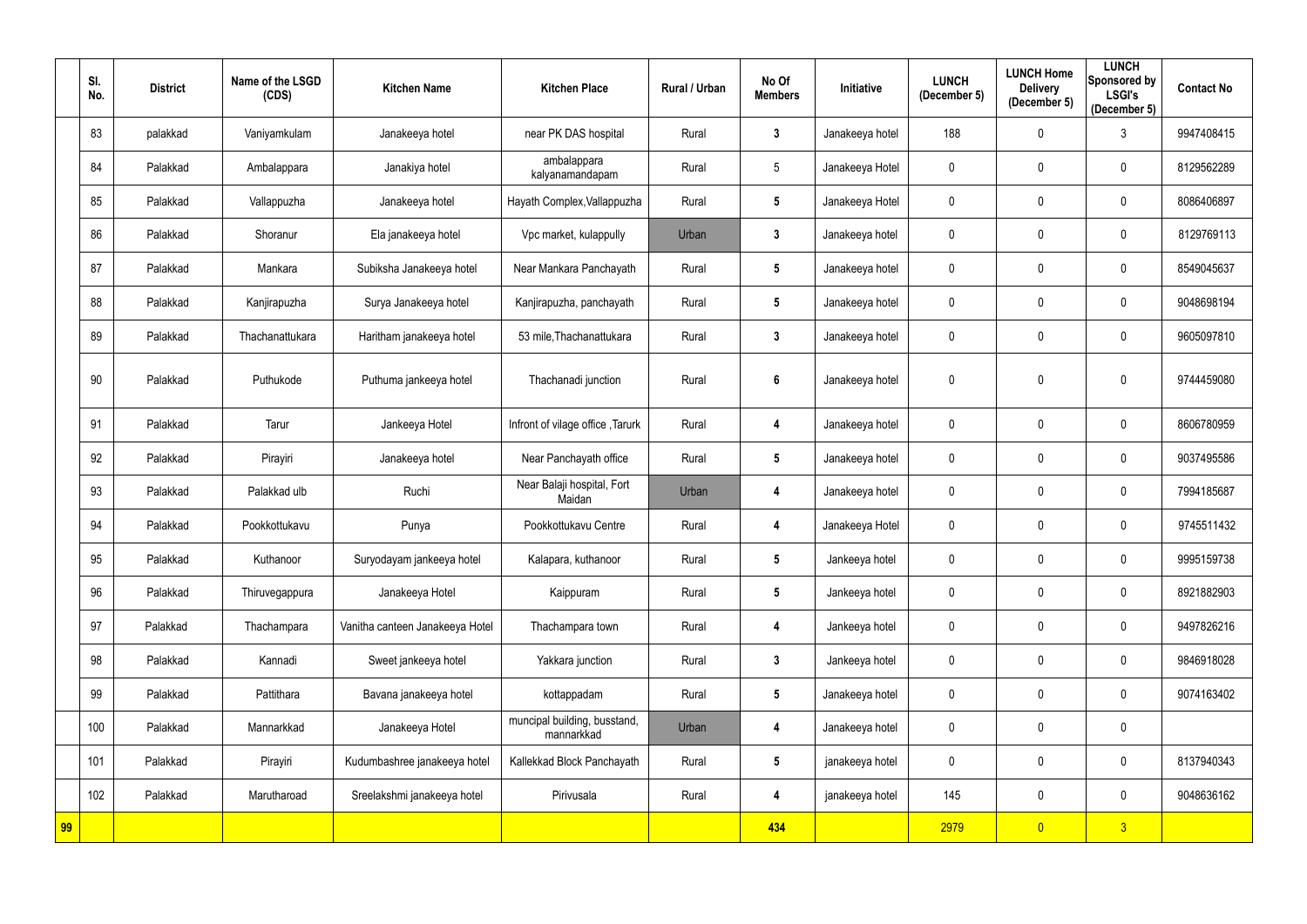| SI.<br>No.     | <b>District</b> | Name of the LSGD<br>(CDS) | <b>Kitchen Name</b>             | <b>Kitchen Place</b>        | Rural / Urban | No Of<br><b>Members</b> | Initiative      | <b>LUNCH</b><br>(December 5) | <b>LUNCH Home</b><br><b>Delivery</b><br>(December 5) | <b>LUNCH</b><br><b>Sponsored by</b><br><b>LSGI's</b><br>(December 5) | <b>Contact No</b> |
|----------------|-----------------|---------------------------|---------------------------------|-----------------------------|---------------|-------------------------|-----------------|------------------------------|------------------------------------------------------|----------------------------------------------------------------------|-------------------|
| $\overline{1}$ | Pathanamthitta  | Anicadu                   | Janatha janakeeya hotel         | Nooromave                   | Rural         | $\mathbf{3}$            | Janakeeya Hotel | $\mathbf 0$                  | 40                                                   | $\mathbf 0$                                                          | 6282875679        |
| $\overline{2}$ | Pathanamthitta  | Kaviyoor                  | Janakeeya Hotel                 | Manakkachira                | Rural         | 4                       | Janakeeya Hotel | 0                            | $\mathbf 0$                                          | $\mathbf 0$                                                          | 9747886172        |
| 3              | Pathanamthitta  | Kottanadu                 | Janakeeya Hotel                 | Kottanadu                   | Rural         | 4                       | Janakeeya Hotel | $\mathbf 0$                  | $\mathbf 0$                                          | $\mathbf 0$                                                          | 6282382608        |
| 4              | Pathanamthitta  | Kalloopara                | Janakeeya Hotel                 | Kalloopara                  | Rural         | 5 <sup>5</sup>          | Janakeeya Hotel | 0                            | 50                                                   | $\mathbf 0$                                                          | 9947471024        |
| 5              | Pathanamthitta  | Kunnamthanam              | Thripthi Hotel                  | Kunnamthanam                | Rural         | $\mathbf{3}$            | Janakeeya Hotel | 0                            | $\mathbf 0$                                          | $\mathbf 0$                                                          | 6235908328        |
| 6              | pathanamthitta  | mallappally               | janakeeya hotel                 | mallappally                 | Rural         | $\mathfrak{Z}$          | janakeeya hotel | 0                            | $\mathbf 0$                                          | $\mathbf 0$                                                          | 9744194830        |
| $\overline{7}$ | Pathanamthitta  | kottangal                 | janakeeya hotel                 | kottangal                   | Rural         | 3 <sup>1</sup>          | Janakeeya Hotel | 0                            | $\mathbf 0$                                          | $\mathbf 0$                                                          | 9526690541        |
| 8              | Pathanamthitta  | Nedumpuram                | Nedumpram Janakeeya Hotel       | Podiyadi                    | Rural         | 5                       | Janakeeya Hotel | $\mathbf 0$                  | 78                                                   | $\mathbf 0$                                                          | 919188291409      |
| 9              | Pathanamthitta  | Niranam                   | Sakhi cafe                      | Niranam                     | Rural         | 3 <sup>1</sup>          | Janakeeya Hotel | 0                            | $\mathbf 0$                                          | $\mathbf 0$                                                          | 919526423710      |
| 10             | Pathanamthitta  | Peringara                 | Haritha samrudhi Catering       | <b>PMVHS Pringara</b>       | Rural         | 4                       | Janakeeya Hotel | $\mathbf 0$                  | $\mathbf 0$                                          | $\mathbf 0$                                                          | 919961219550      |
| 11             | Pathanamthitta  | Peringara                 | Pulari janakeeya Hotel          | swamipalam                  | Rural         | 4                       | Janakeeya hotel | 0                            | $\mathbf 0$                                          | $\mathbf 0$                                                          | 919656132036      |
| 12             | Pathanamthitta  | Kuttor                    | Nanma Catering                  | <b>GHS Kuttoor</b>          | Rural         | $\mathfrak{Z}$          | Janakeeya Hotel | 0                            | $\mathbf 0$                                          | $\mathbf 0$                                                          | 919526323212      |
| 13             | Pathanamthitta  | Kadapra                   | Niradeepam janakeeya hotel      | Kadapra                     | Rural         | 4                       | Janakeeya Hotel | 0                            | $\mathbf 0$                                          | 0                                                                    | 9656512066        |
| 14             | Pathanamthitta  | Eraviperoor               | Avi cafe                        | Avi cafe                    | Rural         | $\mathfrak{Z}$          | Janakeeya Hotel | $\mathbf 0$                  | $\mathbf 0$                                          | $\mathbf 0$                                                          | 6238013293        |
| 15             | Pathanamthitta  | Koipuram                  | Ammas kudumbashree cafe         | Muttamon                    | Rural         | 5 <sup>5</sup>          | Janakeeya Hotel | $\mathbf 0$                  | $\mathbf 0$                                          | $\overline{0}$                                                       | 9961485931        |
| 16             | Pathanamthitta  | Thottappuzhassery         | Thottapuzhassery Jankeeya Hotel | Thottapuzhassery            | Rural         | 4                       | Janakeeya Hotel | $\mathbf{0}$                 | $\pmb{0}$                                            | $\bf{0}$                                                             | 9656403054        |
| 17             | Pathanamthitta  | Puramattom                | Top N Taste                     | Puramattom                  | Rural         | $\mathfrak{Z}$          | Janakeeya Hotel | 0                            | $\pmb{0}$                                            | $\mathbf 0$                                                          | 9526728230        |
| 18             | Pathanamthitta  | Ayroor                    | Janakeeya Hotel                 | Ayroor                      | Rural         | $6\overline{6}$         | Janakeeya Hotel | 0                            | 40                                                   | $\bf{0}$                                                             | 8086653951        |
| 19             | Pathanamthitta  | Ezhumattor                | Swad Hotel                      | Thadiyoor                   | Rural         | $\mathbf{3}$            | Janakeeya Hotel | 0                            | $\pmb{0}$                                            | $\mathbf 0$                                                          | 9526857335        |
| 20             | Pathanamthitta  | Kozhencherry              | Ruchi Janakeeya hotel           | Community hall, kozhenchery | Rural         | 4                       | Janakeeya Hotel | $\mathbf 0$                  | 63                                                   | $\overline{0}$                                                       | 9947387912        |
| 21             | Pathanamthitta  | Mallappuzhassery          | Snehadeepam                     | Paramootil                  | Rural         | $6\overline{6}$         | Janakeeya Hotel | 0                            | $\pmb{0}$                                            | $\bf{0}$                                                             | 9847170052        |
| 22             | Pathanamthitta  | Chennerkara               | Thanal Kudumbasree Cafe         | Nallanikunnu                | Rural         | $5\phantom{.0}$         | Janakeeya Hotel | 0                            | $\boldsymbol{0}$                                     | $\mathbf 0$                                                          | 9747469562        |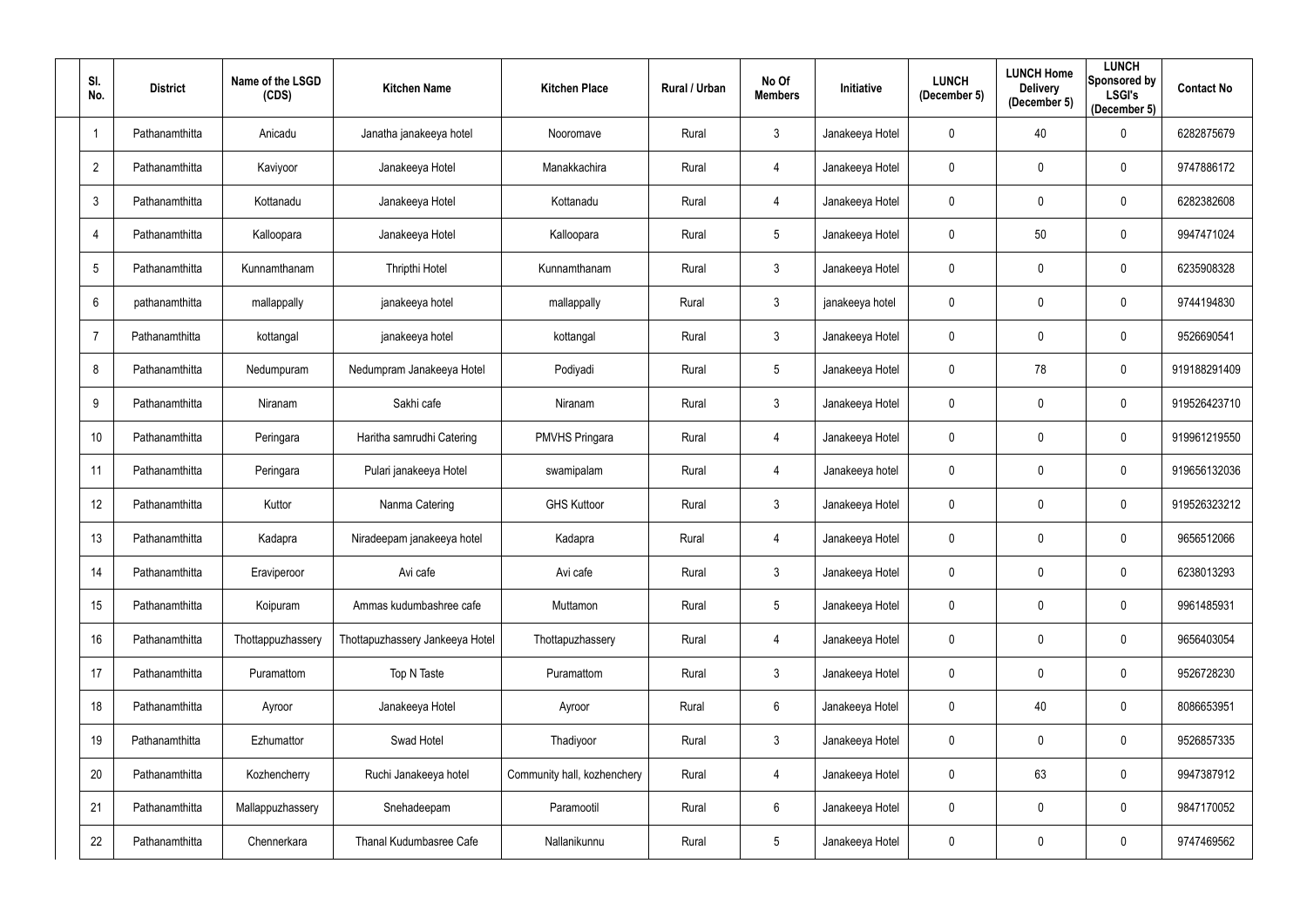|    | SI.<br>No. | <b>District</b> | Name of the LSGD<br>(CDS) | <b>Kitchen Name</b>       | <b>Kitchen Place</b>   | Rural / Urban | No Of<br><b>Members</b> | Initiative      | <b>LUNCH</b><br>(December 5) | <b>LUNCH Home</b><br><b>Delivery</b><br>(December 5) | <b>LUNCH</b><br>Sponsored by<br><b>LSGI's</b><br>(December 5) | <b>Contact No</b> |
|----|------------|-----------------|---------------------------|---------------------------|------------------------|---------------|-------------------------|-----------------|------------------------------|------------------------------------------------------|---------------------------------------------------------------|-------------------|
|    | 23         | Pathanamthitta  | Cherukole                 | Janakeeya Hotel           | Cherukole              | Rural         | $\mathfrak{Z}$          | Janakeeya Hotel | 0                            | $\mathbf 0$                                          | $\mathbf 0$                                                   | 7907811728        |
|    | 24         | Pathanamthitta  | Elanthoor                 | Janakeeya Hotel           | Vary                   | Rural         | 4                       | Janakeeya Hotel | 0                            | $\mathbf 0$                                          | $\mathbf 0$                                                   | 9946047385        |
|    | 25         | Pathanamthitta  | naranganam                | janakeeya hotel           | kadammanitta           | Rural         | $\mathbf{3}$            | janakeeya hotel | $\mathbf 0$                  | $\mathbf 0$                                          | $\overline{0}$                                                | 9744478962        |
|    | 26         | Pathanamthitta  | Omalloor                  | Janakeeya Hotel           | Omalloor               | Rural         |                         | Janakeeya Hotel | 0                            | $\mathbf 0$                                          | $\overline{0}$                                                |                   |
|    | 27         | Pathanamthitta  | Chittar                   | Chittar janakiya hotel    | Koothattukulam         | Rural         | $\mathfrak{Z}$          | Janakeeya Hotel | 0                            | $\mathbf 0$                                          | $\overline{0}$                                                | 9072374618        |
|    | 28         | Pathanamthitta  | Naranammoozhi             | Thanima                   | Arakkamon              | Rural         | $\mathfrak{Z}$          | Janakeeya Hotel | 0                            | $\mathbf 0$                                          | $\mathbf 0$                                                   | 9605021278        |
|    | 29         | Pathanamthitta  | Perunadu                  | Perunadu Janakeeya Hotel  | Perunadu               | Rural         | 5                       | Janakeeya Hotel | 0                            | $\mathbf 0$                                          | $\overline{0}$                                                |                   |
| 58 | 30         | Pathanamthitta  | Ranni-Angadi              | Angadi Janakeeya Hotel    | Thoodathil church hall | Rural         | 5                       | Janakeeya Hotel | 0                            | $\mathbf 0$                                          | $\overline{0}$                                                | 9961190622        |
|    | 31         | Pathanamthitta  | Ranni-Pazhavangadi        | Navami Hotel              | Makkappuzha            | Rural         | 4                       | Janakeeya Hotel | 0                            | $\mathbf 0$                                          | $\mathbf 0$                                                   | 9562135824        |
|    | 32         | Pathanamthitta  | Seethathodu               | Thanima catering unit     | Seethathodu            | Rural         | $5\overline{)}$         | Janakeeya Hotel | $\mathbf 0$                  | $\mathbf 0$                                          | $\overline{0}$                                                | 9747622310        |
|    | 33         | Pathanamthitta  | Ranni                     | Janakeeya Hotel           | Ranni                  | Rural         | 4                       | Janakeeya Hotel | 0                            | 81                                                   | $\overline{0}$                                                | 99462338752       |
|    | 34         | Pathanamthitta  | Vechhoochira              | Annapoorneswary hotel     | Venkurinji             | Rural         | 4                       | Janakeeya Hotel | 0                            | $\mathbf 0$                                          | $\overline{0}$                                                | 8547264134        |
|    | 35         | Pathanamthitta  | Vadasserikara             | Thannal Janakeeya Hotel   | Vadasserikara          | Rural         | 5                       | Janakeeya Hotel | 0                            | $\mathbf 0$                                          | $\mathbf 0$                                                   | 8590107684        |
|    | 36         | Pathanamthitta  | Vallickodu                | Janakeeya Hotel           | Vallicodu              | Rural         | $5\phantom{.0}$         | Janakeeya Hotel | $\pmb{0}$                    | $\mathbf 0$                                          | $\overline{0}$                                                | 8547121591        |
|    | 37         | Pathanamthitta  | Pramadom                  | Aishwarya Janakeeya Hotel | Pramadom               | Rural         | $\mathbf{3}$            | Janakeeya Hotel | $\mathbf 0$                  | $\mathbf 0$                                          | $\mathbf 0$                                                   | 9495312020        |
|    | 38         | Pathanamthitta  | Aruvappulam               | Janakeeya Hotel           | Kallely                | Rural         | $\mathfrak{Z}$          | Janakeeya Hotel | $\mathbf 0$                  | $\mathbf 0$                                          | $\mathbf 0$                                                   | 9656700499        |
|    | 39         | Pathanamthitta  | mylapra                   | Manna janakeeya hotel     | mylapra                | Rural         | $\mathfrak{Z}$          | janakeeya hotel | 0                            | $\pmb{0}$                                            | $\mathbf 0$                                                   | 9961750470        |
|    | 40         | Pathanamthitta  | Thannithodu               | Flowers janakeeya hotel   | Thannithodu            | Rural         | $\mathfrak{Z}$          | Janakeeya hotel | $\pmb{0}$                    | $\pmb{0}$                                            | $\mathbf 0$                                                   | 9061295035        |
|    | 40         | Pathanamthitta  | Malayappuzha              | Janakeeya Hotel           | Malayappuzha           | Rural         | $\mathbf{3}$            | Janakeeya Hotel | $\mathbf 0$                  | 171                                                  | $\overline{0}$                                                |                   |
|    | 41         | Pathanamthitta  | Konni                     | Janakeeya Hotel           | Konni                  | Rural         | $\mathfrak{Z}$          | Janakeeya Hotel | $\mathbf 0$                  | $\mathbf 0$                                          | $\mathbf 0$                                                   |                   |
|    | 43         | Pathanamthitta  | Kalanjoor                 | Kalanjoor janakeeya Hotel | Kalanjoor              | Rural         | 4                       | Janakeeya Hotel | $\pmb{0}$                    | $\overline{0}$                                       | $\mathbf 0$                                                   | 6238045066        |
|    | 44         | Pathanamthitta  | Ezhamkulam                | Swad Catering Unit        | Enathu                 | Rural         | $5\phantom{.0}$         | Janakeeya Hotel | 0                            | 152                                                  | $\mathbf 0$                                                   | 9747243317        |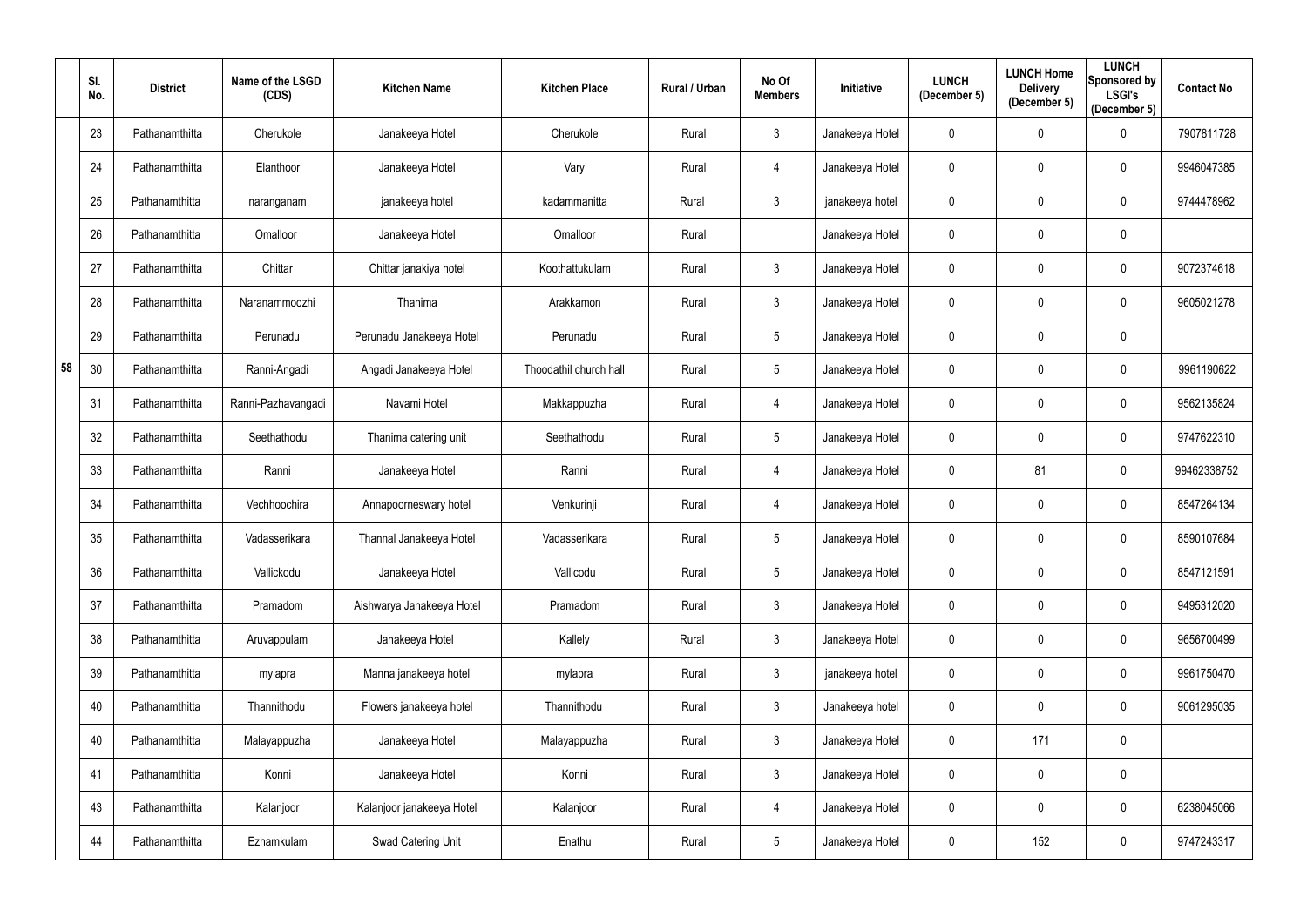|    | SI.<br>No.      | <b>District</b>    | Name of the LSGD<br>(CDS) | <b>Kitchen Name</b>           | <b>Kitchen Place</b>                 | Rural / Urban | No Of<br><b>Members</b> | <b>Initiative</b> | <b>LUNCH</b><br>(December 5) | <b>LUNCH Home</b><br><b>Delivery</b><br>(December 5) | <b>LUNCH</b><br>Sponsored by<br><b>LSGI's</b><br>(December 5) | <b>Contact No</b> |
|----|-----------------|--------------------|---------------------------|-------------------------------|--------------------------------------|---------------|-------------------------|-------------------|------------------------------|------------------------------------------------------|---------------------------------------------------------------|-------------------|
|    | 45              | Pathanamthitta     | Kodumon                   | Ruchiyidam Janakeeya Hotel    | Kodumon                              | Rural         | $\overline{7}$          | Janakeeya Hotel   | $\mathbf 0$                  | $\mathbf 0$                                          | $\mathbf 0$                                                   | 75611017112       |
|    | 46              | Pathanamthitta     | Erathu                    | Janakeeya Hotel               | Erathu                               | Rural         | 4                       | Janakeeya Hotel   | 0                            | 90                                                   | $\mathbf 0$                                                   | 9645102262        |
|    | 47              | Pathanamthitta     | Enadimangalam             | Janakeeya Hotel               | Elamannoor                           | Rural         | 4                       | Janakeeya Hotel   | $\mathbf 0$                  | $\mathbf 0$                                          | $\mathbf 0$                                                   |                   |
|    | 48              | Pathanamthitta     | Kadampanadu               | Janakeeya Hotel               | Mannady                              | Rural         | $\mathfrak{Z}$          | Janakeeya Hotel   | 0                            | 42                                                   | $\mathbf 0$                                                   |                   |
|    | 49              | Pathanamthitta     | Pallickal                 |                               |                                      | Rural         |                         | Janakeeya Hotel   | 0                            | $\mathbf 0$                                          | $\mathbf 0$                                                   |                   |
|    | 50              | Pathanamthitta     | Thumpamon                 | Ruchi Cafe                    | Mampilali                            | Rural         | $5\phantom{.0}$         | Janakeeya Hotel   | $\mathbf 0$                  | $\mathbf 0$                                          | $\mathbf 0$                                                   | 9188300026        |
|    | 51              | Pathanamthitta     | Kulanada                  | Bhagyalekshmi cafe unit       | Kaipuzha                             | Rural         | $\mathfrak{Z}$          | Janakeeya Hotel   | 0                            | $\mathbf{0}$                                         | $\mathbf 0$                                                   |                   |
|    | 52              | Pathanamthitta     | Pandalam Thekkekara       | Pandalam Thekkekara           | Thatta                               | Rural         | $\mathfrak{Z}$          | Janakeeya Hotel   | $\mathbf 0$                  | $\mathbf 0$                                          | $\mathbf 0$                                                   | 9526224922        |
|    | 53              | Pathanamthitta     | Aranmula                  | Janakeeya Hotel               | Aranmula                             | Rural         | $5\phantom{.0}$         | Janakeeya Hotel   | $\mathbf 0$                  | $\mathbf{0}$                                         | $\mathbf 0$                                                   | 9656296503        |
|    | 54              | Pathanamthitta     | Mezhuveli                 | Thripthi Janakeeya Hotel      | Mezhuveli                            | Rural         | $\mathfrak{Z}$          | Janakeeya Hotel   | 0                            | $\mathbf 0$                                          | $\mathbf 0$                                                   | 9495265971        |
|    | 55              | Pathanamthitta     | Adoor                     | Amma Catering Unit            | Adoor                                | Urban         | $5\phantom{.0}$         | Janakeeya Hotel   | 0                            | $\mathbf{0}$                                         | $\overline{0}$                                                | 8606887490        |
|    | 56              | Pathanamthitta     | Pandalam                  | Ruchi catering                | Sivarenjini Auditorium               | Urban         | $5\phantom{.0}$         | Janakeeya Hotel   | 0                            | $\mathbf 0$                                          | $\mathbf 0$                                                   | 9846212739        |
|    | 57              | Pathanamthitta     | Thiruvalla East           | janakeeya hotel               | near private bus stand<br>thiruvalla | Urban         | $5\phantom{.0}$         | Janakeeya Hotel   | 0                            | $\mathbf 0$                                          | $\mathbf 0$                                                   | 919847729416      |
|    | 58              | Pathanamthitta     | Thiruvalla West           | janakeeya hotel               | kizhakkan muthoor                    | Urban         | 5                       | Janakeeya Hotel   | $\mathbf 0$                  | $\overline{0}$                                       | $\overline{0}$                                                | 919656132036      |
|    | 59              | Pathanamthitta     | Pathanamthitta            | Janakeeya Hotel               | Near Municipality Office             | Urban         | $5\phantom{.0}$         | Janakeeya Hotel   | 0                            | $\mathbf 0$                                          | $\overline{0}$                                                |                   |
| 58 |                 |                    |                           |                               |                                      |               | 229                     |                   | $\mathbf{0}$                 | 807                                                  | $\bullet$                                                     |                   |
|    | -1              | Thiruvananthapuram | Parassala                 | Bhagyalekshmi janakeeya hotel | Mundaplavila                         | Rural         | $5\phantom{.0}$         | Janakeeya Hotel   | 164                          | $\mathbf 0$                                          | $\overline{0}$                                                | 9895463718        |
|    | $\overline{2}$  | Thiruvananthapuram | Karode                    | Karode janakeeya hotel        | Paavaara,<br>pazhaya uchakkada       | Rural         | $5\phantom{.0}$         | Janakeeya Hotel   | 178                          | $\overline{0}$                                       | $\overline{0}$                                                | 9605122139        |
|    | $\mathfrak{Z}$  | Thiruvananthapuram | Thirupuram                | Thirupuram janakeeya hotel    | Pazhayakada                          | Rural         | $5\phantom{.0}$         | Janakeeya Hotel   | 135                          | $\mathbf 0$                                          | $\overline{0}$                                                | 7034723987        |
|    | $\overline{4}$  | Thiruvananthapuram | Chenkal                   | Karuna janakeeya hotel        | Udiyankulangara                      | Rural         | $\sqrt{5}$              | Janakeeya Hotel   | 0                            | $\mathbf 0$                                          | $\overline{0}$                                                | 9746726109        |
|    | $5\phantom{.0}$ | Thiruvananthapuram | Kulathoor                 | Nakshatra janakeeya hotel     | Attapuram                            | Rural         | $5\phantom{.0}$         | Janakeeya Hotel   | 316                          | $\mathbf 0$                                          | $\overline{0}$                                                | 8301924221        |
|    | 6               | Thiruvananthapuram | Neyyattinkara 1           | Oottupura                     | Neyyattinkara                        | Urban         | $5\,$                   | Janakeeya Hotel   | 0                            | $\pmb{0}$                                            | $\mathbf 0$                                                   | 8129192485        |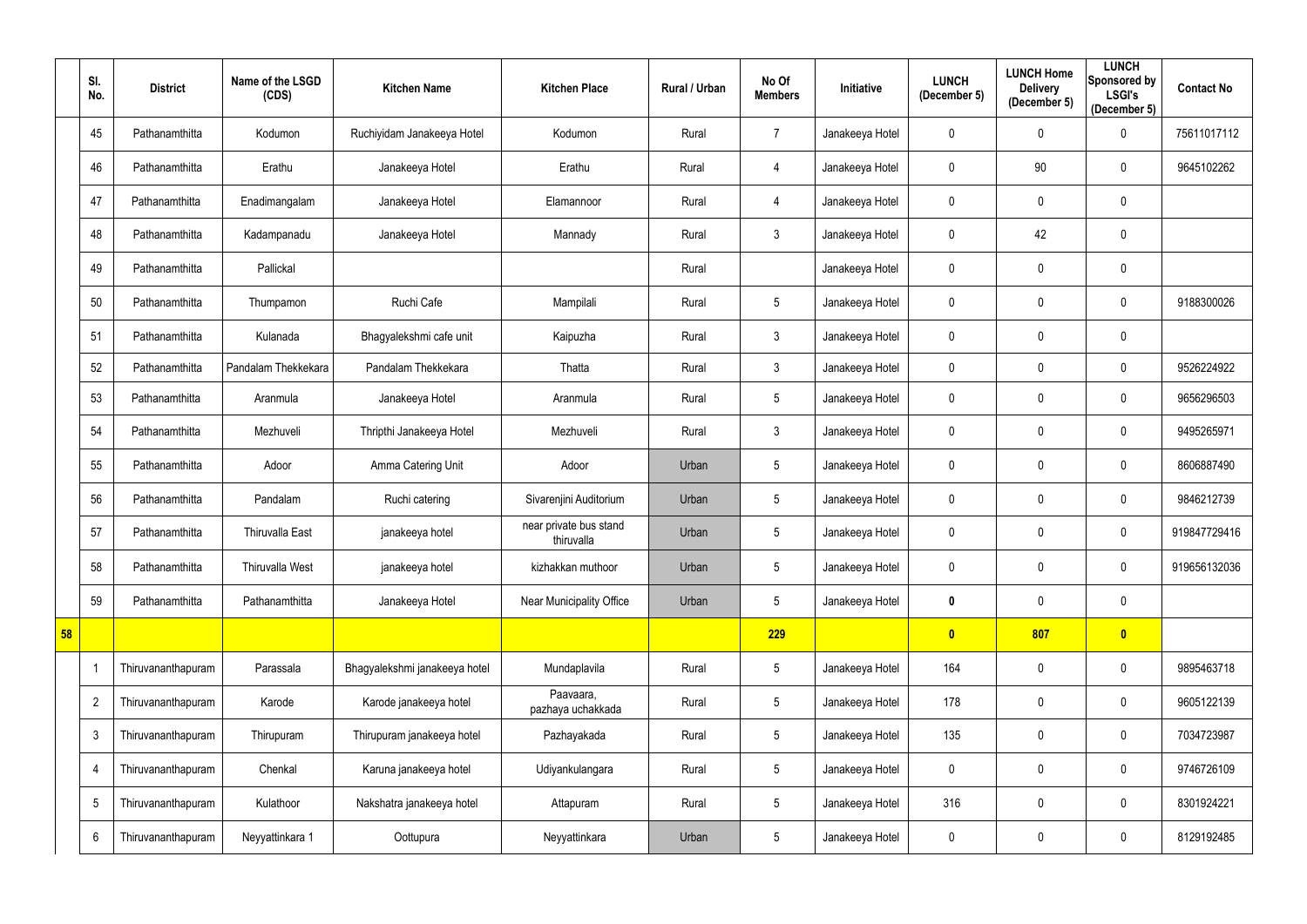| SI.<br>No.      | <b>District</b>    | Name of the LSGD<br>(CDS) | <b>Kitchen Name</b>                       | <b>Kitchen Place</b>                       | Rural / Urban | No Of<br><b>Members</b> | Initiative      | <b>LUNCH</b><br>(December 5) | <b>LUNCH Home</b><br><b>Delivery</b><br>(December 5) | <b>LUNCH</b><br><b>Sponsored by</b><br><b>LSGI's</b><br>(December 5) | <b>Contact No</b> |
|-----------------|--------------------|---------------------------|-------------------------------------------|--------------------------------------------|---------------|-------------------------|-----------------|------------------------------|------------------------------------------------------|----------------------------------------------------------------------|-------------------|
| $\overline{7}$  | Thiruvananthapuram | Neyyattinkara 1           | Cafesree Janakeeya Hotel                  | Vazhimukku                                 | Urban         | $5\phantom{.0}$         | Janakeeya Hotel | 365                          | 0                                                    | 0                                                                    | 9995604997        |
| 8               | Thiruvananthapuram | Neyyattinkara 1           | Thripthi janakeeya Hotel                  | perumpazhuthoor                            | urban         | 4                       | janakeeya Hotel | 200                          | 0                                                    | 0                                                                    | 6282944199        |
| 9               | Thiruvananthapuram | Neyyattinkara 2           | Harsha catering unit                      | Neyyattinkara                              | Urban         | $5\phantom{.0}$         | Janakeeya Hotel | 0                            | 0                                                    | $\mathbf 0$                                                          | 9048822770        |
| 10 <sup>°</sup> | Thiruvananthapuram | Neyyattinkara 2           | Devarose Janakeeya Hotel                  | Amaravila                                  | Urban         | $5\phantom{.0}$         | Janakeeya Hotel | 0                            | 0                                                    | $\mathbf 0$                                                          | 9995028659        |
| 11              | Thiruvananthapuram | Kollayil                  | Kaveri janakeeya hotel                    | Kavuvila, kottamam,<br>Dhanuvachapuram     | Rural         | $5\phantom{.0}$         | Janakeeya Hotel | 0                            | 0                                                    | $\mathbf 0$                                                          | 9656815322        |
| 12              | Thiruvananthapuram | Kunnathukal               | Aiswarya Janakeeya Hotel -<br>Kunnathukal | Kuruwad, paliyodu                          | Rural         | $\mathfrak{Z}$          | Janakeeya Hotel | $\mathbf{0}$                 | 0                                                    | 0                                                                    | 9539549507        |
| 13              | Thiruvananthapuram | Vellarada                 | Eden Janakeeya Hotel                      | Panachamoodu, Vellarada                    | Rural         | $5\phantom{.0}$         | Janakeeya Hotel | 315                          | 0                                                    | $\mathbf 0$                                                          | 8547973305        |
| 14              | Thiruvananthapuram | Vellarada                 | Chandrika Janakeeya Hotel -<br>Vellarada  | Vellarada                                  | Rural         | $6\phantom{.}$          | Janakeeya Hotel | 66                           | $\mathbf 0$                                          | 0                                                                    | 9539366295        |
| 15              | Thiruvananthapuram | Aryankode                 | Aryan Janakeeya Hotel -<br>Aryankode      | Aryankode                                  | Rural         | $5\phantom{.0}$         | Janakeeya Hotel | 108                          | 0                                                    | 0                                                                    | 9746905408        |
| 16              | Thiruvananthapuram | Aryankode                 | stree souhritha jh                        | chemboor                                   | Rural         | $5\phantom{.0}$         | Janakeeya Hotel | 69                           | 0                                                    | 0                                                                    |                   |
| 17              | Thiruvananthapuram | Ottashekharamangala<br>m  | Minnaram Janakeeya Hotel                  | Kuravara, Near<br>Ottashekharamangalam UPS | Rural         | 4                       | Janakeeya Hotel | 0                            | 0                                                    | $\mathbf 0$                                                          | 9567553161        |
| 18              | Thiruvananthapuram | Kollayil                  | Janakeeya Hotel                           | Mylakkara                                  | Rural         | $5\phantom{.0}$         | Janakeeya Hotel | 0                            | 0                                                    | $\mathbf 0$                                                          | 9605076268        |
| 19              | Thiruvananthapuram | perunkadavila             | shankholi janakeeya hotel                 | perunkadavila                              | rural         | 3                       | Janakeeya Hotel | 134                          | 0                                                    | $\mathbf 0$                                                          |                   |
| 20              | Thiruvananthapuram | Amboori                   | Janakeeya Hotel                           | Amboori                                    | Rural         | $5\phantom{.0}$         | Janakeeya Hotel | 0                            | 0                                                    | $\bf{0}$                                                             | 9747169098        |
| 21              | Thiruvananthapuram | Athiyanoor                | Kudumbashree janakeeya hotel              | Venpakal                                   | Rural         | 4                       | Janakeeya Hotel | 0                            | 0                                                    | $\overline{0}$                                                       | 919562752580      |
| 22              | Thiruvananthapuram | Kottukal                  | Vismaya janakeeya hotel                   | Uchakkada                                  | Rural         | $5\phantom{.0}$         | Janakeeya Hotel | 595                          | $\pmb{0}$                                            | $\bf{0}$                                                             | 6282447041        |
| 23              | Thiruvananthapuram | Kanjiramkulam             | Padaswaram unit                           | Kanjiramkulam                              | Rural         | 4                       | Janakeeya Hotel | 0                            | $\pmb{0}$                                            | $\mathbf 0$                                                          | 919072899432      |
| 24              | Thiruvananthapuram | Karumkulam                | Alil Janakeeya Hotel                      | Pallam                                     | Rural         | $5\phantom{.0}$         | Janakeeya Hotel | 0                            | 0                                                    | $\overline{0}$                                                       | 917736513673      |
| 25              | Thiruvananthapuram | Venganoor                 | Venganoor Ruchi janakeeya hotel           | Peringamala                                | Rural         | 10                      | Janakeeya Hotel | 255                          | 0                                                    | $\mathbf 0$                                                          | 9656309710        |
| 26              | Thiruvananthapuram | Vilavoorkkal              | Priyam Janakeeya Hotel                    | Chanthamukku, Peyadu Jn                    | Rural         | $5\phantom{.0}$         | Janakeeya Hotel | 189                          | 0                                                    | $\overline{0}$                                                       | 7902504494        |
| 27              | Thiruvananthapuram | Vilavoorkal               | Vilavoorkal janakeeya hotel               | Pottayil                                   | Rural         | $5\phantom{.0}$         | Janakeeya Hotel | 0                            | 0                                                    | $\bf{0}$                                                             | 9497883130        |
| 28              | Thiruvananthapuram | Kalliyoor                 | Stree Shakthi Janakeeya Hotel             | Kalliyoor                                  | Rural         | 5 <sub>5</sub>          | Janakeeya Hotel | 0                            | 0                                                    | $\overline{0}$                                                       | 9074998782        |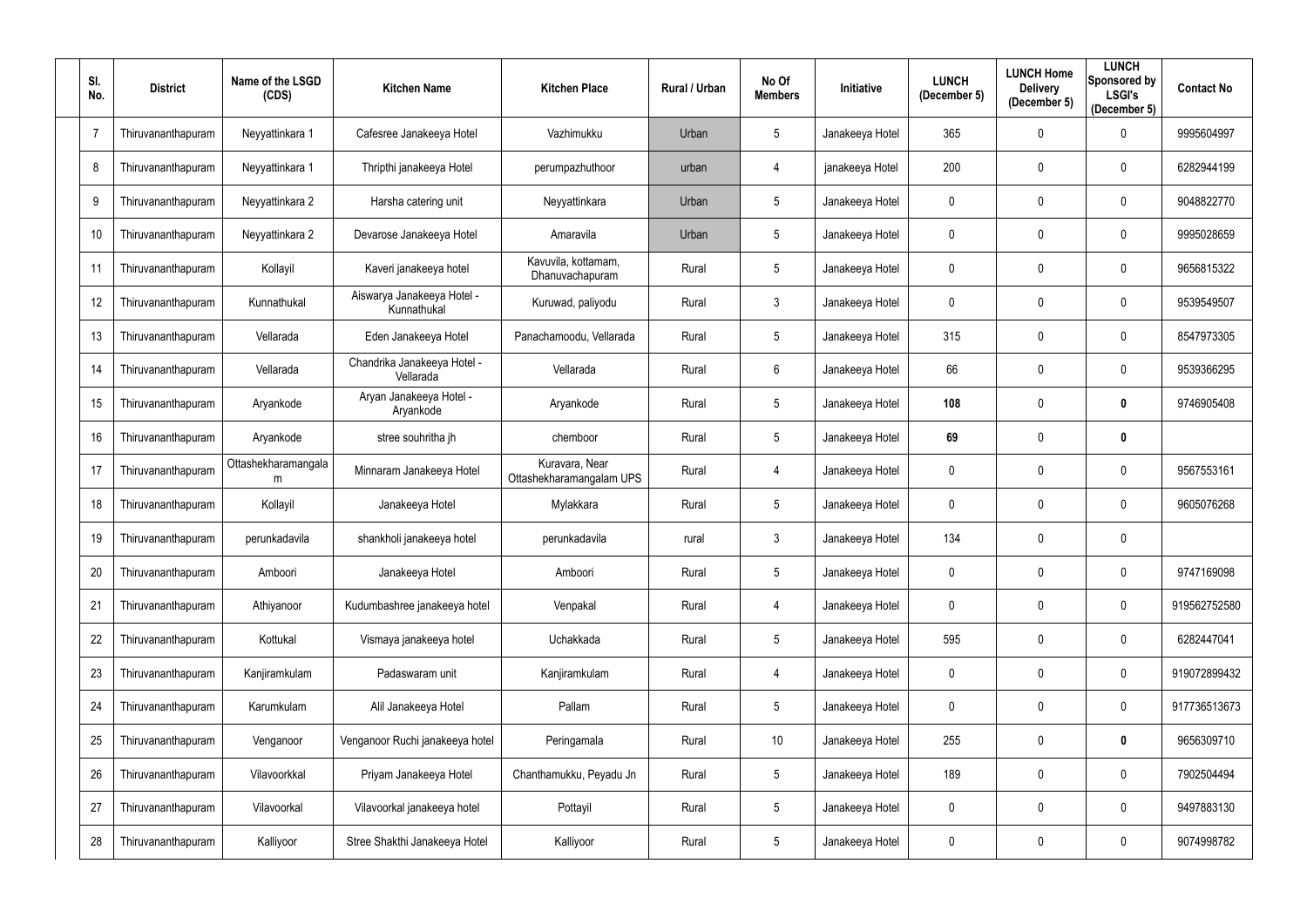| SI.<br>No. | <b>District</b>    | Name of the LSGD<br>(CDS)  | <b>Kitchen Name</b>                           | <b>Kitchen Place</b>                              | Rural / Urban | No Of<br><b>Members</b> | Initiative      | <b>LUNCH</b><br>(December 5) | <b>LUNCH Home</b><br><b>Delivery</b><br>(December 5) | <b>LUNCH</b><br>Sponsored by<br><b>LSGI's</b><br>(December 5) | <b>Contact No</b> |
|------------|--------------------|----------------------------|-----------------------------------------------|---------------------------------------------------|---------------|-------------------------|-----------------|------------------------------|------------------------------------------------------|---------------------------------------------------------------|-------------------|
| 29         | Thiruvananthapuram | Maranalloor                | Mayooram Janakeeya Hotel                      | Mannadikkonam                                     | Rural         | 4                       | Janakeeya Hotel | $\mathbf 0$                  | 0                                                    | 0                                                             | 9847371025        |
| 30         | Thiruvananthapuram | Pallichal                  | Vandhanam Janakeeya hotel                     | Naruvamoodu                                       | Rural         | 4                       | Janakeeya Hotel | 0                            | 0                                                    | 0                                                             | 9562636222        |
| 31         | Thiruvananthapuram | Vilappil                   | Sreebhadra janakeey a hotel                   | peyad                                             | Rural         | $5\phantom{.0}$         | Janakeeya Hotel | 0                            | 0                                                    | $\mathbf 0$                                                   | 919496194745      |
| 32         | Thiruvananthapuram | Malayinkeezhu              | Thapasya janakeeya hotel                      | Aruvacode                                         | Rural         | $5\phantom{.0}$         | Janakeeya Hotel | 0                            | 0                                                    | 0                                                             | 9074329707        |
| 3,3        | Thiruvananthapuram | Andoorkonam                | Thiruvathira janakeeya hotel                  | Kaniyapuram                                       | Rural         | $\mathfrak{Z}$          | Janakeeya Hotel | 0                            | 0                                                    | $\mathbf 0$                                                   | 8921698989        |
| 34         | Thiruvananthapuram | Kadinamkulam               | Sabarmathi janakeeya hotel                    | Chitattumukku                                     | Rural         | 4                       | Janakeeya Hotel | 0                            | 0                                                    | 0                                                             |                   |
| 35         | Thiruvananthapuram | Azhoor                     | Kudumbadsree janakeeya hotel                  | Azhoor                                            | Rural         | 4                       | Janakeeya Hotel | 0                            | 0                                                    | 0                                                             | 8129060294        |
| 36         | Thiruvanathapuram  | Pothencode                 | Pothencode Kudumbashree<br>Janakeeya hotel    | Pothencode ayiroorppara<br>Farmers centre         | Rural         | $5\phantom{.0}$         | Janakeeya Hotel | $\mathbf{0}$                 | 0                                                    | $\mathbf 0$                                                   | 9037832338        |
| 37         | Thiruvananthapuram | Mangalapuram               | Mangalapuram Kudumbashree<br>Janakeeya Hotel  | Managalapuram Junction,<br>Near Panchayath Office | Rural         | $5\phantom{.0}$         | Janakeeya Hotel | 0                            | 0                                                    | $\mathbf 0$                                                   | 9995459534        |
| 38         | Thiruvananthapuram | Mangalapuram               | Swad Kudumbashree Janakeeya<br>hotel          | Murukkumpuzha                                     | Rural         | 3                       | Janakeeya Hotel | 0                            | 0                                                    | 0                                                             | 8281624670        |
| 39         | Thiruvananthapuram | Mangalapuram               | Ruchisagaram Kudumbashree<br>Janakeeya Hotel  | Chembakamangalam                                  | Rural         | $5\phantom{.0}$         | Janakeeya Hotel | 0                            | 0                                                    | 0                                                             | 8139079929        |
| 40         | Thiruvanathapuram  | <b>TVM Corporation CDS</b> | Krishnakripa Janakeeya hotel                  | Anayara                                           | Urban         | 5                       | Janakeeya Hotel | 0                            | 0                                                    | 0                                                             | 9745823832        |
| 41         | Thiruvanathapuram  | <b>TVM Corporation CDS</b> | Vanitha Janakeeya Hotel                       | Manvila                                           | Urban         | 4                       | Janakeeya Hotel | 0                            | 0                                                    | 0                                                             | 8129412369        |
| 42         | Thiruvanathapuram  | <b>TVM Corporation CDS</b> | Bhagyalekshmi Kudumbashree<br>Janakeeya Hotel | EK Nayanar Trust, Medical<br>College              | Urban         | $6\phantom{.}$          | Janakeeya Hotel | 0                            | 0                                                    | $\pmb{0}$                                                     |                   |
| 43         | Thiruvanathapuram  | <b>TVM Corporation CDS</b> | Tripthi Janakeeya Hotel                       | Pallithura                                        | Urban         | 3 <sup>2</sup>          | Janakeeya Hotel | 223                          | 0                                                    | $\overline{0}$                                                | 9387738568        |
| 44         | Thiruvanathapuram  | <b>TVM Corporation CDS</b> | soubhagya janakeeya Hotel                     | kazhakoottam                                      | Urban         | 3 <sup>2</sup>          | janakeeya Hotel | 0                            | 0                                                    | $\bf{0}$                                                      | 8921555192        |
| 45         | Thiruvanathapuram  | <b>TVM Corporation CDS</b> | Uthradam Janakeeya Hotel                      | Pattom                                            | Urban         | $\mathfrak{Z}$          | janakeeya Hotel | 245                          | 0                                                    | $\bf{0}$                                                      | 8281062575        |
| 46         | Thiruvananthapuram | <b>TVM Corporation CDS</b> | Janakeeya hotel                               | Mannarakonam                                      | Urban         | $\mathfrak{Z}$          | Janakeeya Hotel | 0                            | 0                                                    | $\bf{0}$                                                      | 8281088923        |
| 47         | Thiruvananthapuram | <b>TVM Corporation CDS</b> | Kismath Janakeeya Hotel                       | Pottakuzhi                                        | Urban         | 3 <sup>2</sup>          | Janakeeya Hotel | 200                          | 0                                                    | $\bf{0}$                                                      | 8129179622        |
| 48         | Thiruvananthapuram | <b>TVM Corporation CDS</b> | Salt and Pepper                               | Poomalliyoorkkonam                                | Urban         | 3 <sup>2</sup>          | Janakeeya Hotel | 0                            | $\pmb{0}$                                            | $\overline{0}$                                                | 8593986935        |
| 49         | Thiruvananthapuram | <b>TVM Corporation CDS</b> | Sreebhadra Janakeeya Hotel                    | Pettah                                            | Urban         | 4                       | Janakeeya Hotel | 0                            | 0                                                    | $\bf{0}$                                                      | 9847227647        |
| $50\,$     | Thiruvananthapuram | <b>TVM Corporation CDS</b> | kalavara Janakeeya Hotel                      | vattiyoorkavu                                     | Urban         | $\mathfrak{Z}$          | Janakeeya Hotel | 372                          | 0                                                    | $\mathbf 0$                                                   | 9847655426        |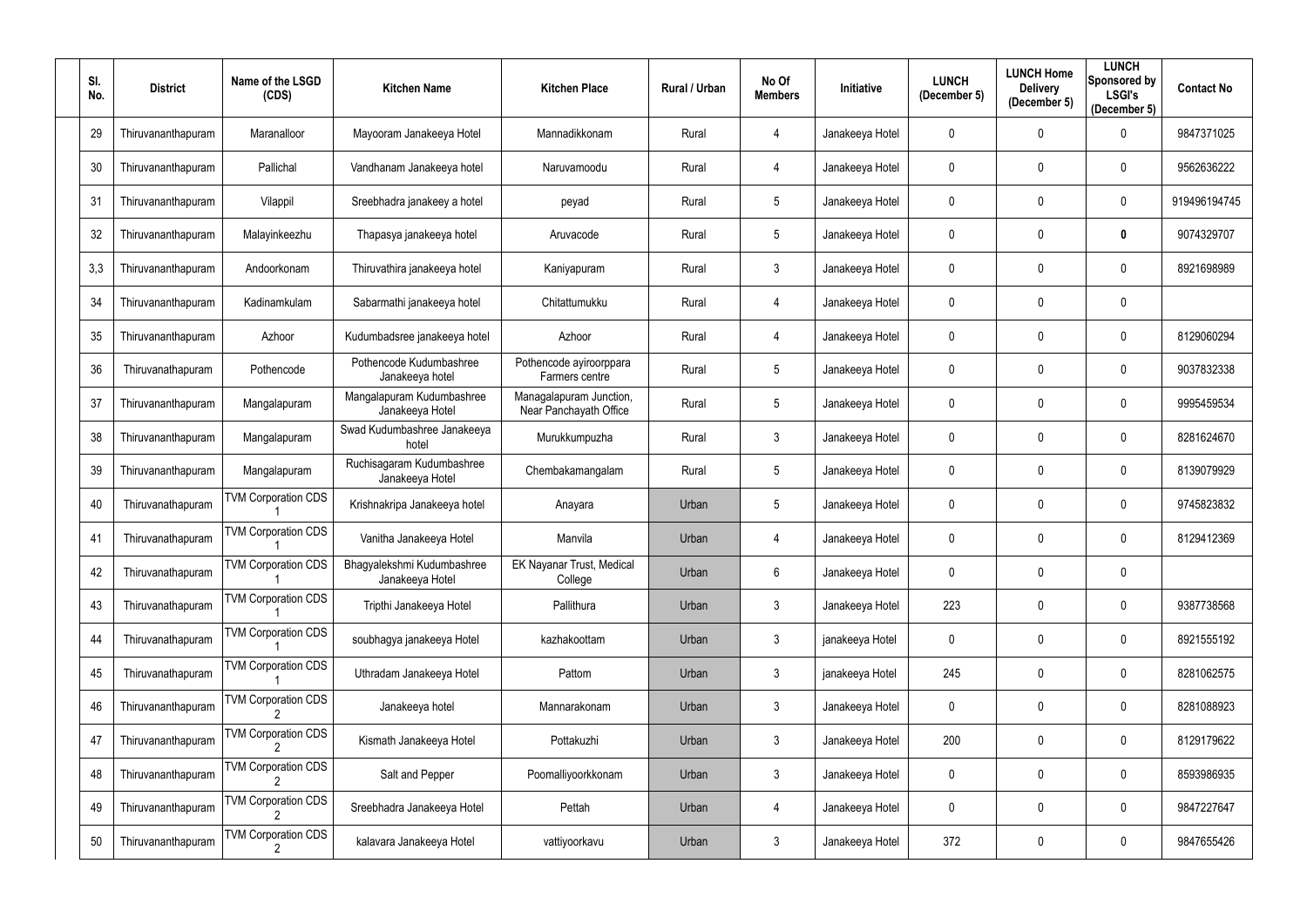|     | SI.<br>No. | <b>District</b>    | Name of the LSGD<br>(CDS)  | <b>Kitchen Name</b>                     | <b>Kitchen Place</b>                              | Rural / Urban | No Of<br><b>Members</b> | Initiative      | <b>LUNCH</b><br>(December 5) | <b>LUNCH Home</b><br><b>Delivery</b><br>(December 5) | <b>LUNCH</b><br><b>Sponsored by</b><br><b>LSGI's</b><br>(December 5) | <b>Contact No</b> |
|-----|------------|--------------------|----------------------------|-----------------------------------------|---------------------------------------------------|---------------|-------------------------|-----------------|------------------------------|------------------------------------------------------|----------------------------------------------------------------------|-------------------|
|     | 51         | Thiruvananthapuram | <b>TVM Corporation CDS</b> | punartham kudumbashree                  | kudappanakunnu                                    | Urban         | 3                       | Janakeeya Hotel | 0                            | $\mathbf 0$                                          | $\mathbf 0$                                                          | 9747115789        |
|     | 52         | Thiruvananthapuram | <b>TVM Corporation CDS</b> | peroor JH                               | Palayam                                           | Urban         | 3                       | Janakeeya Hotel | 0                            | $\mathbf 0$                                          | $\mathbf 0$                                                          | 8086119633        |
|     | 53         | Thiruvananthapuram | Aryanadu                   | Aryanad Janakeeya Hotel                 | Aryanad                                           | Rural         | $6\phantom{.}$          | Janakeeya Hotel | 0                            | $\mathbf 0$                                          | $\boldsymbol{0}$                                                     | 9207447839        |
| 108 | 54         | Thiruvananthapuram | Kuttichal                  | Kutichal Janakeeya Hotel                | Kuttichal                                         | Rural         | $5\phantom{.0}$         | Janakeeya Hotel | 0                            | $\mathbf 0$                                          | $\mathbf 0$                                                          | 9446331479        |
|     | 55         | Thiruvananthapuram | Poovachal                  | Poovachal Janakeeya Hotel               | Poovachal Panchayath                              | Rural         | $5\phantom{.0}$         | Janakeeya Hotel | 0                            | $\mathbf 0$                                          | $\mathbf 0$                                                          | 9495225046        |
|     | 56         | Thiruvananthapuram | Vithura                    | Navodaya Janakeeya hotel                | Koppam, Vithura                                   | Rural         | 4                       | Janakeeya Hotel | 0                            | $\mathbf 0$                                          | $\boldsymbol{0}$                                                     | 9946837014        |
|     | 57         | Thiruvananthapuram | Tholicode                  | Tholicode Janakeeya Hotel               | Pulimoodu, Near Bharath<br>Petrol Pump, Tholicode | Rural         | 4                       | Janakeeya Hotel | 0                            | $\mathbf 0$                                          | $\mathbf 0$                                                          | 9539995862        |
|     | 58         | Thiruvananthapuram | Vellanad                   | vellanad JH                             | kulacode vellanad                                 | Rural         | $\mathfrak{Z}$          | Janakeeya Hotel | 0                            | $\mathbf 0$                                          | $\mathbf 0$                                                          | 9048295005        |
|     | 59         | Thiruvananthapuram | uzhamalackal               | mazhavil jh                             | Puthukulangara                                    | Rural         | $5\phantom{.0}$         | Janakeeya Hotel | 0                            | $\mathbf 0$                                          | $\mathbf 0$                                                          | 96457 54988       |
|     | 60         | Thiruvananthapuram | <b>TVPM Corpn CDS 4</b>    | Maithri Janakeeya Hotel                 | Poozhyakkunnu, Nemom, TVM                         | Urban         | 5                       | Janakeeya Hotel | 0                            | $\mathbf 0$                                          | $\mathbf 0$                                                          | 9846905594        |
|     | 61         | Thiruvananthapuram | TVPM. Corpn. CDS III       | Janatha hotel                           | Over bridge                                       | Urban         | 9                       | Janakeeya Hotel | 0                            | $\mathbf 0$                                          | $\mathbf 0$                                                          | 919746149160      |
|     | 62         | Thiruvananthapuram | TVPM. Corpn. CDS III       | Asraya Janakeeya Hotel                  | <b>DPI</b>                                        | Urban         | 4                       | Janakeeya Hotel | 0                            | $\mathbf 0$                                          | $\overline{0}$                                                       | 918113008306      |
|     | 63         | Thiruvananthapuram | TVPM. Corpn. CDS III       | Ruchikkoott                             | Mudavanmukal                                      | Urban         | 4                       | Janakeeya Hotel | 0                            | $\mathbf 0$                                          | $\mathbf 0$                                                          | 917907579424      |
|     | 64         | Thiruvananthapuram | TVPM. Corpn. CDS IV        | Janakeeya hotel tvm corporation<br>cds4 | Vallakkadavu                                      | Urban         | $5\phantom{.0}$         | Janakeeya Hotel | 0                            | $\mathbf 0$                                          | $\mathbf 0$                                                          | 8129795072        |
|     | 65         | Thiruvananthapuram | TVPM. Corpn. CDS IV        | Karuna Janakeeya Hotel                  | Avaduthura                                        | Urban         | $5\phantom{.0}$         | Janakeeya Hotel | 0                            | $\mathbf 0$                                          | $\overline{0}$                                                       | 9567523799        |
|     | 66         | Thiruvananthapuram | Anadu                      | Nanma anad                              | Govt LPS Anad                                     | Rural         | 4                       | Janakeeya Hotel | 245                          | $\overline{0}$                                       | $\overline{0}$                                                       | 9645709754        |
|     | 67         | Thiruvananthapuram | Vembayam                   | Liya canteen                            | Perumboor near panchayath<br>office               | Rural         | $5\phantom{.0}$         | Janakeeya Hotel | 0                            | $\mathbf 0$                                          | $\overline{0}$                                                       | 9544337362        |
|     | 68         | Thiruvananthapuram | Vembayam                   | Four's Janakeeya Hotel                  | Naduveli Konchira                                 | Rural         | 4                       | Janakeeya Hotel | $\mathbf 0$                  | $\mathbf 0$                                          | $\overline{0}$                                                       | 9526253578        |
|     | 69         | Thiruvananthapuram | Nedumangad 1               | Subhiksham                              | Irinjayam                                         | Urban         | 4                       | Janakeeya Hotel | 0                            | $\mathbf 0$                                          | $\overline{0}$                                                       | 9745606588        |
|     | 70         | Thiruvananthapuram | Nedumangad 1               | Ootupura                                | Pazhakutty                                        | Urban         | $6\phantom{.0}$         | Janakeeya Hotel | 0                            | $\mathbf 0$                                          | $\overline{0}$                                                       | 7510910614        |
|     | 71         | Thiruvananthapuram | Nedumangad 2               | Niravu                                  | Near ksrtc bus stand                              | Urban         | 4                       | Janakeeya Hotel | 0                            | $\mathbf 0$                                          | $\overline{0}$                                                       | 9645958207        |
|     | 72         | Thiruvananthapuram | Nedumangad 2               | Ruchiyidam                              | <b>Near Municipality</b>                          | Urban         | 0                       | Janakeeya Hotel | 0                            | $\boldsymbol{0}$                                     | $\overline{0}$                                                       | 9846371353        |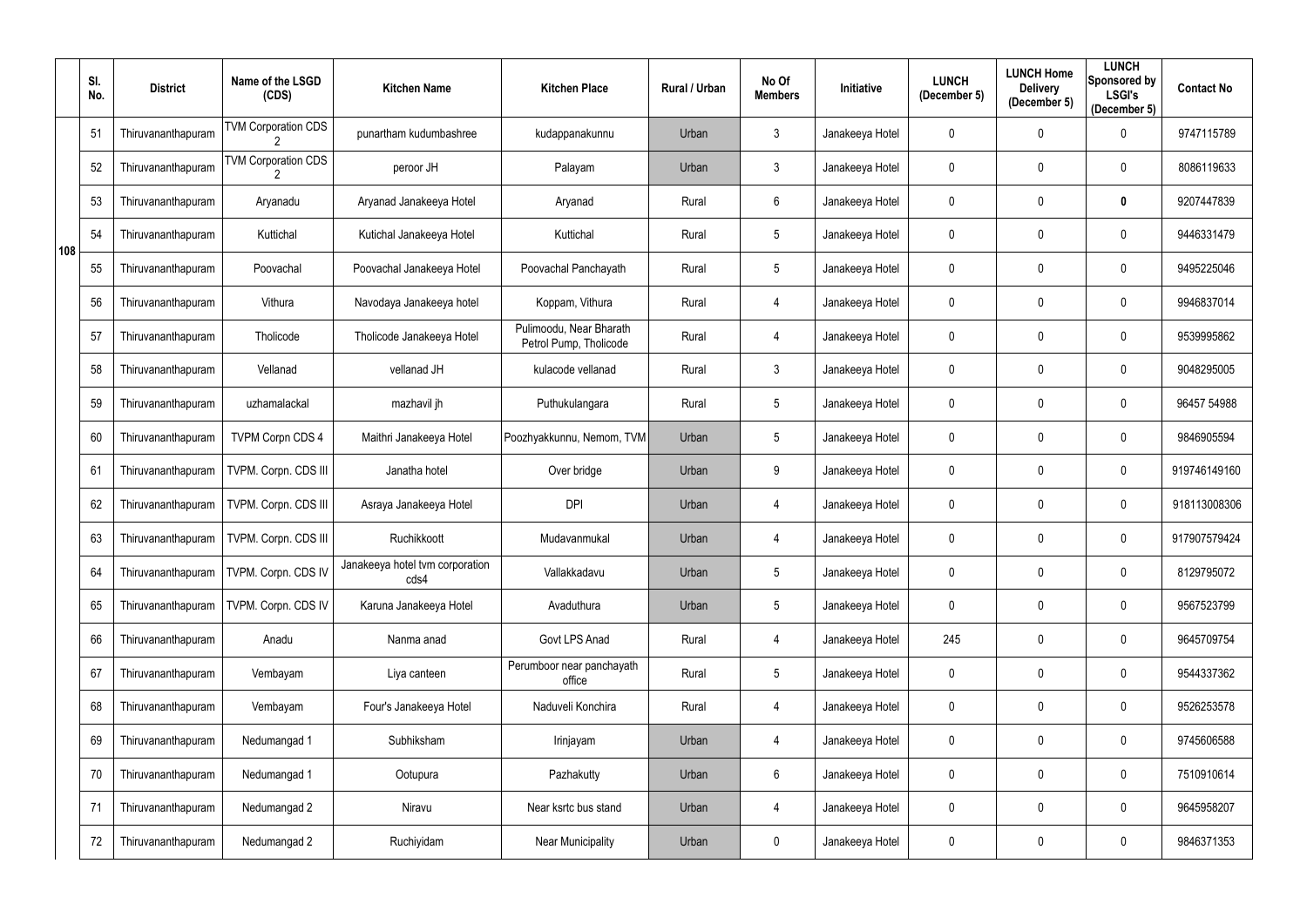| SI.<br>No. | <b>District</b>    | Name of the LSGD<br>(CDS) | <b>Kitchen Name</b>                    | <b>Kitchen Place</b>                      | Rural / Urban | No Of<br><b>Members</b> | Initiative      | <b>LUNCH</b><br>(December 5) | <b>LUNCH Home</b><br><b>Delivery</b><br>(December 5) | <b>LUNCH</b><br>Sponsored by<br><b>LSGI's</b><br>(December 5) | <b>Contact No</b> |
|------------|--------------------|---------------------------|----------------------------------------|-------------------------------------------|---------------|-------------------------|-----------------|------------------------------|------------------------------------------------------|---------------------------------------------------------------|-------------------|
| 73         | Thiruvananthapuram | Karakulam                 | Karakulam Vanitha hotel                | Karakulam Junction                        | Rural         | 4                       | Janakeeya Hotel | $\mathbf 0$                  | 0                                                    | 0                                                             | 9747176668        |
| 74         | Thiruvananthapuram | Panavoor                  | Kudumbashree vanitha hotel             | HI auditorium near panavoor<br>panchayath | Rural         | 6                       | Janakeeya Hotel | 0                            | 0                                                    | 0                                                             | 9526740817        |
| 75         | Thiruvananthapuram | Aruvikara                 | Nanma                                  | Aruvikara junction                        | Rural         | $\mathfrak{Z}$          | Janakeeya hotel | 106                          | 0                                                    | $\mathbf{3}$                                                  | 8606524464        |
| 76         | Thiruvananthapuram | Pullampara                | Janakeeya Hotel                        | Kalumkinmukham                            | Rural         | $5\phantom{.0}$         | Janakeeya Hotel |                              | 0                                                    | $\mathbf 0$                                                   |                   |
| 77         | Thiruvananthapuram | Pangode                   | Bhagyalekshmi janakeeya hotel          | Pangodu Panchayath Hall                   | Rural         | $5\phantom{.0}$         | Janakeeya Hotel | $\mathbf 0$                  | 0                                                    | $\mathbf 0$                                                   |                   |
| 78         | Thiruvananthapuram | Manickal                  | Janakeeya hotel                        | Pirappancode                              | Rural         | 6                       | Janakeeya Hotel | 114                          | 0                                                    | 0                                                             | 9745874522        |
| 79         | Thiruvananthapuram | Vamanapuram               | Pournami Kalamachal                    | Kalamachal                                | Rural         | $5\phantom{.0}$         | Janakeeya Hotel | 0                            | 0                                                    | 0                                                             | 9846825964        |
| 80         | Thiruvananthapuram | kallara                   | Amma janakeeya hotel                   | kallara                                   | rural         | 4                       | Janakeeya Hotel | $\mathbf 0$                  | 0                                                    | $\mathbf 0$                                                   | 8111891405        |
| 81         | Thiruvananthapuram | nellanad                  | Nellanad janakeeya hotel               | keezhayikkonam                            | rural         | $6\phantom{.}$          | Janakeeya Hotel | $\mathbf{0}$                 | 0                                                    | $\mathbf 0$                                                   | 9946994811        |
| 82         | Thiruvananthapuram | Pazhayakunnummel          | Chaitanya janakeeya hotel              | Pazhayakunnumel                           | Rural         | $5\phantom{.0}$         | Janakeeya Hotel | 0                            | 0                                                    | $\mathbf 0$                                                   | 9496997201        |
| 83         | Thiruvananthapuram | Karavaram                 | Takkolam, Karavaram janakeeya<br>hotel | Pullurmukk, kallambalam                   | Rural         | $5\phantom{.0}$         | Janakeeya Hotel | 0                            | 0                                                    | 0                                                             | 9539723288        |
| 84         | Thiruvananthapuram | Kilimanoor                | Tanima vanitha canteen                 | Kilimanoor                                | Rural         | 4                       | Janakeeya Hotel | 0                            | 0                                                    | $\mathbf 0$                                                   | 9846657166        |
| 85         | Thiruvananthapuram | Pulimath                  | Iswarya catering unit                  | Pulimath, Karet                           | Rural         | 4                       | Janakeeya Hotel | 114                          | 0                                                    | 0                                                             | 9645514593        |
| 86         | Thiruvananthapuram | Navaikkulam               | Kudumbashree janakeeya hotel           | Kadambaattukonam                          | Rural         | $5\phantom{.0}$         | Janakeeya Hotel | 0                            | 0                                                    | $\mathbf 0$                                                   | 9400619476        |
| 87         | Thiruvananthapuram | Nagaroor                  | Janakeeya Hotel                        | Altharamoodu                              | Rural         | 5 <sup>5</sup>          | Janakeeya Hotel | 0                            | 0                                                    | $\overline{0}$                                                | 7034964806        |
| 88         | Thiruvananthapuram | Pallikal                  | pallikkal janakeeya hotel              | pakalkkuri                                | rural         | 4                       | Janakeeya Hotel | 0                            | $\pmb{0}$                                            | $\bf{0}$                                                      | 9447886364        |
| 89         | Thiruvananthapuram | Madavoor                  | Madavoor janakeeya hotel               | madavoor                                  | rural         | $5\phantom{.0}$         | Janakeeya Hotel | 0                            | $\pmb{0}$                                            | $\mathbf 0$                                                   | 9526206002        |
| 90         | Thiruvananthapuram | Chirayinkeezh             | Sevenstar Janakeeya Hotel              | Sarkkara                                  | Rural         | $5\phantom{.0}$         | Janakeeya Hotel | 0                            | $\pmb{0}$                                            | $\bf{0}$                                                      | 8921556636        |
| 91         | Thiruvananthapuram | Kadaykkavoor              | Karmalamatha Janakeeya Hotel           | Kadakkavoor                               | Rural         | $5\phantom{.0}$         | Janakeeya Hotel | $\mathbf 0$                  | 0                                                    | $\mathbf 0$                                                   | 9645405591        |
| 92         | Thiruvananthapuram | Mudakkal                  | Sarovaram Janakeeya Hotel              | Valakkadu                                 | Rural         | $\mathfrak{Z}$          | Janakeeya Hotel | 0                            | $\mathbf 0$                                          | $\overline{0}$                                                | 8086240900        |
| 93         | Thiruvananthapuram | Vakkom                    | Jananai Janakeeya Hotel                | SN Junction, Jeeva Dhara                  | Rural         | 5 <sup>5</sup>          | Janakeeya Hotel | 0                            | $\pmb{0}$                                            | $\bf{0}$                                                      | 8137014724        |
| 94         | Thiruvananthapuram | Vakkom                    | Diya Janakeeya Hotel                   | Panayile Kadavu                           | Rural         | $5\phantom{.0}$         | Janakeeya Hotel | 0                            | 0                                                    | $\boldsymbol{0}$                                              | 8590439391        |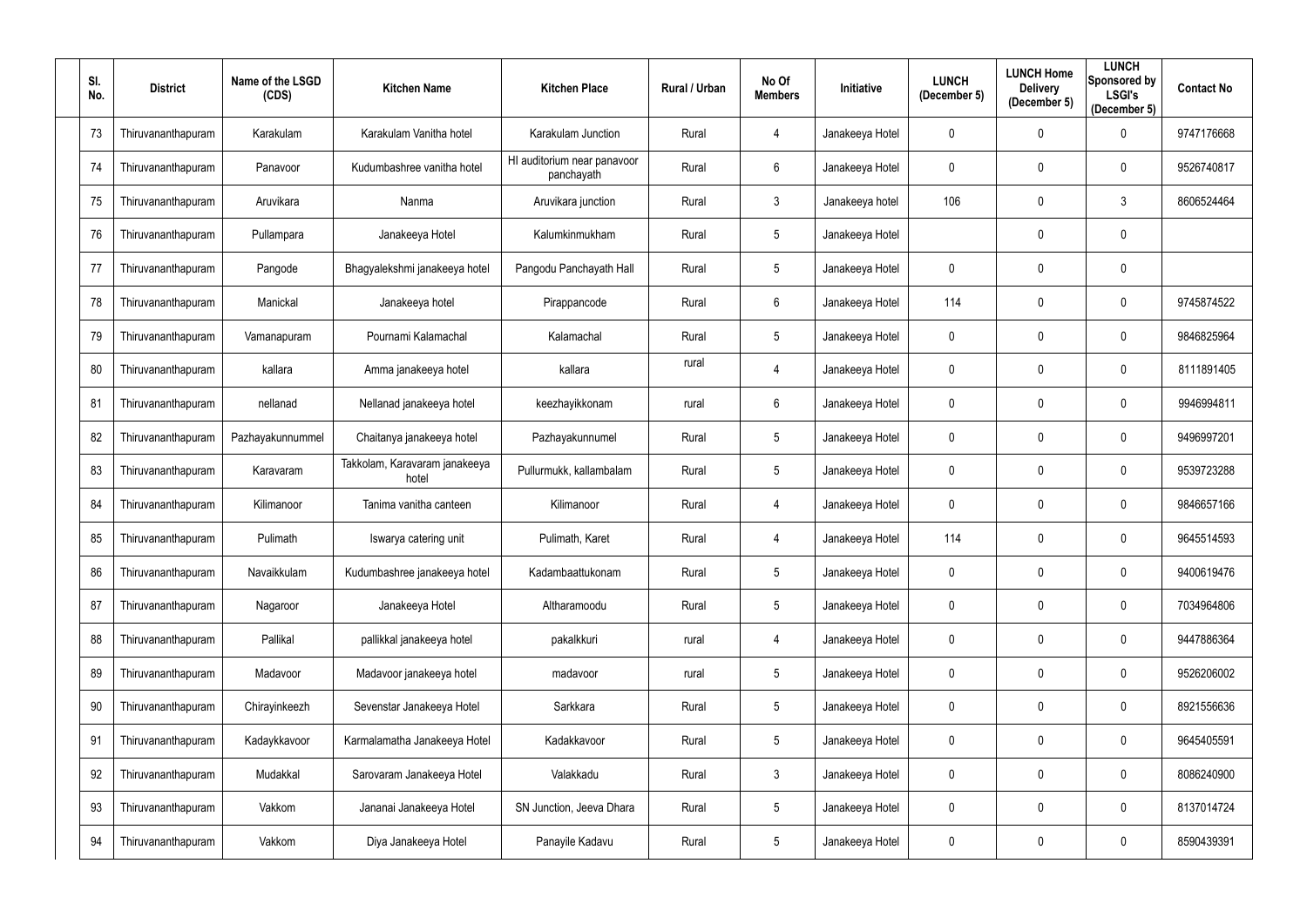|     | SI.<br>No.      | <b>District</b>    | Name of the LSGD<br>(CDS) | <b>Kitchen Name</b>                   | <b>Kitchen Place</b>                             | Rural / Urban | No Of<br><b>Members</b> | <b>Initiative</b> | <b>LUNCH</b><br>(December 5) | <b>LUNCH Home</b><br><b>Delivery</b><br>(December 5) | <b>LUNCH</b><br><b>Sponsored by</b><br><b>LSGI's</b><br>(December 5) | <b>Contact No</b> |
|-----|-----------------|--------------------|---------------------------|---------------------------------------|--------------------------------------------------|---------------|-------------------------|-------------------|------------------------------|------------------------------------------------------|----------------------------------------------------------------------|-------------------|
|     | 95              | Thiruvananthapuram | Kizhuvilam                | Kudumbashree vanitha canteen          | Kizhuvillam                                      | Rural         | 4                       | Janakeeya Hotel   | 0                            | $\mathbf 0$                                          | $\mathbf 0$                                                          | 9747361312        |
|     | 96              | Thiruvananthapuram | Anchuthengu               | Swad Janakeeya Hotel                  | Anchuthengu                                      | Rural         | $5\phantom{.0}$         | Janakeeya Hotel   | 0                            | $\mathbf 0$                                          | $\mathbf 0$                                                          |                   |
|     | 97              | Thiruvananthapuram | Attingal                  | Bhagyashree janakeeya hotel           | Attingal                                         | Urban         | $5\phantom{.0}$         | Janakeeya Hotel   | 0                            | $\mathbf 0$                                          | $\mathbf 0$                                                          | 9539968503        |
|     | 98              | Thiruvananthapuram | Cherunniyoor              | Lekshmi janakeeya hotel               | Dhalavapuram                                     | Rural         | $\mathfrak{Z}$          | Janakeeya Hotel   | 0                            | $\mathbf 0$                                          | $\mathbf 0$                                                          | 9995391999        |
|     | 99              | Thiruvananthapuram | Chemmaruthi               | Dreams janakeeya hotel                | Mavinmoodu, muthana                              | Rural         | $5\phantom{.0}$         | Janakeeya Hotel   | 0                            | $\mathbf 0$                                          | $\overline{2}$                                                       | 8129240185        |
|     | 100             | Thiruvananthapuram | Chemmaruthi               | Natturuchi janakeeya hotel            | Panayara&sivapuram                               | Rural         | $5\phantom{.0}$         | Janakeeya Hotel   | 256                          | $\mathbf 0$                                          | $\mathbf 0$                                                          | 8129240185        |
|     | 101             | Thiruvananthapuram | Chemmaruthi               | <b>Bhanusree</b>                      | Chavadimukku                                     | Rural         | 4                       | Janakeeya Hotel   | 159                          | $\mathbf 0$                                          | $\mathbf 0$                                                          | 8129240185        |
|     | 102             | Thiruvananthapuram | Manamboor                 | Manamboor janakeeya hotel             | Kavalayoor                                       | Rural         | 4                       | Janakeeya Hotel   | 188                          | $\mathbf 0$                                          | 0\$                                                                  | 9074388684        |
|     | 103             | Thiruvananthapuram | Edava                     | Sreenandha janakeeyahotel             | Kaappil                                          | Rural         | $5\phantom{.0}$         | Janakeeya Hotel   | 78                           | 17                                                   | $\overline{2}$                                                       | 9895337334        |
|     | 104             | Thiruvananthapuram | Elakamon                  | Sreenarayana janakeeya hotel          | Elakamon                                         | Rural         | $\overline{7}$          | Janakeeya Hotel   | 30                           | $\mathbf 0$                                          | $\mathbf 0$                                                          | 8086637798        |
|     | 105             | Thiruvananthapuram | Elakamon                  | kudumbashree janakeeya hotel          | Elakamon                                         | Rural         | $5\phantom{.0}$         | janakeeya hotel   | 0                            | $\mathbf 0$                                          | $\mathbf 0$                                                          | 8590725126        |
|     | 106             | Thiruvananthapuram | Vettoor                   | Kashi janakeeya hotel                 | Vettoor                                          | Rural         | 4                       | Janakeeya Hotel   | 0                            | $\mathbf 0$                                          | $\mathbf 0$                                                          | 9061547396        |
|     | 107             | Thiruvananthapuram | Ottoor                    | Kudumbashree Janakeeya hotel          | ottoor                                           | rural         | 3                       | Janakeeya Hotel   | 0                            | $\mathbf 0$                                          | $\mathbf{0}$                                                         | 8590570561        |
|     | 108             | Thiruvanathapuram  | Varkala                   | Janakeeya hotel                       | Varkala municipality                             | Urban         | $5\phantom{.0}$         | Janakeeya Hotel   | 0                            | $\mathbf 0$                                          | $\mathbf 0$                                                          | 8943261611        |
| 107 |                 |                    |                           |                                       |                                                  |               | 490                     |                   | 5419                         | 17                                                   | $\overline{7}$                                                       |                   |
|     | -1              | Thrissur           | Kadangodu                 | Janakeeya Hotel Kadangod              | Kadangod                                         | Rural         | 4                       | Janakeeya Hotel   | 0                            | $\mathbf 0$                                          | $\mathbf 0$                                                          |                   |
|     | $\overline{2}$  | Thrissur           | Chalakudy                 | Thripthy Janakeeya Hotel<br>Chalakudy | North Busstand Chalakudy                         | Urban         | $\overline{4}$          | Janakeeya Hotel   | $\mathbf 0$                  | $\mathbf 0$                                          | $\overline{0}$                                                       | 9544048190        |
|     | 3               | Thrissur           | Pananchery                | Pananchery Janakeeya Hotel            | Pattikkad                                        | Rural         | $5\phantom{.0}$         | Janakeeya Hotel   | $\mathbf 0$                  | $\mathbf 0$                                          | $\overline{0}$                                                       | 9746354118        |
|     | 4               | Thrissur           | Kadavallur                | Janakeeya Hotel Kadavalloor           | Panjayath Compound                               | Rural         | 4                       | Janakeeya Hotel   | $\mathbf 0$                  | $\mathbf 0$                                          | $\overline{0}$                                                       |                   |
|     | $5\phantom{.0}$ | Thrissur           | Kattoor                   | Janakeeya Hotel Kattoor               | Kudumbashree Vipanana<br>Kendram, Katoor Bazzar, | Rural         | $5\phantom{.0}$         | Janakeeya Hotel   | $\mathbf 0$                  | $\mathbf 0$                                          | $\mathbf 0$                                                          | 8606248967        |
|     | $6\phantom{.}$  | Thrissur           | Elavally                  | Janakeeya Hotel Elavally              | Elavally Panchayath<br>Compound                  | Rural         | 4                       | Janakeeya Hotel   | $\mathbf 0$                  | $\mathbf 0$                                          | $\mathbf 0$                                                          | 9744738247        |
|     |                 | Thrissur           | Paralam                   | Paralam Janakeeya Hotel               | Nanma Kudumbashree<br>canteen                    | Rural         | $\mathfrak{Z}$          | Janakeeya Hotel   | 0                            | $\pmb{0}$                                            | $\mathbf 0$                                                          | 9744441594        |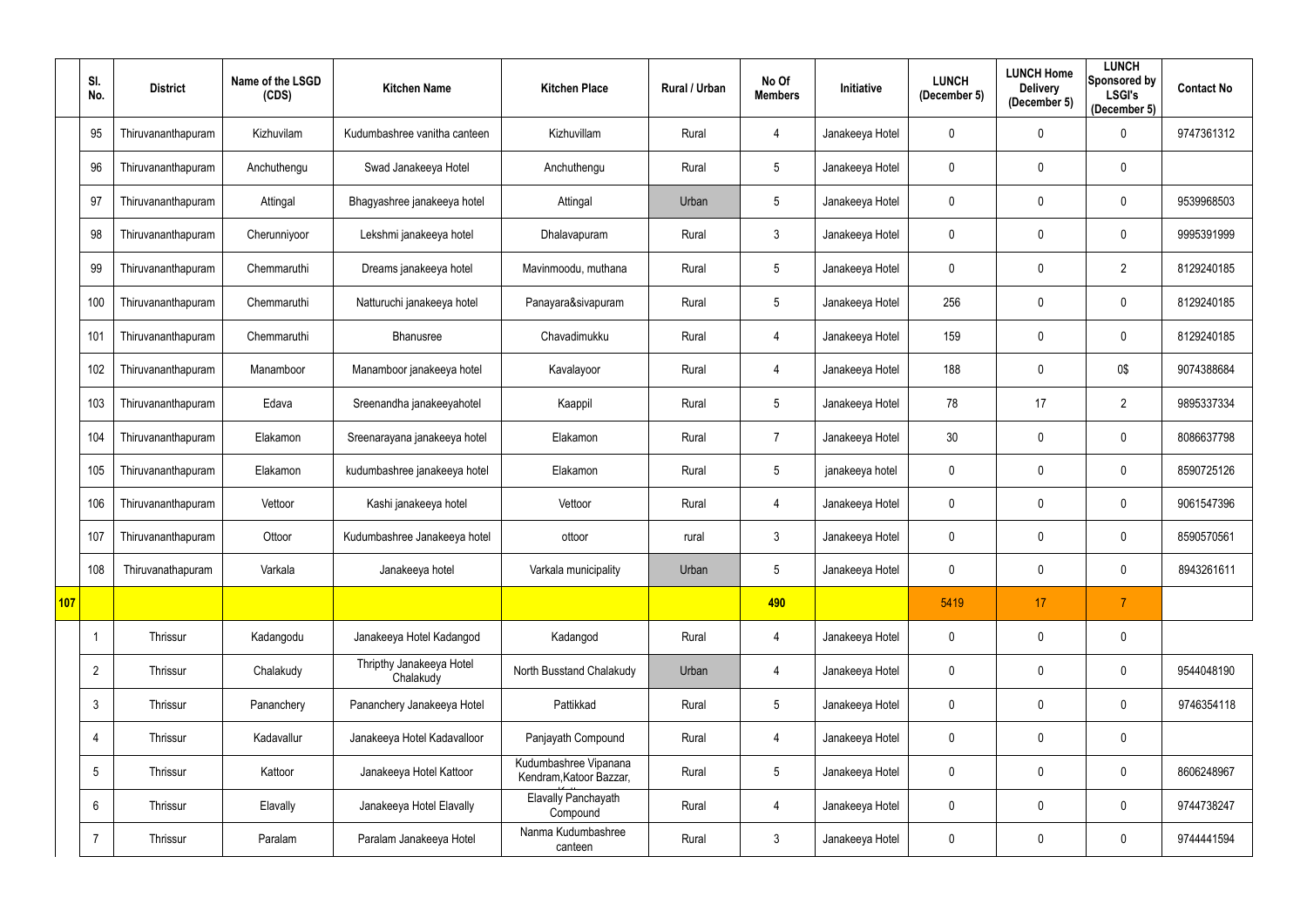| SI.<br>No. | <b>District</b> | Name of the LSGD<br>(CDS) | <b>Kitchen Name</b>                             | <b>Kitchen Place</b>                         | <b>Rural / Urban</b> | No Of<br><b>Members</b> | Initiative      | <b>LUNCH</b><br>(December 5) | <b>LUNCH Home</b><br><b>Delivery</b><br>(December 5) | <b>LUNCH</b><br>Sponsored by<br><b>LSGI's</b><br>(December 5) | <b>Contact No</b> |
|------------|-----------------|---------------------------|-------------------------------------------------|----------------------------------------------|----------------------|-------------------------|-----------------|------------------------------|------------------------------------------------------|---------------------------------------------------------------|-------------------|
| 8          | Thrissur        | Kadukutty                 | Uppum Mulakum Janakeeya Hotel<br>Kadukutty      | Kottamuri Junction                           | Rural                | $5\phantom{.0}$         | Janakeeya Hotel | 42                           | 18                                                   | $\mathbf 0$                                                   | 9846634710        |
| 9          | Thrissur        | Thrissur 2                | Kuttanellur Janakeeya Hotel                     | Kuttanellur                                  | Urban                | 5 <sub>5</sub>          | Janakeeya Hotel | 0                            | $\mathbf 0$                                          | 0                                                             | 8330800498        |
| 10         | Thrissur        | Pazhayannur               | Janakeeya Hotel, Pazhayanoor                    | Pazhayannur Panchayath                       | Rural                | 4                       | Janakeeya Hotel | $\mathbf 0$                  | $\mathbf 0$                                          | $\mathbf 0$                                                   | 9400257329        |
| 11         | Thrissur        | Aloor                     | Aloor Janakeeya Hotel                           | Aloor                                        | Rural                | 5 <sub>5</sub>          | Janakeeya Hotel | 0                            | $\mathbf 0$                                          | $\mathbf 0$                                                   | 9946922936        |
| 12         | Thrissur        | Muriyad                   | Jankeeya Hotel, Muriyad                         | Karuna Canteen, Muriyad                      | Rural                | $5\phantom{.0}$         | Janakeeya Hotel | 0                            | 0                                                    | $\boldsymbol{0}$                                              | 9961920358        |
| 13         | Thrissur        | Valapad                   | Janakeeya Hotel Valapad                         | Valapad Chanthapadi                          | Rural                | 6                       | Janakeeya Hotel | 102                          | $\mathbf 0$                                          | $\mathbf 0$                                                   |                   |
| 14         | Thrissur        | Kaipamangalam             | Kaipamngalam Janakeeya Hotel                    | Kaipamangalam Panchayath                     | Rural                | $\mathfrak{Z}$          | Janakeeya Hotel | 97                           | $\mathbf 0$                                          | $\mathbf 0$                                                   |                   |
| 15         | Thrissur        | Annamanada                | Snehitha Catering                               | Annamanada                                   | Rural                | 5                       | Janakeeya Hotel | $\mathbf 0$                  | $\mathbf 0$                                          | $\mathbf 0$                                                   | 9747712615        |
| 16         | Thrissur        | Vellangallur              | Janakeeya Hotel Vellangallur                    | Panchayath Community Hall                    | Rural                | $6\phantom{.0}$         | Janakeeya Hotel | 0                            | $\mathbf 0$                                          | $\mathbf 0$                                                   | 9947462258        |
| 17         | Thrissur        | Pavaratty                 | Janakeeya Hotel Pavaratty                       | Akashaya Vanitha Canteen                     | Rural                | $\mathfrak{Z}$          | Janakeeya Hotel | 0                            | $\pmb{0}$                                            | $\mathbf 0$                                                   |                   |
| 18         | Thrissur        | Edathiruthy               | Janakeeya Hotel Edathuruthi<br>(Nalinam Stores) | Opposite of GLPS,<br>Chenthrappinni Centre   | Rural                | 4                       | Janakeeya Hotel | 0                            | $\mathbf 0$                                          | $\mathbf 0$                                                   |                   |
| 19         | Thrissur        | Adatt                     | Janakeeya Hotel Adat                            | Muthuvara                                    | Rural                | $\overline{7}$          | Janakeeya Hotel | 0                            | 75                                                   | $\mathbf 0$                                                   | 6235203703        |
| 20         | Thrissur        | Irinjalakuda 1            | Janakeeya Hotel Irinjalakuda Cds1               | Irinjalakuda Muncipality                     | Urban                | 4                       | Janakeeya Hotel | 0                            | $\mathbf 0$                                          | 0                                                             | 9526912506        |
| 21         | Thrissur        | Parapookkara              | Janakeeya Hotel , Parapookkara                  | Panchayath Canteen                           | Rural                | 5                       | Janakeeya Hotel | $\mathbf 0$                  | $\mathbf 0$                                          | $\mathbf 0$                                                   | 9605428611        |
| 22         | Thrissur        | Puthanchira               | Annapoorna Janakeeya Hotel<br>Puthenchira       | Panchayath Community Hall                    | Rural                | 5                       | Janakeeya Hotel | $\mathbf 0$                  | $\pmb{0}$                                            | $\overline{0}$                                                | 9383421350        |
| 23         | Thrissur        | SreeNarayanapuram         | Sree Narayana Puram Janakeeya<br>Hotel          | Sreenarayanapuram<br>Panchayath              | Rural                | 5                       | Janakeeya Hotel | $\mathbf 0$                  | $\pmb{0}$                                            | 0\$                                                           |                   |
| 24         | Thrissur        | Nadathara                 | Nadathara Janakeeya Hotel                       | Moorkanikkara                                | Rural                | 5                       | Janakeeya Hotel | 0                            | $\pmb{0}$                                            | $\overline{0}$                                                | 9744611176        |
| 25         | Thrissur        | Vallachira                | Vallachira Janakeeya Hotel                      | Vallachira Gramapanchayath                   | Rural                | 4                       | Janakeeya Hotel | 0                            | $\pmb{0}$                                            | $\bf{0}$                                                      | 9744804256        |
| 26         | Thrissur        | Poyya                     | Janakeeya Hotel , Poyya                         | Poyya Junction                               | Rural                | 5                       | Janakeeya Hotel | $\mathbf 0$                  | $\mathbf 0$                                          | $\overline{0}$                                                | 7902318250        |
| 27         | Thrissur        | Wadakanchery 1            | Vrindavan Janakeeya Hotel                       | Ottupara                                     | Urban                | 5                       | Janakeeya Hotel | $\mathbf 0$                  | $\pmb{0}$                                            | $\overline{0}$                                                |                   |
| 28         | Thrissur        | Varandarappilly           | Janakeeya Hotel                                 | Varandarappilly Panchayath                   | Rural                | 5                       | Janakeeya Hotel | $\mathbf 0$                  | $\pmb{0}$                                            | $\overline{0}$                                                | 9048283463        |
| 29         | Thrissur        | Nenmanikkara              | Vanitha Janakeeya Hotel                         | Paliyekkara, Nenmanikkara<br>Gramapanchayath | Rural                | 5                       | Janakeeya Hotel | 0                            | $\boldsymbol{0}$                                     | $\mathbf 0$                                                   | 9747494386        |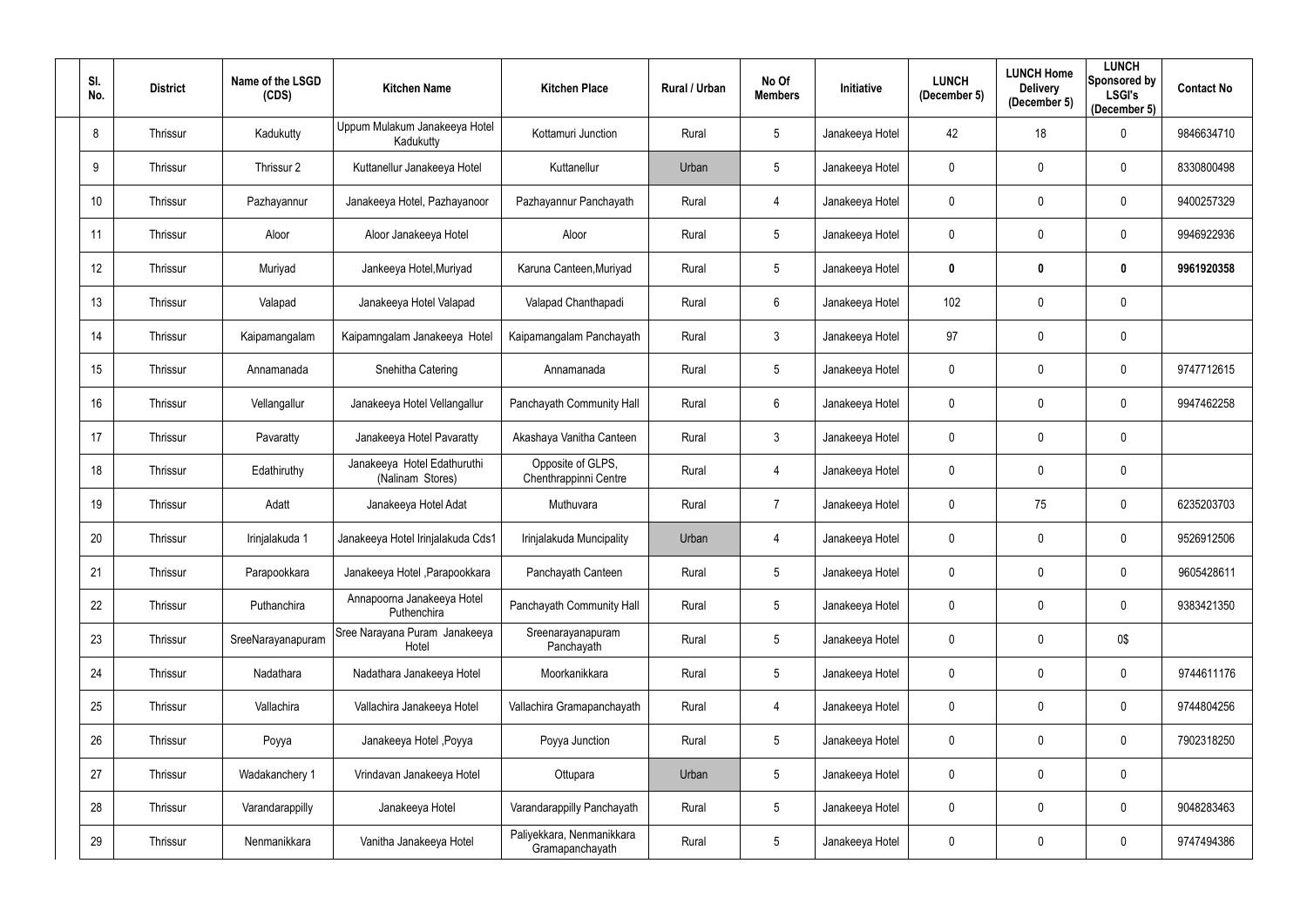|    | SI.<br>No. | <b>District</b> | Name of the LSGD<br>(CDS) | <b>Kitchen Name</b>                        | <b>Kitchen Place</b>                      | Rural / Urban | No Of<br><b>Members</b> | <b>Initiative</b> | <b>LUNCH</b><br>(December 5) | <b>LUNCH Home</b><br><b>Delivery</b><br>(December 5) | <b>LUNCH</b><br>Sponsored by<br><b>LSGI's</b><br>(December 5) | <b>Contact No</b> |
|----|------------|-----------------|---------------------------|--------------------------------------------|-------------------------------------------|---------------|-------------------------|-------------------|------------------------------|------------------------------------------------------|---------------------------------------------------------------|-------------------|
|    | 30         | Thrissur        | Kodakara                  | Nanma Janakeeya Hotel                      | Kodakara Bus Stand                        | Rural         | $5\phantom{.0}$         | Janakeeya Hotel   | 0                            | $\mathbf 0$                                          | $\mathbf 0$                                                   | 9946283762        |
|    | 31         | Thrissur        | Thekkumkkara              | Janakeeya Hotel Thekkumkara                | Vanitha Canteen, Thekkumkara              | Rural         | 4                       | Janakeeya Hotel   | 0                            | $\mathbf{0}$                                         | $\mathbf 0$                                                   |                   |
|    | 32         | Thrissur        | Alagappa Ngar             | Janakeeya Hotel                            | Amballur                                  | Rural         | $5\phantom{.0}$         | Janakeeya Hotel   | 0                            | $\mathbf{0}$                                         | $\mathbf 0$                                                   | 8606553521        |
|    | 33         | Thrissur        | Kolazhy                   | Janakeeya Hotel Kolazhy                    | <b>ZMLP School</b>                        | Rural         | 4                       | Janakeeya Hotel   | 0                            | 180                                                  | $\mathbf 0$                                                   | 9645535725        |
|    | 34         | Thrissur        | Manalur                   | Janakeeya Hotel Manalur                    | Govt High School, Manaloor                | Rural         | $6\phantom{.}$          | Janakeeya Hotel   | 0                            | $\mathbf 0$                                          | $\mathbf 0$                                                   | 9446619441        |
|    | 35         | Thrissur        | Arimpur                   | Janakeeya Hotel Arimbur                    | Kudumbashree Vanitha<br>Canteen , Arimbur | Rural         | $5\phantom{.0}$         | Janakeeya Hotel   | 0                            | $\mathbf 0$                                          | $\mathbf 0$                                                   | 9946789338        |
|    | 36         | Thrissur        | Thanniyam                 | Thannyam Janakeeya Hotel                   | Peringottukara                            | Rural         | 4                       | Janakeeya Hotel   | 0                            | $\mathbf 0$                                          | $\mathbf 0$                                                   | 9048570194        |
|    | 37         | Thrissur        | Madakkathara              | Madakkathara Annapoorna<br>Janakeeya Hotel | Madakkathara                              | Rural         | 6                       | Janakeeya Hotel   | 0                            | $\mathbf 0$                                          | $\mathbf 0$                                                   | 9388431507        |
|    | 38         | Thrissur        | Athirappilly              | Panchayath Kudumbashree<br>Canteen         | Athirappilly                              | Rural         | $\mathfrak{Z}$          | Janakeeya Hotel   | 0                            | $\mathbf 0$                                          | $\mathbf 0$                                                   | 9496151187        |
|    | 39         | Thrissur        | Kodassery                 | Five Star Janakeeya Hotel                  | Kodassery                                 | Rural         | 4                       | Janakeeya Hotel   | $\mathbf 0$                  | $\mathbf 0$                                          | $\mathbf 0$                                                   | 9846464927        |
|    | 40         | Thrissur        | Mattathur                 | Karunya<br>kudumbShree                     | Vellikkulangara                           | Rural         | 4                       | Janakeeya Hotel   | 0                            | $\mathbf 0$                                          | $\mathbf 0$                                                   | 8086449102        |
|    | 41         | Thrissur        | Koratty                   | Ruchi Janakeeya Hotel                      | Koratty                                   | Rural         | 4                       | Janakeeya Hotel   | 90                           | 116                                                  | $\mathbf 0$                                                   | 9496527583        |
|    | 42         | Thrissur        | Thrikkoor                 | Susthira Janakeeya Hotel                   | Alengaad                                  | Rural         | $\mathfrak{Z}$          | Janakeeya Hotel   | 0                            | $\mathbf 0$                                          | $\mathbf 0$                                                   | 8111847055        |
|    | 43         | Thrissur        | Venkitangu                | Ottupura<br>Janakeeya Hotel Vengidangu     | Vengidangu Panchayath                     | Rural         | $\mathfrak{Z}$          | Janakeeya Hotel   | $\mathbf 0$                  | $\mathbf 0$                                          | $\mathbf 0$                                                   | 8156981840        |
|    | 44         | Thrissur        | Padiyoor                  | Padiyoor<br>Janakeya Hotel                 | HDC School, Kakkathuruthy                 | Rural         | $\mathfrak{Z}$          | Janakeeya Hotel   | $\mathbf 0$                  | $\mathbf 0$                                          | $\overline{0}$                                                | 9048817359        |
|    | 45         | Thrissur        | Pariyaram                 | Samridhi Janakeeya Hotel                   | Pariyaram                                 | Rural         | $5\,$                   | Janakeeya Hotel   | 41                           | 21                                                   | $\mathbf 0$                                                   | 7025950795        |
|    | 46         | Thrissur        | Wadakanchery cds2         | Janakeeya Hotel, Wadakanchery<br>cds2      | Minaloor                                  | Urban         | $\mathfrak{Z}$          | Janakeeya Hotel   | 0                            | $\mathbf 0$                                          | $\overline{0}$                                                |                   |
|    | 47         | Thrissur        | Kodungaloor cds2          | Jathikka Janakeeya Hotel                   | Arakkulam                                 | Urban         | 4                       | Janakeeya Hotel   | $\mathbf 0$                  | $\mathbf 0$                                          | $\overline{0}$                                                | 9745397171        |
|    | 48         | Thrissur        | Punnayur                  | Kaipunnyam Janakeeya Hotel                 | Edakazhiyur                               | Rural         | $5\phantom{.0}$         | Janakeeya Hotel   | 0                            | $\mathbf 0$                                          | $\overline{0}$                                                | 9744680885        |
| 96 | 49         | Thrissur        | Velookkara                | Velookkara Janakeeya Hotel                 | Panchayath shopping complex               | Rural         | $\mathfrak{Z}$          | Janakeeya Hotel   | 0                            | $\mathbf 0$                                          | $\overline{0}$                                                | 9048756685        |
|    | 50         | Thrissur        | Meloor                    | Thanima Janakeeya Hotel Meloor             | Meloor centre                             | Rural         | 4                       | Janakeeya Hotel   | $\pmb{0}$                    | $\pmb{0}$                                            | $\mathbf 0$                                                   | 7902354039        |
|    | 51         | Thrissur        | Vallathol Nagar           | Janakeeya Hotel, Vallathol Nagar           | near youth welfare center                 | rural         | $5\phantom{.0}$         | Janakeeya Hotel   | 0                            | $\mathbf 0$                                          | $\overline{0}$                                                | 9961296574        |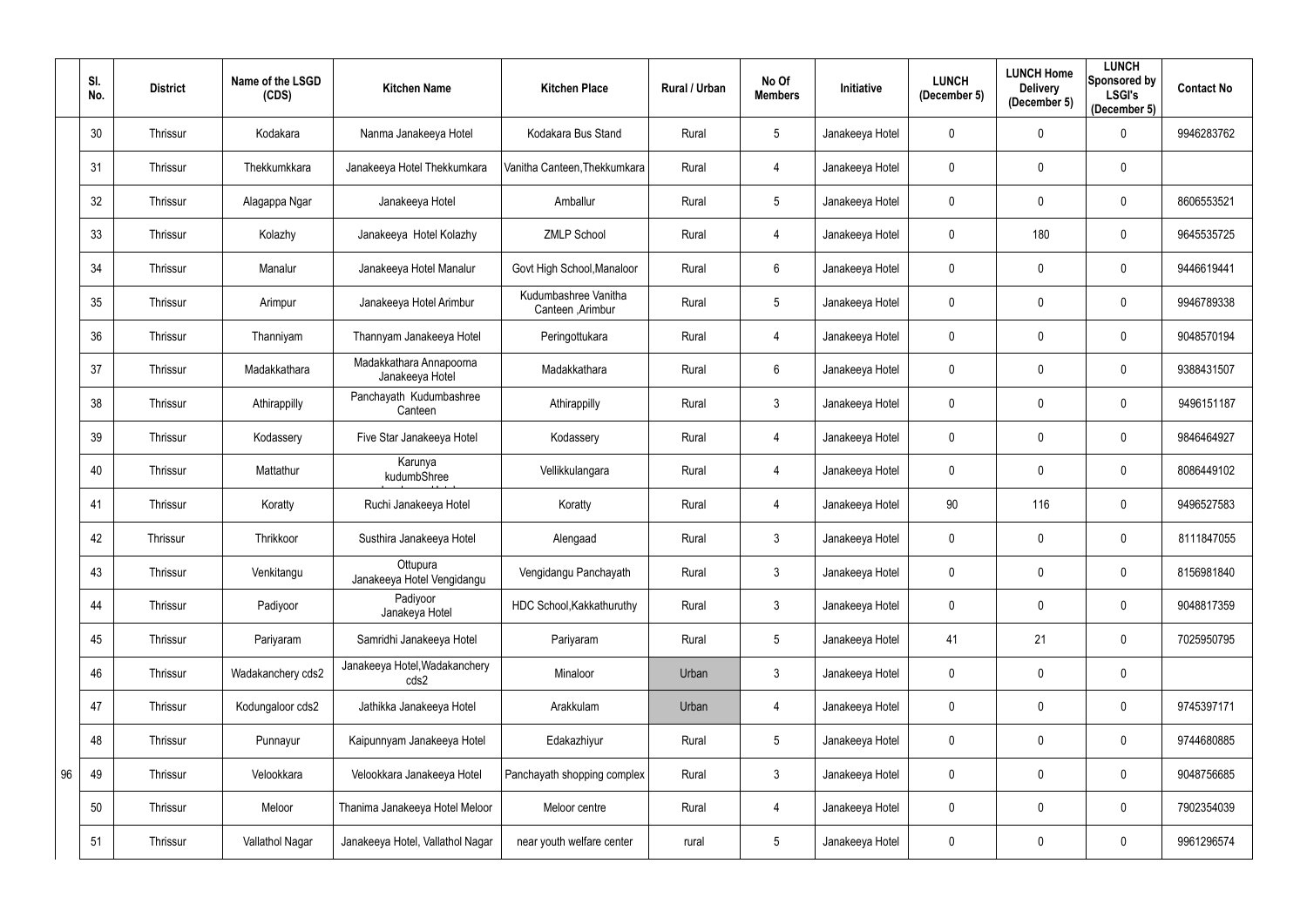| SI.<br>No. | <b>District</b> | Name of the LSGD<br>(CDS) | <b>Kitchen Name</b>               | <b>Kitchen Place</b>               | Rural / Urban | No Of<br><b>Members</b> | Initiative      | <b>LUNCH</b><br>(December 5) | <b>LUNCH Home</b><br><b>Delivery</b><br>(December 5) | <b>LUNCH</b><br>Sponsored by<br><b>LSGI's</b><br>(December 5) | <b>Contact No</b> |
|------------|-----------------|---------------------------|-----------------------------------|------------------------------------|---------------|-------------------------|-----------------|------------------------------|------------------------------------------------------|---------------------------------------------------------------|-------------------|
| 52         | Thrissur        | Eriyad                    | janakeeya Hotel, eriyad           | community hall                     | Rural         | 4                       | Janakeeya Hotel | 0                            | $\overline{0}$                                       | $\mathbf 0$                                                   |                   |
| 53         | Thrissur        | Edavilangu                | Janakeeya Hotel, Edavilangu       | Edavilangu Center                  | Rural         | 4                       | Janakeeya Hotel | 0                            | $\pmb{0}$                                            | $\boldsymbol{0}$                                              |                   |
| 54         | Thrissur        | Avanoor                   | Janakeeya Hotel, Avanoor          | near panchayath office,<br>Avanoor | Rural         | 5                       | Janakeeya Hotel | 30 <sup>°</sup>              | 45                                                   | $\mathbf 0$                                                   | 9447343516        |
| 55         | Thrissur        | Mala                      | Janakeeya hotel Mala              | Near panchayath office, Mala       | Rural         | 4                       | Janakeeya Hotel | 0                            | $\mathbf 0$                                          | $\mathbf 0$                                                   | 9946442260        |
| 56         | Thrissur        | Guruvayur1                | Guruvayur Janakeeya Hotel         | Guruvayur                          | Urban         | $\mathfrak{Z}$          | Janakeeya Hotel | 379                          | 234                                                  | $\overline{0}$                                                | 9961227858        |
| 57         | Thrissur        | Vadakkekad                | Kudumbasree janakeeya hotel       | Nalam kallu                        | Rural         | $\overline{4}$          | Janakeeya Hotel | 0                            | $\mathbf 0$                                          | $\boldsymbol{0}$                                              | 9645190166        |
| 58         | Thrissur        | Kadappuram                | Kadappuram janakeeya hotel        | Kadappuram panchayath<br>building  | Rural         | 4                       | Janakeeya Hotel | 0                            | $\mathbf 0$                                          | $\mathbf 0$                                                   | 8156984319        |
| 59         | Thrissur        | Chavakkad                 | Chavakkad Janakeeya hotel         | Chavakkad, near bus stand          | Urban         | 5                       | Janakeeya Hotel | 68                           | 73                                                   | $\mathbf 0$                                                   | 7560874804        |
| 60         | Thrissur        | Engadiyoor                | pavithra janikeeya hotel          | Pokulangara                        | Rural         | 5                       | Janakeeya Hotel | 0                            | $\mathbf 0$                                          | $\mathbf 0$                                                   | 9562239618        |
| 61         | Thrissur        | Varavoor                  | Friends janakeeya hotel, Varavoor | Thichur                            | Rural         | $\mathfrak{Z}$          | Janakeeya Hotel | $\mathbf 0$                  | $\mathbf 0$                                          | $\boldsymbol{0}$                                              |                   |
| 62         | Thrisssur       | Punnayurkulam             | Punnayurkkulam janakeeya hotel    | Althara centre                     | Rural         | $5\phantom{.0}$         | Janakeeya Hotel | 0                            | $\pmb{0}$                                            | $\mathbf 0$                                                   | 8086093454        |
| 63         | Thrissur        | Thiruwilamala             | Villuadry Janakeeya hotel         | Thiruwilamala                      | Rural         | 5                       | Janakeeya Hotel | 0                            | $\mathbf 0$                                          | $\mathbf 0$                                                   | 9846174729        |
| 64         | Thrissur        | Kattakampal               | Janakeeya Hotel Kattakampal       | Chirakkal                          | Rural         | 4                       | Janakeeya Hotel | 0                            | $\mathbf 0$                                          | $\boldsymbol{0}$                                              |                   |
| 65         | Thrissur        | Kandanassery              | kandanassery janakeeya hotel      | kandanassery                       | Rural         | $5\phantom{.0}$         | Janakeeya Hotel | 0                            | $\mathbf 0$                                          | $\mathbf 0$                                                   |                   |
| 66         | Thrissur        | Kaiparambu                | Janakeeya Hotel Kaiparambu        | Near mundoor health center         | Rural         | $5\phantom{.0}$         | janakeeya hotel | 60                           | 8                                                    | $\overline{0}$                                                | 9645828069        |
| 67         | Thrissur        | Thrissur 2(new)           | kitchen girls janakeeya hotel     | Olari                              | urban         | 4                       | janakeeya hotel | $\mathbf 0$                  | $\mathbf 0$                                          | $\mathbf 0$                                                   | 9388828112        |
| 68         | Thrissur        | Kuzhur                    |                                   | kuzhur                             | Rural         | 4                       | janakeeya hotel | 0                            | $\pmb{0}$                                            | $\mathbf 0$                                                   | 9526566073        |
| 69         | Thrissur        | Chazhur                   | Chazur Janakeeya Hotel            | Pazhuvil Center                    | Rural         | 4                       | janakeeya hotel | $\mathbf 0$                  | $\mathbf 0$                                          | $\mathbf 0$                                                   | 9061946216        |
| 70         | Thrissur        | Nattika                   | uttupura                          | Thriprayar                         | Rural         | $5\phantom{.0}$         | janakeeya hotel | 176                          | $\pmb{0}$                                            | $\overline{0}$                                                | 9544055637        |
| 71         | Thrissur        | Thalikulam                | Nidhi janakeeya hotel             | Puthenthodu                        | Rural         | $\sqrt{5}$              |                 | 0                            | $\mathbf 0$                                          | $\mathbf 0$                                                   | 8606213960        |
| 72         | Thrissur        | Vadanapilly               | vadanappilly janakeeya hotel      | vadanapilly                        | Rural         | $5\phantom{.0}$         | janakeeya hotel | 0                            | $\mathbf 0$                                          | $\overline{0}$                                                | 9947728948        |
| 73         | Thrissur        | orumanayur                | orumanayur janakeeya hotel        | orumanayur                         | rural         | $5\phantom{.0}$         | janakeeya hotel | 0                            | $\pmb{0}$                                            | $\overline{0}$                                                | 9995588758        |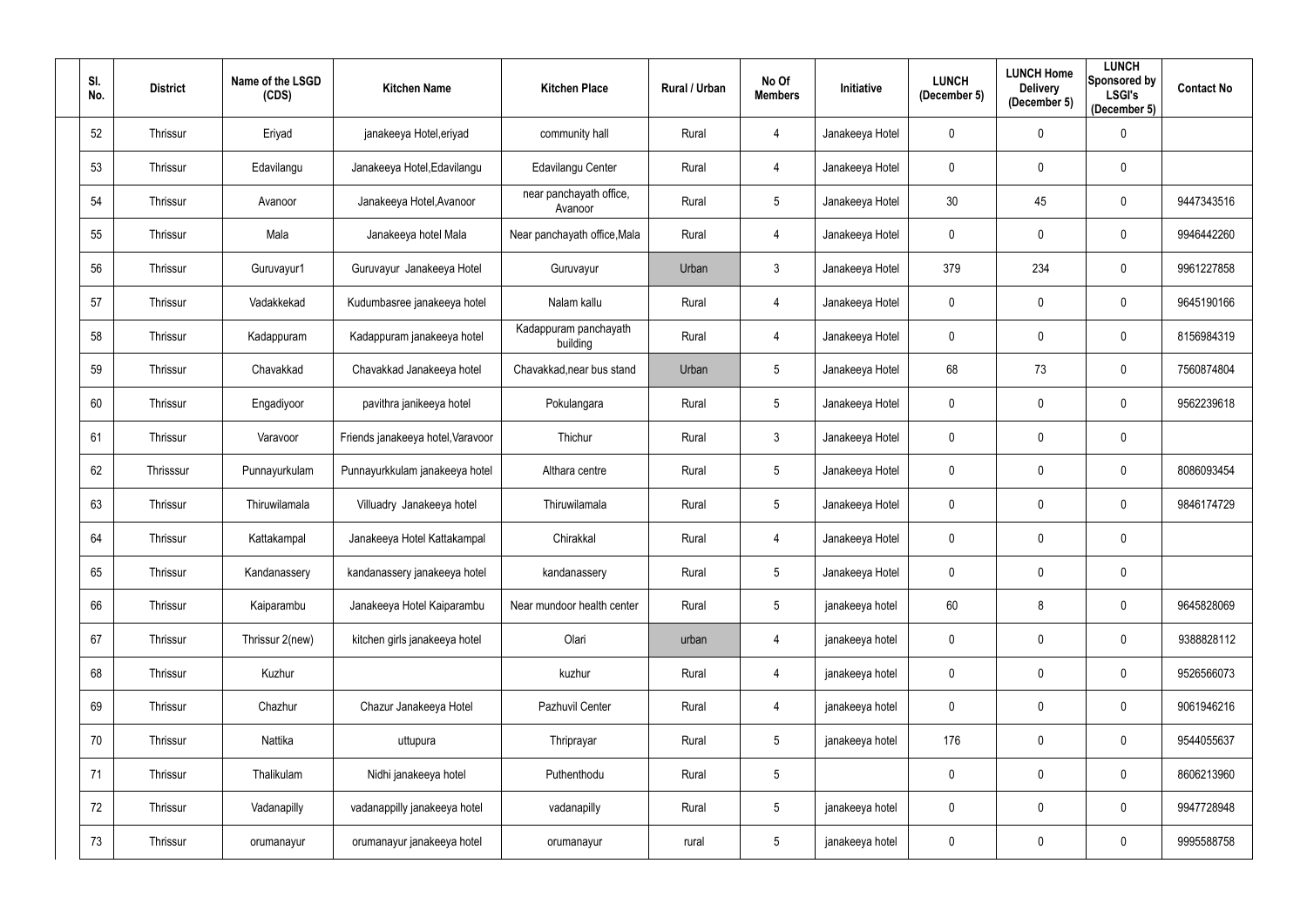| SI.<br>No. | <b>District</b> | Name of the LSGD<br>(CDS) | <b>Kitchen Name</b>         | <b>Kitchen Place</b>                   | Rural / Urban | No Of<br><b>Members</b> | Initiative      | <b>LUNCH</b><br>(December 5) | <b>LUNCH Home</b><br><b>Delivery</b><br>(December 5) | <b>LUNCH</b><br>Sponsored by<br><b>LSGI's</b><br>(December 5) | <b>Contact No</b> |
|------------|-----------------|---------------------------|-----------------------------|----------------------------------------|---------------|-------------------------|-----------------|------------------------------|------------------------------------------------------|---------------------------------------------------------------|-------------------|
| 74         | Thrissur        | Panjal                    | Five-star Janakeeya hotel   | Panjal                                 | Rural         | 5                       | janakeeya hotel | $\mathbf 0$                  | $\mathbf 0$                                          | $\overline{0}$                                                | 9746847353        |
| 75         | Thrissur        | veloor                    | Veloor Janakeeya hotel      | veloor                                 | Rural         | $5\phantom{.0}$         | janakeeya hotel | 0                            | $\mathbf 0$                                          | $\mathbf 0$                                                   | 9447724685        |
| 76         | Thrissur        | Chowanoor                 | Chowanoor Janakeeya hotel   | Chowanoor                              | Rural         | $\mathbf{3}$            | janakeeya hotel | 0                            | $\mathbf 0$                                          | $\overline{0}$                                                | 9,526,340,307     |
| 77         | Thrissur        | Puthur                    | Puthur janakeeyahotel       | puthur                                 | Rural         | 5                       | janakeeya hotel | $\mathbf 0$                  | $\mathbf 0$                                          | $\overline{0}$                                                | 6238101595        |
| 78         | Thrissur        | Erumapetty                | subhiksha janakeeya hotel   | Erumapetty                             | Rural         | $5\phantom{.0}$         | janakeeya hotel | 0                            | $\mathbf 0$                                          | $\overline{0}$                                                | 9207201880        |
| 79         | Thrissur        | Kondazhy                  | Santhwanam Janakeeya Hotel  | Kondazhy                               | Rural         | 4                       | janakeeya hotel | $\mathbf 0$                  | $\overline{0}$                                       | $\overline{0}$                                                | 9526401759        |
| 80         | Thrissur        | Mullurkkara               | Kaniv Janakeeya Hotel       | Atoor                                  | Rural         | 4                       | janakeeya hotel | 0                            | $\mathbf 0$                                          | $\overline{0}$                                                |                   |
| 81         | Thrissur        | Porkkulam                 | Porkulam janakeeya hotel    | Parempadam                             | Rural         | $5\phantom{.0}$         | Janakeeya hotel | $\pmb{0}$                    | $\overline{0}$                                       | $\overline{0}$                                                | 8129017841        |
| 82         | Thrissur        | Puthukkad                 | Puthukkad Janakeeya Hotel   | Puthukkad                              | Rural         | 5                       | Janakeeya hotel | 0                            | $\mathbf 0$                                          | $\overline{0}$                                                |                   |
| 83         | Thrissur        | Choondal                  | Choondal Janakeeya Hotel    | <b>Kechery Centre</b>                  | Rural         | 8                       | Janakeeya Hotel | $\mathbf 0$                  | $\overline{0}$                                       | $\overline{0}$                                                |                   |
| 84         | Thrissur        | Cherpu                    | Cherpu Janakeeya Hotel      | Cherpu                                 | Rural         | $\mathbf{3}$            | Janakeeya Hotel | 0                            | $\mathbf 0$                                          | $\overline{0}$                                                | 9605375648        |
| 85         | Thrissur        | Mathilakam                | Mathilakam Janakeeya hotel  | Mathilakam gramapanchayath<br>compound | Rural         | $\mathfrak{Z}$          | Janakeeya hotel | $\mathbf 0$                  | $\overline{0}$                                       | $\mathbf 0$                                                   | 9995986808        |
| 86         | Thrissur        | Anthikad                  | Anthikad Janakeeya hotel    | Anthikad                               | Rural         | 4                       | Janakeeya hotel | 0                            | $\mathbf 0$                                          | $\mathbf 0$                                                   |                   |
| 87         | Thrissur        | Mullassery                | Mullassery Janakeeya Hotel  | Mullassery centre                      | Rural         | $5\phantom{.0}$         | Janakeeya hotel | $\mathbf 0$                  | $\mathbf 0$                                          | $\mathbf 0$                                                   |                   |
| 88         | Thrissur        | Karalam                   | Karalam Janakeeya Hotel     |                                        | Rural         | 4                       | Janakeeya hotel | 0                            | $\mathbf 0$                                          | $\mathbf 0$                                                   | 6282924636        |
| 89         | Thrissur        | Poomangalam               | Poomangalam Janakeeya Hotel | Edakkulam                              | Rural         | $\mathfrak{Z}$          | Janakeeya hotel | 25                           | $\overline{7}$                                       | $\mathbf 0$                                                   |                   |
| 90         | Thrissur        | MG Kavu                   | Annapoorna Janakeeya Hotel  | <b>MG Kavu</b>                         | Rural         | 4                       | Janakeeya hotel | $\mathbf 0$                  | $\mathbf 0$                                          | $\mathbf 0$                                                   |                   |
| 91         | Thrissur        | chelakkara                | Nila janakeeya hotel        | chelakkara                             | rural         | $5\phantom{.0}$         | janakeeya hotel | $\mathbf 0$                  | $\mathbf 0$                                          | $\mathbf 0$                                                   |                   |
| 92         | Thrissur        | Avinissery                | Avinissery Janakeeya Hotel  | Palakkal                               | Rural         | 4                       | janakeeya hotel | 0                            | $\bm{0}$                                             | $\bm{0}$                                                      |                   |
| 93         | Thrissur        | Nadathara 2               | Grandmaas Janakeeya hotel   | Nadathara                              | Rural         | $\sqrt{5}$              | Janakeeya Hotel | $\pmb{0}$                    | $\boldsymbol{0}$                                     | $\boldsymbol{0}$                                              |                   |
| 94         | Thrissur        | Chavakkad                 | Janakeeya hotel             | Chavakkad                              | Urban         | $\sqrt{5}$              | Janakeeya hotel | $\pmb{0}$                    | $\boldsymbol{0}$                                     | $\mathbf 0$                                                   | 7034752180        |
| 95         | Thrissur        | Mala 2                    | Janakeeya hotel             |                                        | Rural         | $5\phantom{.0}$         | janakeeya hotel | 0                            | $\bm{0}$                                             | $\bm{0}$                                                      |                   |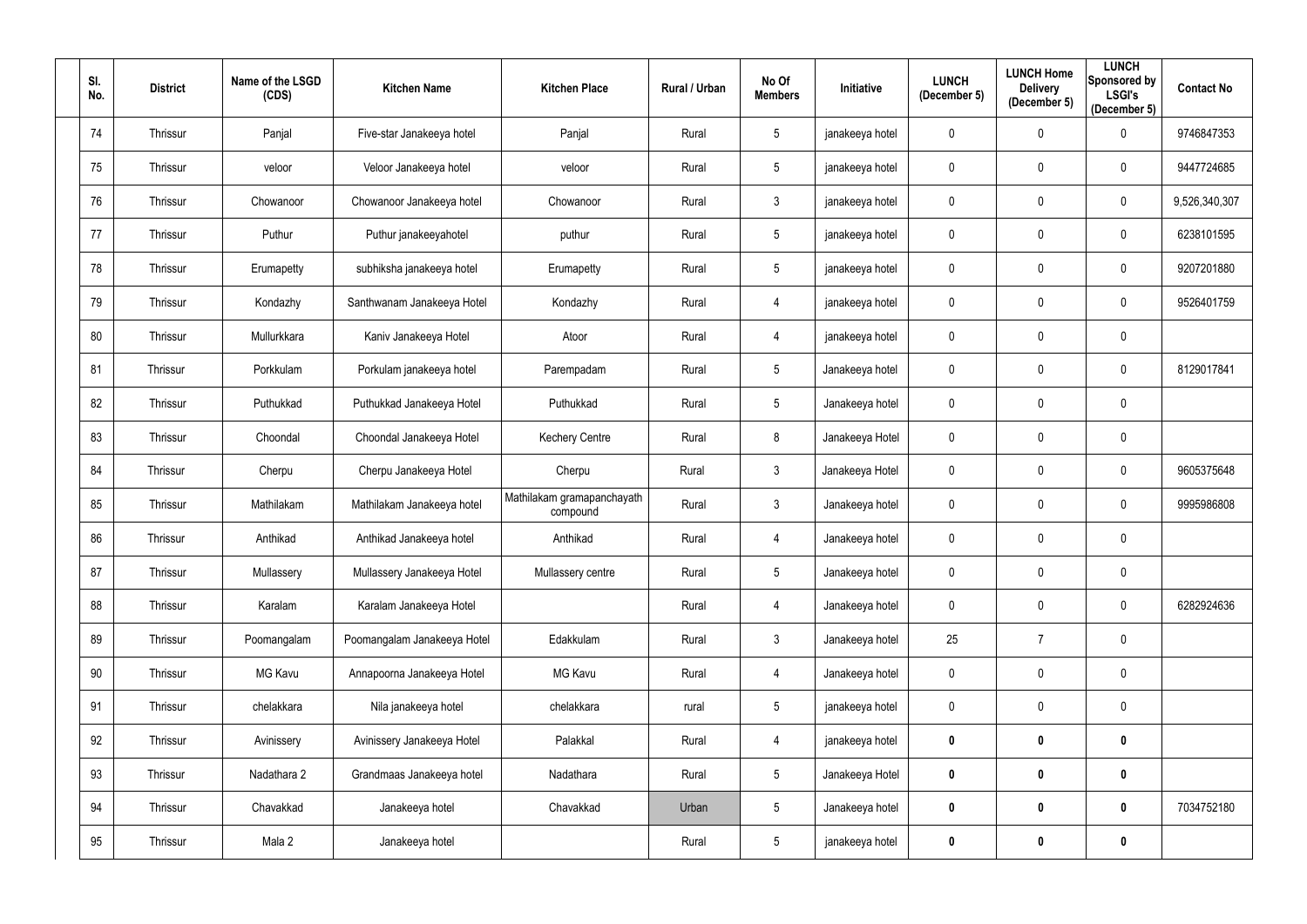|    | SI.<br>No.      | <b>District</b> | Name of the LSGD<br>(CDS) | <b>Kitchen Name</b>                 | <b>Kitchen Place</b>                   | Rural / Urban | No Of<br><b>Members</b> | <b>Initiative</b> | <b>LUNCH</b><br>(December 5) | <b>LUNCH Home</b><br><b>Delivery</b><br>(December 5) | <b>LUNCH</b><br>Sponsored by<br><b>LSGI's</b><br>(December 5) | <b>Contact No</b> |
|----|-----------------|-----------------|---------------------------|-------------------------------------|----------------------------------------|---------------|-------------------------|-------------------|------------------------------|------------------------------------------------------|---------------------------------------------------------------|-------------------|
|    | 96              | Thrissur        | <b>Thrissur</b>           | Janakeeya hotel                     |                                        | Urban         |                         | janakeeya hotel   | 0                            | $\mathbf 0$                                          | $\mathbf 0$                                                   |                   |
|    | 96              |                 |                           |                                     |                                        |               | 423                     |                   | 8173                         | 4914                                                 | 31                                                            |                   |
|    |                 | Wayanad         | Vellamunda                | Thanima mess                        | 8/4 vellamuda                          | Rural         | 4                       | janakeeya Hotel   | 0                            | $\mathbf 0$                                          | $\overline{0}$                                                | 7025659685        |
|    | $\overline{2}$  | Wayanad         | Thavinjal                 | Sobhagya Vanitha mess               | Thalappuzha<br>chungam                 | Rural         | 4                       | janakeeya Hotel   | $\mathbf 0$                  | $\mathbf 0$                                          | $\overline{0}$                                                | 9497247541        |
|    | 3               | Wayanad         | Vythiri                   | Dharshana catering                  | Vythiri                                | Rural         | 4                       | janakeeya Hotel   | $\mathbf 0$                  | $\mathbf 0$                                          | $\overline{0}$                                                | 9074598184        |
|    | 4               | Wayanad         | Mullankolly               | Kairali catering group              | Mullankolli                            | Rural         | $\mathfrak{Z}$          | janakeeya Hotel   | $\mathbf 0$                  | $\mathbf 0$                                          | 0                                                             | 9526706627        |
|    | 5               | Wayanad         | Poothadi                  | Mary matha mess                     | Kenichira                              | Rural         | 5                       | janakeeya Hotel   | 0                            | $\mathbf 0$                                          | $\overline{0}$                                                | 9526376970        |
|    | 6               | Wayanad         | Meppadi                   | Cafe Kudumbashree                   | Meppadi                                | Rural         | $5\phantom{.0}$         | janakeeya Hotel   | 141                          | $\mathbf 0$                                          | $\overline{0}$                                                | 9207935764        |
|    | $\overline{7}$  | Wayanad         | Pozhuthana                | Dhanya mess                         | Pozhuthana                             | Rural         | $\mathfrak{Z}$          | janakeeya Hotel   | 0                            | $\mathbf 0$                                          | $\overline{0}$                                                | 8111838165        |
|    | 8               | Wayanad         | Thondernad                | Thanima canteen                     | Korom                                  | Rural         | $\mathfrak{Z}$          | janakeeya Hotel   | $\mathbf 0$                  | $\mathbf 0$                                          | $\overline{0}$                                                | 8943476943        |
|    | 9               | Wayanad         | Meenangady                | Haritham Janakeeya Hotel            | Opposite police station,<br>Meenangadi | Rural         | $6\phantom{.}6$         | janakeeya Hotel   | 0                            | $\mathbf 0$                                          | $\mathbf 0$                                                   | 9526895975        |
|    | 10 <sup>°</sup> | Wayanad         | Nenmeni                   | Minnaram Mess and Chappathi<br>Unit | Cheeral                                | Rural         | 5                       | janakeeya Hotel   | $\mathbf 0$                  | $\mathbf 0$                                          | $\overline{0}$                                                | 8086835886        |
|    | 11              | Wayanad         | Thirunelli                | Adigamanai Mess and Catering        | Kartikulam                             | Rural         | $5\phantom{.0}$         | janakeeya Hotel   | 0                            | $\mathbf 0$                                          | $\mathbf 0$                                                   | 9207406211        |
|    | 12              | Wayanad         | Mananthavady              | Dhanasree canteen                   | Mananthavadi                           | Urban         | $5\phantom{.0}$         | janakeeya Hotel   | $\mathbf 0$                  | $\mathbf 0$                                          | $\overline{0}$                                                | 9496997382        |
|    | 13              | Wayanad         | Ambalavayal               | <b>Ruchi Catering</b>               | kalathuvayal                           | Rural         | $5\phantom{.0}$         | janakeeya Hotel   | $\mathbf 0$                  | $\mathbf 0$                                          | $\overline{0}$                                                | 9495084437        |
| 28 | 14              | Wayanad         | Kaniyambetta              | sree Vinayaka                       | millumukk                              | rural         | $\sqrt{5}$              | janakeeya Hotel   | $\mathbf 0$                  | $\mathbf 0$                                          | $\overline{0}$                                                | 9061486938        |
|    | 15              | Wayanad         | Pulpally                  | Vinayaka catering                   | Pulpally                               | Rural         | $\sqrt{5}$              | janakeeya Hotel   | $\mathbf 0$                  | $\mathbf 0$                                          | $\mathbf 0$                                                   | 9947319307        |
|    | 16              | Wayanad         | Noolpuzha                 | Friends catering                    | Naikketty                              | Rural         | $\sqrt{5}$              | janakeeya Hotel   | $\mathbf 0$                  | $\mathbf 0$                                          | $\mathbf 0$                                                   | 7558019388        |
|    | 17              | Wayanad         | Panamaram                 | Testy mess                          | Panamaram                              | Rural         | 4                       | janakeeya Hotel   | $\mathbf 0$                  | $\pmb{0}$                                            | $\overline{0}$                                                | 9605814620        |
|    | 18              | wayanad         | Moopainad                 | vanitha mess                        | vaduvanchal                            | Rural         | $5\phantom{.0}$         | janakeeya Hotel   | $\mathbf 0$                  | $\mathbf 0$                                          | $\mathbf 0$                                                   | 974596708         |
|    | 19              | wayanad         | Edavaka                   | <b>Teasty Mess</b>                  | Irumbupalam                            | Rural         | 4                       | janakeeya Hotel   | $\mathbf 0$                  | $\pmb{0}$                                            | $\mathbf 0$                                                   | 9847842390        |
|    | 20              | wayanad         | kalpetta                  | shiya catering                      | pallithazhe, kalpetta town             | urban         | $\mathfrak{Z}$          | janakeeya Hotel   | 25                           | $\boldsymbol{0}$                                     | $\overline{0}$                                                | 6282822890        |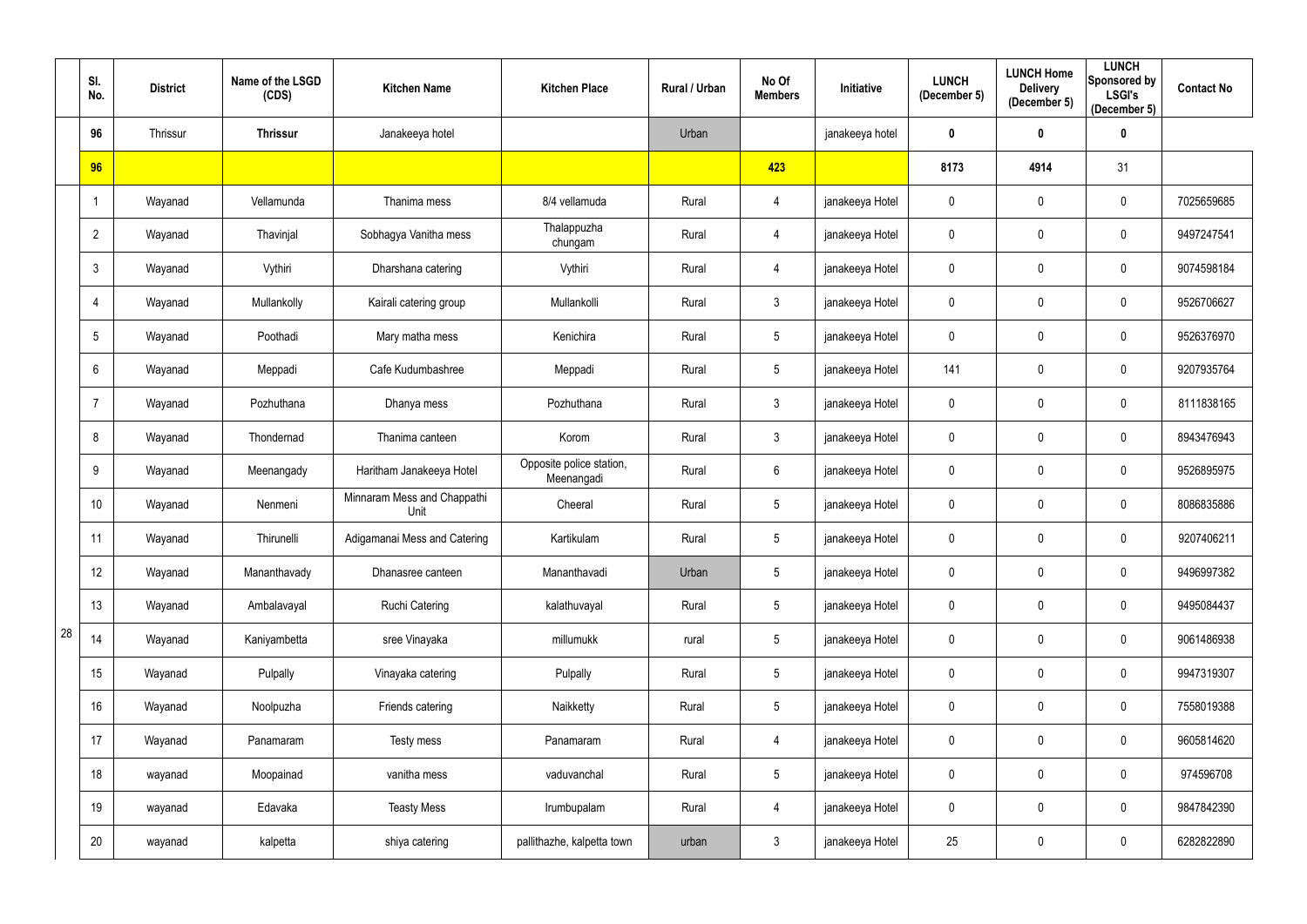|    | SI.<br>No. | <b>District</b> | Name of the LSGD<br>(CDS) | <b>Kitchen Name</b> | <b>Kitchen Place</b>            | Rural / Urban | No Of<br><b>Members</b> | <b>Initiative</b> | <b>LUNCH</b><br>(December 5) | <b>LUNCH Home</b><br><b>Delivery</b><br>(December 5) | <b>LUNCH</b><br>Sponsored by<br><b>LSGI's</b><br>(December 5) | <b>Contact No</b> |
|----|------------|-----------------|---------------------------|---------------------|---------------------------------|---------------|-------------------------|-------------------|------------------------------|------------------------------------------------------|---------------------------------------------------------------|-------------------|
|    | 21         | wayanad         | sulthan bathery           | preethis            | near telephone exchange         | urban         |                         | janakeeya Hotel   | 0                            | $\mathbf 0$                                          | $\mathbf 0$                                                   | 9961088393        |
|    | 22         | wayanad         | Muttil                    | swad cattering      | Muttil bus stand                | Rural         |                         | janakeeya Hotel   | 0                            | 0                                                    | $\mathbf 0$                                                   | 9074461322        |
|    | 23         | wayanad         | padinjarathara            | oruma               | padinjarathara town             | Rural         | 5                       | janakeeya Hotel   | 232                          | $\mathbf 0$                                          | $\mathbf 0$                                                   | 9495814542        |
|    | 24         | wayanad         | kalpetta                  | Anjuse cattering    | kalpetta town                   | Urban         |                         | janakeeya Hotel   | 0                            |                                                      | 0                                                             | 9745883809        |
|    | 25         | wayanad         | Thariyode                 | Haritham            | kavumadham town                 | Rural         | $\mathbf{3}$            | janakeeya Hotel   | 0                            | 0                                                    | $\mathbf 0$                                                   | 9074095457        |
|    | 26         | wayanad         | Mananthavady              | chothis mess        | Kozhikode road,<br>Mananthavady | Urban         | $\Omega$                | janakeeya Hotel   | 0                            | $\mathbf{0}$                                         | $\mathbf 0$                                                   | 9947376596        |
|    | 27         | wayanad         | vengapalli                | Annapoorna          | vengapalli town                 | Rural         |                         | janakeeya Hotel   | 0                            | $\mathbf 0$                                          | $\mathbf 0$                                                   | 7592831851        |
|    | 28         | Wayanad         | Kottathara                | Jyothi vanitha mess | Venniyod                        | Rural         | $\Omega$                | janakeeya Hotel   | 0                            | $\mathbf 0$                                          | $\mathbf 0$                                                   | 9961844026        |
| 28 |            |                 |                           | 595                 |                                 |               | 122                     |                   | 398                          | $\mathbf{0}$                                         | 0                                                             |                   |
|    |            |                 |                           |                     |                                 | <b>TOTAL</b>  | 4638                    |                   |                              | 4759                                                 |                                                               |                   |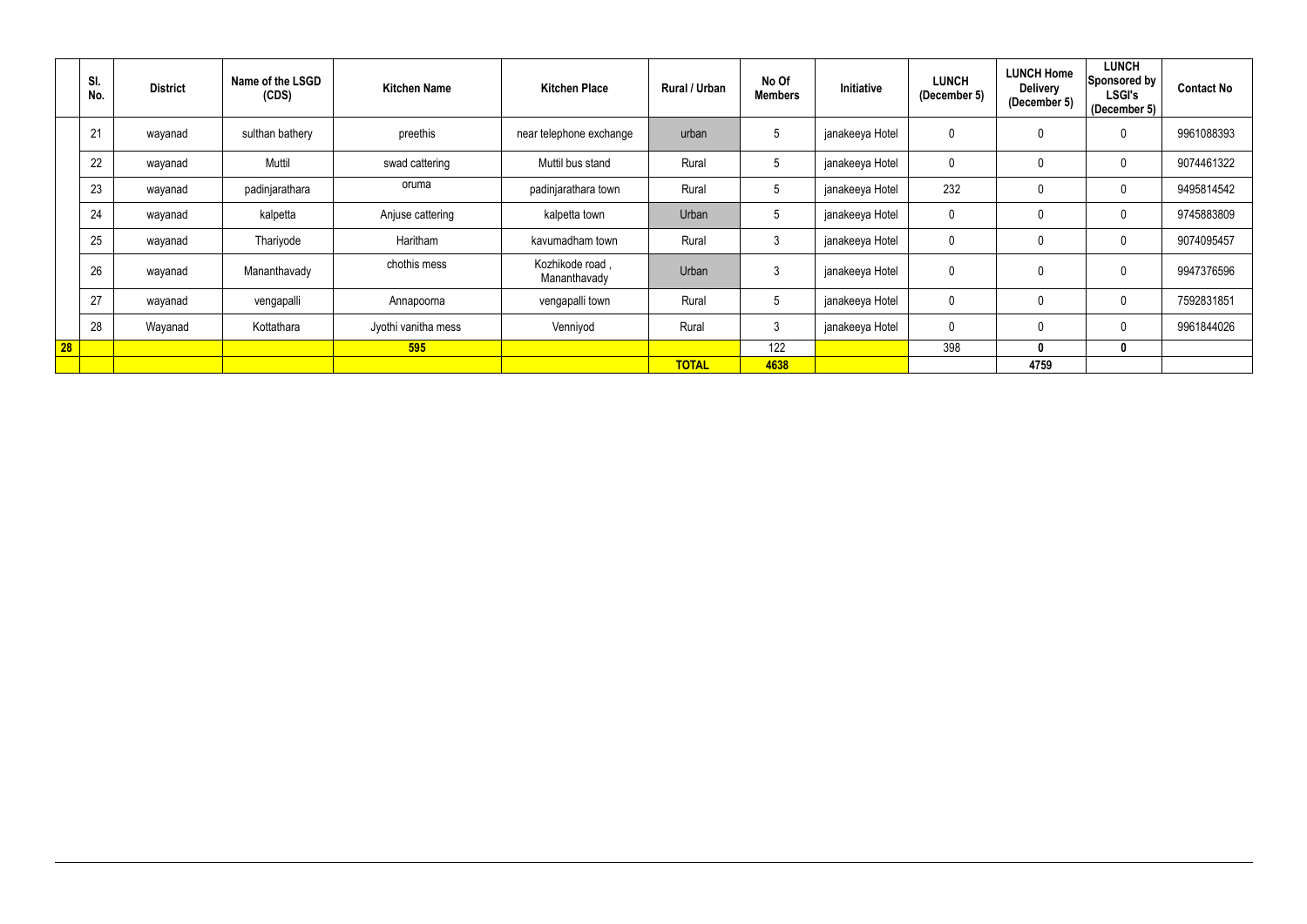| SI.<br>No. | <b>District</b> | Name of the LSGD<br>(CDS)                                                                 | <b>Kitchen Name</b>                                | <b>Kitchen Place</b>  | Rural / Urban                   | No Of<br><b>Members</b> | Initiative                                                           | <b>LUNCH</b><br>(December 5)             | <b>LUNCH Home</b><br><b>Delivery</b><br>(December 5) | <b>LUNCH</b><br>Sponsored by<br><b>LSGI's</b><br>(December 5) | <b>Contact No</b> |
|------------|-----------------|-------------------------------------------------------------------------------------------|----------------------------------------------------|-----------------------|---------------------------------|-------------------------|----------------------------------------------------------------------|------------------------------------------|------------------------------------------------------|---------------------------------------------------------------|-------------------|
|            |                 |                                                                                           | STATUS OF JANAKEEYA HOTELS FUNCTIONING IN DISTRICT |                       |                                 |                         | STATUS OF FOOD DISTRIBUTED THROUGH JANAKEEYA HOTELS AS ON 05.12.2021 |                                          |                                                      |                                                               |                   |
|            | <b>District</b> | <b>Total</b><br>Janakeeya Hotels                                                          | <b>Rural Units</b>                                 | <b>Urban</b><br>units | <b>STATUS OF</b><br><b>FOOD</b> | Home<br><b>Delviery</b> | <b>Food Sponsored</b><br>by LSGIs                                    | <b>TOTAL Meals</b><br><b>Distributed</b> |                                                      |                                                               |                   |
|            | <b>TVM</b>      | 108                                                                                       | 78                                                 | 30                    | 5,419                           | 17                      | $\overline{7}$                                                       |                                          | 5,443                                                |                                                               |                   |
|            | <b>KLM</b>      | 82                                                                                        | $72^{\circ}$                                       | 10 <sup>°</sup>       | 2645                            | $\overline{0}$          | 5 <sub>5</sub>                                                       | 2,650                                    |                                                      |                                                               |                   |
|            | PTA             | 59                                                                                        | 54                                                 | $\overline{5}$        | $\overline{0}$                  | 807                     | $\overline{0}$                                                       | 807                                      |                                                      |                                                               |                   |
|            | <b>ALP</b>      | 85                                                                                        | 76                                                 | 9 <sub>1</sub>        | 6,914                           | 1030                    | 25                                                                   | 7,969                                    |                                                      |                                                               |                   |
|            | <b>KTM</b>      | 80                                                                                        | 72                                                 | 8 <sub>o</sub>        | 974                             | 82                      | 15                                                                   | 1,071                                    |                                                      |                                                               |                   |
|            | <b>IDK</b>      | 49                                                                                        | 48                                                 | $\overline{1}$        | 1676                            | $\overline{0}$          | $\overline{0}$                                                       | 1,676                                    |                                                      |                                                               |                   |
|            | <b>EKM</b>      | 113                                                                                       | 81                                                 | 32                    | 3659                            | 1184                    | $\overline{0}$                                                       | 4,843                                    |                                                      |                                                               |                   |
|            | <b>TSR</b>      | 96                                                                                        | 85                                                 | 11 <sub>1</sub>       | 8,173                           | 4,914                   | 31                                                                   |                                          | 13,118                                               |                                                               |                   |
|            | <b>PGT</b>      | 102                                                                                       | 92                                                 | 10 <sub>1</sub>       | 2,979                           | $\overline{0}$          | $\mathbf{3}$                                                         |                                          | 2,982                                                |                                                               |                   |
|            | <b>MLP</b>      | 120                                                                                       | 101                                                | 19 <sup>°</sup>       | 4,007                           | 1518                    | $\overline{0}$                                                       |                                          | 5,525                                                |                                                               |                   |
|            | <b>WYD</b>      | 28                                                                                        | 23                                                 | $\sqrt{5}$            | 398                             | $\overline{0}$          | $\overline{0}$                                                       |                                          | 398                                                  |                                                               |                   |
|            | <b>KKD</b>      | 104                                                                                       | 75                                                 | 29                    | 4,115                           | 121                     | $\overline{0}$                                                       |                                          | 4,236                                                |                                                               |                   |
|            | <b>KNR</b>      | 88                                                                                        | 74                                                 | 14                    | 680                             | $\overline{0}$          | $\overline{0}$                                                       |                                          | 680                                                  |                                                               |                   |
|            | <b>KSG</b>      | 41                                                                                        | 35                                                 | 6 <sub>1</sub>        | 505                             | $\overline{0}$          | $\overline{0}$                                                       |                                          | 505                                                  |                                                               |                   |
|            | <b>Total</b>    | 1155                                                                                      | 966                                                | 189                   | 42,144                          | 9,673                   | 86                                                                   |                                          | 51,903                                               |                                                               |                   |
|            |                 |                                                                                           | 2202                                               |                       |                                 | 51,903                  |                                                                      |                                          |                                                      |                                                               |                   |
|            | <b>Date</b>     | Grand Total of meals<br><b>Distributed through</b><br>Janakeeya hotel as<br>on 05.12.2021 | Urban<br>units                                     | <b>Total</b><br>units | Rs. 20 /Lunch<br>Parcel         | Home<br><b>Delivery</b> | <b>LUNCH</b><br>sponsored by<br><b>LSGIs</b>                         |                                          | <b>Total Meals</b>                                   |                                                               |                   |
|            |                 | 966                                                                                       | 189                                                | 1155                  | 42,144                          | 9,673                   | 86                                                                   |                                          | 51,903                                               |                                                               |                   |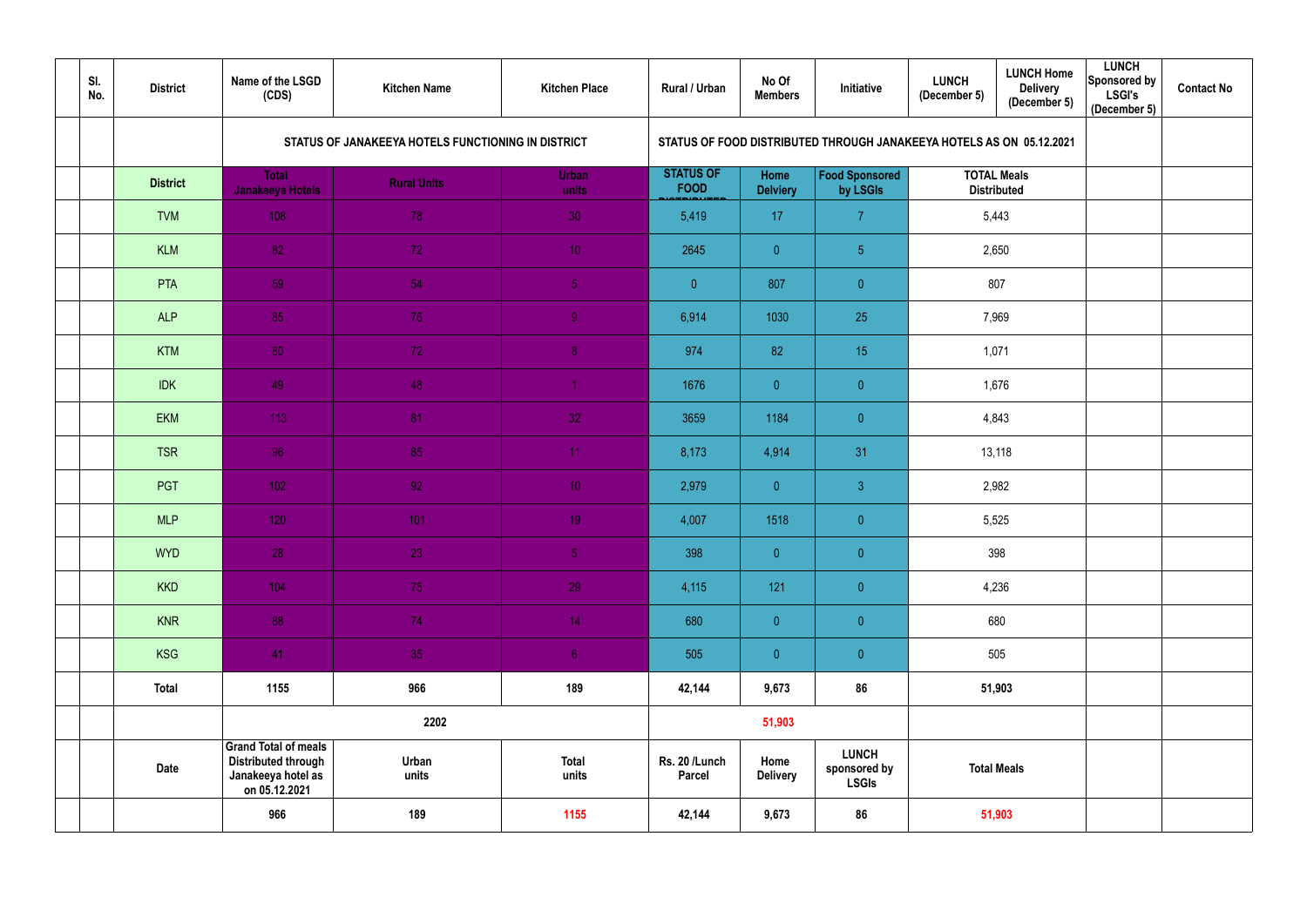| SI.<br>No. | <b>District</b> | Name of the LSGD<br>(CDS) | <b>Kitchen Name</b> | <b>Kitchen Place</b> | Rural / Urban | No Of<br><b>Members</b> | Initiativa<br><b>IIIIIIauve</b> | <b>LUNCH</b><br>(December 5) | <b>LUNCH Home</b><br><b>Delivery</b><br>(December ! | <b>LUNCH</b><br><b>Sponsored by</b><br><b>LSGI's</b><br>December 5) | <b>Contact No</b> |
|------------|-----------------|---------------------------|---------------------|----------------------|---------------|-------------------------|---------------------------------|------------------------------|-----------------------------------------------------|---------------------------------------------------------------------|-------------------|
|------------|-----------------|---------------------------|---------------------|----------------------|---------------|-------------------------|---------------------------------|------------------------------|-----------------------------------------------------|---------------------------------------------------------------------|-------------------|

| Districts with same number of hotels<br>(Each district use seperate cell for filling the | tvm                                                                                                                                                                                                                                                                                                                                                                                                                                                                                                                                                                                                                                                                                                                                            | Wayanad                                                                                                                                                                                                                                                                                   | Alappuzha      | Kannur        | Kozhikode                                        | Thrissur        | Malappuram   |  |  |  |  |
|------------------------------------------------------------------------------------------|------------------------------------------------------------------------------------------------------------------------------------------------------------------------------------------------------------------------------------------------------------------------------------------------------------------------------------------------------------------------------------------------------------------------------------------------------------------------------------------------------------------------------------------------------------------------------------------------------------------------------------------------------------------------------------------------------------------------------------------------|-------------------------------------------------------------------------------------------------------------------------------------------------------------------------------------------------------------------------------------------------------------------------------------------|----------------|---------------|--------------------------------------------------|-----------------|--------------|--|--|--|--|
| details)                                                                                 | Idukki                                                                                                                                                                                                                                                                                                                                                                                                                                                                                                                                                                                                                                                                                                                                         | Kasaragod                                                                                                                                                                                                                                                                                 | Kottayam       | Palakkad      | Pathanamthitta                                   | Ernakulam       |              |  |  |  |  |
| Districts with number of hotels increased                                                |                                                                                                                                                                                                                                                                                                                                                                                                                                                                                                                                                                                                                                                                                                                                                |                                                                                                                                                                                                                                                                                           |                |               |                                                  |                 |              |  |  |  |  |
| (Each district use seperate cell for filling the<br>details)                             |                                                                                                                                                                                                                                                                                                                                                                                                                                                                                                                                                                                                                                                                                                                                                |                                                                                                                                                                                                                                                                                           |                |               |                                                  |                 |              |  |  |  |  |
| Districts with number of hotels with zero entry of<br>meals                              | Thrissur(83)                                                                                                                                                                                                                                                                                                                                                                                                                                                                                                                                                                                                                                                                                                                                   | Kasargod (38)                                                                                                                                                                                                                                                                             | Kottayam(70)   | Alappuzha (44 | Malappuram(96)                                   | Kozhikode: (90) | Kannur- (84) |  |  |  |  |
| (Each district use seperate cell for filling the<br>details)                             | pathanamthitta(49)                                                                                                                                                                                                                                                                                                                                                                                                                                                                                                                                                                                                                                                                                                                             | Trivandrum (81)                                                                                                                                                                                                                                                                           | ERNAKULAM (12) | Palakkad(82)  | Wayanad (25)                                     | Idukki(36)      | Kollam(11)   |  |  |  |  |
| New hotels started (numbers)                                                             |                                                                                                                                                                                                                                                                                                                                                                                                                                                                                                                                                                                                                                                                                                                                                |                                                                                                                                                                                                                                                                                           |                |               |                                                  |                 |              |  |  |  |  |
| New hotels started at (location)                                                         |                                                                                                                                                                                                                                                                                                                                                                                                                                                                                                                                                                                                                                                                                                                                                |                                                                                                                                                                                                                                                                                           |                |               |                                                  |                 |              |  |  |  |  |
|                                                                                          | TVM- vanitha, thripthi ,Krishnakripa ,mangalapuram, swad,Ruchisagaram ,pothencode ,andoorkonam ,azhoor ,kadinamkulam Poovachal, Kuttichal, Aryanad, Tholicode, Vellanad, Vithura,<br>uzhamalackal, Tvm cds 41, Ilpazhakunnumel navaikulam karavaram pallickkal nagaroor pulimath madavoorKollayil, Kunnathukall, Amboori, Kallikkad, Ottashekharamangampallichal maranalloor vil<br>vilavoorkal balaramapuram malayinkeezhu tvm cds 2Chenkal, Neyyattinkara Harsha, Devarose, Oottupura anad, aruvikkara, nedumangad, vembayam, Karakulam "Pullampara, Manickal,<br>Vamanapuram, Kallara Amma,<br>Nellanad"asraya ruchikkoott janathaathiyannoor karumkulam kanjiramkulakalliyooruthradam                                                      |                                                                                                                                                                                                                                                                                           |                |               |                                                  |                 |              |  |  |  |  |
|                                                                                          | Kottayam- Chembu,Kottyam North(4),Kozhuvanal,Manjoor, Melukavu,Thalanad,vazhappally,TVpuram,Vazhoor,Akalakkunnam,Athirampuzha,Ayarkunnam,Aymanam,Bharananganam,Changanass<br>Chirakkadav,Chirakkadav,Elikulam,Ettumanoor,Kadanad,Kadaplamattam,Kadaplamattam,Kaduthuruthy,Kanakkari,Kanjirapally,Karoor,Karukachal,Kidangoor,Kooroppada,Koottickal,Koruthodu,<br>Kuravilangadu,Kurichi,Madappally,Manimala,Manjoor,Marangattupilly,Maravanthuruth,Meenachil,Meenachil,Meenadom,Moonnilav,Mulakkulam,Mundakkayam,Nedumkunnam,Neendoor,Pala,                                                                                                                                                                                                     | Pampady,Panachikkadu,Parathodu,Paippadu,Poonjar,Ramapuram,Teekkoy,Thidanadu,Thiruvarppu,Thrikkodithanam,Udayanapuram,Udayanapuram,Vaikom,Vakathanam,Vazhoor,Vechoor,                                                                                                                      |                |               | Veliyannoor, Vellavoor, Vijayapuram, Vijayapuram |                 |              |  |  |  |  |
|                                                                                          | Alappuzha - Alappuzha South Alappuzha South Ambalappuzha North Ambalappuzha North Ambalappuzha South Arattupuzha Arattupuzha Arattupuzha Arookutty Aroor Chennam Pallippuram<br>Cheppad Cheppad Chingoli Devikulangara Ezhupunna Kadakkarappally Kandalloor Karuvatta Kavalam Kayamkulam West Kodamthurath Krishnapuram Kumarapuram Kumarapuram Kuthiyatho<br>Mavelikara Municipality Muttar Neelamperoor Panavally Pandanad Pathiyoor Pattanakkad Perumbalam Pulincunnu Punnapra North Punnapra South Purakad Purakad Ramankary Thaicattusser<br>Thuravoor Vayalar Veliyanad                                                                                                                                                                  |                                                                                                                                                                                                                                                                                           |                |               |                                                  |                 |              |  |  |  |  |
|                                                                                          | Ernakulam:Alengade,Aluva,Amballoor,Angamaly,Arakuzha,Assamannoor,Avoly,Ayavana,Ayyampuzha,Chendamangalam,Chengamanade,Cheranalloor,Cheranalloor,Chittattukara,Choornikkara<br>Chottanikkara,Edakkattuvayal,Edathala,Edavanakkad,Elanji,Eloor,Ezhikkara,Kadungalloor,Kalady,Kalamassery East,Kalamassery West,Kalloorkkad,Kanjoor,Karukutty,Karumalloor,Kavalangad<br>Keerampara, Keezhmad, Kochi East, Kochi South, Kochi West, Koothattukulam, Koovappady, Kothamangalam, Kottapady, Kottuvally, Kumbalam, Kumbalangy, Kunnathunad, Kunnukara, Kuzhippilly,<br>Parakkadave,Paravoor,Perumbavoor,Pindimana,Piravam,Pootrikka,Pothanikkad,Puthanvelikkara,Ramamangalam,Rayamangalam,Thirumarady,Thiruvaniyoor,Thrikkakkara East,Thrikkakkara we | Malayattoor,Maneed,Manjalloor,Manjapra,Maradu,Mazhuvannoor,Mookkannoor,Mudakkuzha,Muvattupuzha,Nayarambalam,Nedumbassery,Njarakkal,Okkal,Paipra,Pallipuram,Pambakkuda,<br>Thuravoor, Tripunithura, Vadakkekkara, Vadavukode Puthancruz, Valakom, Varapuzha, Vazhakulam, Vengola, Vengoor. |                |               |                                                  |                 |              |  |  |  |  |

| Malappuram   |  |
|--------------|--|
|              |  |
|              |  |
|              |  |
| Kannur- (84) |  |
| Kollam(11)   |  |
|              |  |

, Kuttichal, Aryanad, Tholicode, Vellanad, Vithura, likkad, Ottashekharamangampallichal maranalloor vilappil ad, vembayam, Karakulam "Pullampara, Manickal,

Kyarkunnam,Aymanam,Bharananganam,Changanassery, Chirakkadav,Chirakkadav,Elikulam,Ettumanoor,Kadanad,Kadaplamattam,Kadaplamattam,Kaduthuruthy,Kanakkari,Kanjirapally,Karoor,Karukachal,Kidangoor,Kooroppada,Koottickal,Koruthodu, adam,Mundakkayam,Nedumkunnam,Neendoor,Pala, ayanapuram,Vaikom,Vakathanam,Vazhoor,Vechoor, <sup>.</sup>

Cheranalloor,Cheranalloor,Chittattukara,Choornikkara, .<br>Illoorkkad,Kanjoor,Karukutty,Karumalloor,Kavalangad, Parakkadave,Paravoor,Perumbavoor,Pindimana,Piravam,Pootrikka,Pothanikkad,Puthanvelikkara,Ramamangalam,Rayamangalam,Thirumarady,Thiruvaniyoor,Thrikkakkara East,Thrikkakkara west, ngola,Vengoor.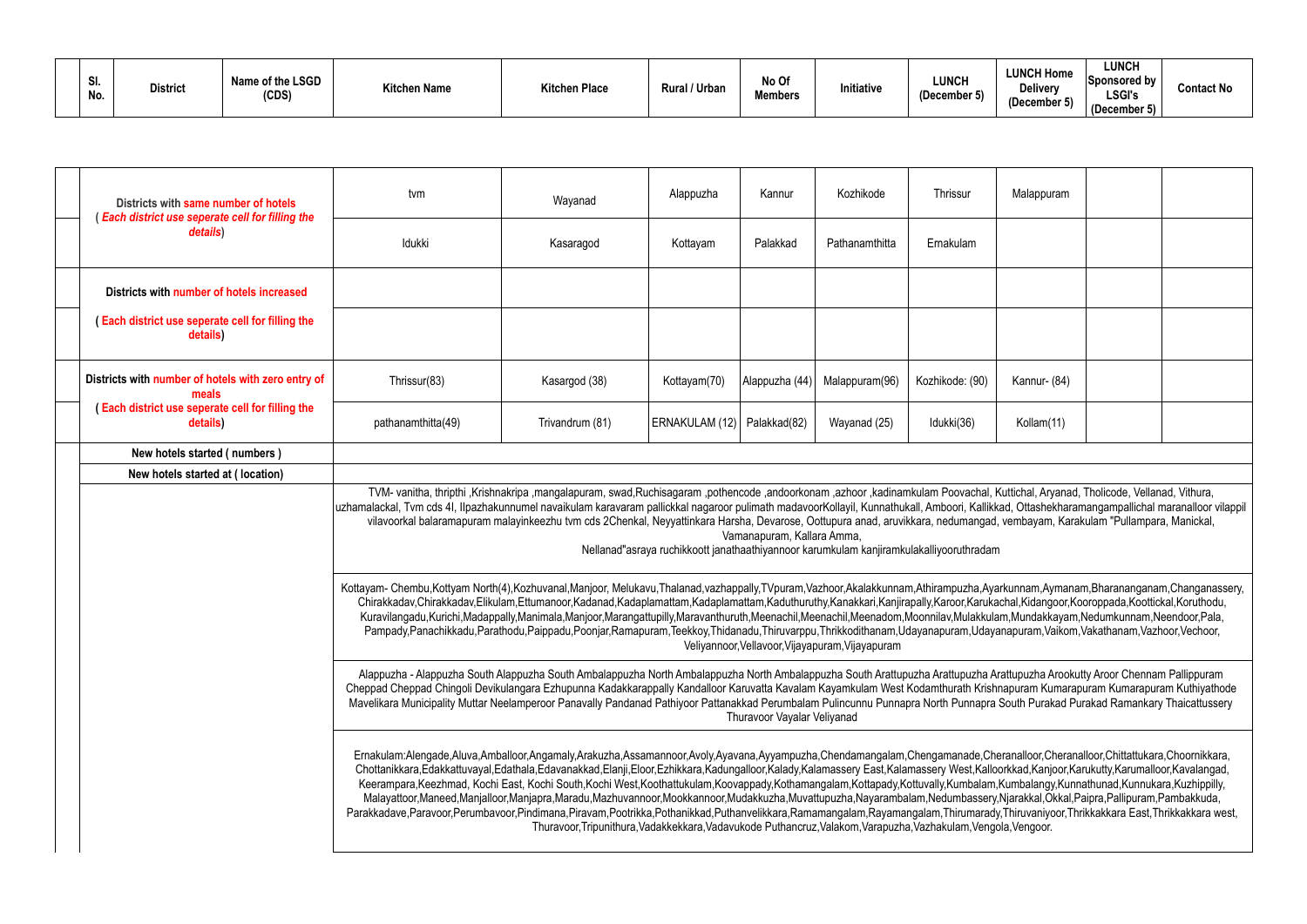al, pulpally, noolpuzha, panamaram, edavaka, Kalpetta, meengady, nenmeni, pulpally, noolpuzha, panamaram, pulp

m, Ponnani 1, Parappanangadi, kaladi, tavanur, karulai, , athavanad, pothukal, mampad, marakkara, valancheri, nu, thirurangadi, purathur, perumannaclari, kuttippuram, lur, anakayam, malappuram 1, munniyur, thenjipalam, perumpadappu, pulamanthol, valavannur, kottakkal, nannambu, parambadappu, perumpadappu, pulamanthol, valavannur, kottakkal, butaur 3,vallikunnu, kurusalam, kurusal, pookottur, edak<br>Buruva, Puliskal 2, pallikkal 2, pallikkal 2, pallikkal 2, chelembra 2, chelembra 2,

Inapuram, Kodikkulam, Kokkayar, Konnathady, m, rajakkadu, Rajakumary, Senapathy, Upputhara,

dy,pananchery,kadavallur,elavally,paralam,thrissur 2, adakanchery1,varandarappilly,nenmanikkara,kodakara, thery2,kodungallur2,punnayur,velookara,vallatholnagar, prumanayur,panjal,veloor,chowannur,puthur,erumapetty, dathara2.chavakkad2.mala2

nur, Koduvally2, Madavoor, Omassery, Puthuppadi, oodadi, Chemancheri, Arikkulam -2 Kkd central-3, Kkd Kuttiadi, Kavilumpara, Maruthonkara, Naripatta, Velom, Kayanna, Nochad, Ayanchery, Villyappally, Thiruvallur, east, Azhiyur (Today off)

azham, Anthoor, Peravoor, Panniyannur, Kannapuram, *Panannann*, E othuparamba, Kuttiattoor, Kathirur, Panoor, Chirakkal, Eranjoli, Payam, Eramam kuttoor, Ramanthally, Thripangottur, Madayi, Kelakam, Kurumathoor, Peringome vayakkara, Munderi, Anjarakandy, Ayyankunnu, Padiyoor, Koodali, Pappinissery, Mattannur, Cherukunnu, Aaralam, Malappattam, Alakkode, Kanichar, Kunittar, Chittari, Cherukunnu, Aaralam, Malappattam, A idom, Pattuvam, Panoor, Kottayam, Ulikkal, Kadambur,

puram, Thottappuzhassery, puramuttam, ezhamkulam, havangadi, seethathodu, vechuchira, vadasherikkara, naranganam, pazhavanganangana mpamon, kulanada, pandalamthekkekara, aranmula,

m Shasthamcotta, West Kalllada, Sooranad South, Clappanad -South, Shasthamcotta, West Kalllada, Sooranad South, allur-Quality, Elamadu, Kadakkal, Ezhukone, Perayam, thukkal, Chirakkara-Niram, Velinalloor- Mathruka, East kalayamangalam, Elampalloor Kottamkara, Vettikkavala, Thalavor, Pathanangalam, Pathanangalam, Pathanangalam, P North JHs not opened today."

duka, Muliyar, Pallikara, Kinanoorkarinthalam, Nileswaram, Karadka, Vorkady, Balal

| SI.<br>No. | <b>District</b> | Name of the LSGD<br>(CDS) | <b>Kitchen Name</b>                                                                                                                                                                                                                                                                                                                                                                                                                                                                                                                                                                                                                                                                                                                                         | <b>Kitchen Place</b>                                                                                                                                                                                                                                              | Rural / Urban | No Of<br><b>Members</b> | Initiative                                                                              | <b>LUNCH</b><br>(December 5) |  |  |  |
|------------|-----------------|---------------------------|-------------------------------------------------------------------------------------------------------------------------------------------------------------------------------------------------------------------------------------------------------------------------------------------------------------------------------------------------------------------------------------------------------------------------------------------------------------------------------------------------------------------------------------------------------------------------------------------------------------------------------------------------------------------------------------------------------------------------------------------------------------|-------------------------------------------------------------------------------------------------------------------------------------------------------------------------------------------------------------------------------------------------------------------|---------------|-------------------------|-----------------------------------------------------------------------------------------|------------------------------|--|--|--|
|            |                 |                           | Wayanad-vellamunda, thavinjal, vythiri mullabkolly, poothadi, pozhuthana, thondernad, meengady, nenmeni, tirunelli, manathavady, ambalavayal,                                                                                                                                                                                                                                                                                                                                                                                                                                                                                                                                                                                                               |                                                                                                                                                                                                                                                                   |               |                         | sulthan bathery, muttil, thariyode, mananathvady, vengapalli kottathara                 |                              |  |  |  |
|            |                 |                           | malappuram-perumpadapp,ponnani,edarikkode, thanur ,perinthalmanna, vattamkulam, edayur, keezhattur, triprangode, kondoty 2, ponmundam, F<br>melattur, Parappanangadi, vazhakad, amarabhalam, Ozhur, keezhuparambu, irumbiliyam, porur, thirunnavaya, moothedam, vazhayur, urgattiri, atl<br>chaliyar, Kalikavu, angadipuram, nannamuku, edavanna, tirur, edappal, kootilangadi, nilambur, puzhakkatri, vazhikadavu, chungathara, vallikunnu,<br>niramarudhur, veliyamcode, pulikkal, Karuvarakundu, thuvur, kottakkal, thalakkad, areakode, thiruvali, alamcode, manjeri 1,kalpakanjeri, kodur,<br>pervallur, vengara, cheriyamundam, chelembra, parappur, oorakam, nannambra, pandikkad, chokkad,makkaraparambu, mangalam, thrikalangode                   | vettom, nilambur 2,nilambur 3,vallikunnu, kuruva, Kannamangalam, othukkungal, pookottur, Edakkara, pulikkal 2,pallikkal, chel                                                                                                                                     |               |                         |                                                                                         |                              |  |  |  |
|            |                 |                           |                                                                                                                                                                                                                                                                                                                                                                                                                                                                                                                                                                                                                                                                                                                                                             | Idukki - Adimlay, Alackode, Arakkulam, Ayyappancovil, Chakkupallom, Edavetty, Erattayar, kamakshy, kanjikkuzhy, Karimannoor, Karunar<br>Kumaramangalam, Manakkadu, Mankulam, mariyapuram, Muttom, Nedumkandam, Pallivasal, Pampadumpara, Peermedu, Peruvanthanam, |               |                         | Vandanmedu, Vannappuram, Vathikudy, vazhathope, Vellathooval, Velliyamattom (Today off) |                              |  |  |  |
|            | <b>Remarks</b>  |                           | pazhayannur,aloor,muriyad,annamanada,vellangallur,pavaratty,edathiruthy,irinjalakuda 1,parappookkara,,puthanchira,SN puram,nadathara,,wada<br>thekkumkara,alagappanagar,manaloor,arimbur,thanniam,madakkathara,athirappilly,kodassery,mattathur,koratty,thrikkur,venkidangu,wadakancher<br>edavilangu,mala,engandiyur,varavoor,punnayurkulam,thiruvillwamala,kattakambal,kandanassrey,tcr2,kuzhur,chazhur,thalikulam,vadanappilly,orur                                                                                                                                                                                                                                                                                                                      | Thrissur-Temporarily closed-Anthikkad,Poyya,Kattoor,Padiyur, Mullurkkara Holiday-,Eriyad,Vallachira,Meloor, Kuzhur,kadangode,chalakudy,p<br>kandazhy,,porkulam,pthukkad,choondal,cherpu,mathilakam,mullassery,karalam,mg kavu,chelakkara,avinissery,nadath        |               |                         |                                                                                         |                              |  |  |  |
|            |                 |                           | Kozhikode - Balussery, Panangad2, Naduvannur2, Kottur, Koorachund2, Nanminda, Thalakkulathur, Kakkoor, Kakkodi, Narikkuni, Chelannur,<br>Kizhakkoth, Thamarassery, Kodanchery, Koodaranji, Thiruvambadi, fçf Kattippara, Koyilandi north2, Koyilandi south, Atholi, Chengottukavu, Mooc<br>north-4, Kkd south-4, Olavanna2, Feroke-2, Mukkam 2, Perumanna, Karassery, Kuruvattur, Kodiyathur, Mavoor, Peruvayal, Kunnamangalam, Kut<br>Kunnummal, Kayakkodi, Thurayur, Meppayur, Thikkodi, Keezhariyur, Payyoli, Chakkittapara, Cheruvannur, Koothali, Changaroth, Perambra, Kay<br>Edachery, Nadapuram, Chekkyad, Valayam, Tuneri, Onchiyam, Chorode, Eramala, Vadakara west, Vadakara eas                                                                 |                                                                                                                                                                                                                                                                   |               |                         |                                                                                         |                              |  |  |  |
|            |                 |                           | Kannur - Maloor, Kolacheri, Pinarayi, Muzhakkunnu, Chapparappadavu, Iritty, Dharmadam, Peralasseri, Kadannappally Panapuzha, Cheruthazh<br>Sreekandapuram, Thalasseri, Chokli, Udayagiri, Karivellur Peralam, Muzhappilangad, Narath, Payyannur, Kangol Alappadamba, Naduvil, Kooth<br>Eranjoli, Payam, Eramam kuttoor, Ramanthally, Thripangottur, Madayi, Kelakam, Kurumathoor, Peringome vayakkara, Munderi, Anjarakandy, Ayya<br>Chenghalayi, Pattiam, Thaliparamba, Peravoor, Kottiyoor, Kunnothparamba, Pariyaram, Kunjimangalam, Thillenkeri, Chittariparamba, Mayyil, Cher<br>Mokeri, Anjarakandy, Newmahi, Keezhallur, Chembilode, Vengad, Azhikode, Kolayad, Valapattanam, Anthoor, Payyannur, Eruvessy, Manghattidor<br>Mattool, Kannur, Ulikkal |                                                                                                                                                                                                                                                                   |               |                         |                                                                                         |                              |  |  |  |
|            |                 |                           | Pathanamthitta :Kaviyoor, kottanadu, kunnamthanam, mallappally, kottangal, niranam, peringara, peringara, kuttoor, kadapra,Eraviperoor, Koipura<br>kozhencherry, Mallappuzhassery, chenneerkara, Cherukole, Elanthoor, naranganam, omalloor, chittar, naranamoozhi, Perunadu, angadi, pazhav<br>vallicodu, pramadom vallicodu, pramadom, aruvappulam, mylapra, Thannithodu, konni, kalanjoor, kodumon, Enadhimangalam, pallickal, Thump                                                                                                                                                                                                                                                                                                                     |                                                                                                                                                                                                                                                                   |               |                         | Mezhuveli, adoor, pandalam, thiruvalla east, thiruvalla west, Pathanamthitta            |                              |  |  |  |
|            |                 |                           | "Kollam:-Ittiva, Melila, Kulakkada, Sooranad North, Clappana, Mayyanad -Souhrudha,Thekkumbhagom Oachira, Thodiyoor, ,Thrikkovilvattom<br>Kundara, Neduvathoor, Thrikkaruva, Manrothuruthu, Karunagapally Kollam East-Bharathalekshmi,, Chavara, Pavithreswaram, Veliyam, Velinallu<br>Adichanalloor, Nilamel, Panmana, Kulathupuzha, Kareepra,Piravanthoor, Karavaloor, Alayamon, Kottarakkara, Chirakkara-Bhoomika, Kalluvathul<br>Kallada, Anchal, Kollam -Iswarya, Nedumpana,Edamulakkal, Mylom, Thevalakkara, Thalavoor, Vilakkudy, Poothakkulam, Pathanapuram, Chaday                                                                                                                                                                                  | Pooyappally, Thenmala, Pattazhy, Neendakara, Panayam, Clappana-Vijayashree, Edamulakkal-Deepam, Pattazhy Nor                                                                                                                                                      |               |                         |                                                                                         |                              |  |  |  |
|            |                 |                           | Kayyur cheemeni, Pilicode, Kodombelur, Chemnad, Trikarpur, Panathady, Madikai, Ajanur, Badiadka, Kuttikkol, Delampadi, Meenja, puthige, Bedaduk                                                                                                                                                                                                                                                                                                                                                                                                                                                                                                                                                                                                             | Kanhangad 1, Kanhangad 1, paivalike, Manjeswaram, Kanhangand 2, Padne, Kasaragod, Pallikkara, Kumbala, Kar                                                                                                                                                        |               | kasargod-<br>East elery | Nileswaram, Kallar, Mangalpady, Uduma pullur periya, kumbadaje, Chengala                |                              |  |  |  |